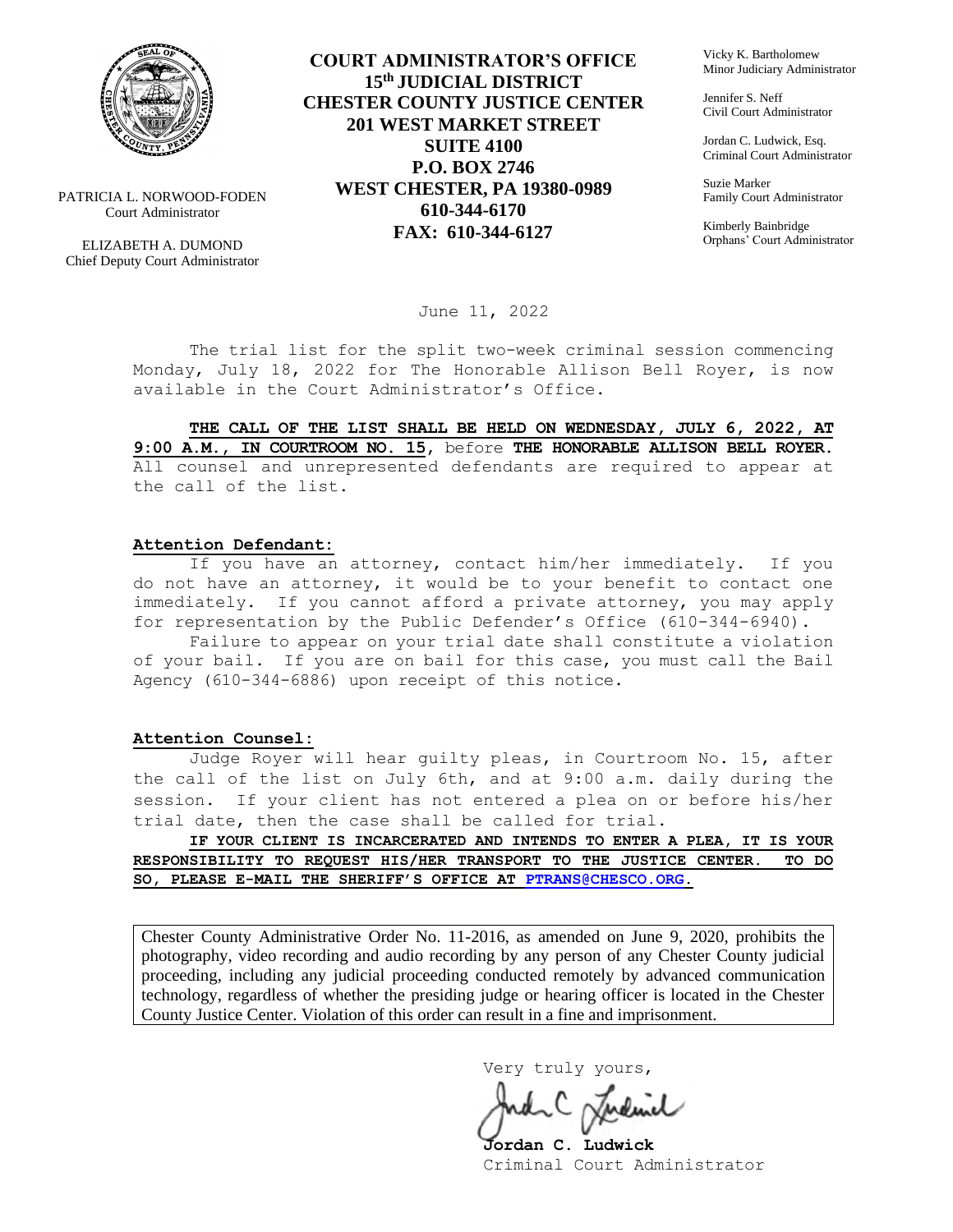| <b>Case No</b> | <b>Defendant Name</b>          | Page |
|----------------|--------------------------------|------|
| 0003852-2021   | Acevedo-Acosta, Diana          | 54   |
| 0001498-2022   | Adamo, Joshua Philip           | 61   |
| 0003214-2021   | Agolla, Alvin James            | 38   |
| 0000107-2022   | Alexander, Glen Matthew        | 2    |
| 0001752-2022   | Allen, Isiah                   | 78   |
| 0003904-2021   | Ambrocio Ramirez, Luis Antonio | 28   |
| 0000433-2022   | Armenta-Loaeza, Lizbeth        | 39   |
| 0000278-2022   | Arnold, Steven                 | 60   |
| 0001143-2021   | Badolato, Brian Michael        | 20   |
| 0001547-2021   | Ballard, Tyree                 | 15   |
| 0000359-2022   | Bates, Allen Shane             | 41   |
| 0002076-2020   | Batten, Lashae Monique         | 10   |
| 0001112-2022   | Beacher, Joseph L.             | 67   |
| 0000864-2022   | Bernek, John                   | 48   |
| 0001601-2021   | Blandy, Justin W.              | 20   |
| 0003031-2021   | Boggs, Jamir Monroe            | 27   |
| 0002862-2021   | Borneman, Jessie Kyle          | 36   |
| 0001933-2021   | Brewer, Bard                   | 23   |
| 0002975-2021   | Brewer, Bard                   | 22   |
| 0001212-2022   | Brignac, Ryan James            | 66   |
| 0003960-2021   | Brown, Albertus                | 53   |
| 0001373-2022   | Brown, Lisa Vivian             | 73   |
| 0002427-2021   | Brown, Shaun Joseph            | 32   |
| 0001539-2022   | Burley, Jamial Phillip         | 28   |
| 0000399-2022   | Butcher, Gregory W.            | 47   |
| 0001599-2022   | Carter, Kimberly Nycole        | 72   |
| 0001075-2022   | Castro-Ocampo, Angela Maria    | 64   |
| 0001148-2022   | Clark, Stephen                 | 76   |
| 0001443-2021   | Conlin, Alyssa Louise          | 14   |
| 0001057-2022   | Cooper, Gary                   | 43   |
| 0000090-2022   | Cooper, Gary Dean              | 45   |
| 0000260-2022   | Cooper, Gary Dean              | 45   |
| 0003707-2021   | Cooper, Gary Dean              | 46   |
| 0003773-2021   | Cooper, Gary Dean              | 44   |
| 0000428-2022   | Cooper, Gary Dean              | 43   |
| 0000063-2022   | Cooper, Gary Dean              | 45   |
| 0003644-2021   | Cooper, Gary Dean              | 46   |
| 0000089-2022   | Cooper, Gary Dean              | 44   |
| 0000088-2022   | Cooper, Gary Dean              | 43   |
| 0000064-2022   | Cooper, Gary Dean              | 44   |
| 0001001-2022   | Coutant, Rory Maitland         | 66   |
| 0000368-2022   | Cruz Encarnacion, Hecjomar     | 47   |
| 0003161-2021   | Damiani, Joseph Stewart        | 29   |
| 0003812-2021   | Daniels, Savion                | 54   |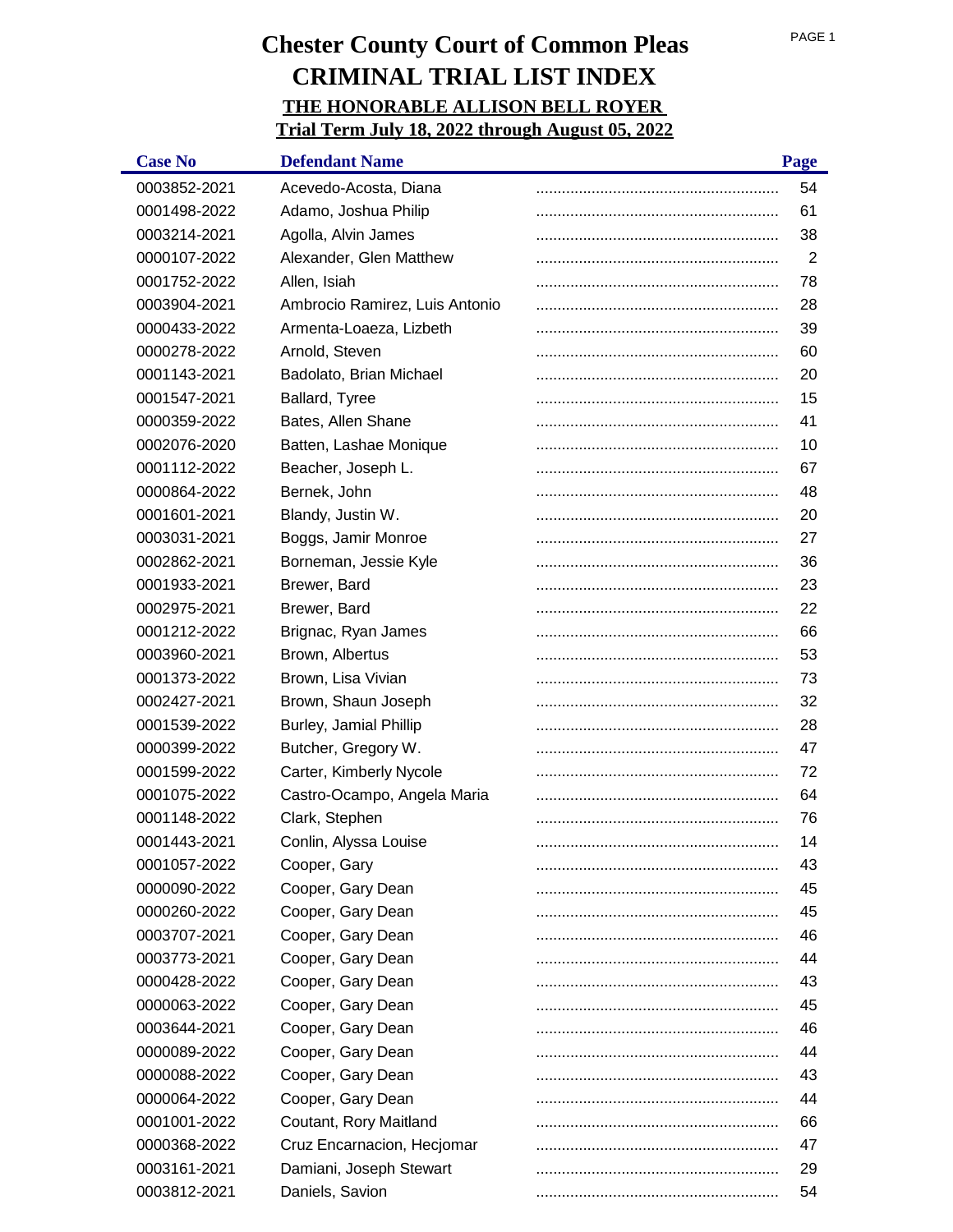| <b>Case No</b> | <b>Defendant Name</b>         | Page           |
|----------------|-------------------------------|----------------|
| 0001761-2022   | Davis, Brendan Maguire        | 75             |
| 0002549-2021   | Davis, Dorone                 | 30             |
| 0000733-2022   | Davis, Laquan Gregory         | 71             |
| 0001180-2022   | Delphais, Elizabeth A.        | 61             |
| 0000979-2022   | Dennison, Zachary Tyler       | 72             |
| 0002982-2021   | Diaz, Ramon Andrea            | 9              |
| 0000646-2020   | Durley, Quamey Azzim          | 8              |
| 0001259-2022   | Farrell, Frank Richard        | 65             |
| 0000831-2022   | Fidanza, Andrea               | 68             |
| 0000620-2022   | Finkbiner, Brent Lynn         | 63             |
| 0002251-2021   | Flenner, Tiffany Marie        | 26             |
| 0000246-2022   | Flores Pagan, Felix           | 25             |
| 0000844-2022   | Flores, Anthony               | 76             |
| 0000648-2022   | Flores-Pagan, Felix           | 25             |
| 0000044-2021   | Ford, Michael J.              | 14             |
| 0000502-2022   | Ford, Michael Joseph          | 14             |
| 0003771-2021   | Fox, Anthony Francis IV       | 51             |
| 0003532-2021   | Fuessinger, Jacqueline        | 40             |
| 0000755-2022   | Gibbs-Wilson, Javon N.        | 62             |
| 0002718-2021   | Gomes, Jose Augusto           | 34             |
| 0003891-2017   | Grasty, Malik                 | $\overline{2}$ |
| 0003835-2017   | Grasty, Malik Omar            | 3              |
| 0000078-2022   | Grasty, Malik Omar            | $\overline{2}$ |
| 0003881-2017   | Grasty, Malik Omar            | 3              |
| 0001683-2022   | Greer, Darrick Jerome Guy     | 59             |
| 0001100-2022   | Grogan, John Robert           | 75             |
| 0002174-2021   | Grumbine, Corey E.            | 13             |
| 0000928-2021   | Grumbine, Corey Edward        | 13             |
| 0001053-2022   | Grumbine, Corey Edward        | 12             |
| 0000828-2021   | Grumbine, Corey Edward        | 13             |
| 0001707-2022   | Haldeman, Jeffrey Michael     | 35             |
| 0003969-2021   | Hall, Michael Allen           | 51             |
| 0001298-2022   | Hallman, Tracy                | 71             |
| 0002245-2020   | Harris, Charles Delane        | 9              |
| 0001835-2021   | Hartford, Erica               | 15             |
| 0000873-2022   | Hawks, Joseph Ryan            | 61             |
| 0001435-2022   | Henley, Patrick James         | 57             |
| 0001818-2022   | Henley, Patrick James         | 56             |
| 0001344-2022   | Hertzler, David A.            | 77             |
| 0001224-2022   | Hinkle, Jennifer Janet        | 57             |
| 0001745-2021   | Hora, Joshua                  | 16             |
| 0001468-2022   | Hrybenko, Christopher Michael | 66             |
| 0003620-2021   | Hufford, Sean Dugan           | 49             |
| 0000610-2022   | Hunt, Vickshawn               | 70             |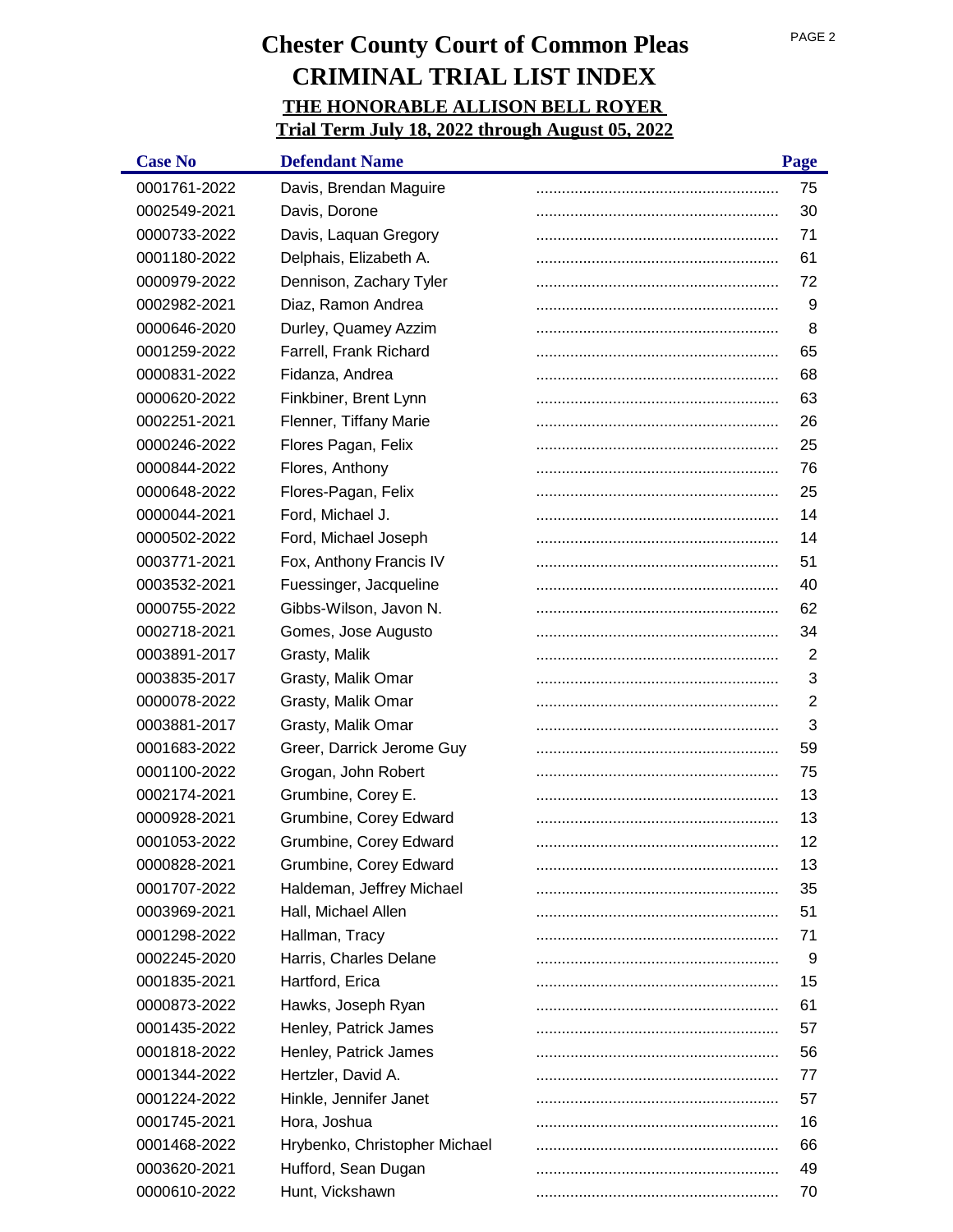| <b>Case No</b> | <b>Defendant Name</b>      | Page |
|----------------|----------------------------|------|
| 0001528-2022   | Illarionov, Vadim          | 64   |
| 0001634-2022   | Jackson, Aaron R.          | 79   |
| 0000765-2022   | Jackson, Bashir Hakeem     | 71   |
| 0003299-2021   | Janda, William Stephen     | 30   |
| 0001423-2022   | Jenkins, Donta A.          | 67   |
| 0003339-2021   | Jimenez-Segura, Feliciano  | 42   |
| 0003255-2021   | Johnson, Andrew Paul       | 40   |
| 0001479-2022   | Johnson, Chelsy Marie      | 72   |
| 0001322-2022   | Jones, Scott A.            | 4    |
| 0000934-2022   | Jordan, Jeremy Ryan        | 69   |
| 0000059-2022   | Keenan, Ryan Merle         | 59   |
| 0003510-2021   | Keeshan, Jennifer M.       | 37   |
| 0001648-2022   | Keithly, Catherine Isabe   | 62   |
| 0000587-2022   | Kennedy, Curtee Dena       | 50   |
| 0000708-2022   | Kirkland, Robert Alan Jr.  | 68   |
| 0001515-2021   | Kirkwood, Brittany         | 22   |
| 0001447-2021   | Kirkwood, Brittany Nora    | 22   |
| 0003236-2021   | Klinger, Daniel Robert     | 25   |
| 0001852-2022   | Kreider, Jerry D.          | 24   |
| 0003688-2021   | Kreider, Jerry Dale Jr.    | 24   |
| 0000237-2022   | Lacrosse, Heather Rusk     | 50   |
| 0001338-2022   | Lease, Brooke Salome       | 68   |
| 0001465-2021   | Lee, Mark Alan             | 15   |
| 0003173-2021   | Leifert, Revella           | 26   |
| 0001390-2021   | Lewis, Angela Brook        | 18   |
| 0000810-2022   | Luchon, Paul Michael       | 70   |
| 0000638-2022   | Luckett, Victoria Ann      | 54   |
| 0003842-2021   | Manley-Burch, Bryant K.    | 29   |
| 0000415-2020   | Martinez, Fulgencio Jr.    | 8    |
| 0001247-2022   | Maugeri, Stephen A.        | 6    |
| 0000787-2022   | Mayberry, Armani Kristoff  | 65   |
| 0001489-2022   | McClatchy, Bridget         | 74   |
| 0000943-2022   | McLeod, Cornell E.         | 74   |
| 0000576-2022   | McNeil, Etienne            | 48   |
| 0000994-2022   | McNeil, Etienne Charne     | 48   |
| 0003990-2021   | Merritt, Jamar Anthony Jr. | 18   |
| 0000957-2022   | Milbourne, Sheree Nicole   | 50   |
| 0000600-2022   | Miller, Timothy Michael    | 4    |
| 0000127-2022   | Mitchell, Stephen Paul     | 42   |
| 0001624-2022   | Morris, Muhammad Muti      | 63   |
| 0003397-2021   | Moscinski, Christopher L.  | 35   |
| 0000480-2022   | Moyer, Matthew A.          | 64   |
| 0000327-2022   | Munion, Miles J.           | 36   |
| 0003468-2021   | Murray, Ty C.              | 33   |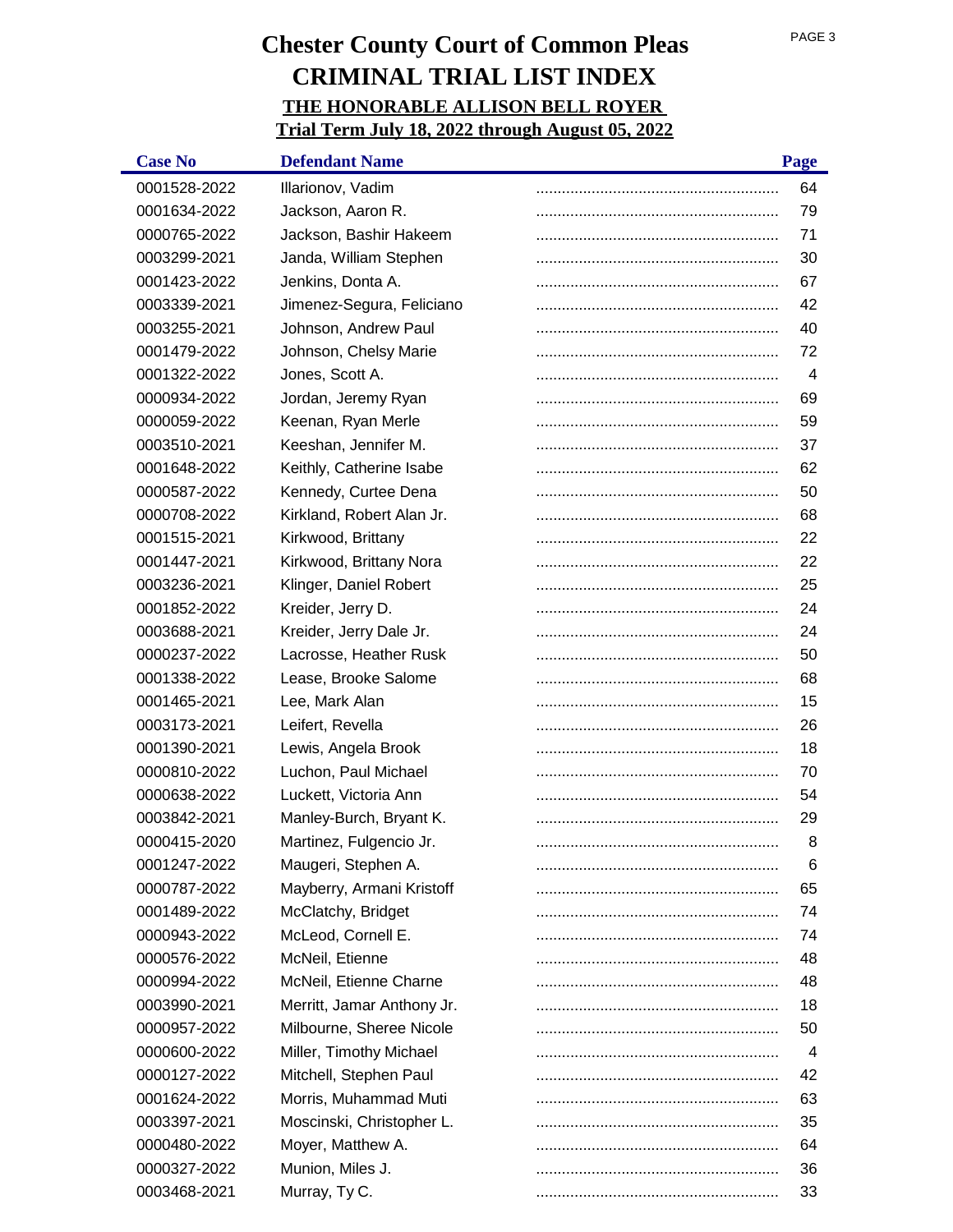| <b>Case No</b> | <b>Defendant Name</b>      | Page |
|----------------|----------------------------|------|
| 0003939-2021   | Murray, Ty Christianson    | 33   |
| 0001788-2022   | Nalis, Mark Anthony        | 53   |
| 0001218-2022   | Newton, Jalen Jaheem       | 10   |
| 0002279-2020   | Newton, Jalen Jaheem       | 11   |
| 0001191-2022   | Nunez, Freddie Nytiph      | 74   |
| 0000181-2022   | Oates, Thomas Anthony Jr.  | 57   |
| 0000138-2022   | Oblitey, Llewellyn         | 61   |
| 0001887-2021   | Okoro, Onyeka Octavia      | 10   |
| 0001459-2022   | Oldenburg, Melissa Eugenia | 52   |
| 0000651-2022   | Palumbo, Gregory Mark      | 70   |
| 0003576-2020   | Paradise, Sean Michael     | 12   |
| 0001880-2022   | Paradise, Sean Michael     | 11   |
| 0001881-2022   | Paradise, Sean Michael     | 11   |
| 0001028-2022   | Parnell, Alison Courtney   | 65   |
| 0003801-2021   | Pew, Jameson               | 47   |
| 0001263-2022   | Pina, Tania                | 49   |
| 0000562-2022   | Pina-Pina, Tania           | 49   |
| 0001485-2022   | Pittman, Antonio Keon      | 19   |
| 0001104-2022   | Pledger, Logan Dennis      | 75   |
| 0003666-2021   | Price, Jason Daniel        | 52   |
| 0001123-2022   | Pugh, Maxwell Robert       | 46   |
| 0001236-2022   | Pulizzi, Giuseppe Anthony  | 73   |
| 0003118-2021   | Quay, Daniel Phillip       | 28   |
| 0000011-2021   | Ramsey, Andre              | 17   |
| 0001735-2021   | Ramsey, Andre Laurant      | 16   |
| 0002050-2021   | Ramsey, Andre Laurantz     | 16   |
| 0000201-2022   | Reardon, Roseann           | 34   |
| 0003349-2021   | Rebmann, Matthew David     | 32   |
| 0001200-2022   | Reeder, Colby Arnold       | 77   |
| 0001043-2022   | Reeves, James Dennis       | 53   |
| 0000853-2022   | Renzulli, Michael Anthony  | 58   |
| 0000420-2022   | Reserve, Fredner           | 6    |
| 0000226-2022   | Rodgers, Michael Bryan Sr. | 36   |
| 0001359-2022   | Rosa, Samuel Edwardo       | 52   |
| 0001273-2022   | Russell, Brandon J.        | 79   |
| 0000721-2022   | Russell, Jamie Stephen     | 39   |
| 0001274-2022   | Russell, Sammy Lee         | 78   |
| 0000071-2022   | Sanchez Perez, Hector Hugo | 40   |
| 0001414-2022   | Schmidt, Michael Scott     | 76   |
| 0003409-2021   | Shirvinsky, Lauren Beth    | 42   |
| 0001478-2021   | Sholola, Adeola            | 21   |
| 0003012-2021   | Siciliano, Michael         | 34   |
| 0003872-2021   | Simons, Phillip John       | 56   |
| 0000044-2022   | Simons, Phillip John       | 55   |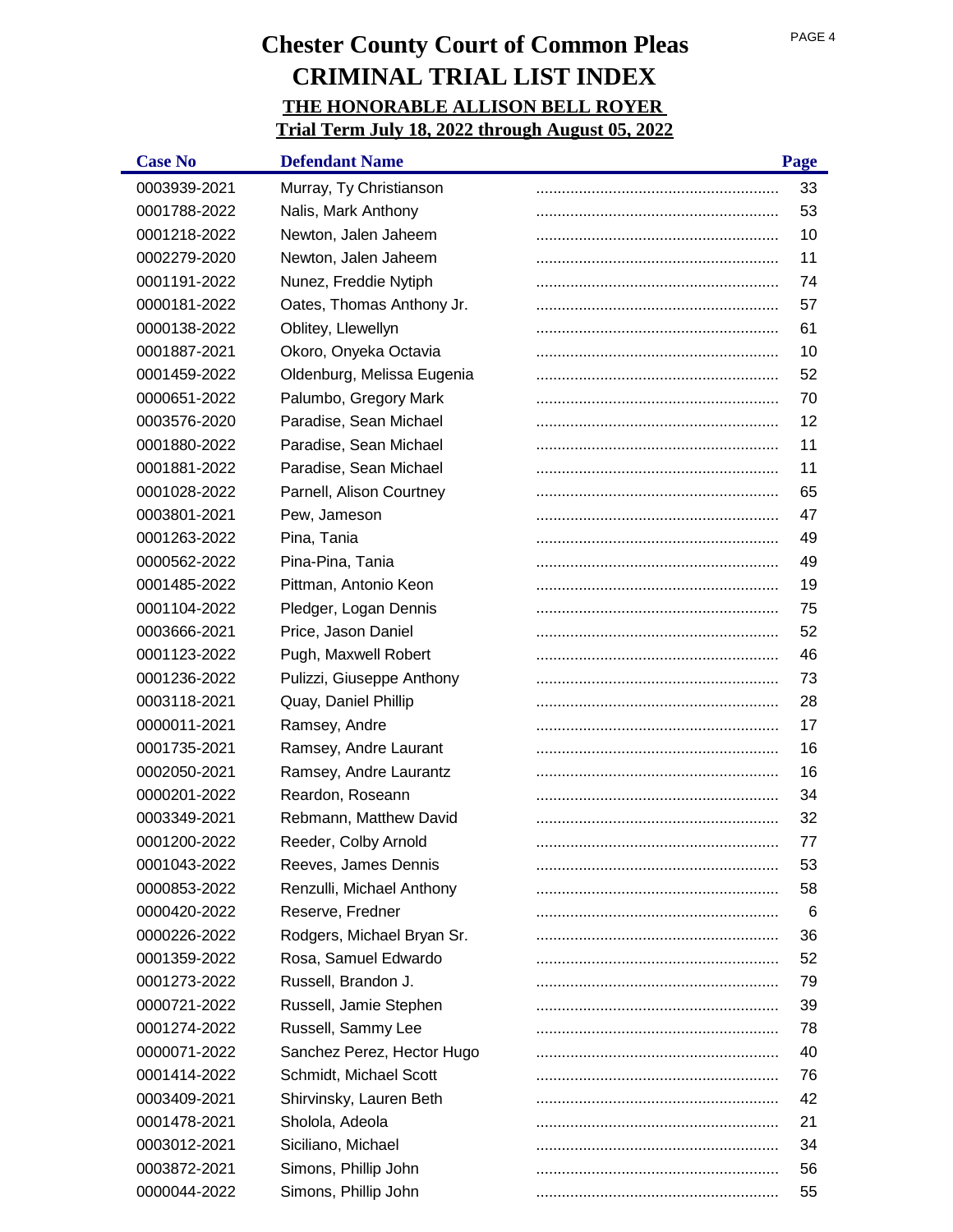| <b>Case No</b> | <b>Defendant Name</b>      | Page |
|----------------|----------------------------|------|
| 0000045-2022   | Simons, Phillip John       | 55   |
| 0003892-2021   | Siuma, Richard Scott       | 41   |
| 0000410-2022   | Smith, Jessica             | 62   |
| 0000746-2021   | Smith, Terrell Rudolph     | 21   |
| 0001542-2021   | Smith, Terrell Rudolph     | 20   |
| 0001171-2022   | Smith-King, Khalil Stefon  | 35   |
| 0001780-2022   | Sparano, Anthony           | 58   |
| 0000377-2022   | Sparano, Anthony           | 59   |
| 0000170-2022   | Speakman, Michael Jay      | 39   |
| 0001014-2021   | Stanley, Zacharia Dean 4th | 19   |
| 0001310-2022   | Stein, Michal              | 77   |
| 0002290-2020   | Tate, Richard Lewis II     | 5    |
| 0003830-2021   | Thammavong, Tyler Khoa     | 41   |
| 0002617-2021   | Thomas, Rahki              | 24   |
| 0004181-2019   | Thompson, Elijah           | 8    |
| 0002060-2020   | Thompson, Elijah           | 7    |
| 0002805-2020   | Thompson, Elijah           | 7    |
| 0002059-2020   | Thompson, Elijah Steven    | 7    |
| 0002361-2021   | Thornton-Bey, Jaffa        | 29   |
| 0003378-2021   | Timney, Harry Glazier      | 21   |
| 0002993-2021   | Tuggle, Devante            | 37   |
| 0003112-2021   | Volpe, Karen B.            | 26   |
| 0001237-2022   | Walsh, Michael             | 58   |
| 0000472-2021   | Ward, Brenda Louise        | 19   |
| 0001157-2022   | Ward, Joshua W.            | 30   |
| 0001411-2021   | Watson, Blair              | 23   |
| 0003590-2021   | Watson, Jordon J.          | 27   |
| 0003040-2019   | Watts, Nathan Wayne        | 5    |
| 0002896-2021   | Wilkerson, Cameron         | 31   |
| 0002895-2021   | Wilkerson, Darryl L.       | 31   |
| 0003876-2018   | Wilkinson, Matthew M.      | 5    |
| 0001287-2022   | Williams, Kyriq            | 17   |
| 0000356-2021   | Williams, Omar Maurice     | 12   |
| 0000551-2022   | Wilson, Joshua             | 67   |
| 0000886-2021   | Woods, Russell             | 9    |
| 0001333-2022   | Wright, Tairene Noel       | 38   |
| 0000747-2021   | Young, Stephen             | 1    |
| 0003354-2020   | Young, Stephen Derez       | 1    |
| 0000903-2022   | Young, Thomas P.           | 63   |

**Total Count:** 215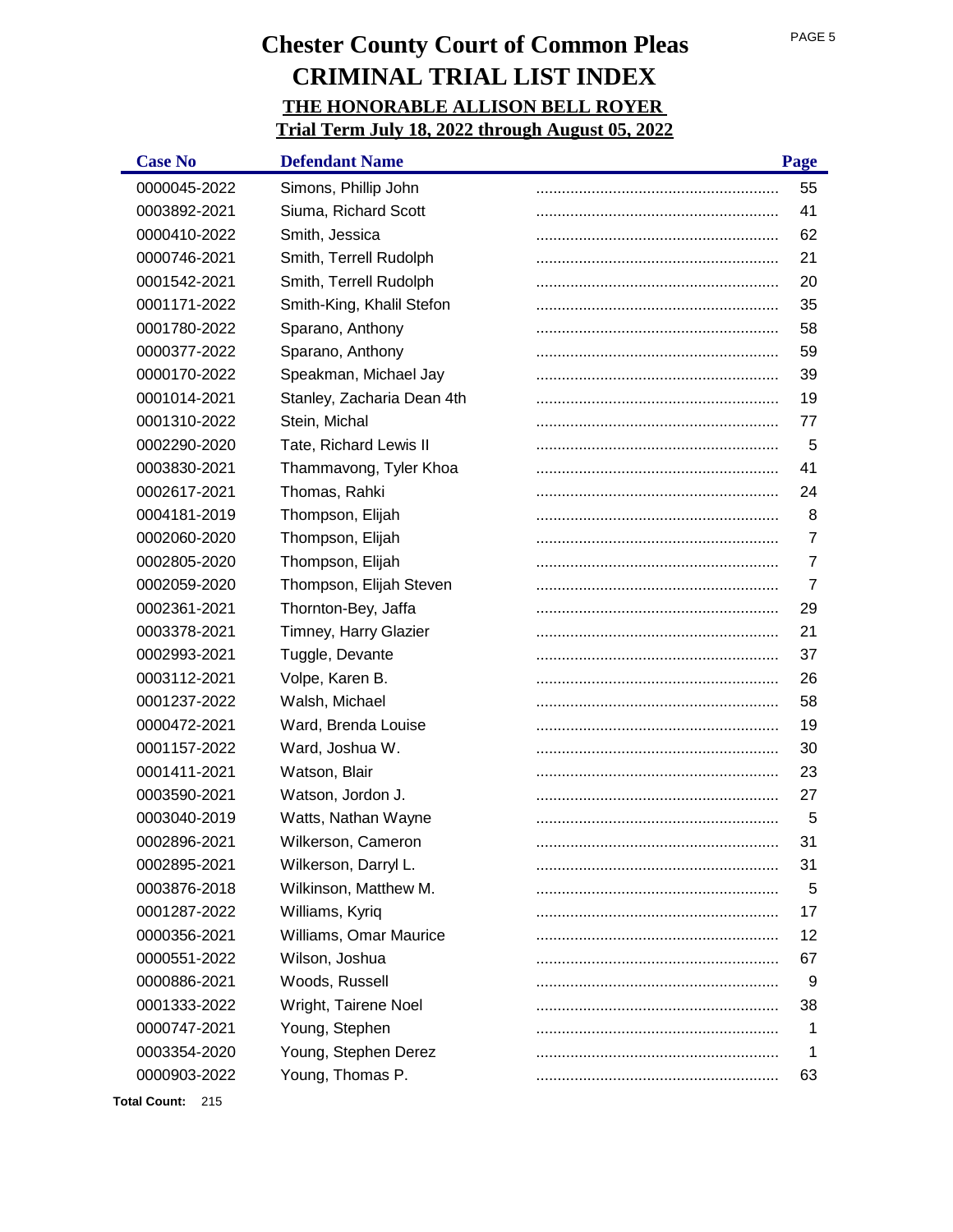**Trial Term July 18, 2022 through August 05, 2022**

#### **THE HONORABLE ALLISON BELL ROYER**

| Courtroom 15                                                 |                               | <b>Monday, July 18, 2022</b> |
|--------------------------------------------------------------|-------------------------------|------------------------------|
| 1 CP-15-CR-0000747-2021                                      | Continuance:                  | <b>TRIAL DATE: 7/18/2022</b> |
| Young, Stephen                                               | <b>Complaint Date:</b>        | 1/25/2021                    |
| DEFENSE: McCarthy, Brian Lee                                 | DA: Lewis, Kathleen D.        |                              |
| McAllister, Richard A. Jr.                                   | E Fallowfield Twp Police Dept |                              |
|                                                              |                               |                              |
|                                                              | <b>CHARGE</b>                 |                              |
| 1 Possession Of Firearm Prohibited                           |                               |                              |
| 2. Firearms Not To Be Carried W/O License                    |                               |                              |
| 3 Manufacture, Delivery, or Possession With Intent to Manufa |                               |                              |
| 4 Int Poss Contr Subst By Per Not Reg                        |                               |                              |
| 5 Int Poss Contr Subst By Per Not Reg                        |                               |                              |
| 6 Poss Of Marijuana                                          |                               |                              |
| 7 Use/Poss Of Drug Paraph                                    |                               |                              |
| 8 DUI: Gen Imp/Inc of Driving Safely - 1st Off               |                               |                              |
| 9 DUI: Controlled Substance - Schedule 1 - 1st Offense       |                               |                              |
| 10 DUI: Controlled Substance - Schedule 2 or 3 - 1st Offense |                               |                              |
| 1 CP-15-CR-0003354-2020                                      | Continuance:                  | <b>TRIAL DATE: 7/18/2022</b> |
| <b>Young, Stephen Derez</b>                                  | <b>Complaint Date:</b>        | 8/27/2020                    |
| DEFENSE: McCarthy, Brian Lee                                 | DA: Lewis, Kathleen D.        |                              |

Guyer, Kirt M.

**CHARGE**

Coatesville City Police Dept

- 1 Murder Of The First Degree
- 2 Murder Of The Third Degree
- 3 Criminal Homicide
- 4 Aggravated Assault Attempts to cause SBI or causes injury
- 5 Receiving Stolen Property
- 6 Firearms Not To Be Carried W/O License
- 7 Possession Of Weapon
- 8 Recklessly Endangering Another Person
- 9 Recklessly Endangering Another Person
- 10 Possession Of Firearm Prohibited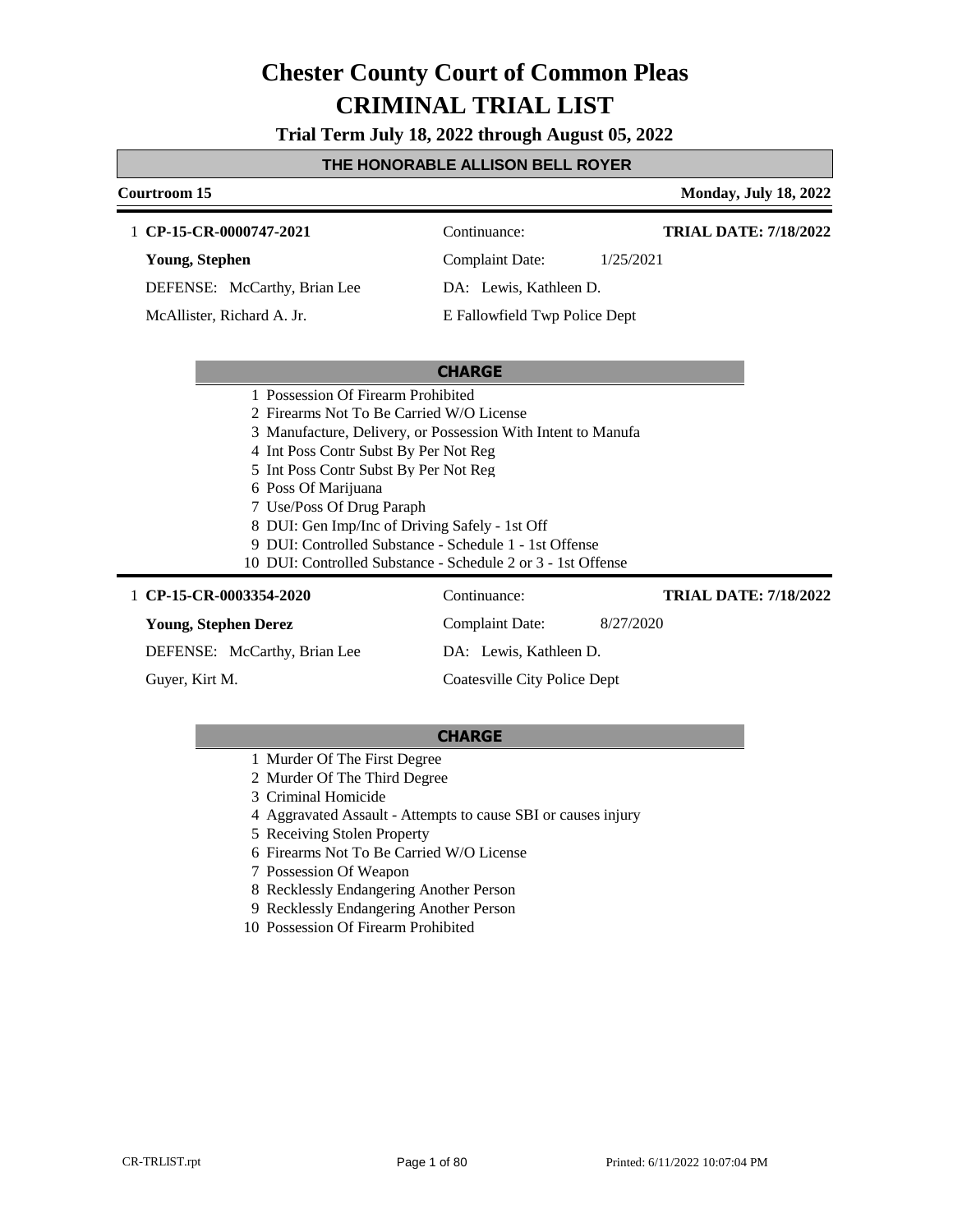**Trial Term July 18, 2022 through August 05, 2022**

#### **THE HONORABLE ALLISON BELL ROYER**

### **Courtroom 15 Monday, July 18, 2022 CHARGE CP-15-CR-0000107-2022** 2 Continuance: **Alexander, Glen Matthew** DEFENSE: Redmond, P. J. Complaint Date: 9/9/2016 DA: Egunsola, Adesewa Kofoworola PSP - Avondale **TRIAL DATE: 7/18/2022** Revels, Andrew M. Jr. 1 Retail Theft-Take Mdse **CHARGE CP-15-CR-0000078-2022** 3 Continuance: **Grasty, Malik Omar** DEFENSE: Hyde, Ryan L. Complaint Date: 11/23/2021 DA: Thurstlic O'Neill, Michelle Lynn Phoenixville Boro Police Dept **TRIAL DATE: 7/18/2022** Hyland, Thomas P. Jr. 1 Manufacture, Delivery, or Possession With Intent to Manufa 2 Manufacture, Delivery, or Possession With Intent to Manufa 3 Manufacture, Delivery, or Possession With Intent to Manufa 4 Manufacture, Delivery, or Possession With Intent to Manufa 5 Escape 6 Tamper With/Fabricate Physical Evidence 7 Int Poss Contr Subst By Per Not Reg 8 Int Poss Contr Subst By Per Not Reg 9 Int Poss Contr Subst By Per Not Reg 10 Int Poss Contr Subst By Per Not Reg **CHARGE CP-15-CR-0003891-2017** 3 Continuance: **Grasty, Malik** DEFENSE: Camson, Joshua Harris Complaint Date: 11/6/2017 DA: Thurstlic-O'Neill, Michelle Lynn Phoenixville Boro Police Dept **TRIAL DATE: 7/18/2022** Hyland, Thomas P. Jr. 1 Possession Of Firearm Prohibited

2 Posses Firearm W/Manufacturer Number Altered, Etc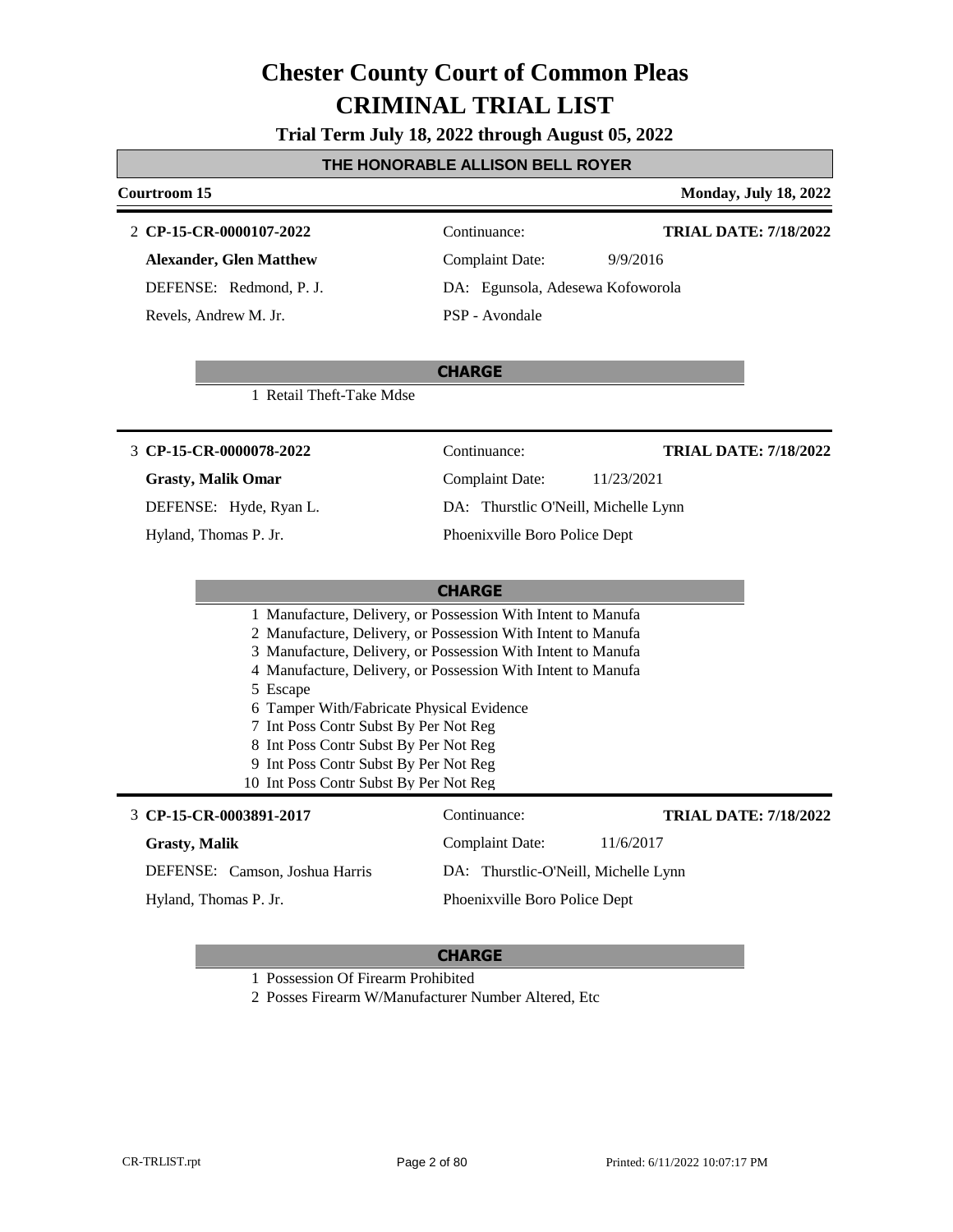**Trial Term July 18, 2022 through August 05, 2022**

#### **THE HONORABLE ALLISON BELL ROYER**

| Courtroom 15                                                  |                                      |           | <b>Monday, July 18, 2022</b> |
|---------------------------------------------------------------|--------------------------------------|-----------|------------------------------|
| 3 CP-15-CR-0003881-2017                                       | Continuance:                         |           | <b>TRIAL DATE: 7/18/2022</b> |
| <b>Grasty, Malik Omar</b>                                     | <b>Complaint Date:</b>               | 9/27/2017 |                              |
| DEFENSE: Camson, Joshua Harris                                | DA: Thurstlic-O'Neill, Michelle Lynn |           |                              |
| Hyland, Thomas P. Jr.                                         | Phoenixville Boro Police Dept        |           |                              |
|                                                               |                                      |           |                              |
|                                                               | <b>CHARGE</b>                        |           |                              |
| 1 Drug Delivery Resulting In Death                            |                                      |           |                              |
| 2 Conspiracy - Drug Delivery Resulting In Death               |                                      |           |                              |
| 3 Deal In Proc Unl Act/Intent To Promote                      |                                      |           |                              |
| 4 Deal In Proc Unl Act/Intent To Promote                      |                                      |           |                              |
| 5 Conspiracy - Deal In Proc Unl Act/Intent To Promote         |                                      |           |                              |
| 6 Conspiracy - Deal In Proc Unl Act/Intent To Promote         |                                      |           |                              |
| 7 Manufacture, Delivery, or Possession With Intent to Manufa  |                                      |           |                              |
| 8 Manufacture, Delivery, or Possession With Intent to Manufa  |                                      |           |                              |
| 9 Conspiracy - Manufacture, Delivery, or Possession With Int  |                                      |           |                              |
| 10 Conspiracy - Manufacture, Delivery, or Possession With Int |                                      |           |                              |
| 3 CP-15-CR-0003835-2017                                       | Continuance:                         |           | <b>TRIAL DATE: 7/18/2022</b> |
| <b>Grasty, Malik Omar</b>                                     | <b>Complaint Date:</b>               | 8/23/2017 |                              |

DEFENSE: Camson, Joshua Harris

Hyland, Thomas P. Jr.

**CHARGE**

DA: Thurstlic-O'Neill, Michelle Lynn

Phoenixville Boro Police Dept

- 1 Deal In Proc Unl Act/Intent To Promote
- 2 Manufacture, Delivery, or Possession With Intent to Manufa
- 3 Conspiracy Manufacture, Delivery, or Possession With Int
- 4 Int Poss Contr Subst By Per Not Reg
- 5 Conspiracy Int Poss Contr Subst By Per Not Reg
- 6 Poss Of Marijuana
- 7 Use/Poss Of Drug Paraph
- 8 Conspiracy Use/Poss Of Drug Paraph
- 9 Deliver/Intent To Del Drug Para
- 10 Conspiracy Deliver/Intent To Del Drug Para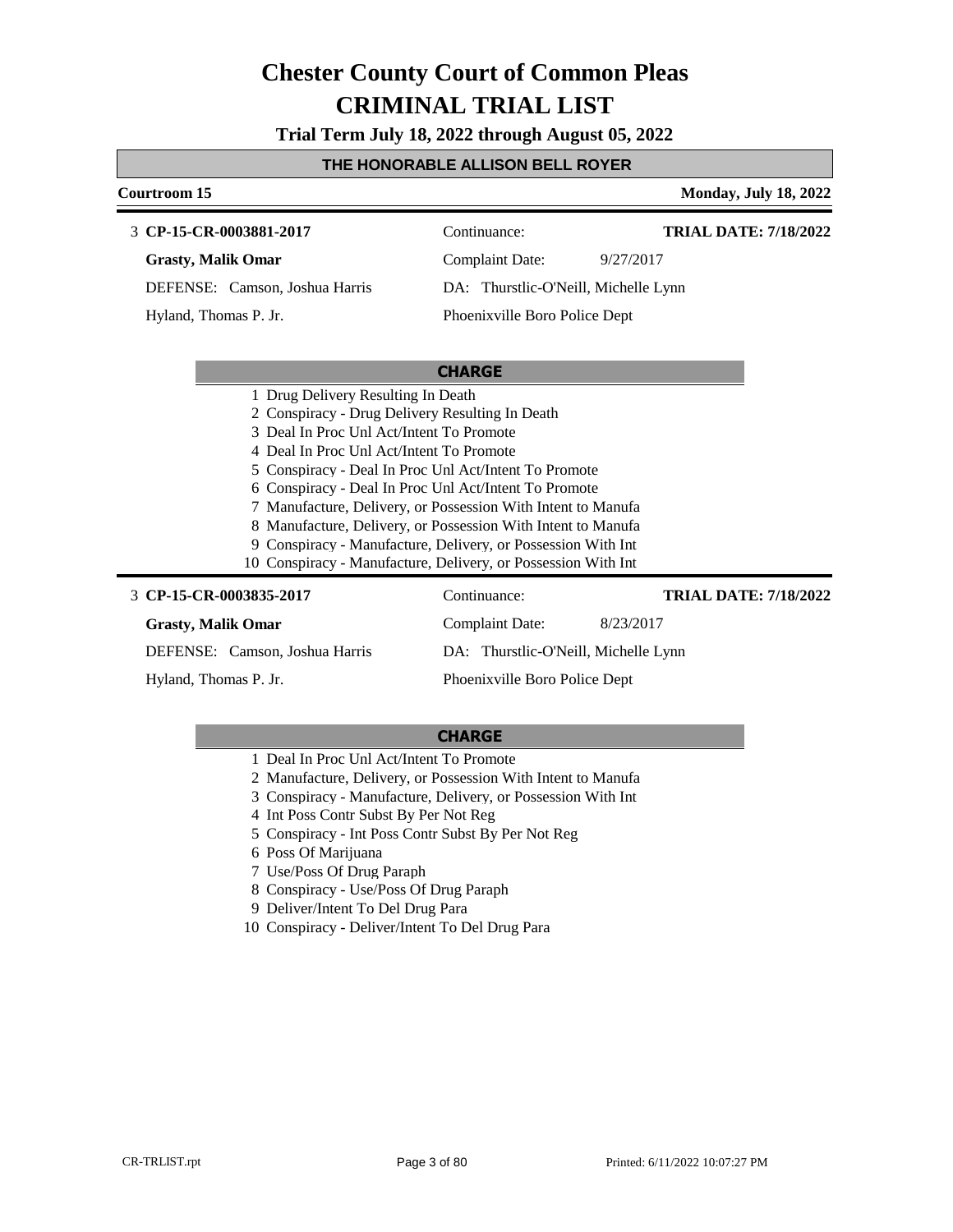**Trial Term July 18, 2022 through August 05, 2022**

#### **THE HONORABLE ALLISON BELL ROYER**

| Courtroom 15                                             |                                  | <b>Monday, July 18, 2022</b> |
|----------------------------------------------------------|----------------------------------|------------------------------|
| 4 CP-15-CR-0001322-2022                                  | Continuance:                     | <b>TRIAL DATE: 7/18/2022</b> |
| Jones, Scott A.                                          | Complaint Date:                  | 6/5/2018                     |
| DEFENSE: Dodd, Stephen Paul                              | DA: Egunsola, Adesewa Kofoworola |                              |
| Greenwalt, Mistie L.                                     | E Coventry Twp Police Dept       |                              |
|                                                          |                                  |                              |
|                                                          | <b>CHARGE</b>                    |                              |
| 1 Harassment - Comm. Lewd, Threatening, Etc. Language    |                                  |                              |
| 2 Harassment - Comm. Lewd, Threatening, Etc. Language    |                                  |                              |
| 3 Harassment - Comm. Lewd, Threatening, Etc. Language    |                                  |                              |
| 4 Stalking - Repeatedly Comm. To Cause Fear              |                                  |                              |
| 5 Stalking - Repeatedly Comm. To Cause Fear              |                                  |                              |
| 6 Stalking - Repeatedly Comm. To Cause Fear              |                                  |                              |
| 7 Harassment - Course of Conduct W/No Legitimate Purpose |                                  |                              |
|                                                          |                                  |                              |

- 8 Harassment Course of Conduct W/No Legitimate Purpose
- 9 Harassment Course of Conduct W/No Legitimate Purpose

### **CP-15-CR-0000600-2022** 5 Continuance: **Miller, Timothy Michael**

Complaint Date: 6/21/2018 DA: Egunsola, Adesewa Kofoworola

**TRIAL DATE: 7/18/2022**

DEFENSE: Hemmel, Christopher Adam Syska, Stephen K.

Southern Chester Co Regional Police Dept

- 1 DUI: Controlled Substance Schedule 1 1st Offense
- 2 DUI: Gen Imp/Inc of Driving Safely 1st Off
- 3 Poss Of Marijuana
- 4 Use/Poss Of Drug Paraph
- 5 Driv While Oper Priv Susp Or Revoked
- 6 Operat Veh W/O Valid Inspect
- 7 Evidence Of Emission Inspection
- 8 Oper Veh W/O Req'd Financ Resp
- 9 Veh Reg Suspended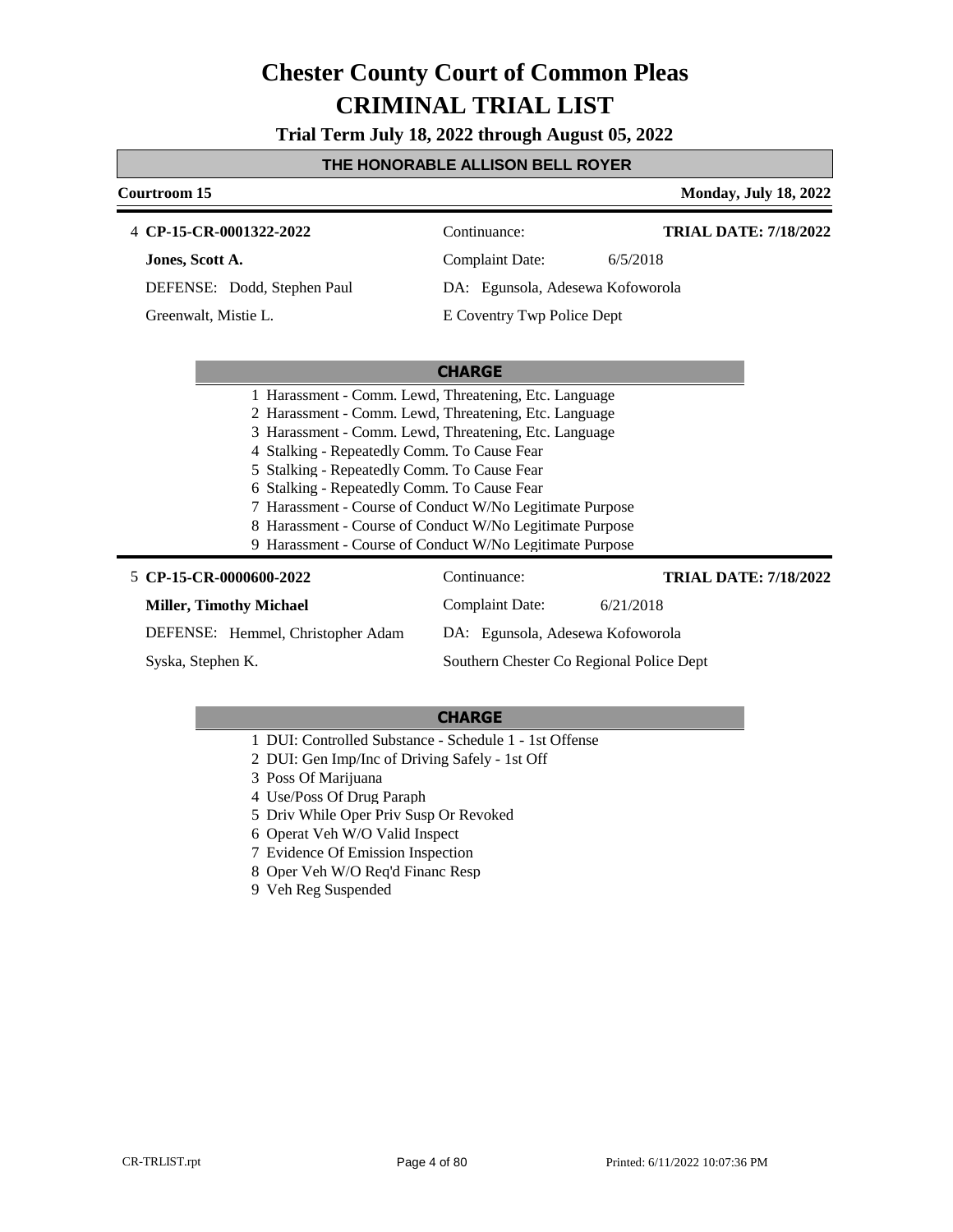#### **Trial Term July 18, 2022 through August 05, 2022**

#### **THE HONORABLE ALLISON BELL ROYER**

#### **Courtroom 15 Monday, July 18, 2022**

#### **CP-15-CR-0003876-2018** 6 Continuance:

**Wilkinson, Matthew M.**

DEFENSE: Dodd, Stephen Paul

Whalen, Patrick W.

**TRIAL DATE: 7/18/2022**

Complaint Date: 10/11/2018 DA: Lewis, Kathleen D.

E Vincent Twp Police Dept

#### **CHARGE**

- 1 Theft By Unlaw Taking-Movable Prop
- 2 Receiving Stolen Property
- 3 Theft By Unlaw Taking-Movable Prop
- 4 Receiving Stolen Property

#### **CP-15-CR-0002290-2020** 7 Continuance:

#### **Tate, Richard Lewis II**

DEFENSE: Dodd, Stephen Paul

Jaworski, Mark E.

DA: Egunsola, Adesewa Kofoworola Downingtown Boro Police Dept

Complaint Date: 2/7/2019

#### **CHARGE**

- 1 Theft By Unlaw Taking-Movable Prop
- 2 Unauth Use Motor/Other Vehicles
- 3 Unauth Use Motor/Other Vehicles

#### **CP-15-CR-0003040-2019** 8 Continuance:

#### **Watts, Nathan Wayne**

DEFENSE: Redmond, P. J.

Pisker, John P.

Complaint Date: 6/24/2019

**TRIAL DATE: 7/18/2022**

**TRIAL DATE: 7/18/2022**

DA: Lewis, Kathleen D.

PSP - Embreeville

- 1 Kidnap To Inflict Inj/Terror
- 2 Kidnap To Inflict Inj/Terror
- 3 Kidnap To Inflict Inj/Terror
- 4 Unlawful Restraint/ Serious Bodily Injury
- 5 Unlawful Restraint/ Serious Bodily Injury
- 6 Unlawful Restraint/ Serious Bodily Injury
- 7 False Imprisonment
- 8 False Imprisonment
- 9 False Imprisonment
- 10 Harassment Subject Other to Physical Contact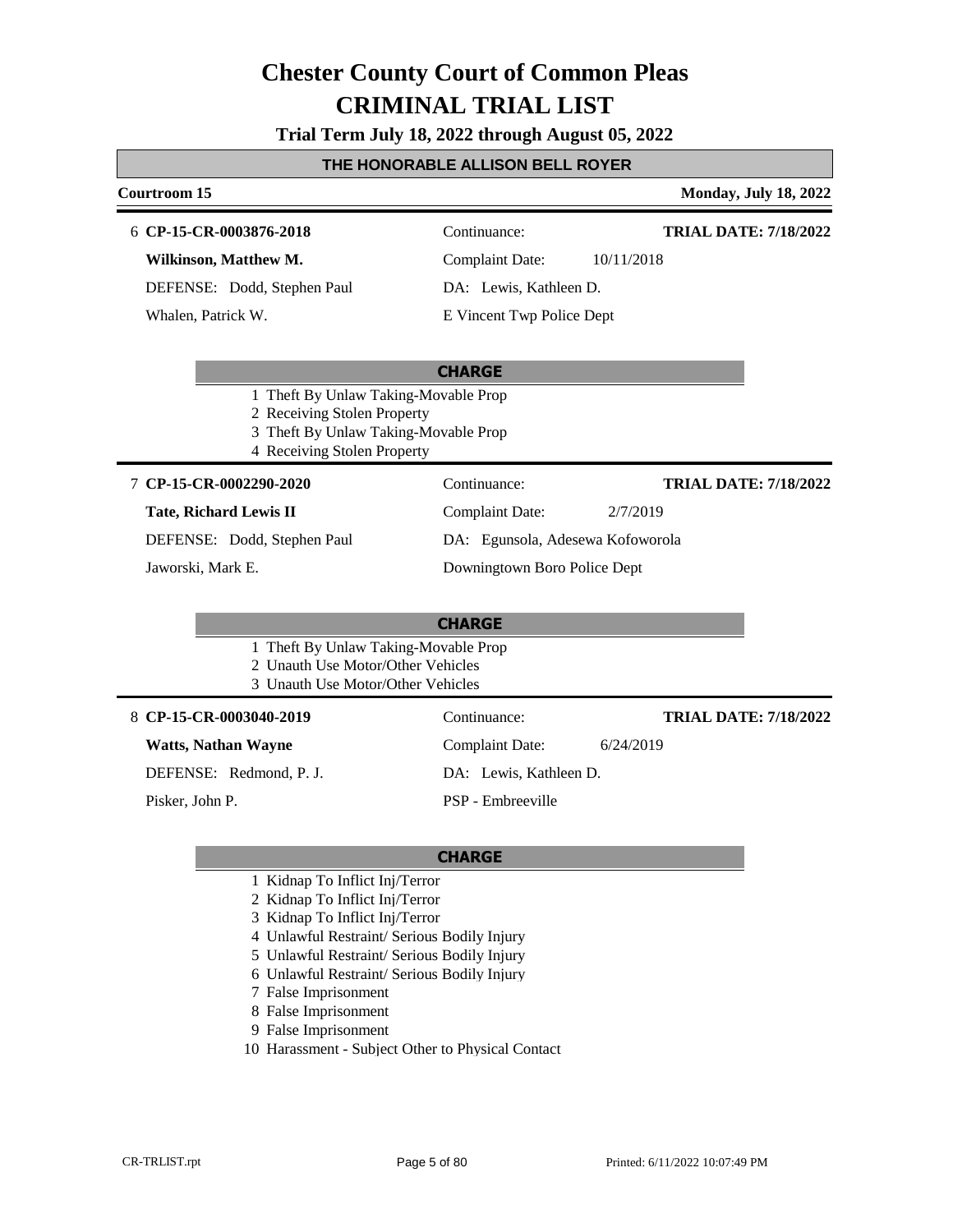**Trial Term July 18, 2022 through August 05, 2022**

#### **THE HONORABLE ALLISON BELL ROYER**

#### **Courtroom 15 Monday, July 18, 2022**

#### **CP-15-CR-0001247-2022** 9 Continuance:

**Maugeri, Stephen A.**

DEFENSE: Sheridan, Hillary Ryan

Fonock, Justin T.

Complaint Date: 7/21/2019

DA: Lewis, Kathleen D.

Parkesburg Boro Police Dept

#### **CHARGE**

- 1 Aggravated Assault Attempts to cause SBI or causes injury
- 2 Strangulation Applying Pressure to Throat or Neck

3 Simple Assault

- 4 Recklessly Endangering Another Person
- 5 Harassment Subject Other to Physical Contact

#### **CP-15-CR-0000420-2022** 10 Continuance:

#### **Reserve, Fredner**

**TRIAL DATE: 7/18/2022**

**TRIAL DATE: 7/18/2022**

Complaint Date: 8/29/2019

DEFENSE: Galloway, Scott David

Parkinson, Steven M.

Caln Twp Police Dept

DA: Lewis, Kathleen D.

#### **CHARGE**

- 1 Forgery Unauthorized Act In Writing
- 2 Forgery Unauthorized Act In Writing
- 3 Forgery Unauthorized Act In Writing
- 4 Forgery Unauthorized Act In Writing
- 5 Forgery Unauthorized Act In Writing
- 6 Forgery Unauthorized Act In Writing
- 7 Forgery Unauthorized Act In Writing
- 8 Forgery Unauthorized Act In Writing
- 9 Forgery Unauthorized Act In Writing

10 Forgery - Unauthorized Act In Writing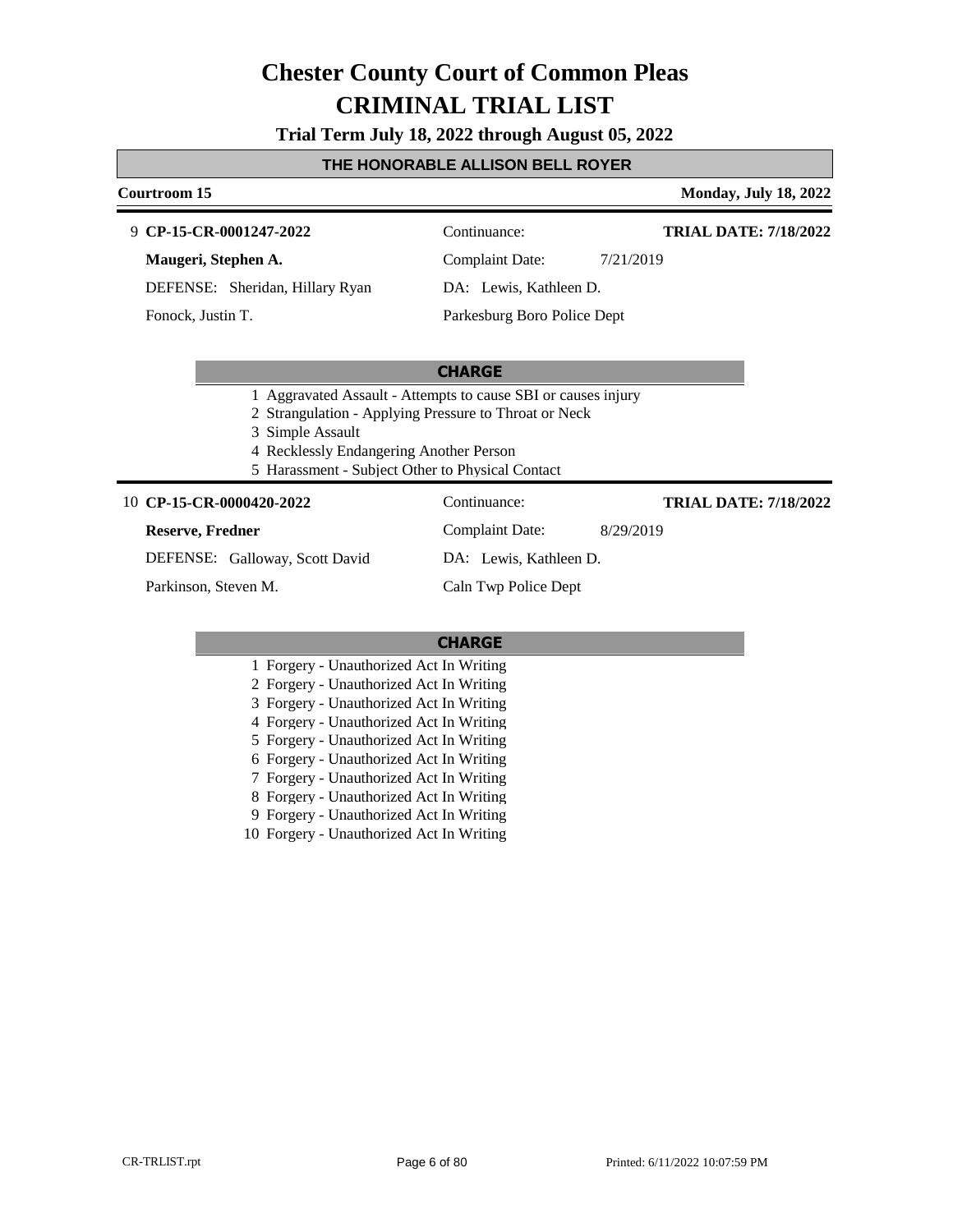**Trial Term July 18, 2022 through August 05, 2022**

#### **THE HONORABLE ALLISON BELL ROYER**

| Courtroom 15                                                                                                                                                                                                                                                                                                                                                                                                                              | <b>Monday, July 18, 2022</b>                                                                                                   |  |  |
|-------------------------------------------------------------------------------------------------------------------------------------------------------------------------------------------------------------------------------------------------------------------------------------------------------------------------------------------------------------------------------------------------------------------------------------------|--------------------------------------------------------------------------------------------------------------------------------|--|--|
| 11 CP-15-CR-0002059-2020                                                                                                                                                                                                                                                                                                                                                                                                                  | <b>TRIAL DATE: 7/18/2022</b><br>Continuance:                                                                                   |  |  |
| <b>Thompson, Elijah Steven</b>                                                                                                                                                                                                                                                                                                                                                                                                            | <b>Complaint Date:</b><br>7/16/2020                                                                                            |  |  |
| DEFENSE: Galloway, Scott David                                                                                                                                                                                                                                                                                                                                                                                                            | DA: Lewis, Kathleen D.                                                                                                         |  |  |
| Weigner, David J.                                                                                                                                                                                                                                                                                                                                                                                                                         | Uwchlan Twp Police Dept                                                                                                        |  |  |
|                                                                                                                                                                                                                                                                                                                                                                                                                                           |                                                                                                                                |  |  |
|                                                                                                                                                                                                                                                                                                                                                                                                                                           | <b>CHARGE</b>                                                                                                                  |  |  |
| 1 Aggravated Assault - Attempts to cause SBI or causes injury<br>2 Aggravated Assault - Attempts to cause SBI or causes injury<br>3 Simple Assault<br>4 Simple Assault<br>5 Recklessly Endangering Another Person<br>6 Recklessly Endangering Another Person<br>7 Recklessly Endangering Another Person<br>8 Recklessly Endangering Another Person<br>9 Recklessly Endangering Another Person<br>10 Recklessly Endangering Another Person |                                                                                                                                |  |  |
| 11 CP-15-CR-0002060-2020                                                                                                                                                                                                                                                                                                                                                                                                                  | Continuance:<br><b>TRIAL DATE: 7/18/2022</b>                                                                                   |  |  |
| Thompson, Elijah                                                                                                                                                                                                                                                                                                                                                                                                                          | <b>Complaint Date:</b><br>7/9/2020                                                                                             |  |  |
| DEFENSE: Galloway, Scott David                                                                                                                                                                                                                                                                                                                                                                                                            | DA: Lewis, Kathleen D.                                                                                                         |  |  |
| Navarra, Nicole E.                                                                                                                                                                                                                                                                                                                                                                                                                        | Uwchlan Twp Police Dept                                                                                                        |  |  |
|                                                                                                                                                                                                                                                                                                                                                                                                                                           |                                                                                                                                |  |  |
|                                                                                                                                                                                                                                                                                                                                                                                                                                           | <b>CHARGE</b>                                                                                                                  |  |  |
| 3 Simple Assault                                                                                                                                                                                                                                                                                                                                                                                                                          | 1 Aggravated Assault - Attempts to cause or causes BI to desi<br>2 Aggravated Assault - Attempts to cause or causes BI to desi |  |  |

- 4 Simple Assault
- 5 Resist Arrest/Other Law Enforce
- 6 Assault By Prisoner
- 7 Assault By Prisoner

#### 11 CP-15-CR-0002805-2020 Continuance:

#### **Thompson, Elijah**

#### **TRIAL DATE: 7/18/2022**

Complaint Date: 4/13/2020 DA: Lewis, Kathleen D.

DEFENSE: Galloway, Scott David

McCarron, Robert F.

W Pikeland Twp Police Dept

- 1 Simple Assault
- 2 Disorder Conduct Hazardous/Physi Off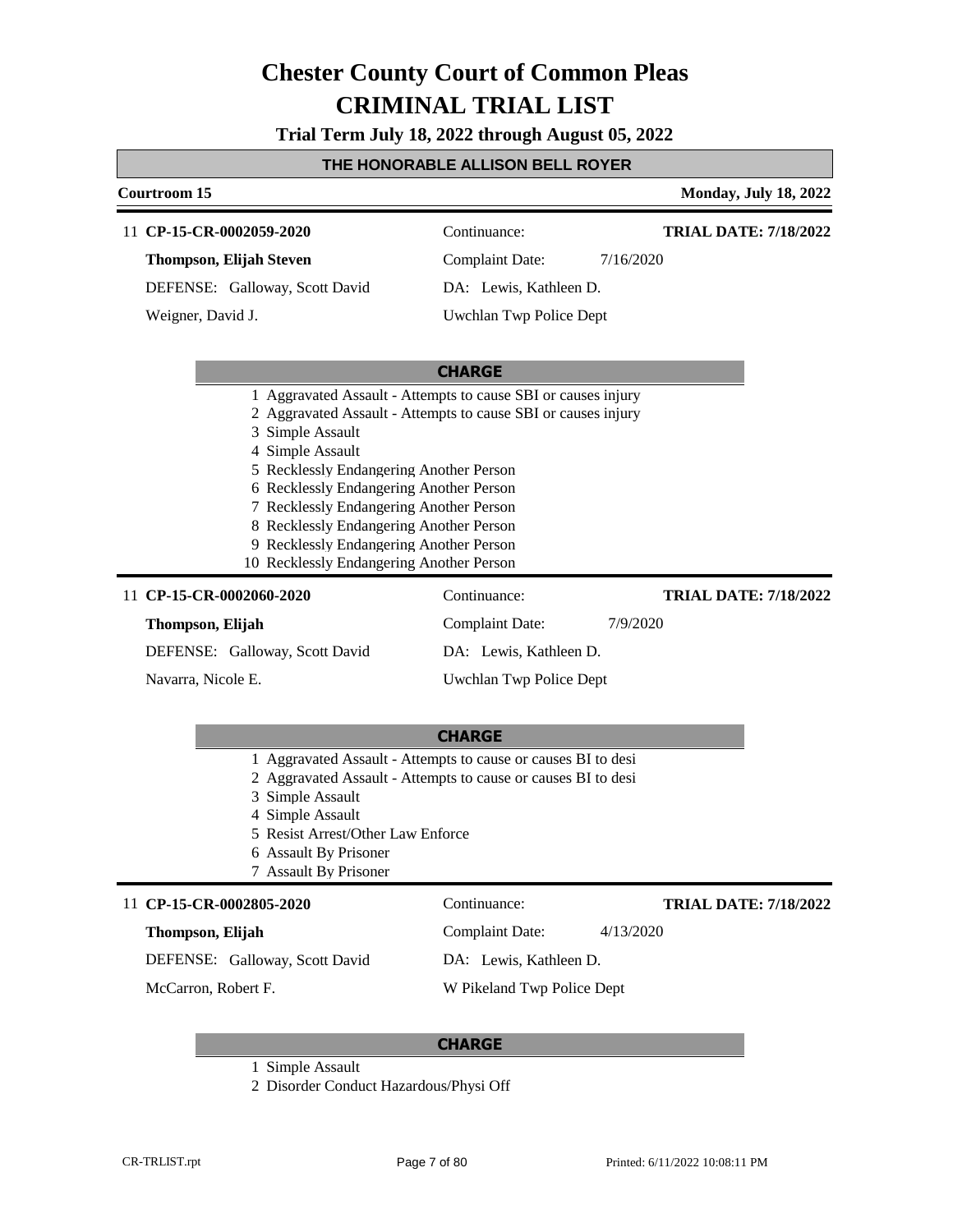**Trial Term July 18, 2022 through August 05, 2022**

#### **THE HONORABLE ALLISON BELL ROYER**

#### **Courtroom 15 Monday, July 18, 2022**

#### 11 **CP-15-CR-0004181-2019** Continuance:

**Thompson, Elijah** DEFENSE: Galloway, Scott David

O'Connell, Wayne D.

Complaint Date: 11/27/2019

DA: Lewis, Kathleen D.

**TRIAL DATE: 7/18/2022**

**TRIAL DATE: 7/18/2022**

W Pikeland Twp Police Dept

#### **CHARGE**

- 1 Simple Assault
- 2 Harassment Subject Other to Physical Contact
- 3 Terroristic Threats W/ Int To Terrorize Another
- 4 Recklessly Endangering Another Person
- 5 Unlawful Restraint/ Serious Bodily Injury

#### **CP-15-CR-0000646-2020** 12 Continuance:

#### **Durley, Quamey Azzim**

DEFENSE: Redmond, P. J.

Jones, Karl A.

### Complaint Date: 12/14/2019 DA: Lewis, Kathleen D.

E Vincent Twp Police Dept

#### **CHARGE**

#### 1 Simple Assault

- 2 Harassment Subject Other to Physical Contact
- 3 Recklessly Endangering Another Person
- 4 Disorderly Conduct Engage In Fighting
- 5 Endangering Welfare of Children Parent/Guardian/Other
- 6 Endangering Welfare of Children Parent/Guardian/Other

#### 13 **CP-15-CR-0000415-2020** Continuance: **Martinez, Fulgencio Jr.** DEFENSE: Redmond, P. J. Complaint Date: 1/7/2020 DA: Lewis, Kathleen D. PSP - Avondale **TRIAL DATE: 7/18/2022** Dougherty, Sean E.

- 1 Possession Of Firearm Prohibited
- 2 Receiving Stolen Property
- 3 Firearms Not To Be Carried W/O License
- 4 Unauth Use Motor/Other Vehicles
- 5 Driving W/O A License
- 6 Driv While Oper Priv Susp Or Revoked
- 7 Improp Sunscreening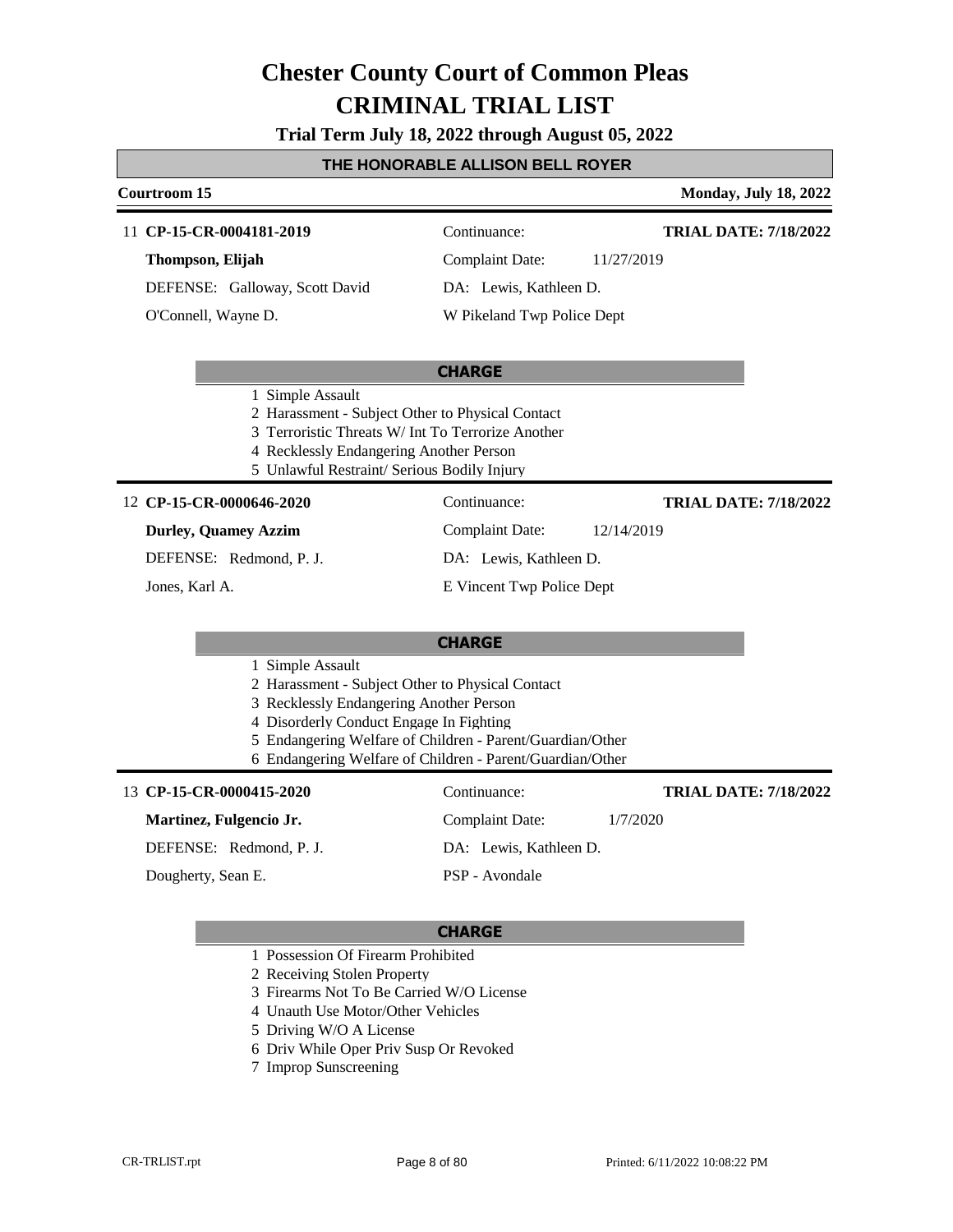#### **Trial Term July 18, 2022 through August 05, 2022**

#### **THE HONORABLE ALLISON BELL ROYER**

#### **Courtroom 15 Monday, July 18, 2022**

#### 14 **CP-15-CR-0000886-2021** Continuance:

**Woods, Russell** DEFENSE: Alva, Jeremy-Evan Delligatti, Felicia A.

Complaint Date: 4/27/2020

DA: Lewis, Kathleen D.

Coatesville City Police Dept

#### **CHARGE**

1 Strangulation - Applying Pressure to Throat or Neck

2 Simple Assault

#### 15 **CP-15-CR-0002982-2021** Continuance:

#### **Diaz, Ramon Andrea**

DEFENSE: Redmond, P. J.

McKee, James P.

| Continuance:                     | <b>TRIAL DATE: 7/18/2022</b> |
|----------------------------------|------------------------------|
| <b>Complaint Date:</b>           | 5/14/2020                    |
| DA: Egunsola, Adesewa Kofoworola |                              |
| PSP - Embreeville                |                              |

**TRIAL DATE: 7/18/2022**

**TRIAL DATE: 7/18/2022**

#### **CHARGE**

1 Marijuana-Small Amt Personal Use

2 Use/Poss Of Drug Paraph

#### 16 **CP-15-CR-0002245-2020** Continuance:

#### **Harris, Charles Delane**

DEFENSE: Frederick, Anna C. Clough

Pfeiffer, Justin

PSP - Avondale

DA: Lewis, Kathleen D.

Complaint Date: 5/30/2020

- 1 Endangering Welfare of Children Parent/Guardian/Other
- 2 Marijuana-Small Amt Personal Use
- 3 Use/Poss Of Drug Paraph
- 4 DUI: Gen Imp/Inc of Driving Safely 1st Off
- 5 DUI: Controlled Substance Impaired Ability 1st Offense
- 6 Recklessly Endangering Another Person
- 7 Disregard Traffic Lane (Single)
- 8 Careless Driving
- 9 Endangering Welfare of Children Parent/Guardian/Other
- 10 DUI: Controlled Substance Schedule 1 1st Offense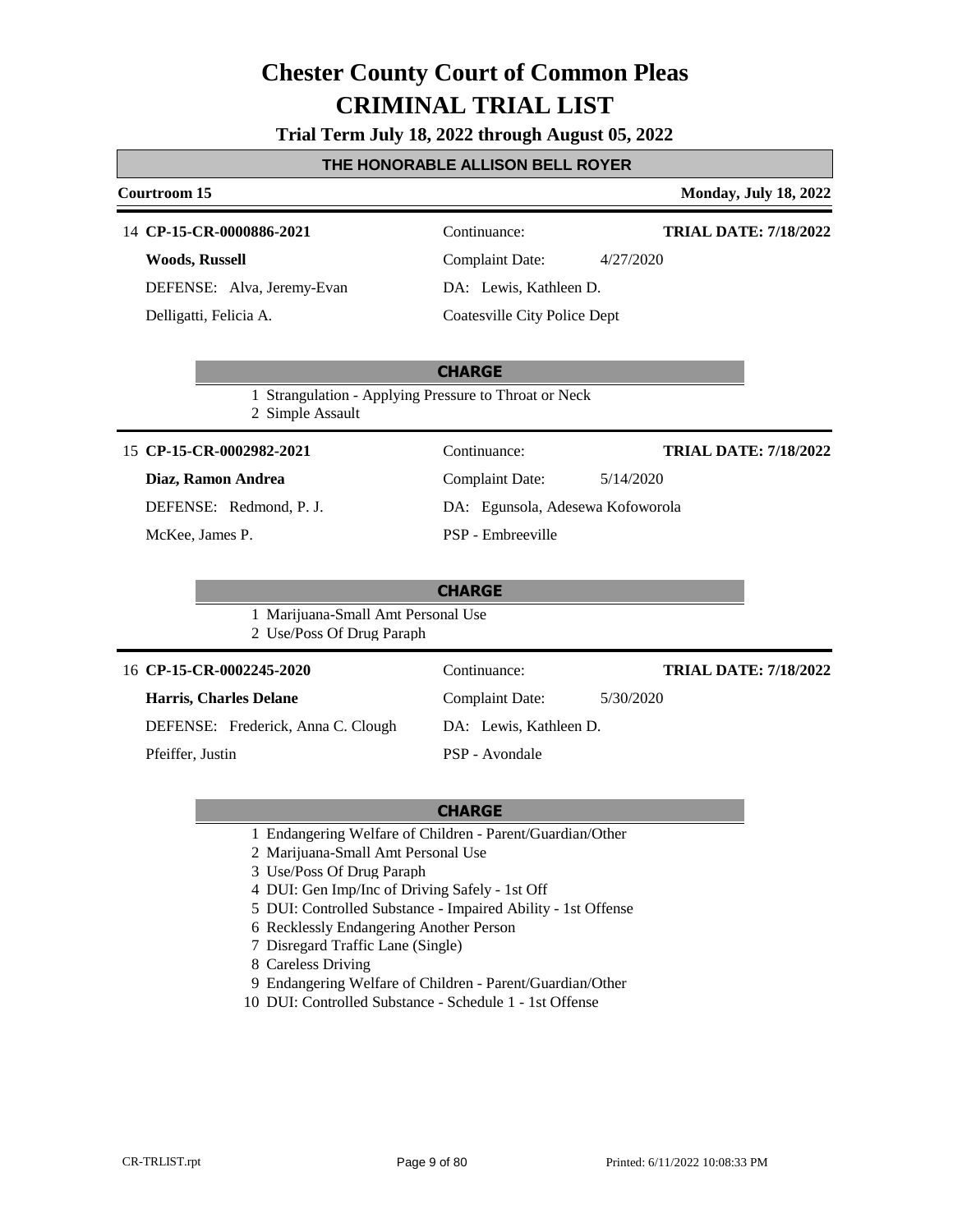**Trial Term July 18, 2022 through August 05, 2022**

#### **THE HONORABLE ALLISON BELL ROYER**

#### **Courtroom 15 Monday, July 18, 2022 CHARGE** 17 **CP-15-CR-0001887-2021** Continuance: **Okoro, Onyeka Octavia** DEFENSE: Caudo, Michael Anthony Complaint Date: 10/26/2020 DA: Egunsola, Adesewa Kofoworola Downingtown Boro Police Dept **TRIAL DATE: 7/18/2022** Trautmann, Paul A. 1 Theft By Unlaw Taking-Movable Prop 2 Conspiracy - Theft By Unlaw Taking-Movable Prop 3 Theft By Decep-False Impression 4 Conspiracy - Theft By Decep-False Impression 5 Receiving Stolen Property 6 Conspiracy - Receiving Stolen Property 7 Identity Theft **CHARGE** 17 **CP-15-CR-0002076-2020** Continuance: **Batten, Lashae Monique** DEFENSE: Strand, Eric D. Complaint Date: 6/30/2020 DA: Egunsola, Adesewa Kofoworola Downingtown Boro Police Dept **TRIAL DATE: 7/18/2022** Trautmann, Paul A. 1 Theft By Unlaw Taking-Movable Prop 2 Theft By Decep-False Impression 3 Receiving Stolen Property 4 Identity Theft **CP-15-CR-0001218-2022** 18 Continuance: **TRIAL DATE: 7/18/2022**

### **Newton, Jalen Jaheem** DEFENSE: Strand, Eric D. Diefenderfer, Aaron C.

Complaint Date: 9/29/2021

DA: Lewis, Kathleen D. W Chester Boro Police Dept

- 1 Manufacture, Delivery, or Possession With Intent to Manufa
- 2 Int Poss Contr Subst By Per Not Reg
- 3 Use/Poss Of Drug Paraph
- 4 Escape
- 5 Resist Arrest/Other Law Enforce
- 6 Public Drunkenness And Similar Misconduct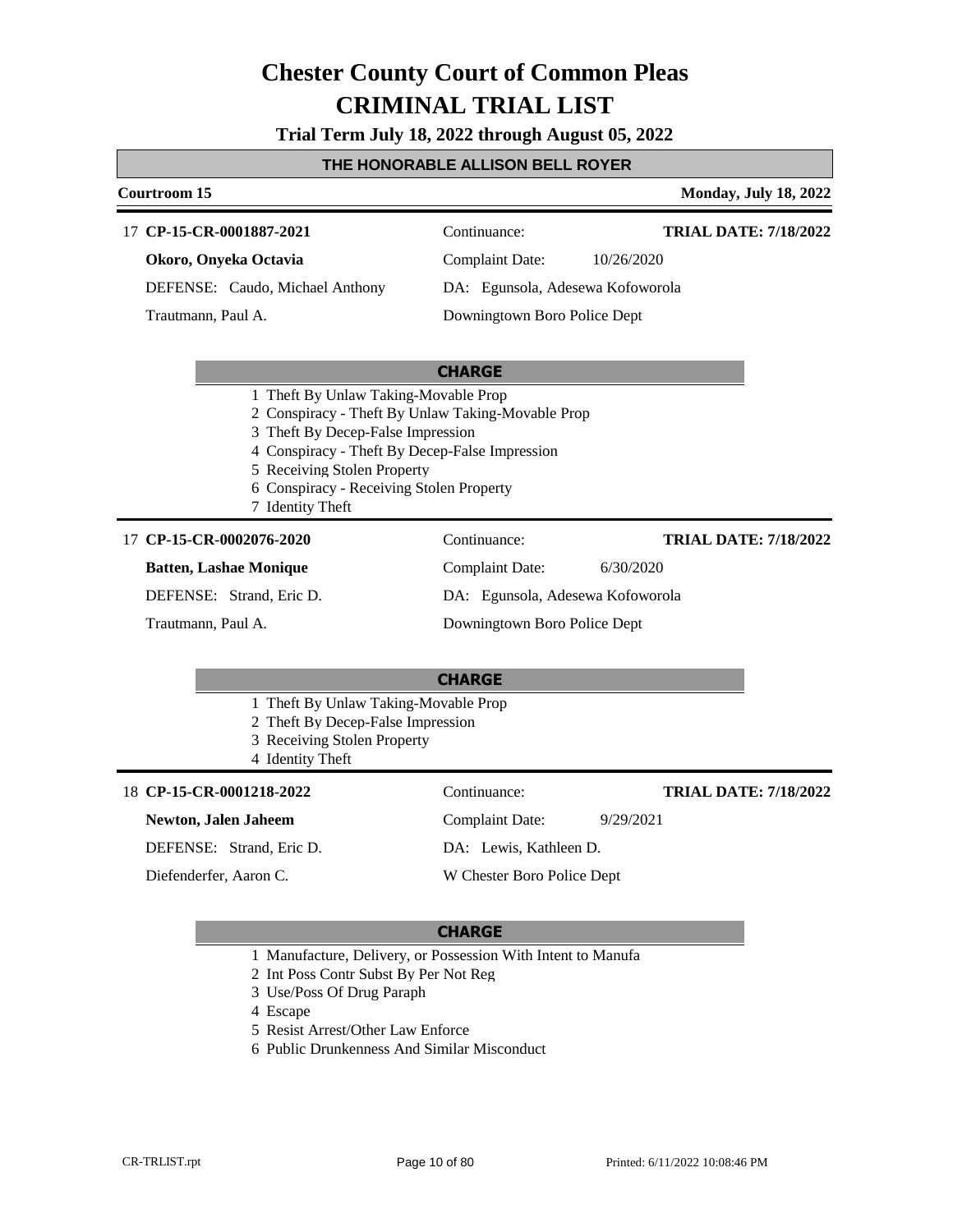**Trial Term July 18, 2022 through August 05, 2022**

#### **THE HONORABLE ALLISON BELL ROYER**

#### **Courtroom 15 Monday, July 18, 2022 CHARGE CP-15-CR-0002279-2020** 18 Continuance: **Newton, Jalen Jaheem** DEFENSE: Strand, Eric D. Complaint Date: 7/2/2020 DA: Lewis, Kathleen D. W Chester Boro Police Dept **TRIAL DATE: 7/18/2022** Graham, Nicholas A. 1 Manufacture, Delivery, or Possession With Intent to Manufa 2 Use/Poss Of Drug Paraph 3 Int Poss Contr Subst By Per Not Reg 4 DUI: Highest Rte of Alc (BAC .16+) 1st Off **CHARGE CP-15-CR-0001881-2022** 19 Continuance: **Paradise, Sean Michael** DEFENSE: Complaint Date: 4/21/2021 DA: Chester County District Attorney Tredyffrin Twp Police Dept **TRIAL DATE: 7/18/2022** Fanizzi, Christopher J. 1 Flight To Avoid Appreh/Trial/Punish **CP-15-CR-0001880-2022** 19 Continuance: **Paradise, Sean Michael** Complaint Date: 3/10/2021 **TRIAL DATE: 7/18/2022**

DEFENSE:

McFadden, Daniel X.

DA: Chester County District Attorney

Tredyffrin Twp Police Dept

- 1 Theft By Unlaw Taking-Movable Prop
- 2 Theft By Unlaw Taking-Movable Prop
- 3 Unauth Use Motor/Other Vehicles
- 4 Unauth Use Motor/Other Vehicles
- 5 Receiving Stolen Property
- 6 Receiving Stolen Property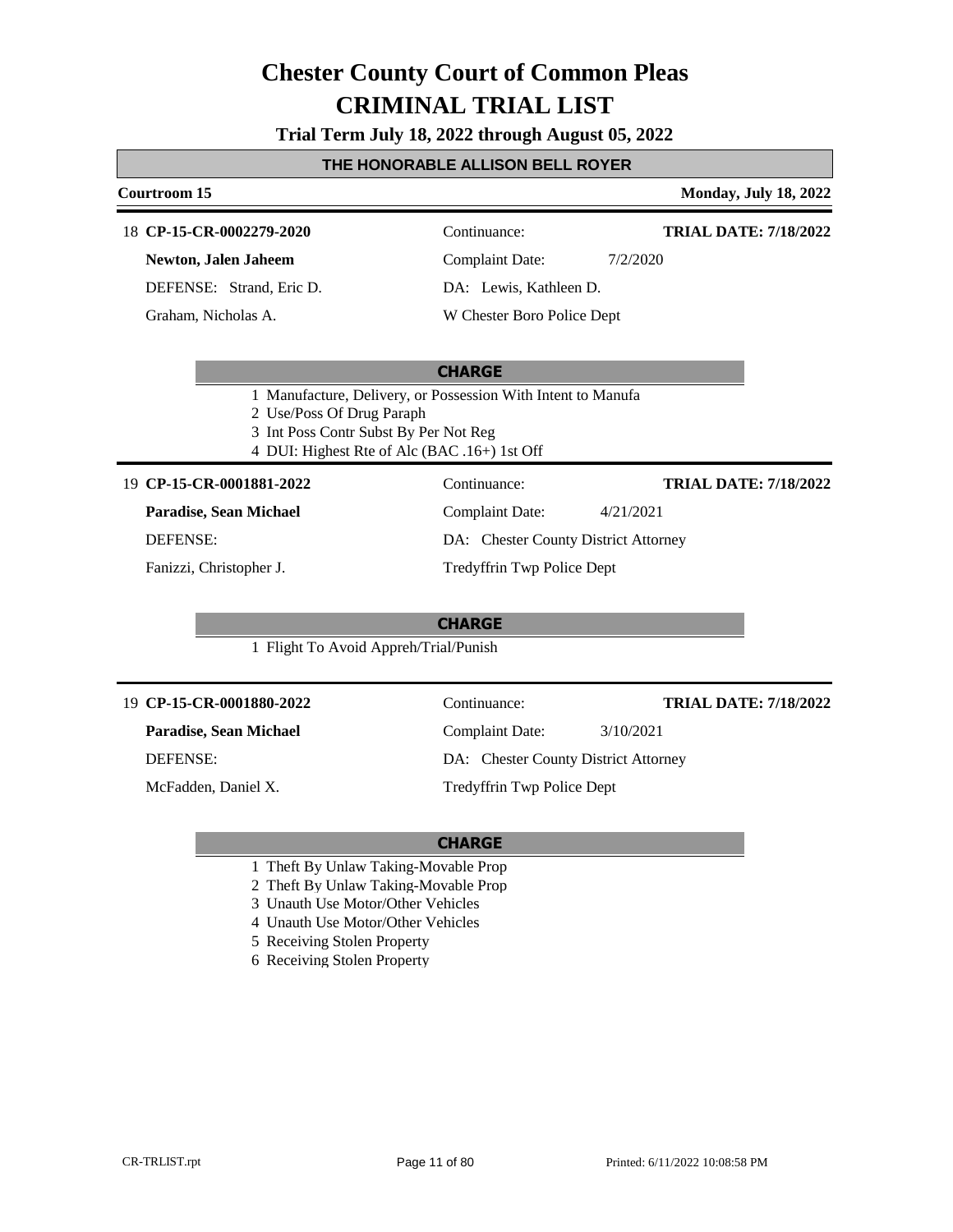**Trial Term July 18, 2022 through August 05, 2022**

#### **THE HONORABLE ALLISON BELL ROYER**

#### **Courtroom 15 Monday, July 18, 2022**

#### **CP-15-CR-0003576-2020** 19 Continuance:

**Paradise, Sean Michael**

DEFENSE: Kelly, Evan J.

Slavin, James C.

Complaint Date: 9/1/2020

**TRIAL DATE: 7/18/2022**

**TRIAL DATE: 7/18/2022**

DA: Werner, Scott Jeffrey Jr. Tredyffrin Twp Police Dept

#### **CHARGE**

- 1 Theft By Unlaw Taking-Movable Prop
- 2 Receiving Stolen Property
- 3 Theft From A Motor Vehicle
- 4 Int Poss Contr Subst By Per Not Reg
- 5 Use/Poss Of Drug Paraph

#### **CP-15-CR-0000356-2021** 20 Continuance:

**Williams, Omar Maurice**

DEFENSE: Redmond, P. J.

Lewis, Kyle R.

Complaint Date: 9/30/2020 DA: Roberts, Justin Paul PSP - Embreeville

#### **CHARGE**

- 1 DUI: Controlled Substance Schedule 1 1st Offense
- 2 DUI: Controlled Substance Metabolite 1st Offense
- 3 DUI: Controlled Substance Impaired Ability 1st Offense
- 4 Driving In Right Lane
- 5 DUI: Individual Under Influence of Drug 1st Offense

### **CP-15-CR-0001053-2022** 21 Continuance:

**Grumbine, Corey Edward**

DEFENSE:

Carboni, Joseph V. II

### Complaint Date: 12/1/2021 DA: Egunsola, Adesewa Kofoworola W Caln Twp Police Dept **TRIAL DATE: 7/18/2022**

#### **CHARGE**

1 Receiving Stolen Property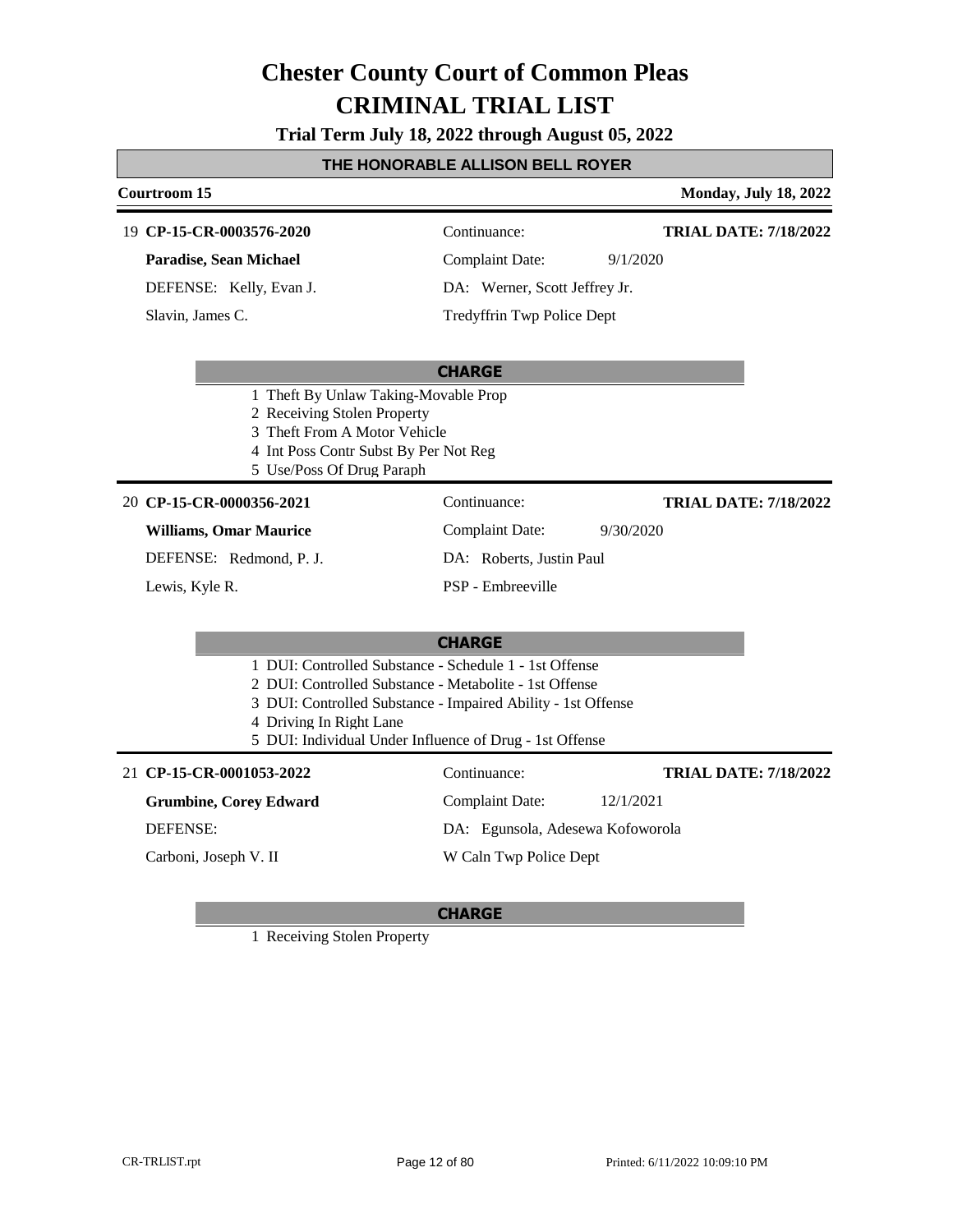| Trial Term July 18, 2022 through August 05, 2022 |  |  |  |  |  |  |
|--------------------------------------------------|--|--|--|--|--|--|
|--------------------------------------------------|--|--|--|--|--|--|

#### **THE HONORABLE ALLISON BELL ROYER**

#### **Courtroom 15 Monday, July 18, 2022 CP-15-CR-0002174-2021** 21 Continuance: **Grumbine, Corey E.** DEFENSE: McCabe, Thomas Patrick Complaint Date: 6/3/2021 DA: Thurstlic O'Neill, Michelle Lynn **TRIAL DATE: 7/18/2022**

Heiney, Justin R.

### **CHARGE**

1 Int Poss Contr Subst By Per Not Reg 2 Use/Poss Of Drug Paraph

#### **CP-15-CR-0000828-2021** 21 Continuance:

#### **Grumbine, Corey Edward**

DEFENSE: McCabe, Thomas Patrick

Sneed, Christian R.

Complaint Date: 10/26/2020 DA: Thurstlic-O'Neill, Michelle Lynn PSP - Embreeville

West Brandywine Twp Police Dept

#### **CHARGE**

- 1 DUI: Controlled Substance Schedule 2 or 3 1st Offense
- 2 DUI: Controlled Substance Impaired Ability 1st Offense
- 3 Dr Unregist Veh
- 4 Driv While Oper Priv Susp Or Revoked
- 5 Violate Hazard Regulation

#### **CP-15-CR-0000928-2021** 21 Continuance:

**Grumbine, Corey Edward**

DEFENSE: McCabe, Thomas Patrick

Lund, Kristin C.

DA: Thurstlic O'Neill, Michelle Lynn Chester County County Detective

Complaint Date: 10/20/2020

#### **CHARGE**

- 1 Manufacture, Delivery, or Possession With Intent to Manufa
- 2 Manufacture, Delivery, or Possession With Intent to Manufa
- 3 Int Poss Contr Subst By Per Not Reg
- 4 Int Poss Contr Subst By Per Not Reg
- 5 Use/Poss Of Drug Paraph
- 6 Use/Poss Of Drug Paraph
- 7 Criminal Use Of Communication Facility
- 8 Criminal Use Of Communication Facility
- 9 Deal In Proc Unl Act/Intent To Promote
- 10 Deal In Proc Unl Act/Intent To Promote

**TRIAL DATE: 7/18/2022**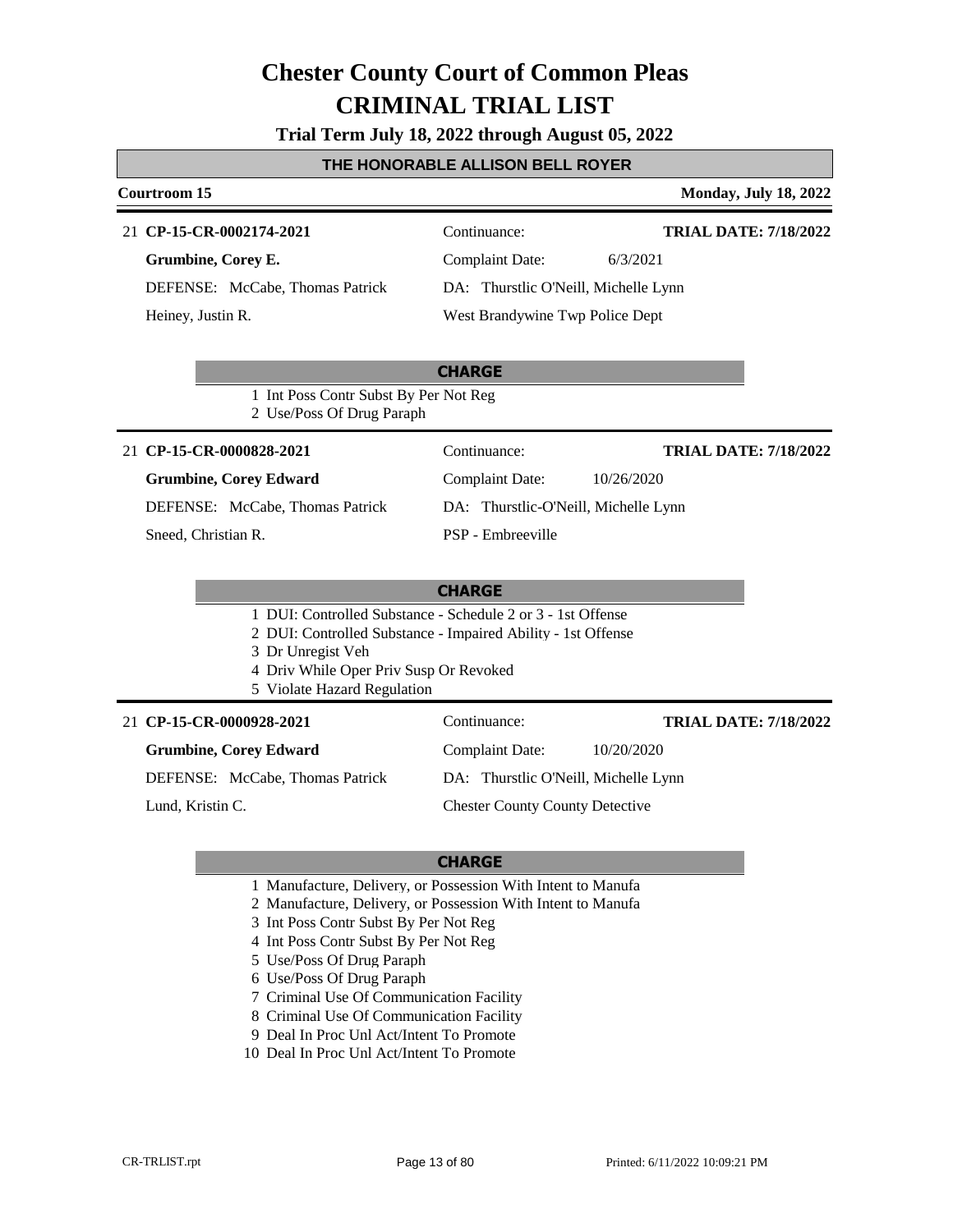**Trial Term July 18, 2022 through August 05, 2022**

#### **THE HONORABLE ALLISON BELL ROYER**

#### **Courtroom 15 Monday, July 18, 2022**

#### **CP-15-CR-0000502-2022** 22 Continuance:

**Ford, Michael Joseph** DEFENSE: Dodd, Stephen Paul Winter, Micaela J.

**TRIAL DATE: 7/18/2022**

Complaint Date: 12/1/2021 DA: Lewis, Kathleen D. W Chester Boro Police Dept

#### **CHARGE**

1 DUI: Gen Imp/Inc of Driving Safely - 2nd Off

#### **CP-15-CR-0000044-2021** 22 Continuance:

#### **Ford, Michael J.**

DEFENSE: Dodd, Stephen Paul

Reed, Alexander J.

Complaint Date: 10/28/2020

**TRIAL DATE: 7/18/2022**

**TRIAL DATE: 7/18/2022**

DA: Lewis, Kathleen D.

E Brandywine Twp Police Dept

#### **CHARGE**

1 DUI: Gen Imp/Inc of Driving Safely - 1st Off 2 DUI: Minor - 1st Offense

3 Purch Etc Alcoh Bev By A Minor

#### **CP-15-CR-0001443-2021** 23 Continuance:

**Conlin, Alyssa Louise**

DEFENSE: Dodd, Stephen Paul

Hill, Travis K.

DA: Lewis, Kathleen D.

Complaint Date: 11/5/2020

Psp, Bur Criminal In

- 1 Theft By Unlaw Taking-Movable Prop
- 2 Theft By Unlaw Taking-Movable Prop
- 3 Conspiracy Receiving Stolen Property
- 4 Access Device Issd to Another Who Did Not Auth Use

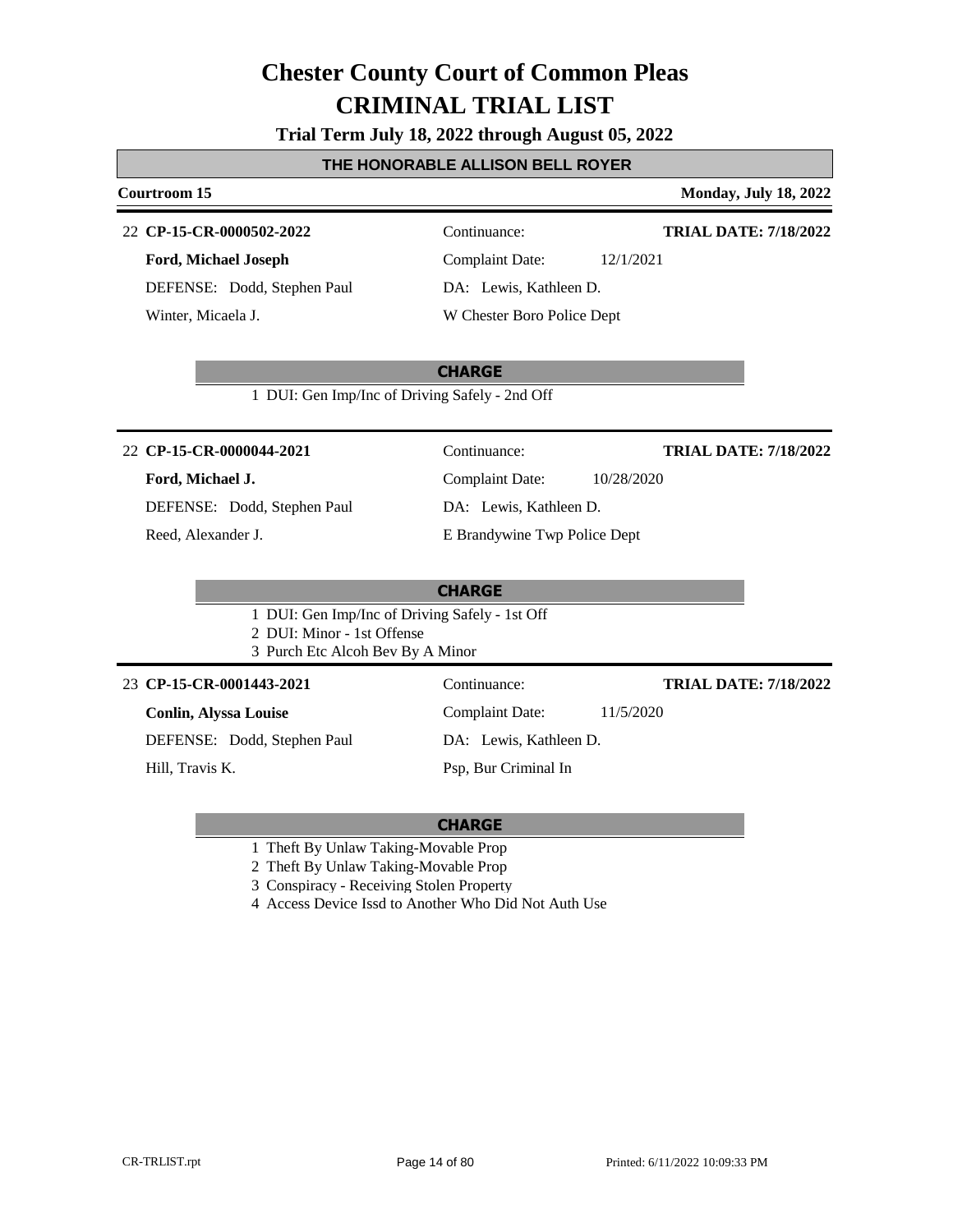**Trial Term July 18, 2022 through August 05, 2022**

#### **THE HONORABLE ALLISON BELL ROYER**

#### **Courtroom 15 Monday, July 18, 2022**

#### **CP-15-CR-0001465-2021** 23 Continuance:

**Lee, Mark Alan** DEFENSE: Crichton, Stuart Rolf

Hill, Travis K.

Complaint Date: 11/5/2020

**TRIAL DATE: 7/18/2022**

Psp, Bur Criminal In

DA: Lewis, Kathleen D.

#### **CHARGE**

- 1 Theft By Unlaw Taking-Movable Prop
- 2 Receiving Stolen Property
- 3 Theft By Unlaw Taking-Movable Prop
- 4 Receiving Stolen Property
- 5 Access Device Issd to Another Who Did Not Auth Use

#### **CP-15-CR-0001547-2021** 24 Continuance:

#### **Ballard, Tyree**

**TRIAL DATE: 7/18/2022**

**TRIAL DATE: 7/18/2022**

DEFENSE: Clark, David Paul

Bryan, Francis E.

Complaint Date: 11/9/2020 DA: Egunsola, Adesewa Kofoworola

Phoenixville Boro Police Dept

Complaint Date: 11/17/2020

DA: Lewis, Kathleen D. W Chester Boro Police Dept

#### **CHARGE**

- 1 Aggravated Assault Attempts to cause SBI or causes injury
- 2 Simple Assault
- 3 Simple Assault
- 4 Simple Assault
- 5 Simple Assault
- 6 Simple Assault
- 7 Harassment Subject Other to Physical Contact
- 8 Harassment Subject Other to Physical Contact
- 9 Harassment Subject Other to Physical Contact
- 10 Disorderly Conduct Engage In Fighting

#### **CP-15-CR-0001835-2021** 25 Continuance:

#### **Hartford, Erica**

DEFENSE: Redmond, P. J.

Craig, Christopher J.

#### **CHARGE**

1 Theft By Unlaw Taking-Movable Prop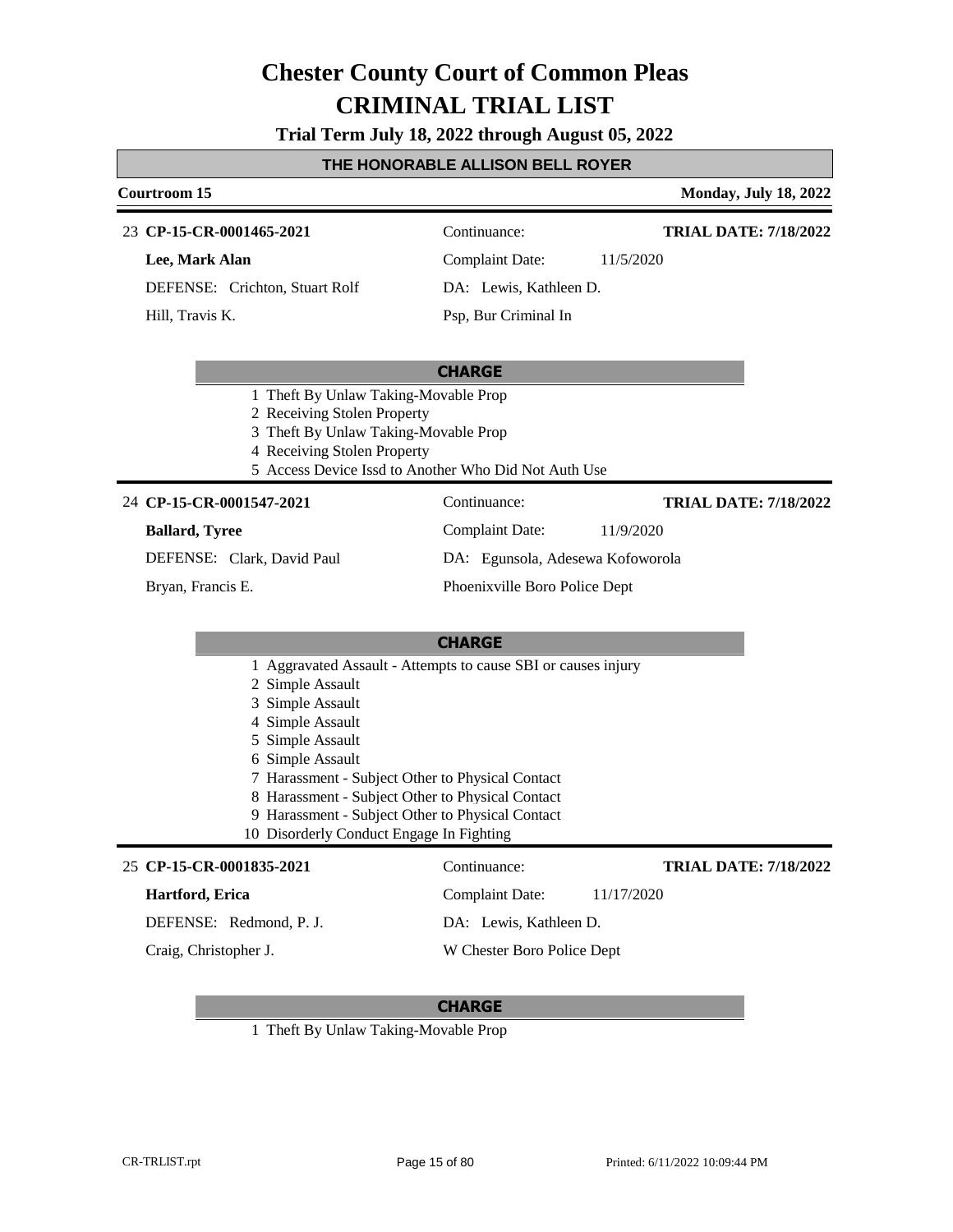**Trial Term July 18, 2022 through August 05, 2022**

#### **THE HONORABLE ALLISON BELL ROYER**

#### **Courtroom 15 Monday, July 18, 2022**

**TRIAL DATE: 7/18/2022**

**CP-15-CR-0001745-2021** 26 Continuance:

#### **Hora, Joshua**

DEFENSE: Redmond, P. J.

Lund, Kristin C.

### Complaint Date: 11/18/2020 DA: Thurstlic O'Neill, Michelle Lynn

Chester County County Detective

#### **CHARGE**

- 1 Manufacture, Delivery, or Possession With Intent to Manufa
- 2 Criminal Use Of Communication Facility
- 3 Int Poss Contr Subst By Per Not Reg
- 4 Use/Poss Of Drug Paraph

#### **CP-15-CR-0001735-2021** 27 Continuance:

#### **Ramsey, Andre Laurant**

DEFENSE: Redmond, P. J.

Fortmann, William T.

Complaint Date: 4/7/2021

DA: Lewis, Kathleen D.

Uwchlan Twp Police Dept

#### **CHARGE**

- 1 Possession Of Firearm Prohibited
- 2 Firearms Not To Be Carried W/O License
- 3 Possession Of Weapon

#### **CP-15-CR-0002050-2021** 27 Continuance:

**Ramsey, Andre Laurantz**

DEFENSE: Redmond, P. J.

Cusick, Christine L.

DA: Lewis, Kathleen D.

#### **TRIAL DATE: 7/18/2022**

**TRIAL DATE: 7/18/2022**

Caln Twp Police Dept

#### **CHARGE**

- 1 Theft By Unlaw Taking-Movable Prop
- 2 Theft By Unlaw Taking-Movable Prop
- 3 Theft By Unlaw Taking-Movable Prop
- 4 Theft By Unlaw Taking-Movable Prop
- 5 Receiving Stolen Property
- 6 Receiving Stolen Property
- 7 Receiving Stolen Property
- 8 Receiving Stolen Property
- 9 False Identification To Law Enforcement Officer

Complaint Date: 11/19/2020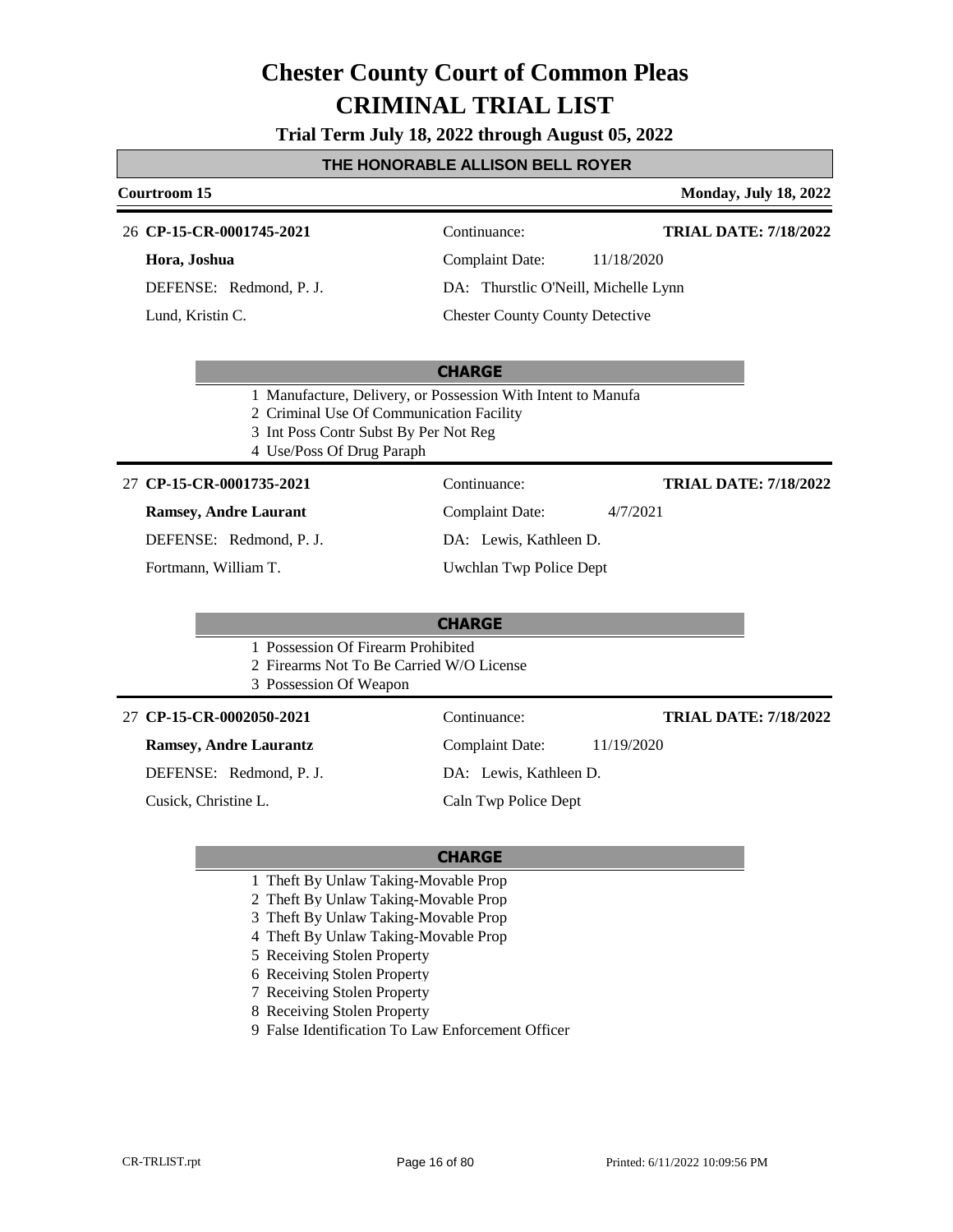**Trial Term July 18, 2022 through August 05, 2022**

#### **THE HONORABLE ALLISON BELL ROYER**

#### **Courtroom 15 Monday, July 18, 2022 CHARGE CP-15-CR-0000011-2021** 27 Continuance: **Ramsey, Andre** DEFENSE: Redmond, P. J. Complaint Date: 11/19/2020 DA: Lewis, Kathleen D. Uwchlan Twp Police Dept **TRIAL DATE: 7/18/2022** Myers, Daniel C. 1 Theft By Unlaw Taking-Movable Prop 2 Theft By Unlaw Taking-Movable Prop 3 Theft By Unlaw Taking-Movable Prop 4 Receiving Stolen Property 5 Receiving Stolen Property 6 Receiving Stolen Property 7 False Identification To Law Enforcement Officer 8 Theft By Unlaw Taking-Movable Prop 9 Receiving Stolen Property **CP-15-CR-0001287-2022** 28 Continuance: **Williams, Kyriq** DEFENSE: Dodd, Stephen Paul Complaint Date: 12/1/2020 DA: Egunsola, Adesewa Kofoworola Tredyffrin Twp Police Dept **TRIAL DATE: 7/18/2022** McFadden, Daniel X.

- 1 Theft By Unlaw Taking-Movable Prop
- 2 Theft By Unlaw Taking-Movable Prop
- 3 Theft By Unlaw Taking-Movable Prop
- 4 Theft By Unlaw Taking-Movable Prop
- 5 Theft By Unlaw Taking-Movable Prop
- 6 Receiving Stolen Property
- 7 Receiving Stolen Property
- 8 Receiving Stolen Property
- 9 Receiving Stolen Property
- 10 Receiving Stolen Property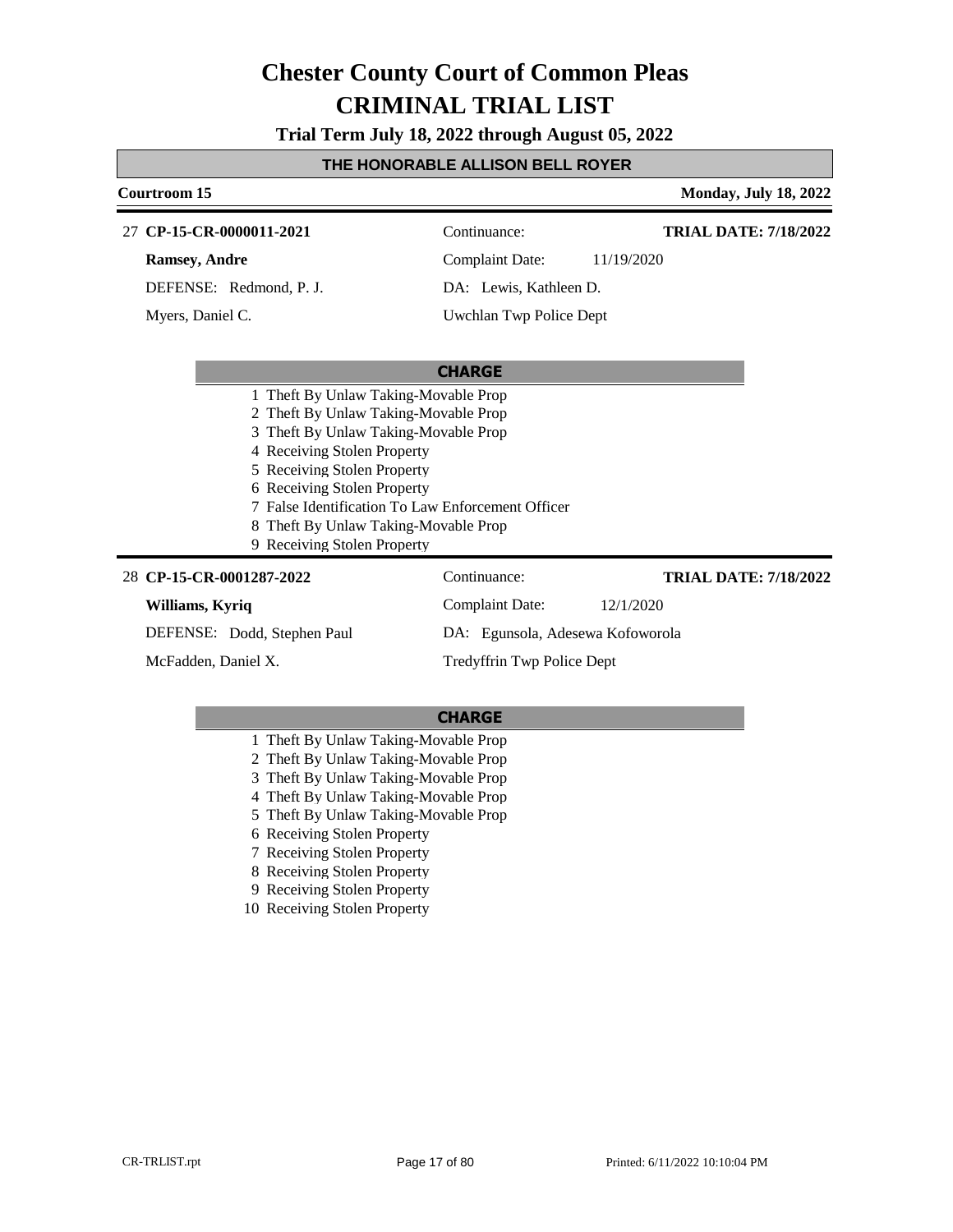**Trial Term July 18, 2022 through August 05, 2022**

#### **THE HONORABLE ALLISON BELL ROYER**

#### **Courtroom 15 Monday, July 18, 2022**

#### **CP-15-CR-0001390-2021** 29 Continuance:

**Lewis, Angela Brook**

DEFENSE: Hyde, Ryan L.

Sheridan, Daniel J.

Complaint Date: 12/22/2020

DA: Lewis, Kathleen D.

PSP - Avondale

#### **CHARGE**

- 1 Int Poss Contr Subst By Per Not Reg
- 2 Int Poss Contr Subst By Per Not Reg
- 3 Use/Poss Of Drug Paraph
- 4 Use/Poss Of Drug Paraph

#### **CP-15-CR-0003990-2021** 30 Continuance:

#### **Merritt, Jamar Anthony Jr.**

DEFENSE: Redmond, P. J.

McGuire, Matthew

Complaint Date: 1/4/2021 DA: Egunsola, Adesewa Kofoworola

PSP - Avondale

#### **CHARGE**

- 1 Theft By Unlaw Taking-Movable Prop
- 2 Theft By Unlaw Taking-Movable Prop
- 3 Theft From A Motor Vehicle
- 4 Theft From A Motor Vehicle
- 5 Receiving Stolen Property
- 6 Receiving Stolen Property
- 7 Receiving Stolen Property
- 8 Receiving Stolen Property

**TRIAL DATE: 7/18/2022**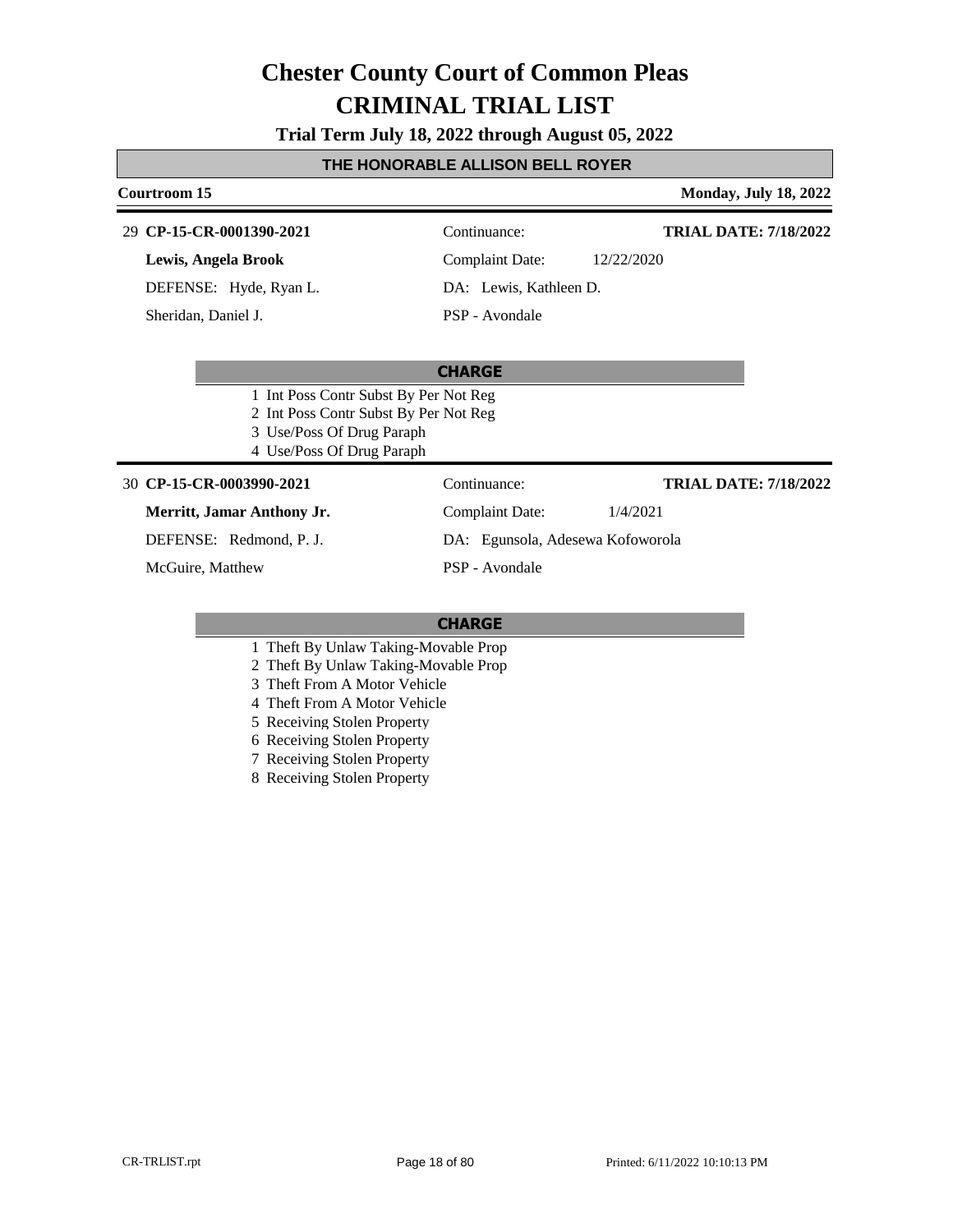**Trial Term July 18, 2022 through August 05, 2022**

#### **THE HONORABLE ALLISON BELL ROYER**

|                          | Courtroom 15                                                                                                                                                                                                                                                                                                                                                                 |                                        | <b>Monday, July 18, 2022</b> |  |  |  |
|--------------------------|------------------------------------------------------------------------------------------------------------------------------------------------------------------------------------------------------------------------------------------------------------------------------------------------------------------------------------------------------------------------------|----------------------------------------|------------------------------|--|--|--|
|                          | 31 CP-15-CR-0001485-2022                                                                                                                                                                                                                                                                                                                                                     | Continuance:                           | <b>TRIAL DATE: 7/18/2022</b> |  |  |  |
|                          | Pittman, Antonio Keon                                                                                                                                                                                                                                                                                                                                                        | <b>Complaint Date:</b>                 | 1/7/2021                     |  |  |  |
|                          | DEFENSE: Noone, Michael G.                                                                                                                                                                                                                                                                                                                                                   | DA: Thurstlic-O'Neill, Michelle Lynn   |                              |  |  |  |
|                          | Rosado, Oscar J.                                                                                                                                                                                                                                                                                                                                                             | <b>Chester County County Detective</b> |                              |  |  |  |
|                          | <b>CHARGE</b><br>1 Manufacture, Delivery, or Possession With Intent to Manufa<br>2 Manufacture, Delivery, or Possession With Intent to Manufa<br>3 Manufacture, Delivery, or Possession With Intent to Manufa<br>4 Conspiracy - Manufacture, Delivery, or Possession With Int<br>5 Conspiracy - Int Poss Contr Subst By Per Not Reg<br>6 Int Poss Contr Subst By Per Not Reg |                                        |                              |  |  |  |
|                          | 7 Int Poss Contr Subst By Per Not Reg<br>8 Int Poss Contr Subst By Per Not Reg                                                                                                                                                                                                                                                                                               |                                        |                              |  |  |  |
|                          | 9 Conspiracy - Use/Poss Of Drug Paraph                                                                                                                                                                                                                                                                                                                                       |                                        |                              |  |  |  |
|                          | 10 Use/Poss Of Drug Paraph                                                                                                                                                                                                                                                                                                                                                   |                                        |                              |  |  |  |
| 32 CP-15-CR-0001014-2021 |                                                                                                                                                                                                                                                                                                                                                                              | Continuance:                           | <b>TRIAL DATE: 7/18/2022</b> |  |  |  |
|                          | <b>Stanley, Zacharia Dean 4th</b>                                                                                                                                                                                                                                                                                                                                            | <b>Complaint Date:</b>                 | 1/8/2021                     |  |  |  |
|                          | DEFENSE: Redmond, P. J.                                                                                                                                                                                                                                                                                                                                                      | DA: Lewis, Kathleen D.                 |                              |  |  |  |
|                          | Sedor, Addison J.                                                                                                                                                                                                                                                                                                                                                            | PSP - Avondale                         |                              |  |  |  |
|                          |                                                                                                                                                                                                                                                                                                                                                                              | <b>CHARGE</b>                          |                              |  |  |  |
|                          | 1 Firearm Not To Be Carried W/O License-No Crim Viol                                                                                                                                                                                                                                                                                                                         |                                        |                              |  |  |  |
|                          | 33 CP-15-CR-0000472-2021                                                                                                                                                                                                                                                                                                                                                     | Continuance:                           | <b>TRIAL DATE: 7/18/2022</b> |  |  |  |
|                          | <b>Ward, Brenda Louise</b>                                                                                                                                                                                                                                                                                                                                                   | <b>Complaint Date:</b>                 | 1/14/2021                    |  |  |  |
|                          | DEFENSE: Redmond, P. J.                                                                                                                                                                                                                                                                                                                                                      | DA: Lewis, Kathleen D.                 |                              |  |  |  |
|                          | Washington, Ongenette D.                                                                                                                                                                                                                                                                                                                                                     | Lincoln University Pd                  |                              |  |  |  |
|                          |                                                                                                                                                                                                                                                                                                                                                                              | <b>CHARGE</b>                          |                              |  |  |  |
|                          | 1 Other Reason Access Device Is Unauth By Issuer                                                                                                                                                                                                                                                                                                                             |                                        |                              |  |  |  |

- 2 Theft By Unlaw Taking-Movable Prop
- 3 Receiving Stolen Property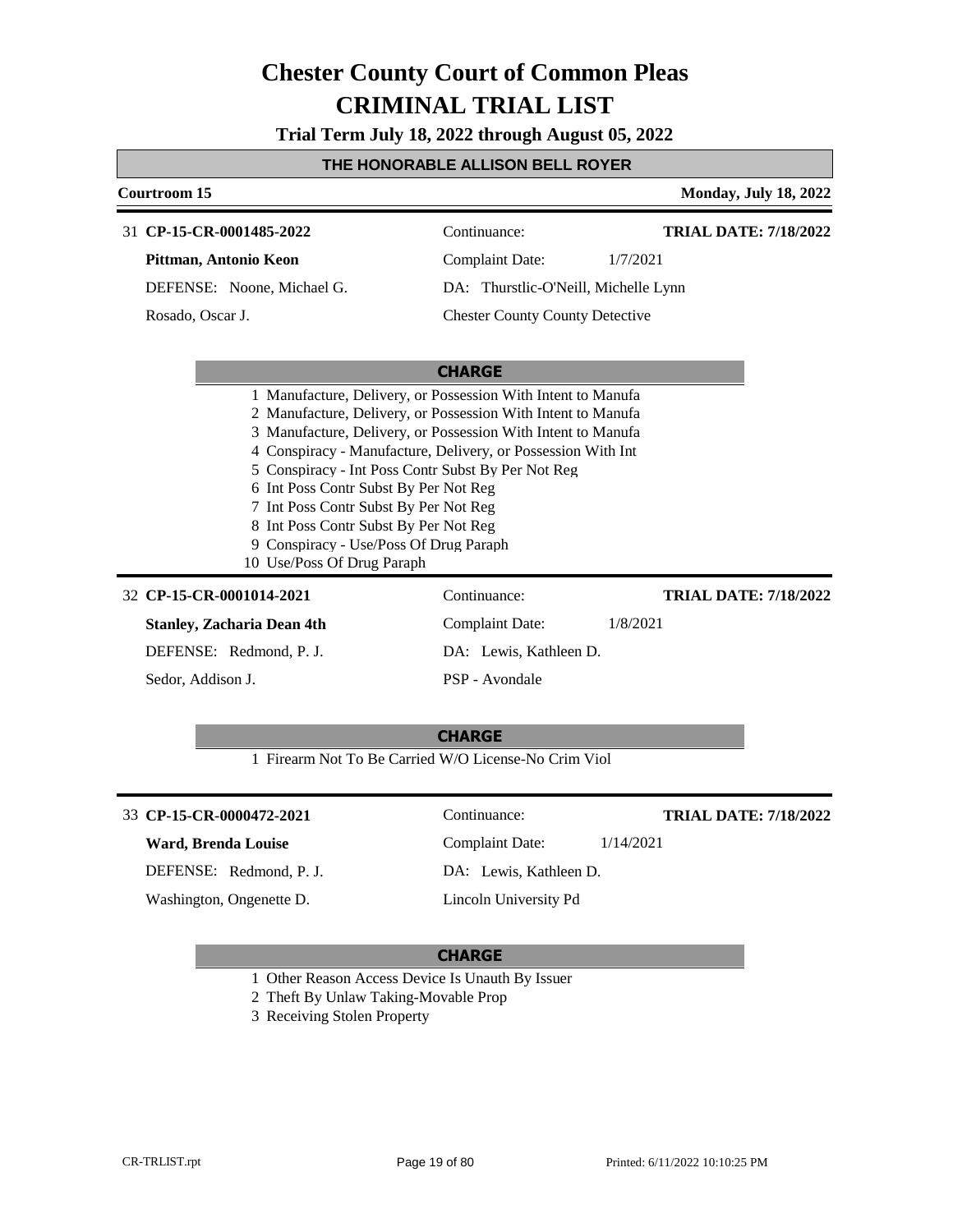**Trial Term July 18, 2022 through August 05, 2022**

### **THE HONORABLE ALLISON BELL ROYER**

|                                                                                                | Courtroom 15                                                                           |                                  | <b>Monday, July 18, 2022</b> |  |  |
|------------------------------------------------------------------------------------------------|----------------------------------------------------------------------------------------|----------------------------------|------------------------------|--|--|
|                                                                                                | 34 CP-15-CR-0001143-2021                                                               | Continuance:                     | <b>TRIAL DATE: 7/18/2022</b> |  |  |
|                                                                                                | <b>Badolato, Brian Michael</b>                                                         | <b>Complaint Date:</b>           | 1/30/2021                    |  |  |
|                                                                                                | <b>DEFENSE:</b>                                                                        | DA: Egunsola, Adesewa Kofoworola |                              |  |  |
|                                                                                                | Toll, Jared V.                                                                         | PSP - Avondale                   |                              |  |  |
| <b>CHARGE</b><br>1 Theft By Unlaw Taking-Movable Prop<br>2 Criminal Trespass/Simple Trespasser |                                                                                        |                                  |                              |  |  |
|                                                                                                | 35 CP-15-CR-0001601-2021                                                               | Continuance:                     | <b>TRIAL DATE: 7/18/2022</b> |  |  |
|                                                                                                | Blandy, Justin W.                                                                      | <b>Complaint Date:</b>           | 2/2/2021                     |  |  |
|                                                                                                | DEFENSE: Kelly, Evan J.                                                                | DA: Cardamone, Andrea M.         |                              |  |  |
|                                                                                                | Wenrich, Amanda E.                                                                     | Kennett Twp, Police Dept         |                              |  |  |
| <b>CHARGE</b>                                                                                  |                                                                                        |                                  |                              |  |  |
|                                                                                                | 1 Rape Forcible Compulsion                                                             |                                  |                              |  |  |
|                                                                                                | 2 Sexual Assault<br>3 Sexual Assault                                                   |                                  |                              |  |  |
|                                                                                                | 4 Agg. Ind. Assault W/O Consent                                                        |                                  |                              |  |  |
|                                                                                                | 5 Agg. Ind. Assault W/O Consent                                                        |                                  |                              |  |  |
|                                                                                                | 6 Agg. Ind. Assault - Forcible Compulsion<br>7 Agg. Ind. Assault - Forcible Compulsion |                                  |                              |  |  |
|                                                                                                | 8 IDSI Forcible Compulsion                                                             |                                  |                              |  |  |
|                                                                                                | 9 Indec Asslt-W/O Cons Of Other                                                        |                                  |                              |  |  |
| 10 Indec Asslt-W/O Cons Of Other                                                               |                                                                                        |                                  |                              |  |  |
|                                                                                                | 36 CP-15-CR-0001542-2021                                                               | Continuance:                     | <b>TRIAL DATE: 7/18/2022</b> |  |  |
|                                                                                                | <b>Smith, Terrell Rudolph</b>                                                          | <b>Complaint Date:</b>           | 3/10/2021                    |  |  |
|                                                                                                | DEFENSE: Strand, Eric D.<br>DA: Egunsola, Adesewa Kofoworola                           |                                  |                              |  |  |
|                                                                                                | Doyle, Patricia                                                                        | E Whiteland Twp Police Dept      |                              |  |  |

#### **CHARGE**

1 Retail Theft-Alter Label/Price Marking

2 Receiving Stolen Property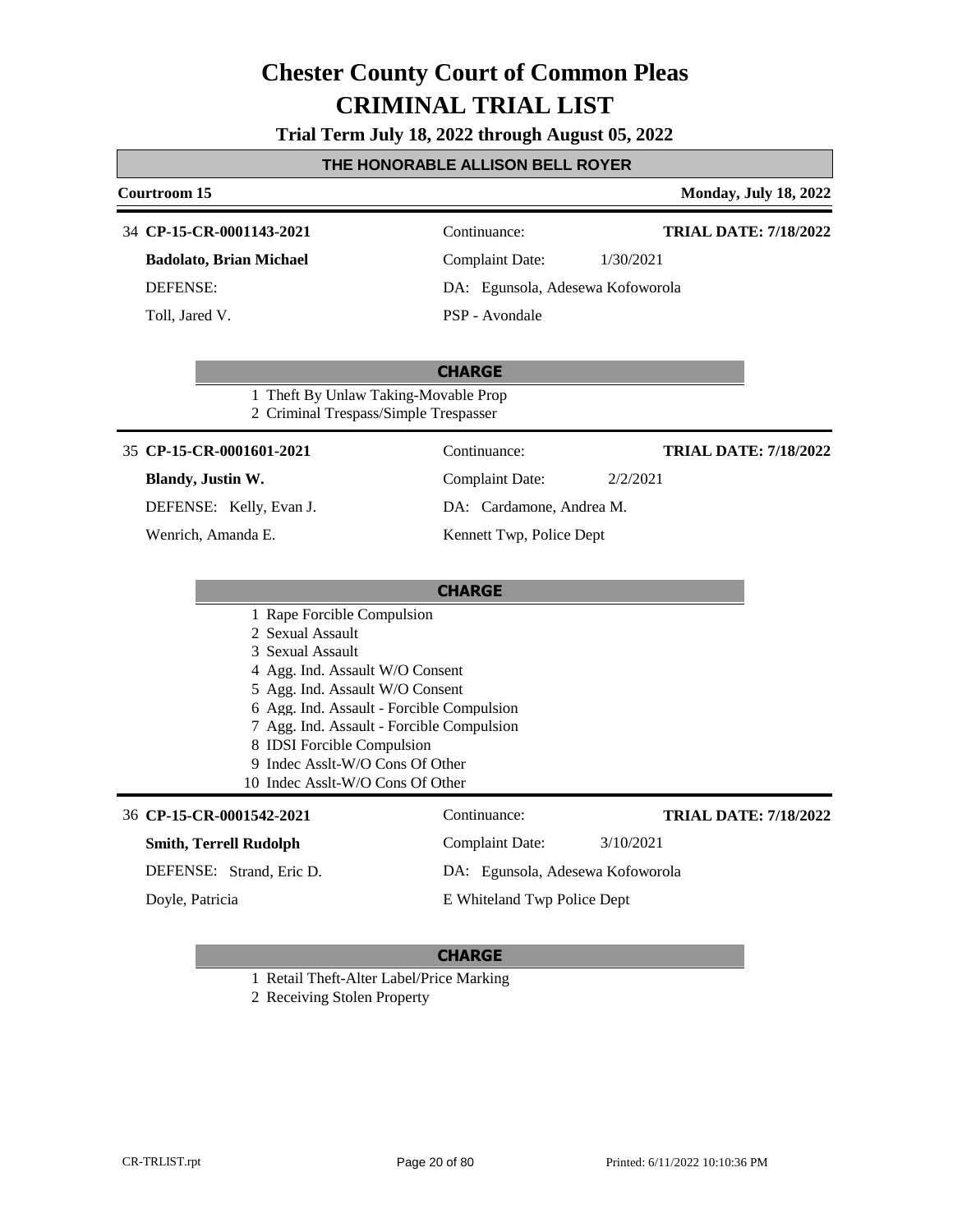**Trial Term July 18, 2022 through August 05, 2022**

#### **THE HONORABLE ALLISON BELL ROYER**

### **Courtroom 15 Monday, July 18, 2022 CHARGE CP-15-CR-0000746-2021** 36 Continuance: **Smith, Terrell Rudolph** DEFENSE: Strand, Eric D. Complaint Date: 2/11/2021 DA: Egunsola, Adesewa Kofoworola Tredyffrin Twp Police Dept **TRIAL DATE: 7/18/2022** Galletta, Stephen C.

- 1 Retail Theft-Alter Label/Price Marking
- 2 Receiving Stolen Property
- 3 Conspiracy Retail Theft-Alter Label/Price Marking
- 4 Receiving Stolen Property
- 5 Retail Theft-Alter Label/Price Marking
- 6 Conspiracy Retail Theft-Alter Label/Price Marking

#### **CP-15-CR-0001478-2021** 37 Continuance:

#### **Sholola, Adeola**

DEFENSE: Dodd, Stephen Paul

Dougherty, Peter R.

### E Whiteland Twp Police Dept

Complaint Date: 2/23/2021 DA: Egunsola, Adesewa Kofoworola

Complaint Date: 3/22/2021

DA: Lewis, Kathleen D. W Vincent Twp Police Dept

#### **CHARGE**

- 1 Accident Involv Damage Attended Vehicle/Prop
- 2 Poss Of Marijuana
- 3 Use/Poss Of Drug Paraph
- 4 Fail Stop And Give Infor Render Aid
- 5 Dr Unregist Veh
- 6 Disorder Conduct Obscene Lang/Gest

#### **CP-15-CR-0003378-2021** 38 Continuance:

#### **Timney, Harry Glazier**

DEFENSE: Kellis, Steven Ernest

Faddis, Melanie J.

#### **CHARGE**

- 1 DUI: Gen Imp/Inc of Driving Safely 1st Off
- 2 Resist Arrest/Other Law Enforce
- 3 Fail To Carry Lic
- 4 Flight To Avoid Appreh/Trial/Punish
- 5 Drg Lic Sus/Rev Purs to Sec 3802/1547B1-2nd Violation

**TRIAL DATE: 7/18/2022**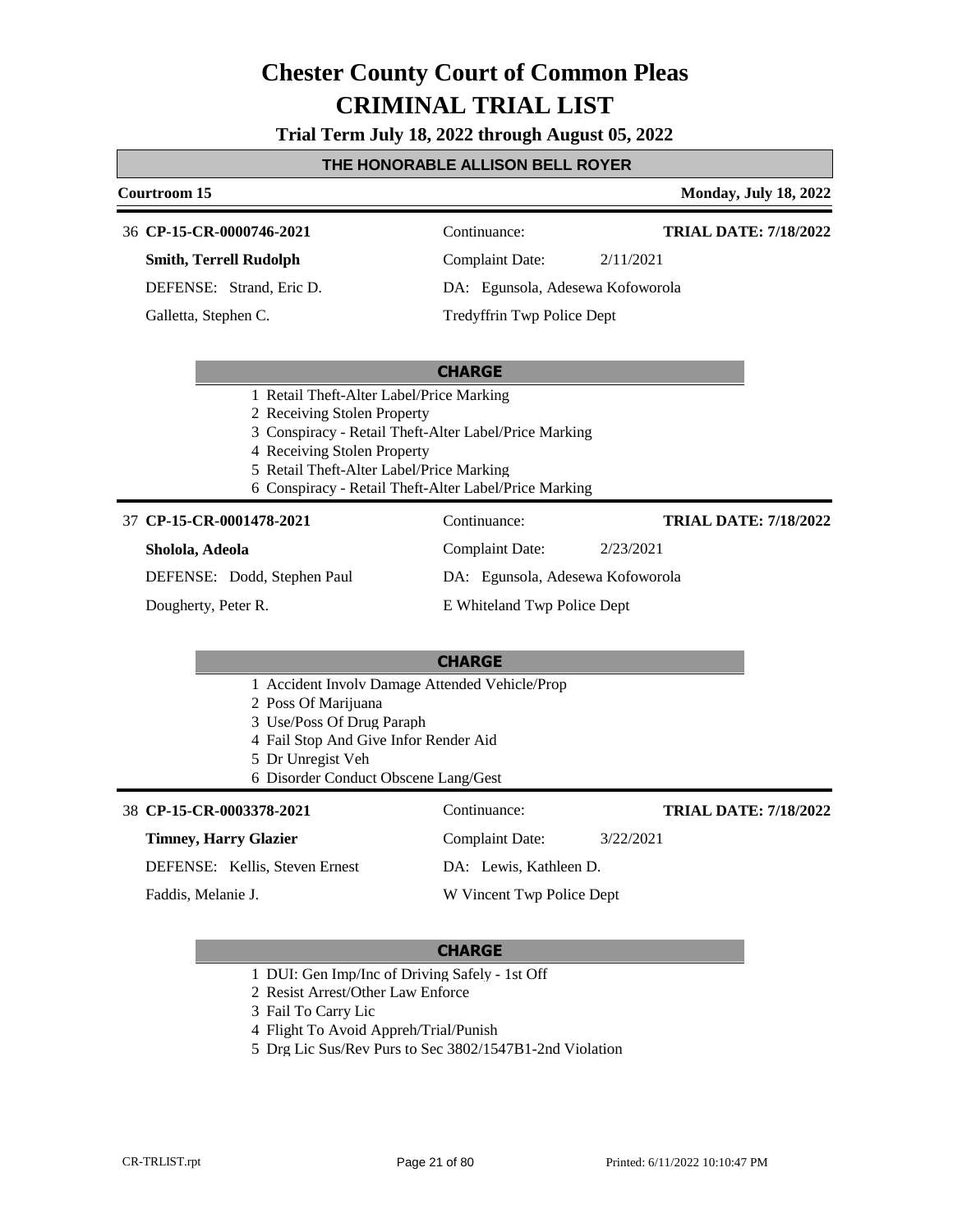**Trial Term July 18, 2022 through August 05, 2022**

#### **THE HONORABLE ALLISON BELL ROYER**

#### **Courtroom 15 Monday, July 18, 2022**

#### **CP-15-CR-0001515-2021** 39 Continuance:

**Kirkwood, Brittany**

DEFENSE: Dodd, Stephen Paul

Dibattista, John T. III

Complaint Date: 4/21/2021

DA: Roberts, Justin Paul

Chester County County Detective

#### **CHARGE**

- 1 Possess Control Subs, Contraband/Inmate
- 2 Int Poss Contr Subst By Per Not Reg
- 3 Use/Poss Of Drug Paraph
- 4 Possess Control Subs, Contraband/Inmate

#### **CP-15-CR-0001447-2021** 39 Continuance:

#### **Kirkwood, Brittany Nora**

DEFENSE: Dodd, Stephen Paul

Parkinson, Steven M.

DA: Roberts, Justin Paul

Complaint Date: 3/27/2021

Caln Twp Police Dept

#### **CHARGE**

- 1 Criminal Attempt Murder Of The First Degree
- 2 Aggravated Assault Attempts to cause SBI or causes injury
- 3 Recklessly Endangering Another Person
- 4 Simple Assault
- 5 Harassment Subject Other to Physical Contact
- 6 Criminal Attempt Homicide By Vehicle
- 7 Aggravated assault by vehicle
- 8 Accidents Involving Death Or Personal Injury
- 9 Accidents Involving Death or Injury While Not Licensed
- 10 Reckless Driving

#### **CP-15-CR-0002975-2021** 40 Continuance:

#### **Brewer, Bard**

DEFENSE: Dodd, Stephen Paul

Costa, Scott F.

DA: Lewis, Kathleen D.

#### **CHARGE**

1 Make Repairs/Sell/Etc Offens Weap

Complaint Date: 9/9/2021 Tredyffrin Twp Police Dept

**TRIAL DATE: 7/18/2022**

**TRIAL DATE: 7/18/2022**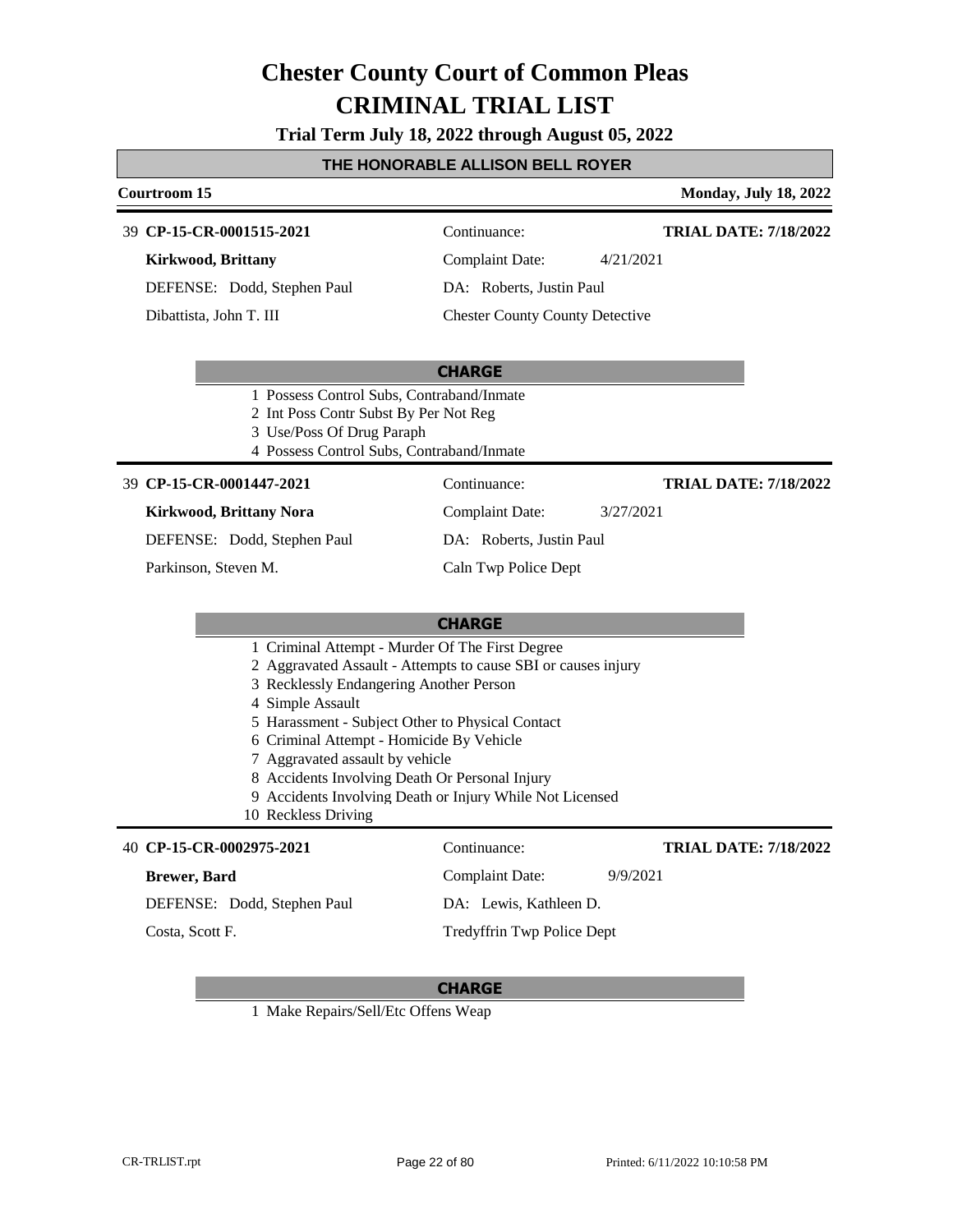**Trial Term July 18, 2022 through August 05, 2022**

#### **THE HONORABLE ALLISON BELL ROYER**

#### **Courtroom 15 Monday, July 18, 2022**

**TRIAL DATE: 7/18/2022**

**CP-15-CR-0001933-2021** 40 Continuance:

**Brewer, Bard**

DEFENSE: Dodd, Stephen Paul

Duchnosky, Anthony

Complaint Date: 4/5/2021 DA: Lewis, Kathleen D.

Phoenixville Boro Police Dept

#### **CHARGE**

- 1 Fleeing or Attempting to Elude Officer
- 2 Make Repairs/Sell/Etc Offens Weap
- 3 Exceed Max Speed Lim Estb By 16 MPH
- 4 Driv While Oper Priv Susp Or Revoked

#### 41 **CP-15-CR-0001411-2021** Continuance:

#### **Watson, Blair**

DEFENSE: Redmond, P. J.

Ortiz, Alejandro

DA: Lewis, Kathleen D.

Complaint Date: 4/12/2021

Coatesville City Police Dept

#### **CHARGE**

- 1 Aggravated Assault Attempts to cause SBI or causes injury
- 2 Simple Assault
- 3 Simple Assault
- 4 Recklessly Endangering Another Person
- 5 Recklessly Endangering Another Person
- 6 Poss Instrument Of Crime W/Int
- 7 Harassment Subject Other to Physical Contact
- 8 Harassment Subject Other to Physical Contact
- 9 Burglary Overnight Accommodations; Person Present, Bo
- 10 Crim Tres-Break Into Structure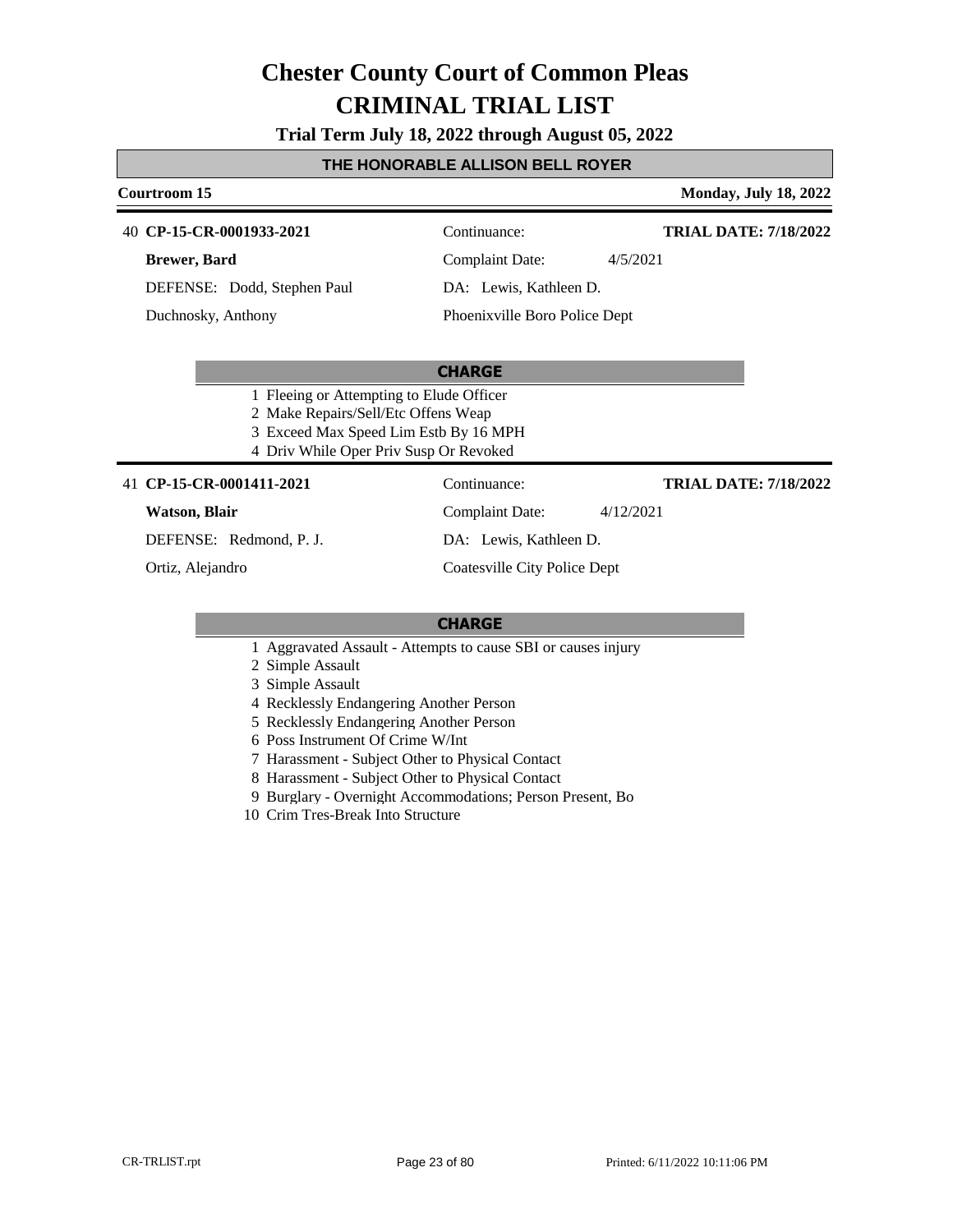**Trial Term July 18, 2022 through August 05, 2022**

#### **THE HONORABLE ALLISON BELL ROYER**

| Courtroom 15<br><b>Monday, July 18, 2022</b>                                              |                                      |                              |  |  |  |  |
|-------------------------------------------------------------------------------------------|--------------------------------------|------------------------------|--|--|--|--|
| 42 CP-15-CR-0002617-2021                                                                  | Continuance:                         | <b>TRIAL DATE: 7/18/2022</b> |  |  |  |  |
| Thomas, Rahki                                                                             | <b>Complaint Date:</b>               | 4/28/2021                    |  |  |  |  |
| DEFENSE: Maran, Mary Therese                                                              | DA: Egunsola, Adesewa Kofoworola     |                              |  |  |  |  |
| Madormo, Jason F.                                                                         | W Whiteland Twp Police Dept          |                              |  |  |  |  |
|                                                                                           |                                      |                              |  |  |  |  |
|                                                                                           |                                      |                              |  |  |  |  |
| 1 Forgery - Alter Writing                                                                 |                                      |                              |  |  |  |  |
| 2 Forgery - Alter Writing                                                                 |                                      |                              |  |  |  |  |
| 3 Forgery - Alter Writing<br>4 Forgery - Alter Writing                                    |                                      |                              |  |  |  |  |
| 5 Forgery - Alter Writing                                                                 |                                      |                              |  |  |  |  |
| 6 Forgery - Alter Writing                                                                 |                                      |                              |  |  |  |  |
| 7 Forgery - Alter Writing                                                                 |                                      |                              |  |  |  |  |
| 8 Forgery - Alter Writing                                                                 |                                      |                              |  |  |  |  |
| 9 Forgery - Alter Writing<br>10 Forgery - Alter Writing                                   |                                      |                              |  |  |  |  |
|                                                                                           |                                      |                              |  |  |  |  |
| 43 CP-15-CR-0001852-2022                                                                  | Continuance:                         | <b>TRIAL DATE: 7/18/2022</b> |  |  |  |  |
| Kreider, Jerry D.                                                                         | <b>Complaint Date:</b>               | 2/28/2022                    |  |  |  |  |
| DEFENSE:                                                                                  | DA: Chester County District Attorney |                              |  |  |  |  |
| Waters, Ryan N.                                                                           | PSP - Avondale                       |                              |  |  |  |  |
|                                                                                           |                                      |                              |  |  |  |  |
|                                                                                           | <b>CHARGE</b>                        |                              |  |  |  |  |
| 1 Int Poss Contr Subst By Per Not Reg                                                     |                                      |                              |  |  |  |  |
| 2 Use/Poss Of Drug Paraph<br>3 DUI: Controlled Substance - Impaired Ability - 1st Offense |                                      |                              |  |  |  |  |
| 43 CP-15-CR-0003688-2021                                                                  | Continuance:                         | <b>TRIAL DATE: 7/18/2022</b> |  |  |  |  |
|                                                                                           |                                      | 5/3/2021                     |  |  |  |  |
| Kreider, Jerry Dale Jr.                                                                   | <b>Complaint Date:</b>               |                              |  |  |  |  |
| DEFENSE: Muth, Dawson R.                                                                  | DA: Lewis, Kathleen D.               |                              |  |  |  |  |
| Gassenmeyer, Tara E.                                                                      | PSP - Avondale                       |                              |  |  |  |  |
|                                                                                           |                                      |                              |  |  |  |  |

- 1 DUI: Gen Imp/Inc of Driving Safely 1st Off
- 2 Public Drunkenness And Similar Misconduct
- 3 Careless Driving
- 4 DUI: Highest Rte of Alc (BAC .16+) 1st Off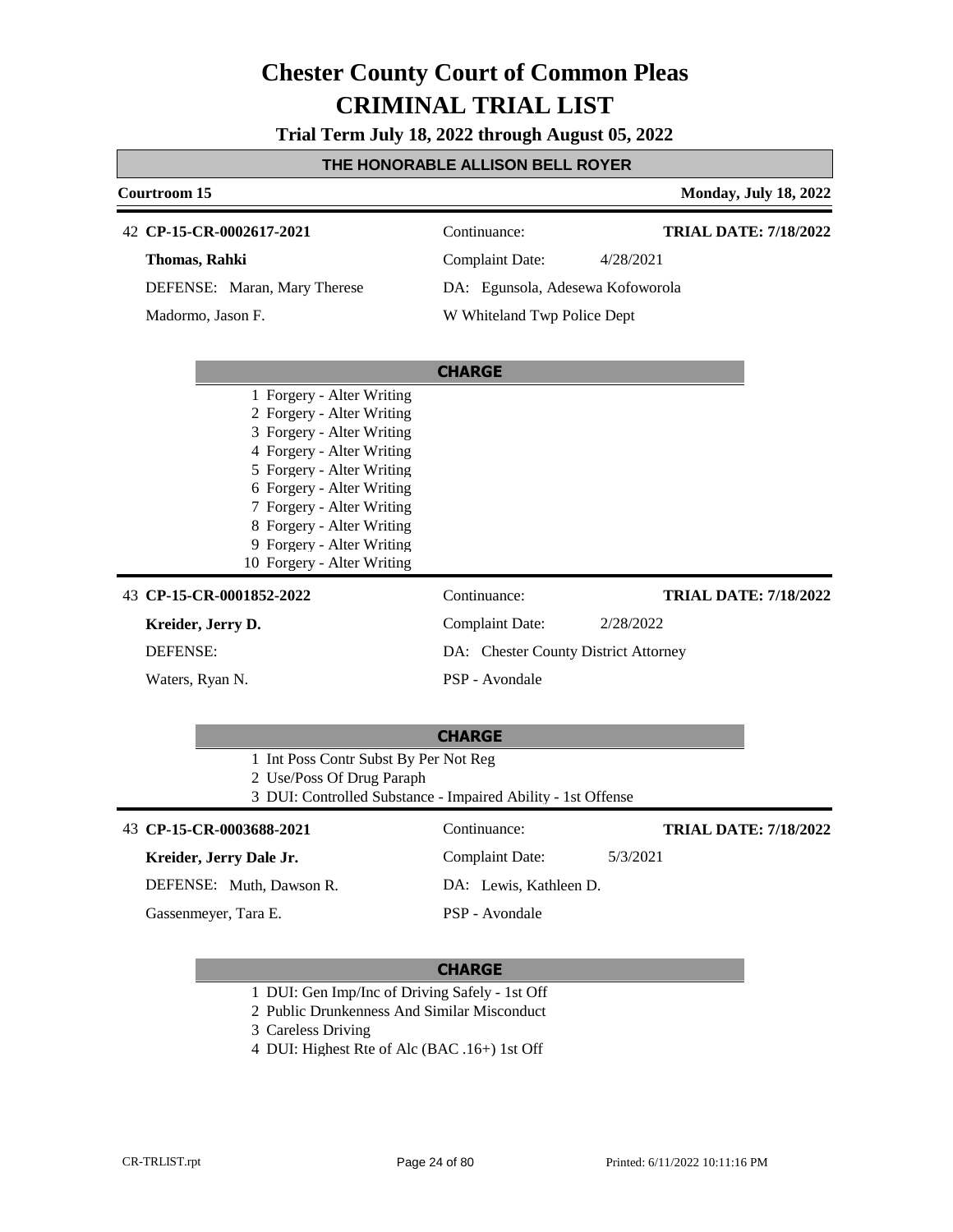#### **Trial Term July 18, 2022 through August 05, 2022**

#### **THE HONORABLE ALLISON BELL ROYER**

# **Courtroom 15 Monday, July 18, 2022**

44 **CP-15-CR-0000648-2022** Continuance:

**Flores-Pagan, Felix**

DEFENSE: Mehok, Kristine C. Schiller, Drew J.

Complaint Date: 7/14/2021

### Caln Twp Police Dept

DA: Lewis, Kathleen D.

#### **CHARGE**

- 1 DUI: Gen Imp/Inc of Driving Safely 1st Off
- 2 Driving at Safe Speed
- 3 Careless Driving

#### 44 **CP-15-CR-0000246-2022** Continuance:

#### **Flores Pagan, Felix**

DEFENSE: Redmond, P. J.

Kemmerle, Timothy M.

### Complaint Date: 5/10/2021

DA: Lewis, Kathleen D.

Coatesville City Police Dept

#### **CHARGE**

#### 1 Simple Assault

- 2 Terroristic Threats W/ Int To Terrorize Another
- 3 Harassment Subject Other to Physical Contact
- 4 Disorderly Conduct Engage In Fighting

**CP-15-CR-0003236-2021** 45 Continuance:

#### **Klinger, Daniel Robert**

DEFENSE: Mattes, Heather Jo

Hornbaker, Nicholas J.

DA: Lewis, Kathleen D. PSP - Avondale

#### **CHARGE**

- 1 Aggravated Assault By Vehicle While Dui
- 2 DUI: Highest Rte of Alc (BAC .16+) 1st Off
- 3 DUI: Gen Imp/Inc of Driving Safely 1st Off
- 4 Careless Driving
- 5 Driving at Safe Speed
- 6 Disregard Traffic Lane (Single)
- 7 Reckless Driving
- 8 Recklessly Endangering Another Person
- 9 Recklessly Endangering Another Person
- 10 Recklessly Endangering Another Person

**TRIAL DATE: 7/18/2022**

**TRIAL DATE: 7/18/2022**

**TRIAL DATE: 7/18/2022**

Complaint Date: 5/11/2021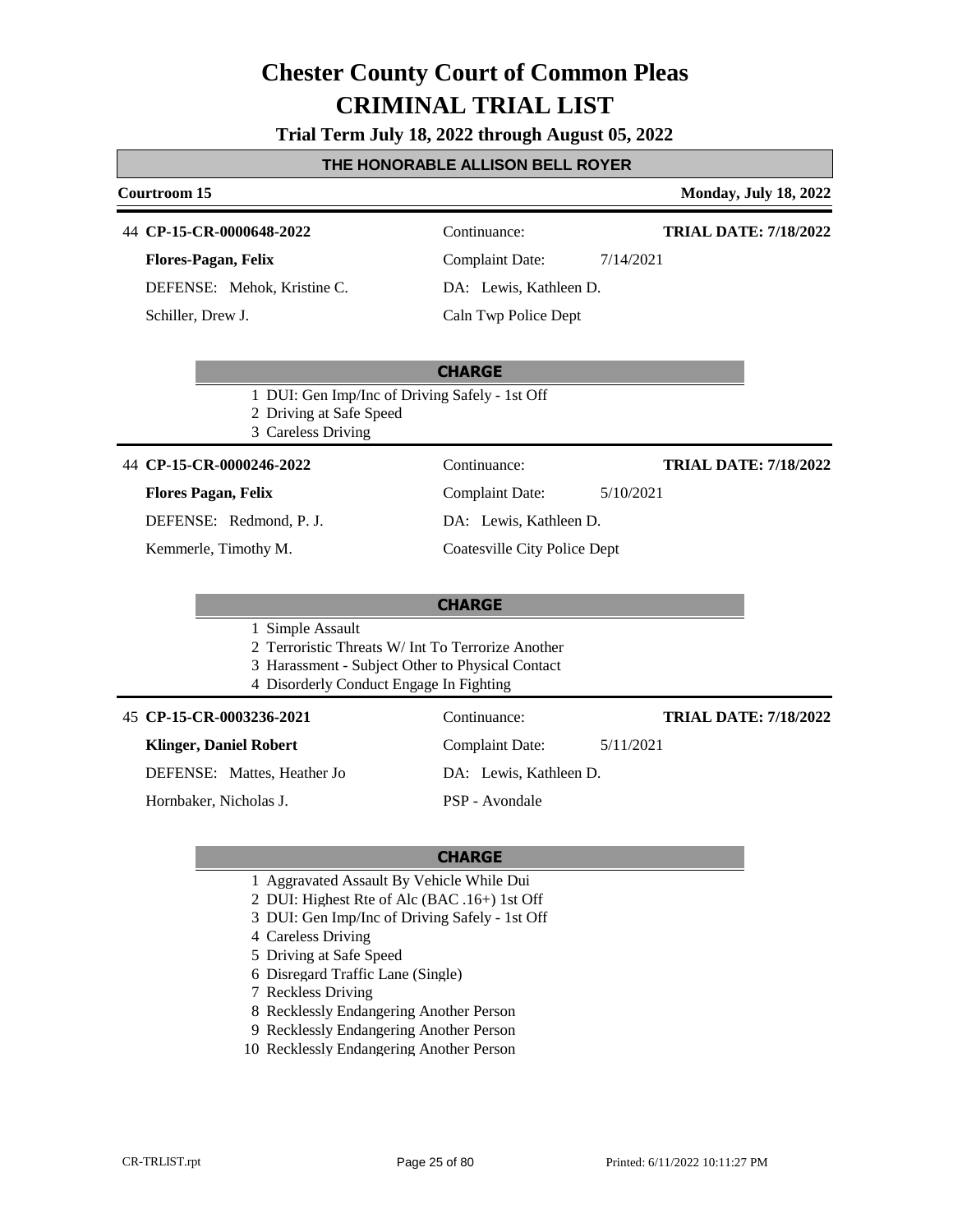**Trial Term July 18, 2022 through August 05, 2022**

#### **THE HONORABLE ALLISON BELL ROYER**

#### **Courtroom 15 Monday, July 18, 2022** 46 **CP-15-CR-0003112-2021** Continuance: **Volpe, Karen B.** DEFENSE: Hoey, Christian J. Complaint Date: 5/21/2021 DA: Egunsola, Adesewa Kofoworola **TRIAL DATE: 7/18/2022**

Bickel, Gregory M.

### **CHARGE**

Uwchlan Twp Police Dept

- 1 Stalking Repeatedly Comm. To Cause Fear
- 2 Harassment Follow In Public Place
- 3 Harassment Course of Conduct W/No Legitimate Purpose

#### **CP-15-CR-0002251-2021** 47 Continuance:

**Flenner, Tiffany Marie**

DEFENSE: Hanna, Matthew

Huver, Patrick B. Jr.

### **CHARGE**

1 Simple Assault

- 2 Harassment Subject Other to Physical Contact
- 3 Disorderly Conduct Engage In Fighting

#### **CP-15-CR-0003173-2021** 48 Continuance:

**Leifert, Revella**

DEFENSE: Redmond, P. J.

Marvill, Kevin E.

Complaint Date: 6/11/2021 DA: Egunsola, Adesewa Kofoworola Coatesville City Police Dept **TRIAL DATE: 7/18/2022**

Complaint Date: 6/3/2021 DA: Egunsola, Adesewa Kofoworola

Southern Chester Co Regional Police Dept

**TRIAL DATE: 7/18/2022**

#### **CHARGE**

1 Int Poss Contr Subst By Per Not Reg

2 Use/Poss Of Drug Paraph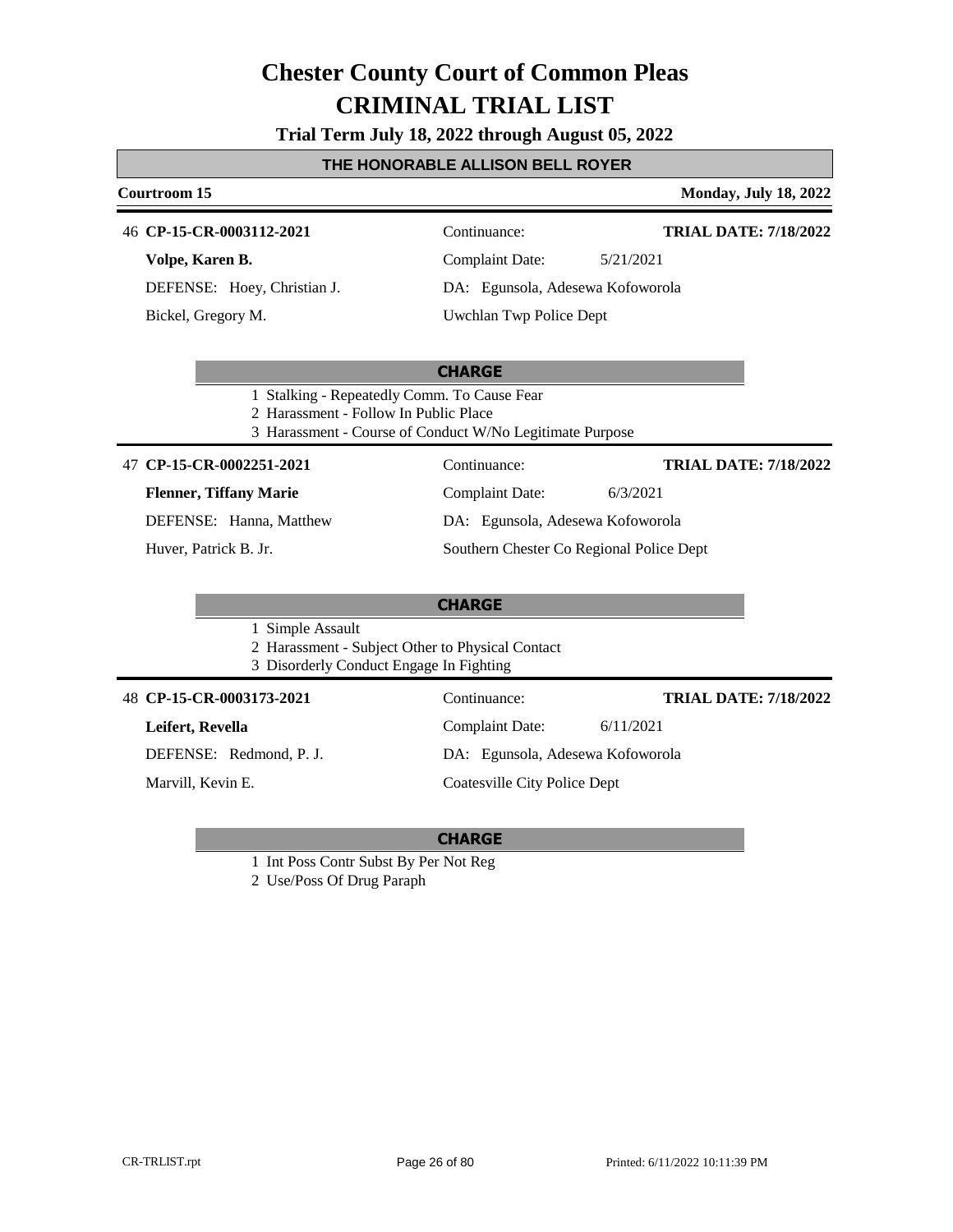**Trial Term July 18, 2022 through August 05, 2022**

#### **THE HONORABLE ALLISON BELL ROYER**

| Courtroom 15<br><b>Monday, July 18, 2022</b> |                                  |                              |  |  |  |
|----------------------------------------------|----------------------------------|------------------------------|--|--|--|
| 49 CP-15-CR-0003031-2021                     | Continuance:                     | <b>TRIAL DATE: 7/18/2022</b> |  |  |  |
| <b>Boggs, Jamir Monroe</b>                   | <b>Complaint Date:</b>           | 6/17/2021                    |  |  |  |
| DEFENSE: Ramsay, Thomas Howard               | DA: Lewis, Kathleen D.           |                              |  |  |  |
| Thompson, Joseph F.                          | Coatesville City Police Dept     |                              |  |  |  |
|                                              |                                  |                              |  |  |  |
| <b>CHARGE</b>                                |                                  |                              |  |  |  |
| 1 Receiving Stolen Property                  |                                  |                              |  |  |  |
| 2 Possession Of Firearm Prohibited           |                                  |                              |  |  |  |
| 3 Possession Of Firearm Prohibited           |                                  |                              |  |  |  |
| 4 Firearms Not To Be Carried W/O License     |                                  |                              |  |  |  |
| 5 Recklessly Endangering Another Person      |                                  |                              |  |  |  |
| 6 Poss Instrument Of Crime W/Int             |                                  |                              |  |  |  |
|                                              | 7 Poss Instrument Of Crime W/Int |                              |  |  |  |
| 50 CP-15-CR-0003590-2021                     | Continuance:                     | <b>TRIAL DATE: 7/18/2022</b> |  |  |  |
| Watson, Jordon J.                            | <b>Complaint Date:</b>           | 6/21/2021                    |  |  |  |
| DEFENSE: Luff, Jonathon Lloyd Jr.            | DA: Egunsola, Adesewa Kofoworola |                              |  |  |  |
| Waters, Ryan N.                              | PSP - Avondale                   |                              |  |  |  |

- 1 Exceed 55 MPH In Other Loc By 20 MPH
- 2 DUI: Controlled Substance Impaired Ability 1st Offense
- 3 Marijuana-Small Amt Personal Use
- 4 Use/Poss Of Drug Paraph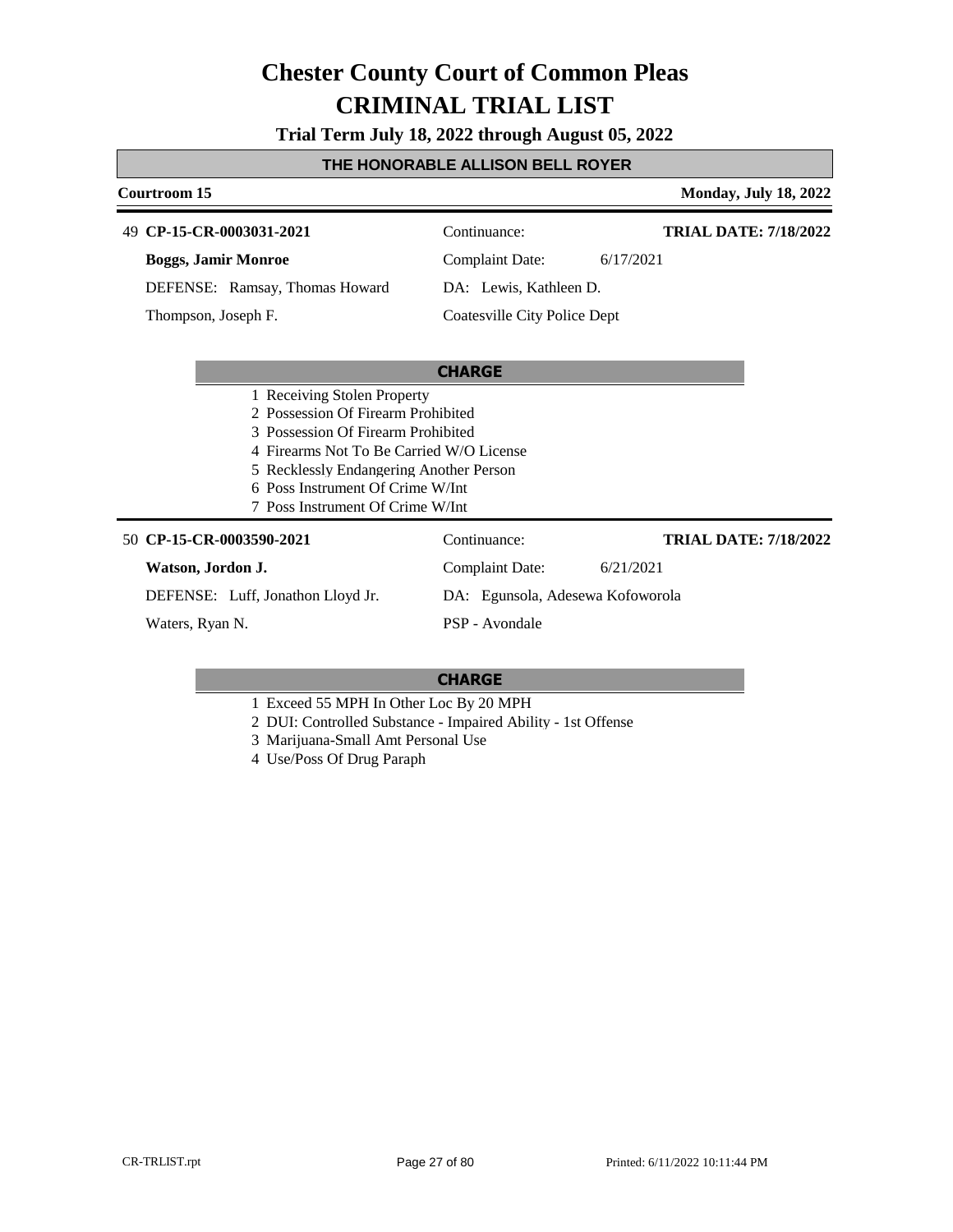**Trial Term July 18, 2022 through August 05, 2022**

#### **THE HONORABLE ALLISON BELL ROYER**

#### **Courtroom 15 Tuesday, July 19, 2022 CP-15-CR-0001539-2022** 51 Continuance: **Burley, Jamial Phillip** Complaint Date: 6/24/2021 **TRIAL DATE: 7/19/2022**

DEFENSE: Redmond, P. J.

Michinock, Shawn S.

DA: Lewis, Kathleen D.

E Vincent Twp Police Dept

#### **CHARGE**

- 1 Simple Assault
- 2 Recklessly Endangering Another Person
- 3 Harassment Subject Other to Physical Contact
- 4 Harassment Subject Other to Physical Contact
- 5 Endangering Welfare of Children Parent/Guardian/Other

#### **CP-15-CR-0003904-2021** 52 Continuance:

**Ambrocio Ramirez, Luis Antonio** DEFENSE: Brown, Robert Joseph III

DA: Lewis, Kathleen D.

Complaint Date: 6/28/2021

DA: Lewis, Kathleen D.

Complaint Date: 6/25/2021

Krissinger, Brandon K.

Southern Chester Co Regional Police Dept

#### **CHARGE**

- 1 Aggravated Assault Attempts to cause SBI or causes injury
- 2 Simple Assault
- 3 Harassment Subject Other to Physical Contact
- 4 Harassment Subject Other to Physical Contact
- 5 Recklessly Endangering Another Person
- 6 Disorderly Conduct Engage In Fighting
- 7 Disorderly Conduct Engage In Fighting

#### 53 **CP-15-CR-0003118-2021** Continuance:

#### **Quay, Daniel Phillip**

DEFENSE: Kelly, Evan J.

McCabe, Brian J.

### **CHARGE**

PSP - Avondale

- 1 DUI: Gen Imp/Inc of Driving Safely 1st Off
- 2 DUI: Controlled Substance Impaired Ability 1st Offense
- 3 DUI: Controlled Substance Combination Alcohol/Drugs -
- 4 Restrictions on Alcoholic Beverages
- 5 Disregard Traffic Lane (Single)
- 6 Driving at Safe Speed

**TRIAL DATE: 7/19/2022**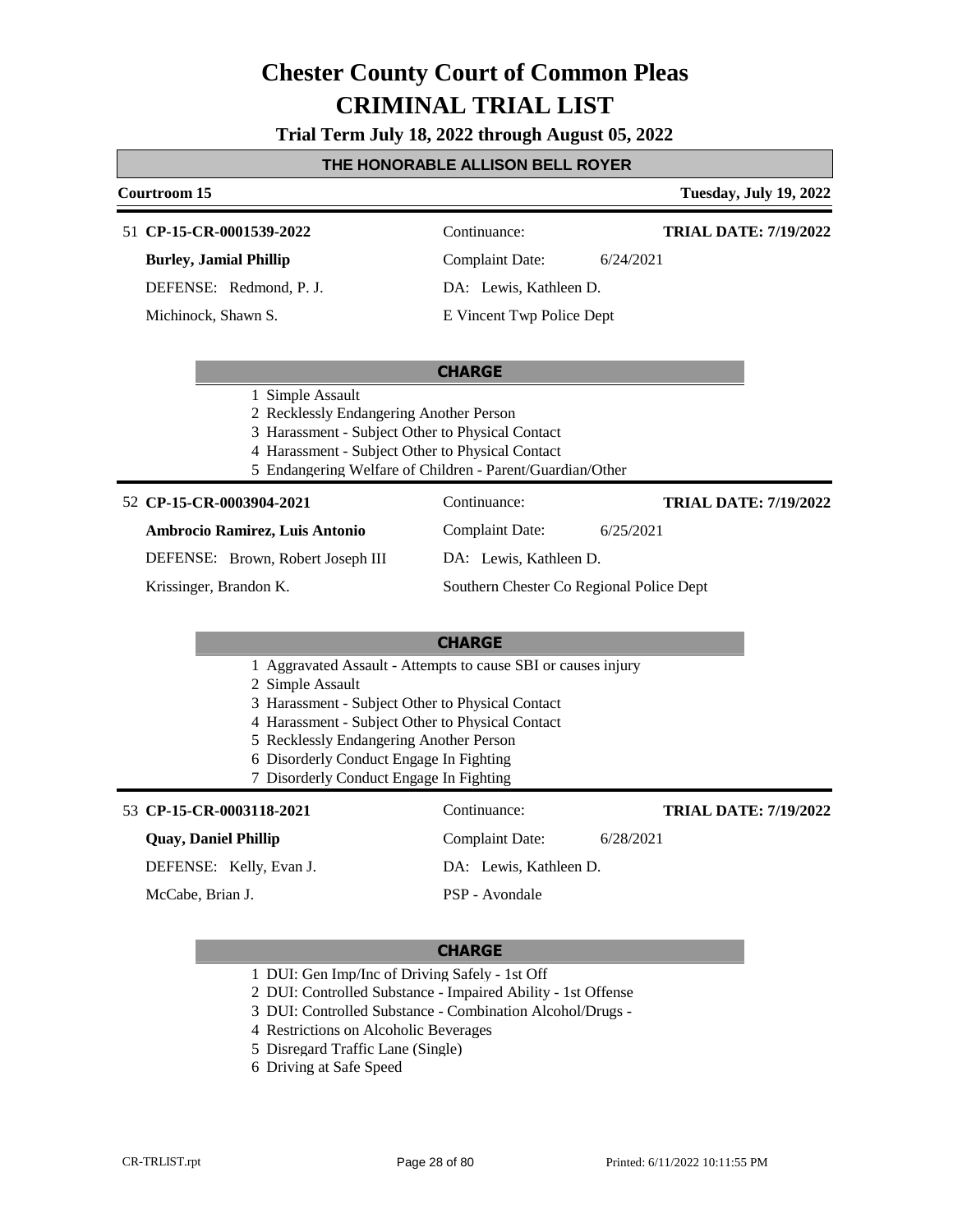**Trial Term July 18, 2022 through August 05, 2022**

#### **THE HONORABLE ALLISON BELL ROYER**

#### **Courtroom 15 Tuesday, July 19, 2022 CHARGE CP-15-CR-0003161-2021** 54 Continuance: **Damiani, Joseph Stewart** DEFENSE: Grace, Ryan Complaint Date: 7/1/2021 DA: Lewis, Kathleen D. PSP - Embreeville **TRIAL DATE: 7/19/2022** Hoban, James J. Jr. 1 Manufacture, Delivery, or Possession With Intent to Manufa 2 Criminal Use Of Communication Facility 3 Use/Poss Of Drug Paraph **CHARGE** 55 **CP-15-CR-0003842-2021** Continuance: **Manley-Burch, Bryant K.** DEFENSE: Redmond, P. J. Complaint Date: 7/6/2021 DA: Lewis, Kathleen D. PSP - Avondale **TRIAL DATE: 7/19/2022** Toll, Jared V. 1 DUI: Controlled Substance - Combination Alcohol/Drugs - 2 DUI: Gen Imp/Inc of Driving Safely - 1st Off 3 Careless Driving 4 Improper Stop 5 DUI: Controlled Substance - Impaired Ability - 1st Offense 56 **CP-15-CR-0002361-2021** Continuance: **Thornton-Bey, Jaffa** DEFENSE: McCarthy, Brian Lee Complaint Date: 7/12/2021 DA: O'Brien, Erin Patricia **TRIAL DATE: 7/19/2022**

Natale, Nicholas J.

Phoenixville Boro Police Dept

- 1 Statutory Sexual Assault: 11 Years Older
- 2 Statutory Sexual Assault: 11 Years Older
- 3 Unlawful Contact With Minor Sexual Offenses
- 4 Unlawful Contact With Minor Sexual Offenses
- 5 Sexual Assault
- 6 Agg. Ind. Assault Comp. Less Than 16
- 7 Agg. Ind. Assault Comp. Less Than 16
- 8 Lure Child Into Motor Vehicle
- 9 Lure Child Into Motor Vehicle
- 10 Ind Asslt Person Less 16 Yrs Age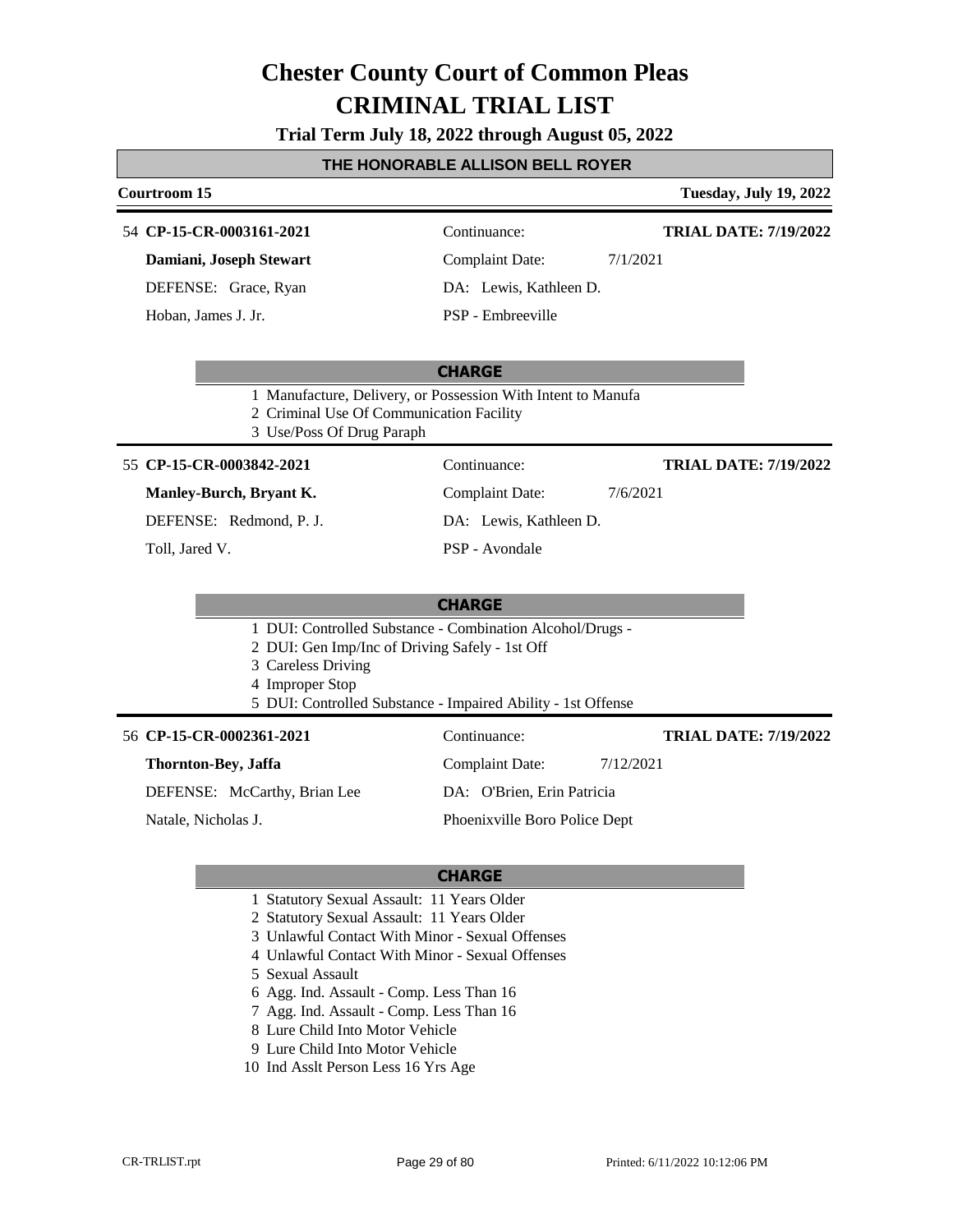**Trial Term July 18, 2022 through August 05, 2022**

#### **THE HONORABLE ALLISON BELL ROYER**

#### **Courtroom 15 Tuesday, July 19, 2022 CHARGE CP-15-CR-0001157-2022** 57 Continuance: **Ward, Joshua W.** DEFENSE: Dodd, Stephen Paul Complaint Date: 7/12/2021 DA: Egunsola, Adesewa Kofoworola PSP - Avondale **TRIAL DATE: 7/19/2022** Demberger, Colton D. 1 DUI: Controlled Substance - Schedule 1 - 1st Offense 2 DUI: Controlled Substance - Metabolite - 1st Offense 3 DUI: Controlled Substance - Impaired Ability - 1st Offense 4 Careless Driving 5 Possess Small Amt/Distribute, Not Sell 6 Use/Poss Of Drug Paraph **CHARGE** 58 **CP-15-CR-0002549-2021** Continuance: **Davis, Dorone** DEFENSE: Malloy, Michael J. Complaint Date: 7/14/2021 DA: Bonsall, Samuel Kirk W Whiteland Twp Police Dept **TRIAL DATE: 7/19/2022** Deluise, Anthony 1 Aggravated Assault - Victim Less Than 13 and Defendant 1 2 Aggravated Assault - Attempts to cause SBI or causes injury 3 Strangulation - Applying Pressure to Throat or Neck 4 Endangering Welfare of Children - Parent/Guardian/Other 5 Simple Assault 6 Recklessly Endangering Another Person **CP-15-CR-0003299-2021** 59 Continuance: **Janda, William Stephen** DEFENSE: Kelly, Evan J. Complaint Date: 7/19/2021 DA: O'Brien, Erin Patricia Chester County County Detective **TRIAL DATE: 7/19/2022** Martin, Bernard S.

#### **CHARGE**

- 1 Agg. Ind. Assault of Child
- 2 Unlawful Contact With Minor Sexual Offenses

3 Indecent Assault Person Less than 13 Years of Age

- 4 Corruption Of Minors Defendant Age 18 or Above
- 5 Endangering Welfare of Children Parent/Guardian/Other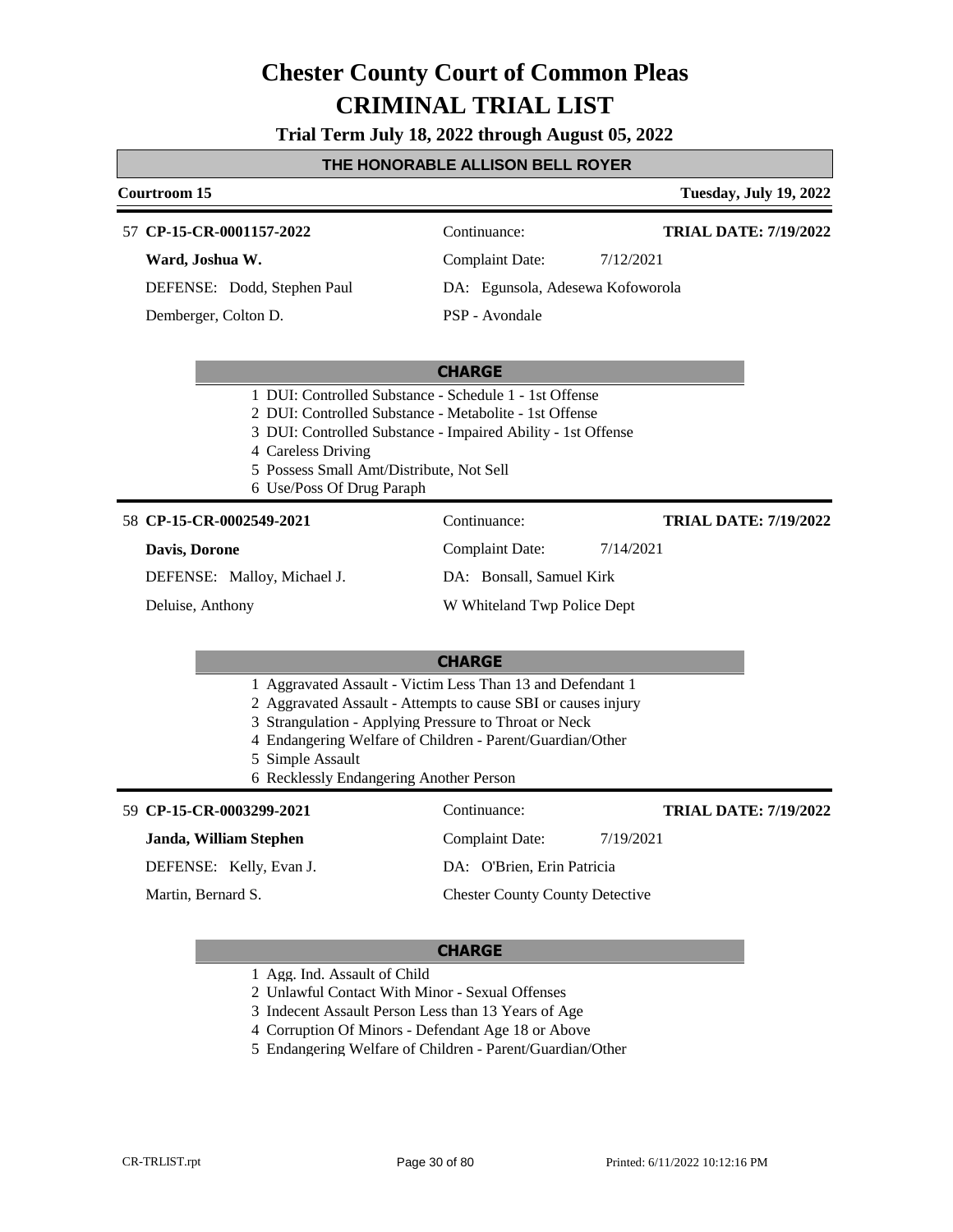**Trial Term July 18, 2022 through August 05, 2022**

### **THE HONORABLE ALLISON BELL ROYER**

| Courtroom 15                                                                                                                                                                                                                                                                                                                                                                        |                                     | <b>Tuesday, July 19, 2022</b> |
|-------------------------------------------------------------------------------------------------------------------------------------------------------------------------------------------------------------------------------------------------------------------------------------------------------------------------------------------------------------------------------------|-------------------------------------|-------------------------------|
| 60 CP-15-CR-0002895-2021                                                                                                                                                                                                                                                                                                                                                            | Continuance:                        | <b>TRIAL DATE: 7/19/2022</b>  |
| Wilkerson, Darryl L.                                                                                                                                                                                                                                                                                                                                                                | <b>Complaint Date:</b>              | 7/29/2021                     |
| DEFENSE: Clark, David Paul                                                                                                                                                                                                                                                                                                                                                          | DA: Lewis, Kathleen D.              |                               |
| Schreiber, Jennifer A.                                                                                                                                                                                                                                                                                                                                                              | <b>Coatesville City Police Dept</b> |                               |
|                                                                                                                                                                                                                                                                                                                                                                                     |                                     |                               |
|                                                                                                                                                                                                                                                                                                                                                                                     | <b>CHARGE</b>                       |                               |
| 1 Riot-Plan/Use Firearm/Weapon<br>2 Riot-Intent To Commit Felony<br>Terroristic Threats W/ Int To Terrorize Another<br>4 Simple Assault<br>5 Recklessly Endangering Another Person<br>6 Recklessly Endangering Another Person<br>7 Recklessly Endangering Another Person<br>8 Recklessly Endangering Another Person<br>9 Recklessly Endangering Another Person<br>10 Simple Assault |                                     |                               |
| 60 CP-15-CR-0002896-2021                                                                                                                                                                                                                                                                                                                                                            | Continuance:                        | <b>TRIAL DATE: 7/19/2022</b>  |
| <b>Wilkerson, Cameron</b>                                                                                                                                                                                                                                                                                                                                                           | <b>Complaint Date:</b>              | 7/24/2021                     |
| DEFENSE: McCabe, Thomas Patrick                                                                                                                                                                                                                                                                                                                                                     | DA: Lewis, Kathleen D.              |                               |
| Schreiber, Jennifer A.                                                                                                                                                                                                                                                                                                                                                              | Coatesville City Police Dept        |                               |

- 1 Firearms Not To Be Carried W/O License
- 2 Riot-Plan/Use Firearm/Weapon
- 3 Endangering Welfare of Children Prevent/Interfere With
- 4 Endangering Welfare of Children Prevent/Interfere With
- 5 Endangering Welfare of Children Prevent/Interfere With
- 6 Terroristic Threats W/ Int To Terrorize Another
- 7 Simple Assault
- 8 Recklessly Endangering Another Person
- 9 Recklessly Endangering Another Person
- 10 Recklessly Endangering Another Person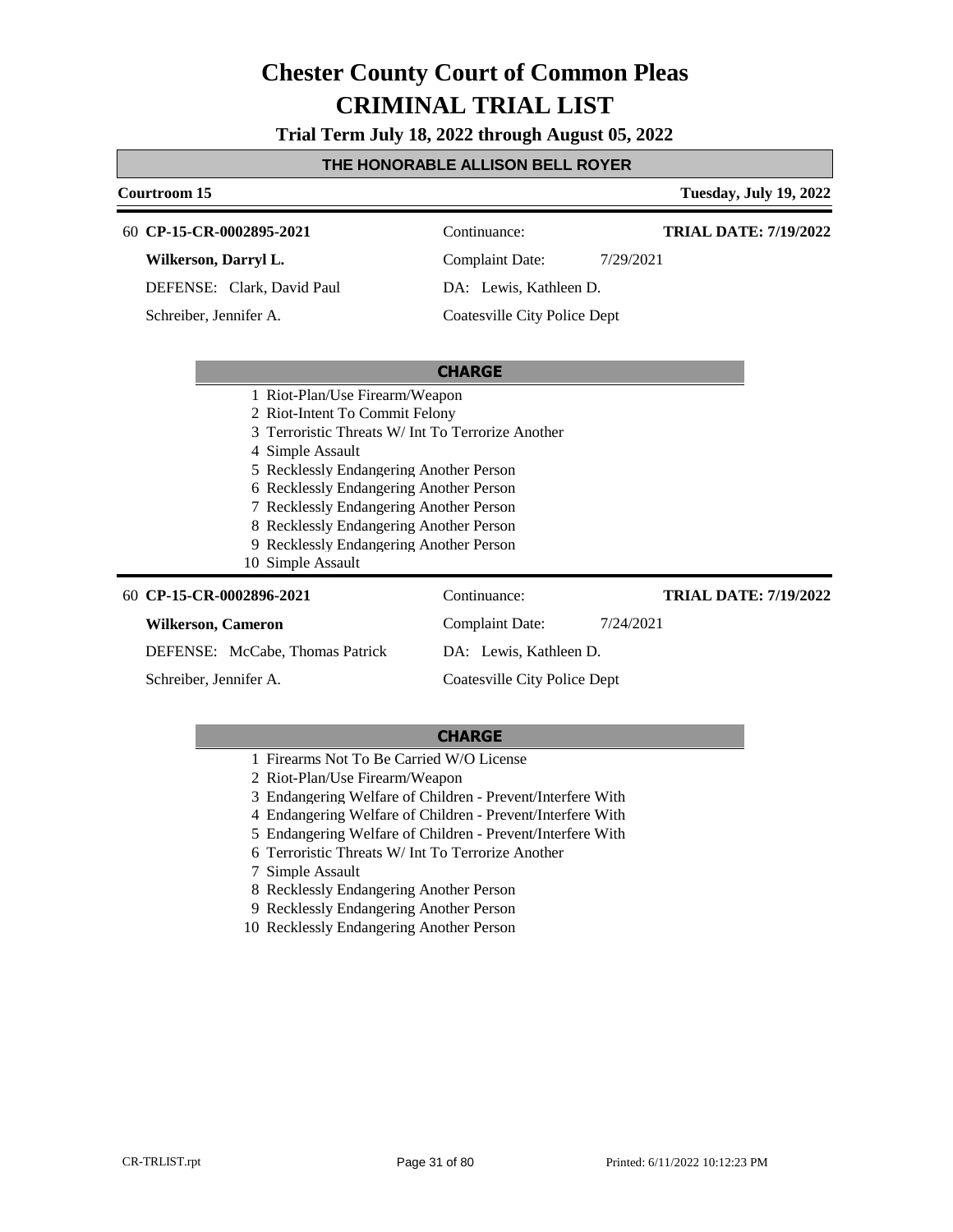**Trial Term July 18, 2022 through August 05, 2022**

#### **THE HONORABLE ALLISON BELL ROYER**

### **Courtroom 15 Tuesday, July 19, 2022 CHARGE CP-15-CR-0003349-2021** 61 Continuance: **Rebmann, Matthew David** DEFENSE: Kellis, Steven Ernest Complaint Date: 7/28/2021 DA: Egunsola, Adesewa Kofoworola PSP - Avondale **TRIAL DATE: 7/19/2022** Neifield, Brent 1 DUI: Controlled Substance - Impaired Ability - 1st Offense 2 Marijuana-Small Amt Personal Use 3 Use/Poss Of Drug Paraph 4 Exceed 55 MPH In Other Loc By 22 MPH 5 Disregard Traffic Lane (Single) 6 No Rear Lights 7 Restrictions on Alcoholic Beverages 8 Careless Driving 9 DUI: Controlled Substance - Schedule 1 - 1st Offense 10 DUI: Controlled Substance - Metabolite - 1st Offense

| 62 CP-15-CR-0002427-2021   | Continuance:                           | <b>TRIAL DATE: 7/19/2022</b> |
|----------------------------|----------------------------------------|------------------------------|
| <b>Brown, Shaun Joseph</b> | Complaint Date:                        | 7/29/2021                    |
| DEFENSE: Kelly, Evan J.    | DA: Abatemarco, Christine C.           |                              |
| Martin, Bernard S.         | <b>Chester County County Detective</b> |                              |

#### **CHARGE**

 Dissem Photo/Film of Child Sex Acts Dissem Photo/Film of Child Sex Acts Dissem Photo/Film of Child Sex Acts Dissem Photo/Film of Child Sex Acts Dissem Photo/Film of Child Sex Acts Dissem Photo/Film of Child Sex Acts Dissem Photo/Film of Child Sex Acts Dissem Photo/Film of Child Sex Acts Dissem Photo/Film of Child Sex Acts Dissem Photo/Film of Child Sex Acts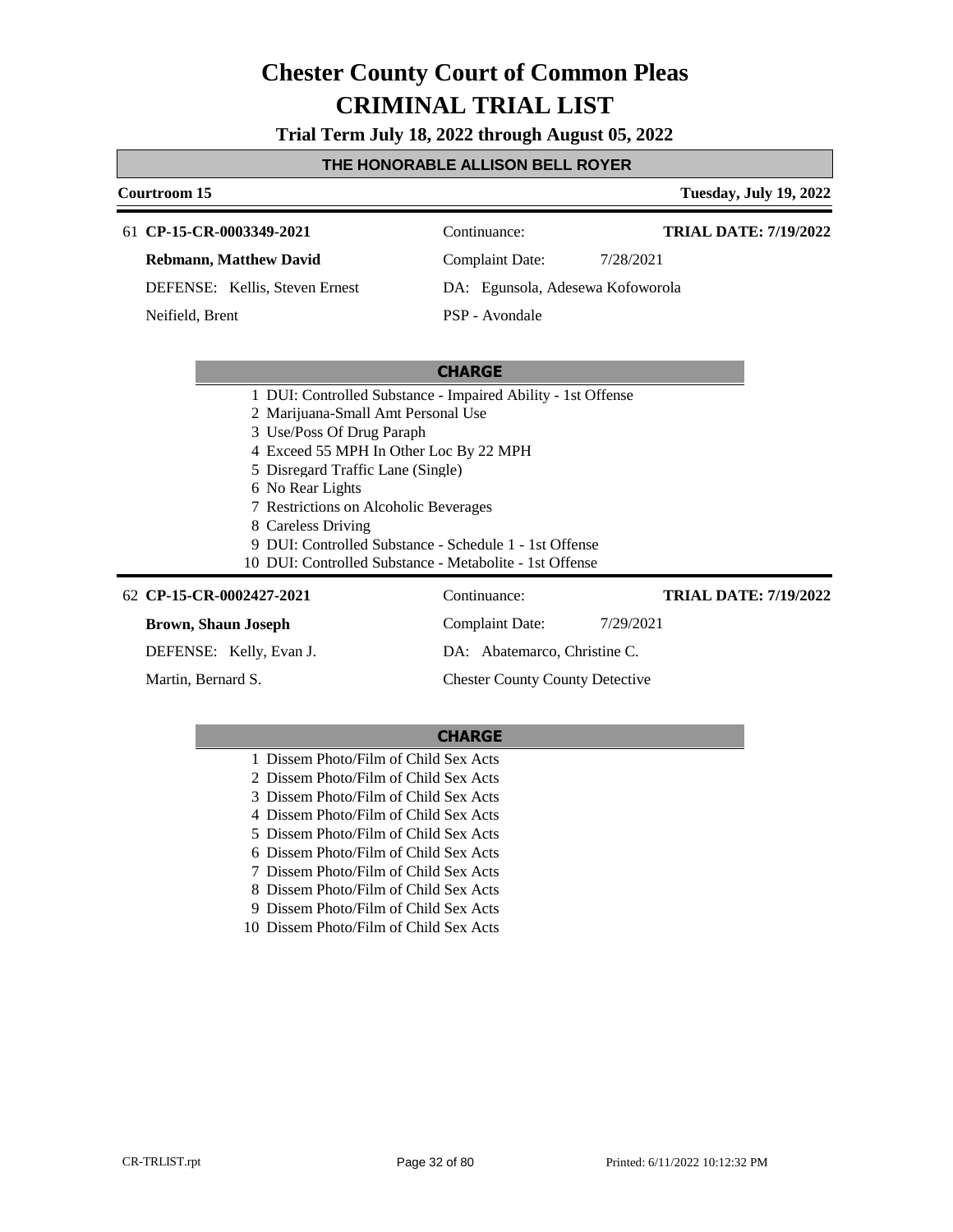**Trial Term July 18, 2022 through August 05, 2022**

#### **THE HONORABLE ALLISON BELL ROYER**

### **Courtroom 15 Tuesday, July 19, 2022 CHARGE CP-15-CR-0003939-2021** 63 Continuance: **Murray, Ty Christianson** DEFENSE: Redmond, P. J. Complaint Date: 9/26/2021 DA: Egunsola, Adesewa Kofoworola PSP - Avondale **TRIAL DATE: 7/19/2022** Hutchinson, Ian M. 1 Fleeing or Attempting to Elude Officer 2 DUI: Controlled Substance - Impaired Ability - 1st Offense

- 3 Turning Movements And Required Signals
- 
- 4 Signal Improp
- 5 Careless Driving
- 6 Disregard Traffic Lane (Single)
- 7 DUI: Controlled Substance Schedule 2 or 3 1st Offense
- 8 DUI: Controlled Substance Metabolite 1st Offense

#### **CP-15-CR-0003468-2021** 63 Continuance:

**Murray, Ty C.**

DEFENSE: Redmond, P. J.

Smethers, Joshua T.

Complaint Date: 8/2/2021 DA: Egunsola, Adesewa Kofoworola

**TRIAL DATE: 7/19/2022**

Tredyffrin Twp Police Dept

- 1 Int Poss Contr Subst By Per Not Reg
- 2 Use/Poss Of Drug Paraph
- 3 Resist Arrest/Other Law Enforce
- 4 Follow Too Closely
- 5 Careless Driving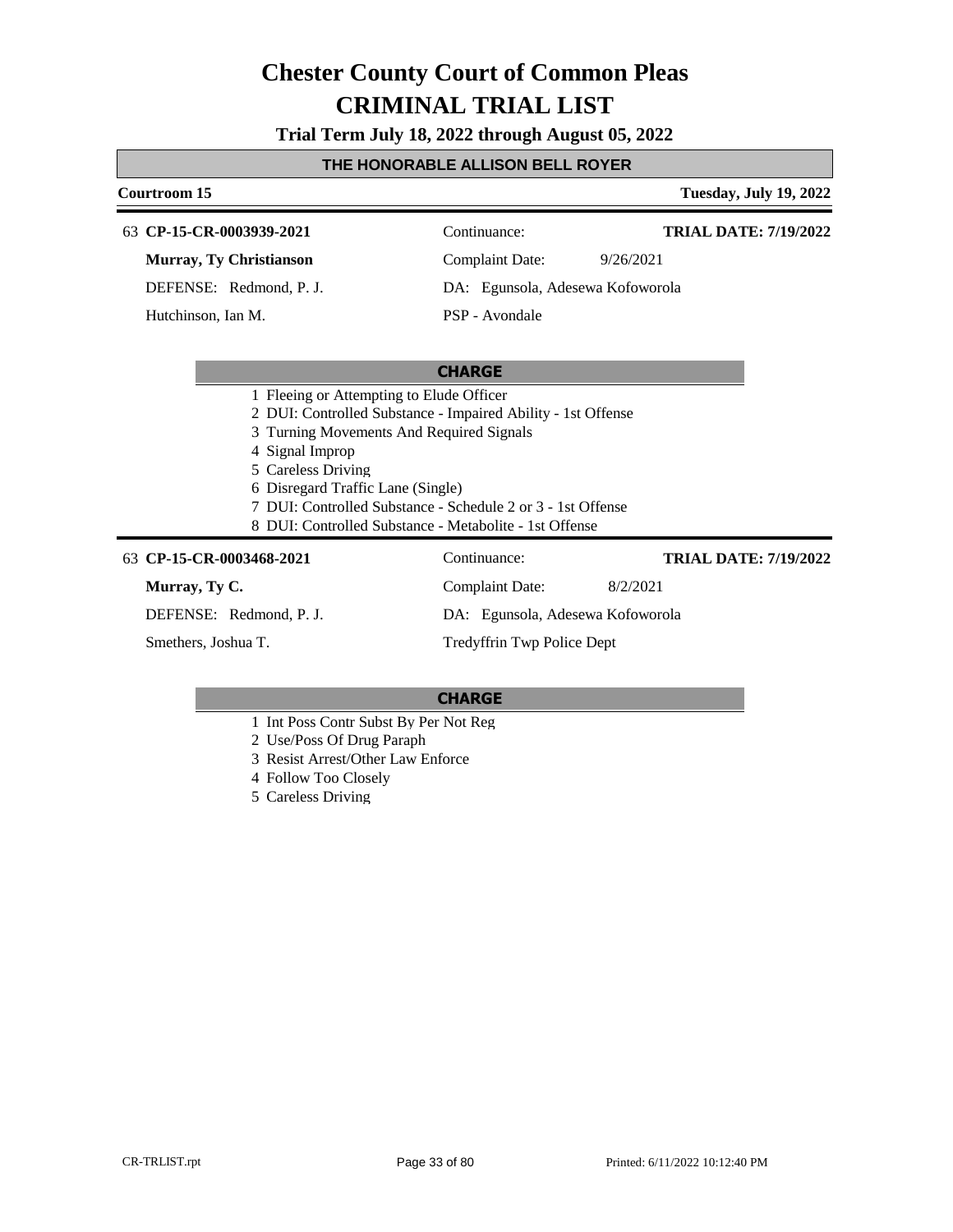**Trial Term July 18, 2022 through August 05, 2022**

### **THE HONORABLE ALLISON BELL ROYER**

| Courtroom 15                                                                                                                                                                                                                                                                                                                                                                                                                                                                  |                                                                                                   | <b>Tuesday, July 19, 2022</b>            |
|-------------------------------------------------------------------------------------------------------------------------------------------------------------------------------------------------------------------------------------------------------------------------------------------------------------------------------------------------------------------------------------------------------------------------------------------------------------------------------|---------------------------------------------------------------------------------------------------|------------------------------------------|
| 64 CP-15-CR-0003012-2021<br>Siciliano, Michael<br>DEFENSE: Dodd, Stephen Paul<br>Slavin, James C.                                                                                                                                                                                                                                                                                                                                                                             | Continuance:<br><b>Complaint Date:</b><br>DA: Judge, William J. Jr.<br>Tredyffrin Twp Police Dept | <b>TRIAL DATE: 7/19/2022</b><br>8/4/2021 |
| <b>CHARGE</b><br>1 Theft By Fail To Make Req Disp Funds<br>2 Theft By Fail To Make Req Disp Funds<br>3 Theft By Fail To Make Req Disp Funds<br>4 Theft By Decep-False Impression<br>5 Theft By Decep-False Impression<br>6 Theft By Decep-False Impression<br>7 Knowledge That Property Is Proceeds of Illegal Act<br>8 Knowledge That Property Is Proceeds of Illegal Act<br>9 Knowledge That Property Is Proceeds of Illegal Act<br>10 Dec Bus Pract - False/Mis Stat Inves |                                                                                                   |                                          |
| 65 CP-15-CR-0000201-2022                                                                                                                                                                                                                                                                                                                                                                                                                                                      | Continuance:                                                                                      | <b>TRIAL DATE: 7/19/2022</b>             |
| <b>Reardon, Roseann</b>                                                                                                                                                                                                                                                                                                                                                                                                                                                       | <b>Complaint Date:</b>                                                                            | 8/5/2021                                 |
| DEFENSE: Difabio, Keith Philip                                                                                                                                                                                                                                                                                                                                                                                                                                                | DA: Egunsola, Adesewa Kofoworola                                                                  |                                          |
| Price, Kevin D.                                                                                                                                                                                                                                                                                                                                                                                                                                                               | <b>Easttown Twp Police Dept</b>                                                                   |                                          |
| 1 DUI: Controlled Substance - Impaired Ability - 1st Offense<br>2 Recklessly Endangering Another Person                                                                                                                                                                                                                                                                                                                                                                       | <b>CHARGE</b>                                                                                     |                                          |
| 66 CP-15-CR-0002718-2021                                                                                                                                                                                                                                                                                                                                                                                                                                                      | Continuance:                                                                                      | <b>TRIAL DATE: 7/19/2022</b>             |
| <b>Gomes, Jose Augusto</b>                                                                                                                                                                                                                                                                                                                                                                                                                                                    | Complaint Date:                                                                                   | 8/9/2021                                 |

DEFENSE: Valentin, James

Doyle, Patricia

DA: Lewis, Kathleen D.

E Whiteland Twp Police Dept

#### **CHARGE**

1 Aggravated Assault - Attempts to cause SBI or causes injury

2 Simple Assault

- 3 Harassment Subject Other to Physical Contact
- 4 Recklessly Endangering Another Person
- 5 Poss Instrument Of Crime W/Int
- 6 Aggravated Assault Attempts to cause or causes BI with d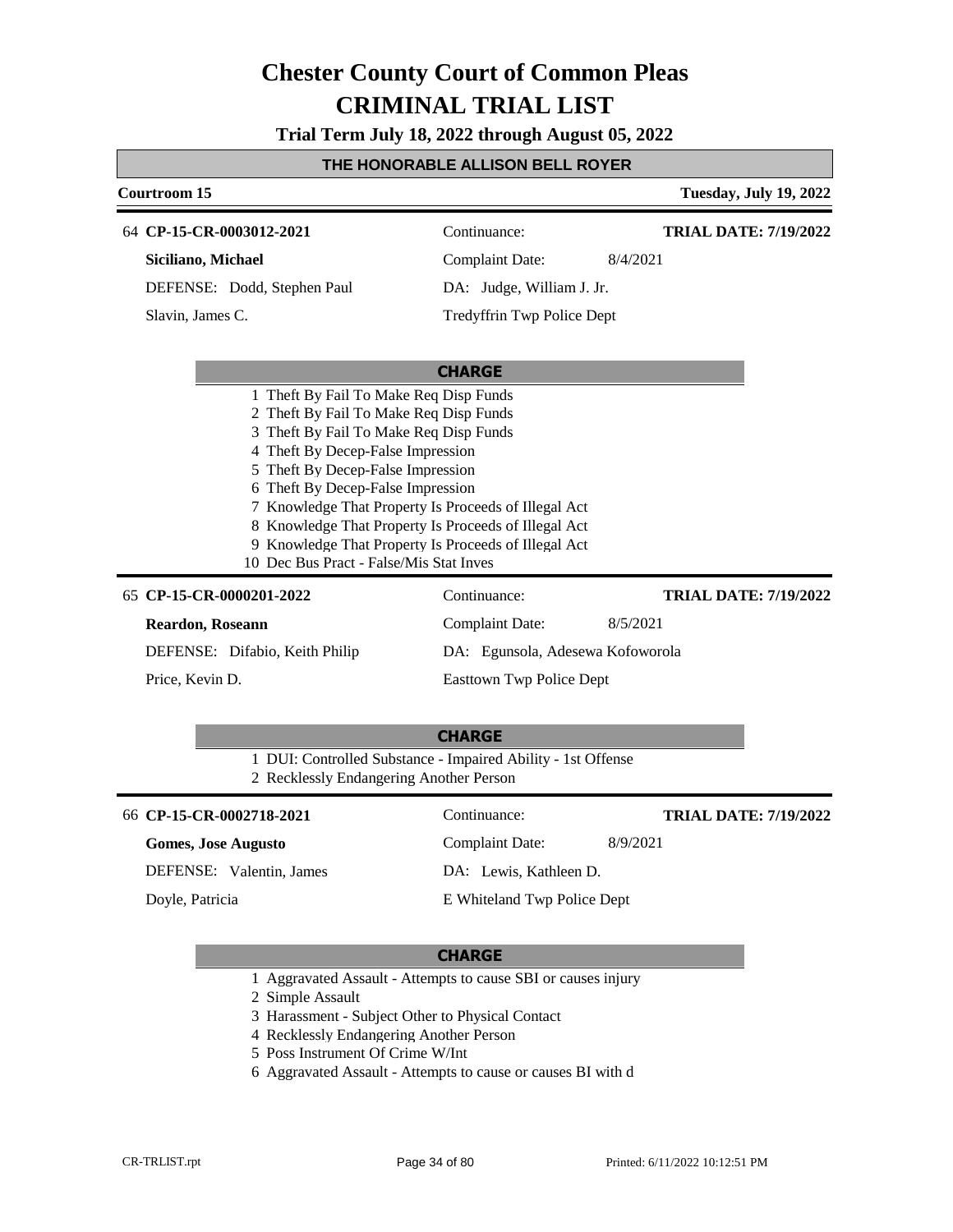**Trial Term July 18, 2022 through August 05, 2022**

### **THE HONORABLE ALLISON BELL ROYER**

| <b>Courtroom 15</b>                                                        |                                  | <b>Tuesday, July 19, 2022</b> |
|----------------------------------------------------------------------------|----------------------------------|-------------------------------|
| 67 CP-15-CR-0001171-2022                                                   | Continuance:                     | <b>TRIAL DATE: 7/19/2022</b>  |
| <b>Smith-King, Khalil Stefon</b>                                           | <b>Complaint Date:</b>           | 8/19/2021                     |
| <b>DEFENSE:</b>                                                            | DA: Egunsola, Adesewa Kofoworola |                               |
| McMahon, Albert J.                                                         | PSP - Embreeville                |                               |
|                                                                            | <b>CHARGE</b>                    |                               |
| 1 Simple Assault<br>2 Harassment - Subject Other to Physical Contact       |                                  |                               |
| 68 CP-15-CR-0001707-2022                                                   | Continuance:                     | <b>TRIAL DATE: 7/19/2022</b>  |
| Haldeman, Jeffrey Michael                                                  | <b>Complaint Date:</b>           | 8/26/2021                     |
| <b>DEFENSE:</b>                                                            | DA: Gannon, Christopher Patrick  |                               |
| Twaddell, Mark T.                                                          | E Brandywine Twp Police Dept     |                               |
|                                                                            |                                  |                               |
|                                                                            | <b>CHARGE</b>                    |                               |
| 1 Fleeing or Attempting to Elude Officer<br>2 Dr Unregist Veh              |                                  |                               |
| 3 Drg Lic Sus/Rev Purs to Sec 3802/1547B1                                  |                                  |                               |
| 4 Oper Veh W/O Req'd Financ Resp                                           |                                  |                               |
| 5 Not Wear Proper Headgear On Motorcycle<br>6 Operat Veh W/O Valid Inspect |                                  |                               |
| 69 CP-15-CR-0003397-2021                                                   | Continuance:                     | <b>TRIAL DATE: 7/19/2022</b>  |
| Moscinski, Christopher L.                                                  | <b>Complaint Date:</b>           | 8/27/2021                     |
| DEFENSE: Williamson, John Patrick                                          | DA: Lewis, Kathleen D.           |                               |
| Turner, Jordan J.                                                          | W Chester Boro Police Dept       |                               |
|                                                                            |                                  |                               |

- 1 Conspiracy Crim Tres-Enter Structure
- 2 Crim Tres-Enter Structure
- 3 Resist Arrest/Other Law Enforce
- 4 Def Tres Actual Communication To
- 5 Conspiracy Def Tres Actual Communication To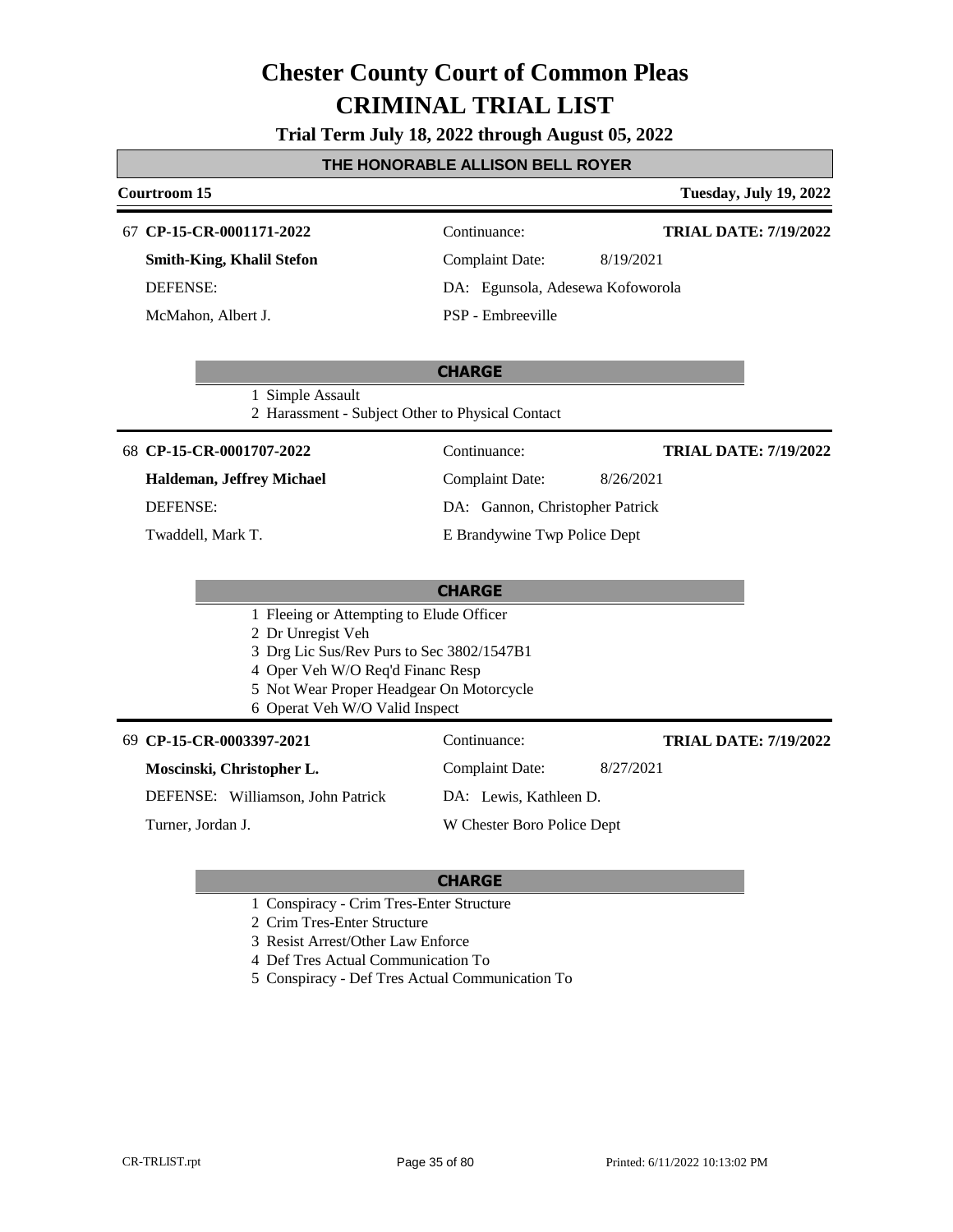### **Trial Term July 18, 2022 through August 05, 2022**

### **THE HONORABLE ALLISON BELL ROYER**

| <b>Courtroom 15</b>                                                                                                            |                                     | <b>Tuesday, July 19, 2022</b> |  |
|--------------------------------------------------------------------------------------------------------------------------------|-------------------------------------|-------------------------------|--|
| 70 CP-15-CR-0002862-2021                                                                                                       | Continuance:                        | <b>TRIAL DATE: 7/19/2022</b>  |  |
| Borneman, Jessie Kyle                                                                                                          | <b>Complaint Date:</b>              | 8/30/2021                     |  |
| DEFENSE: Giaramita, Michael Antonio Jr.                                                                                        | DA: Lewis, Kathleen D.              |                               |  |
| Campitelli, Nicholas D.                                                                                                        | E Coventry Twp Police Dept          |                               |  |
|                                                                                                                                |                                     |                               |  |
|                                                                                                                                | <b>CHARGE</b>                       |                               |  |
| 1 Strangulation - Applying Pressure to Throat or Neck<br>2 Terroristic Threats W/ Int To Terrorize Another<br>3 Simple Assault |                                     |                               |  |
| 71 CP-15-CR-0000327-2022                                                                                                       | Continuance:                        | <b>TRIAL DATE: 7/19/2022</b>  |  |
| Munion, Miles J.                                                                                                               | <b>Complaint Date:</b>              | 9/7/2021                      |  |
| DEFENSE: Dodd, Stephen Paul                                                                                                    | DA: Egunsola, Adesewa Kofoworola    |                               |  |
| Himmel, Eric D.                                                                                                                | <b>Coatesville City Police Dept</b> |                               |  |
|                                                                                                                                |                                     |                               |  |
|                                                                                                                                | <b>CHARGE</b>                       |                               |  |
| 1 Int Poss Contr Subst By Per Not Reg<br>2 Use/Poss Of Drug Paraph                                                             |                                     |                               |  |
| 72 CP-15-CR-0000226-2022                                                                                                       | Continuance:                        | <b>TRIAL DATE: 7/19/2022</b>  |  |
| Rodgers, Michael Bryan Sr.                                                                                                     | <b>Complaint Date:</b>              | 9/10/2021                     |  |
| DEFENSE: Dodd, Stephen Paul                                                                                                    | DA: Egunsola, Adesewa Kofoworola    |                               |  |
| Walsh, Braden M.                                                                                                               | W Goshen Twp Police Dept            |                               |  |

- 1 Theft By Unlaw Taking-Movable Prop
- 2 Receiving Stolen Property
- 3 Bad Checks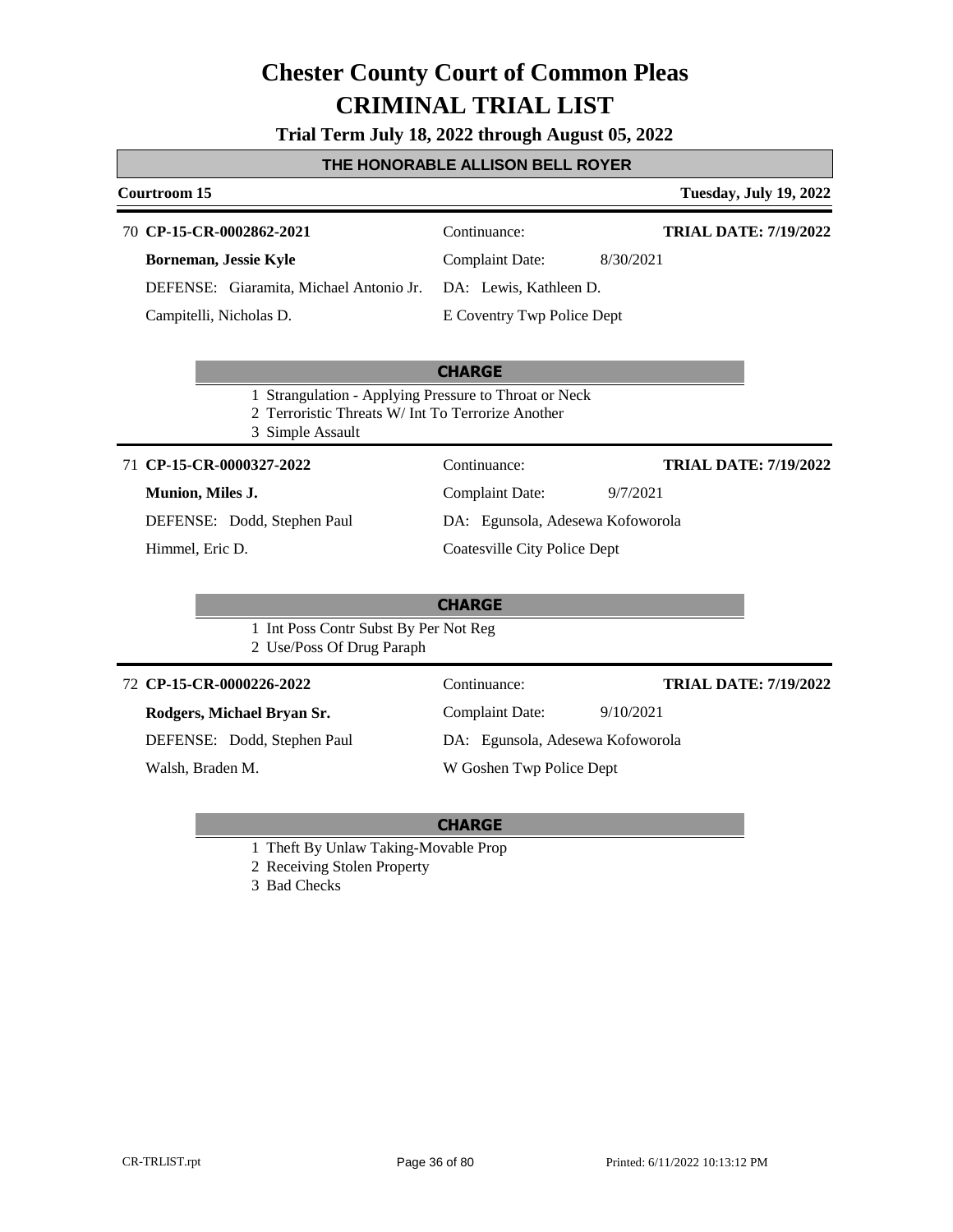**Trial Term July 18, 2022 through August 05, 2022**

### **THE HONORABLE ALLISON BELL ROYER**

| Courtroom 15                             |                               | <b>Tuesday, July 19, 2022</b> |
|------------------------------------------|-------------------------------|-------------------------------|
| 73 CP-15-CR-0003510-2021                 | Continuance:                  | <b>TRIAL DATE: 7/19/2022</b>  |
| Keeshan, Jennifer M.                     | <b>Complaint Date:</b>        | 9/14/2021                     |
| DEFENSE: Redmond, P. J.                  | DA: Lewis, Kathleen D.        |                               |
| Parkinson, Steven M.                     | Caln Twp Police Dept          |                               |
|                                          |                               |                               |
|                                          | <b>CHARGE</b>                 |                               |
| 1 Forgery - Unauthorized Act In Writing  |                               |                               |
| 2 Forgery - Unauthorized Act In Writing  |                               |                               |
| 3 Forgery - Unauthorized Act In Writing  |                               |                               |
| 4 Forgery - Unauthorized Act In Writing  |                               |                               |
| 5 Forgery - Unauthorized Act In Writing  |                               |                               |
| 6 Forgery - Unauthorized Act In Writing  |                               |                               |
| 7 Forgery - Unauthorized Act In Writing  |                               |                               |
| 8 Forgery - Unauthorized Act In Writing  |                               |                               |
| 9 Forgery - Unauthorized Act In Writing  |                               |                               |
| 10 Forgery - Unauthorized Act In Writing |                               |                               |
| 74 CP-15-CR-0002993-2021                 | Continuance:                  | <b>TRIAL DATE: 7/19/2022</b>  |
| <b>Tuggle, Devante</b>                   | <b>Complaint Date:</b>        | 9/17/2021                     |
| DEFENSE: McCafferty, Melissa Berlot      | DA: Lewis, Kathleen D.        |                               |
| Rappold, John F. Jr.                     | E Fallowfield Twp Police Dept |                               |

- 1 Aggravated Assault Attempts to cause or causes BI with d
- 2 Strangulation Applying Pressure to Throat or Neck
- 3 Simple Assault
- 4 Simple Assault
- 5 Poss Instrument Of Crime W/Int
- 6 Def Tres Posted
- 7 Disorder Conduct Hazardous/Physi Off
- 8 Hunt Without Securing License
- 9 Use Veh Conv Propelled By Other Than Mp
- 10 Violates Federal Laws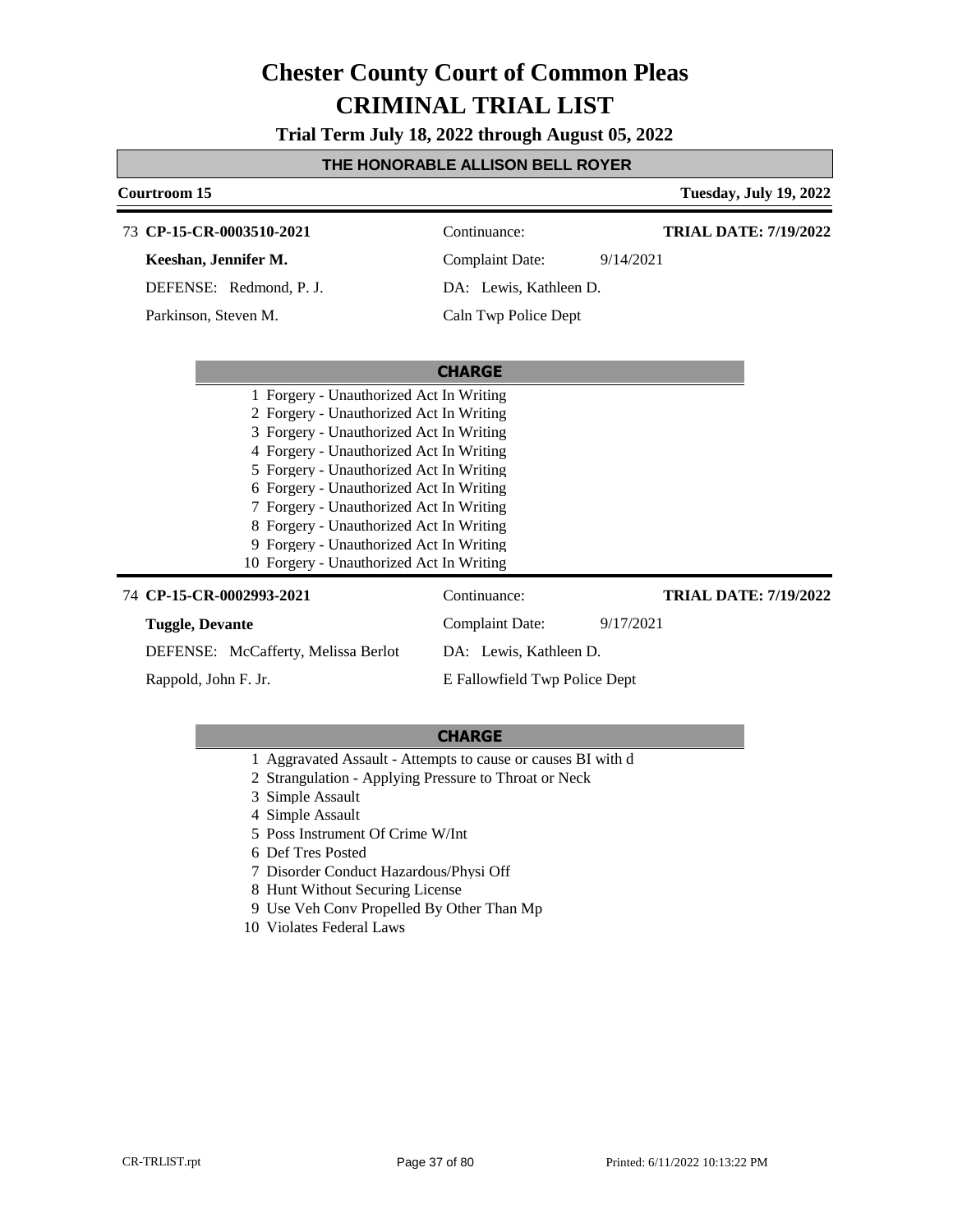**Trial Term July 18, 2022 through August 05, 2022**

#### **THE HONORABLE ALLISON BELL ROYER**

#### **Courtroom 15 Tuesday, July 19, 2022** 75 **CP-15-CR-0003214-2021** Continuance: **Agolla, Alvin James** DEFENSE: Redmond, P. J. Complaint Date: 9/19/2021 DA: Macaulay, Kaitlyn Ruth **TRIAL DATE: 7/19/2022**

Cermignano, Michael J.

Tredyffrin Twp Police Dept

#### **CHARGE**

- 1 Arson Endangering Property-Reckless Endangerment of Inh
- 2 Risking Catastrophe
- 3 Crim Misch/Dmg Prop Intent, Reckless, Or Neglig
- 4 Recklessly Endangering Another Person
- 5 Conspiracy Arson Endangering Property-Reckless Endang
- 6 Conspiracy Risking Catastrophe
- 7 Conspiracy Crim Misch/Dmg Prop Intent, Reckless, Or Ne

#### **CP-15-CR-0001333-2022** 76 Continuance:

| CP-15-CR-0001333-2022       | Continuance:                         | <b>TRIAL DATE: 7/19/2022</b> |
|-----------------------------|--------------------------------------|------------------------------|
| Wright, Tairene Noel        | Complaint Date:                      | 9/23/2021                    |
| DEFENSE: Mehok, Kristine C. | DA: Chester County District Attorney |                              |
| Romero, Giovanni I          | PSP - Avondale                       |                              |

- 1 DUI: Gen Imp/Inc of Driving Safely 1st Off
- 2 DUI: Controlled Substance Impaired Ability 1st Offense
- 3 Int Poss Contr Subst By Per Not Reg
- 4 Use/Poss Of Drug Paraph
- 5 Disregard Traffic Lane (Single)
- 6 Restrictions on Alcoholic Beverages
- 7 Careless Driving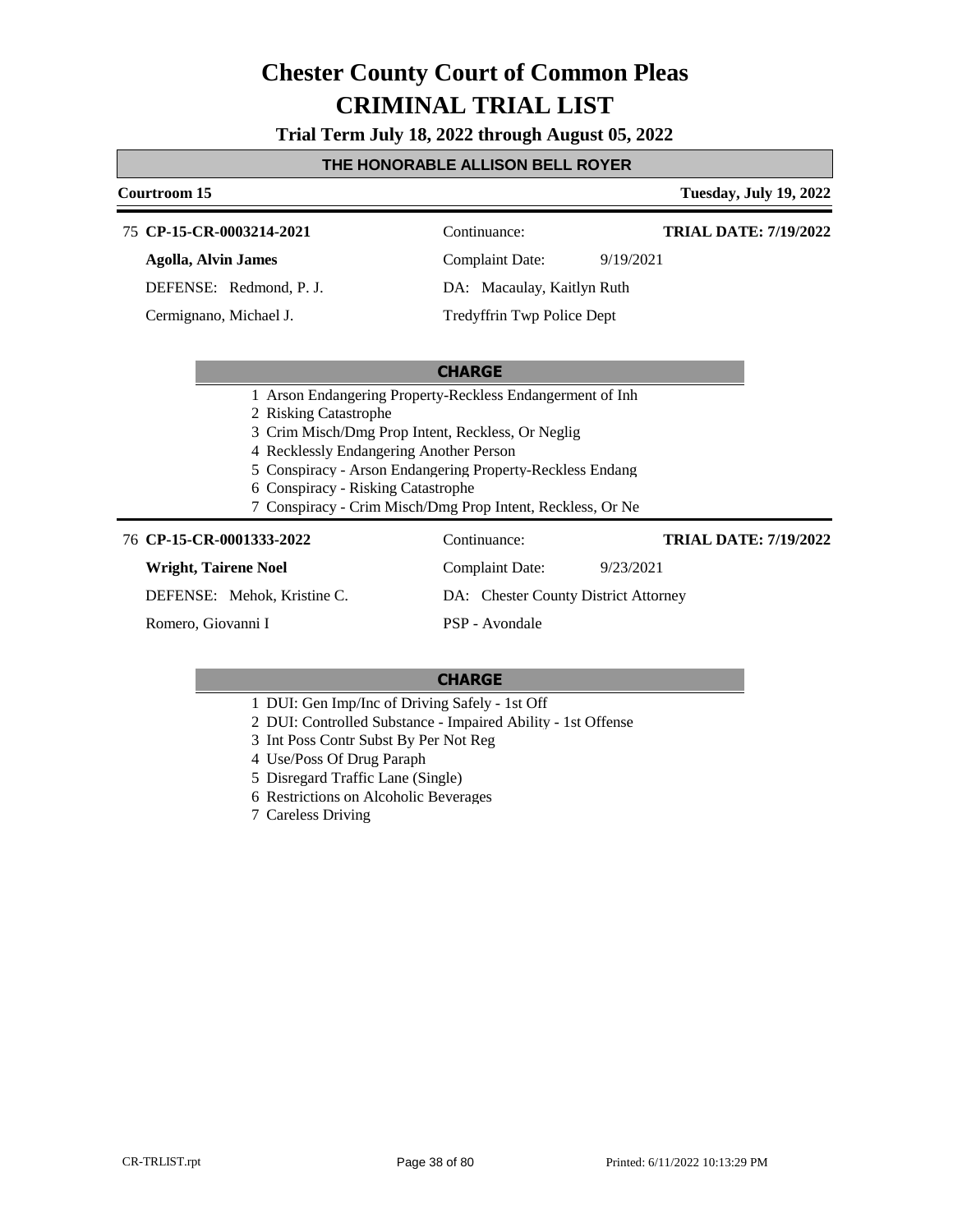**Trial Term July 18, 2022 through August 05, 2022**

#### **THE HONORABLE ALLISON BELL ROYER**

#### **Courtroom 15 Tuesday, July 19, 2022** 77 **CP-15-CR-0000721-2022** Continuance: **Russell, Jamie Stephen** DEFENSE: Redmond, P. J. Complaint Date: 9/24/2021 DA: Egunsola, Adesewa Kofoworola PSP - Avondale **TRIAL DATE: 7/19/2022** Smith, Ryan E.

#### **CHARGE**

| 1 DUI: Gen Imp/Inc of Driving Safely - 1st Off               |
|--------------------------------------------------------------|
| 2 DUI: Controlled Substance - Impaired Ability - 1st Offense |
| 3 DUI: Controlled Substance - Combination Alcohol/Drugs -    |
| 4 Careless Driving                                           |
| 5 No Headlights                                              |
| 6 Driving W/O A License                                      |
|                                                              |

- 7 DUI: Controlled Substance Schedule 1 1st Offense
- 8 DUI: Controlled Substance Metabolite 1st Offense

#### **CP-15-CR-0000433-2022** 78 Continuance:

Marvill, Kevin E.

**Armenta-Loaeza, Lizbeth** DEFENSE: Brown, Robert Joseph III Complaint Date: 9/28/2021 DA: Egunsola, Adesewa Kofoworola Coatesville City Police Dept

#### **CHARGE**

1 Simple Assault 2 Harassment - Subject Other to Physical Contact

| 79 CP-15-CR-0000170-2022       | Continuance:                     | <b>TRIAL DATE: 7/19/2022</b> |
|--------------------------------|----------------------------------|------------------------------|
| Speakman, Michael Jay          | Complaint Date:                  | 9/29/2021                    |
| DEFENSE: Kellis, Steven Ernest | DA: Egunsola, Adesewa Kofoworola |                              |
| Schiltz, Kyle G.               | PSP - Avondale                   |                              |

#### **CHARGE**

1 DUI: Controlled Substance - Impaired Ability - 1st Offense

2 Careless Driving

3 Illegal Park on Crosswalk

**TRIAL DATE: 7/19/2022**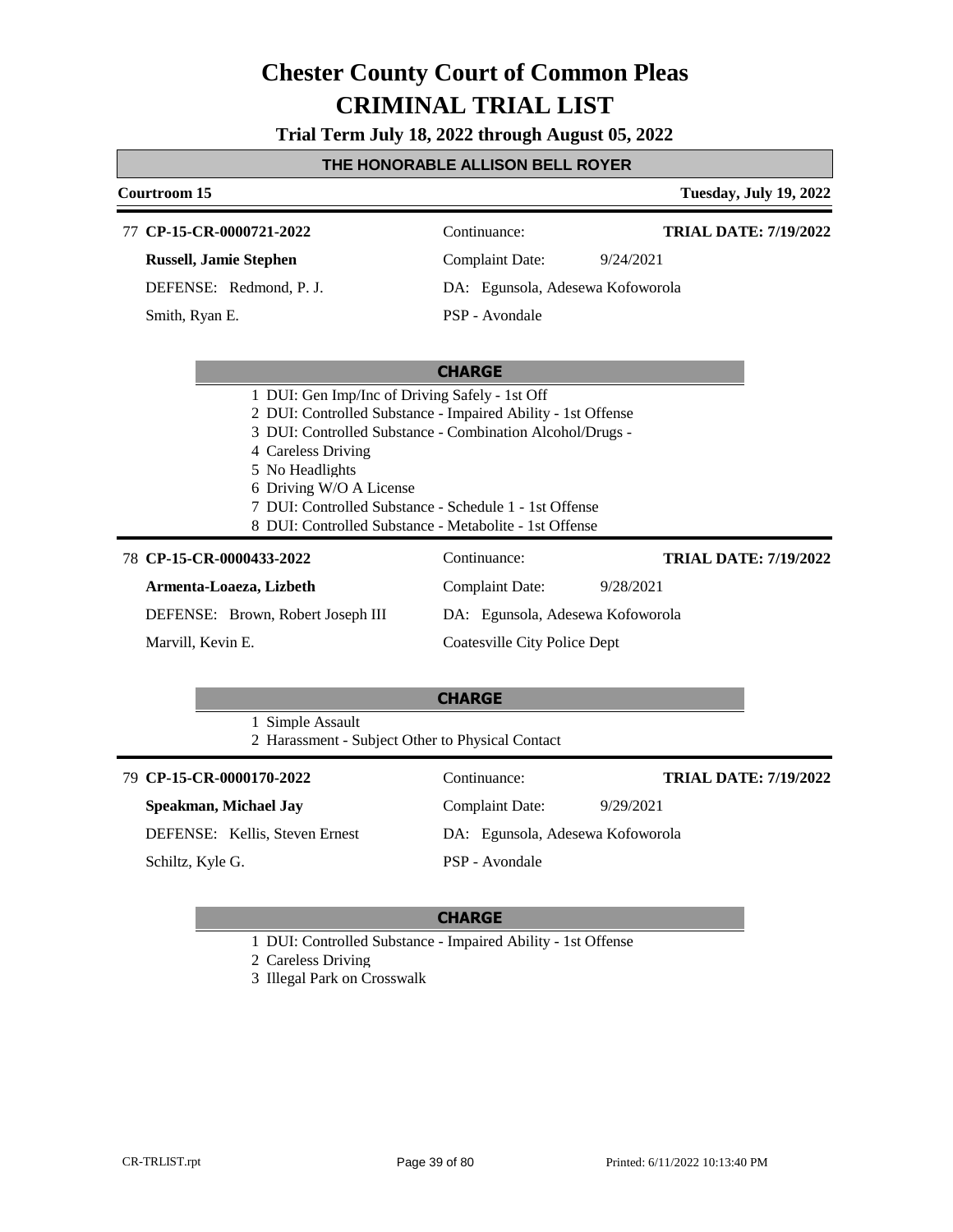**Trial Term July 18, 2022 through August 05, 2022**

#### **THE HONORABLE ALLISON BELL ROYER**

### **Courtroom 15 Tuesday, July 19, 2022 CHARGE CP-15-CR-0003532-2021** 80 Continuance: **Fuessinger, Jacqueline** DEFENSE: Difabio, Keith Philip Complaint Date: 10/4/2021 DA: Lewis, Kathleen D. W Chester Boro Police Dept **TRIAL DATE: 7/19/2022** Ferriola, Jerry A. 1 DUI: Gen Imp/Inc of Driving Safely - 1st Off 2 Purch Etc Alcoh Bev By A Minor

- 
- 3 Disregard Traffic Lane (Single)
- 4 DUI: Highest Rte of Alc (BAC .16+) 1st Off
- 5 DUI: Minor 1st Offense

#### **CP-15-CR-0003255-2021** 81 Continuance:

**Johnson, Andrew Paul**

DEFENSE: Redmond, P. J.

Greer, Shakira N.

**CHARGE**

Complaint Date: 10/11/2021 DA: Egunsola, Adesewa Kofoworola

Complaint Date: 10/14/2021

DA: Lewis, Kathleen D.

Oxford Boro Police Dept

1 Def Tres Actual Communication To

#### **CP-15-CR-0000071-2022** 82 Continuance:

**Sanchez Perez, Hector Hugo**

DEFENSE: Finnegan, Lorraine M. B.

Kirkegard, Conor A.

#### **CHARGE**

PSP - Avondale

1 DUI: Gen Imp/Inc of Driving Safely - 1st Off

2 Careless Driving

- 3 Disregard Traffic Lane (Single)
- 4 Drg Lic Sus/Rev Purs to Sec 3802/1547B1
- 5 Dr Unregist Veh
- 6 Signal Improp
- 7 Failure to Yield to Emergency Vehicle
- 8 DUI: Highest Rte of Alc (BAC .16+) 1st Off

**TRIAL DATE: 7/19/2022**

**TRIAL DATE: 7/19/2022**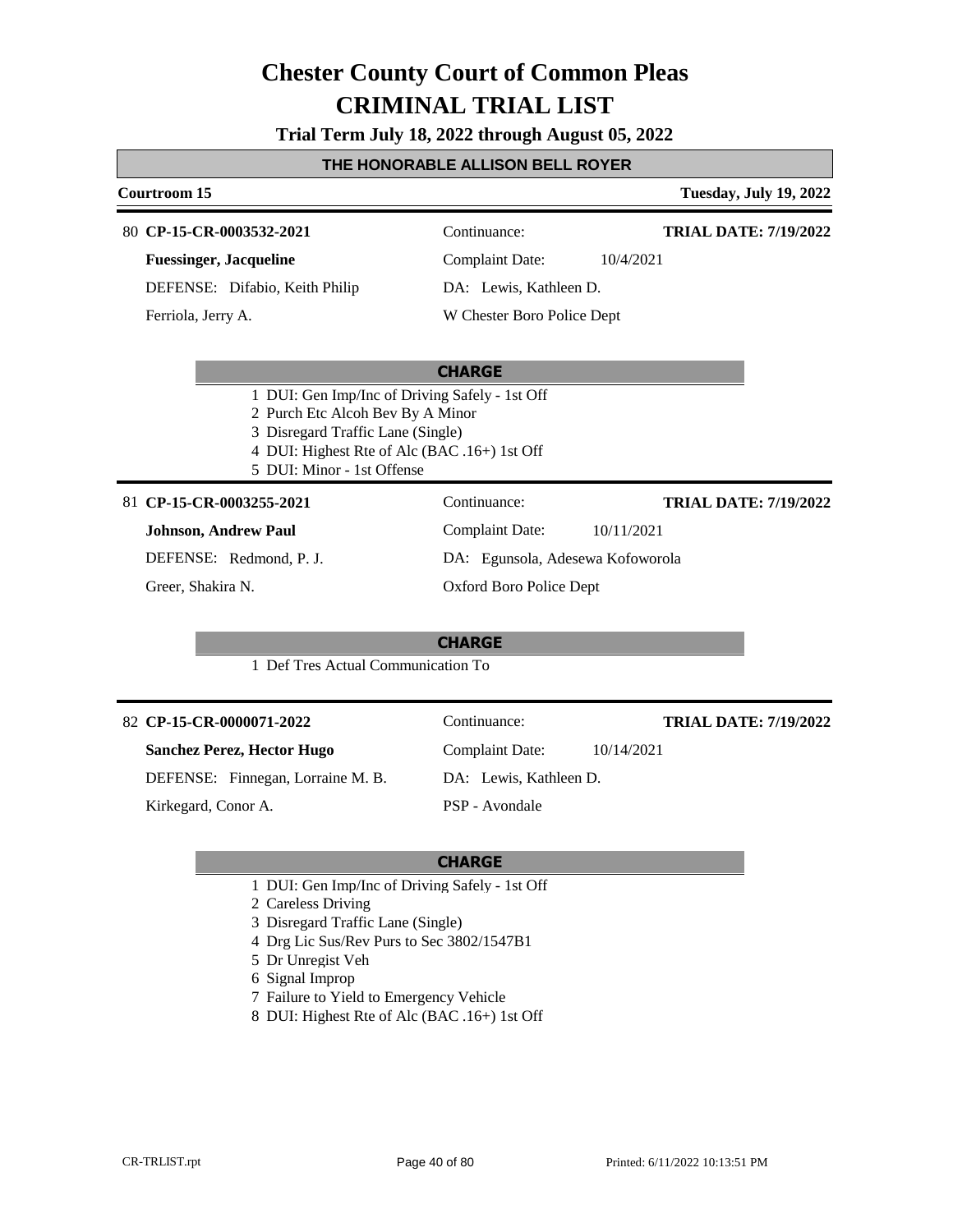**Trial Term July 18, 2022 through August 05, 2022**

### **THE HONORABLE ALLISON BELL ROYER**

| Courtroom 15                                                                       |                                         |            | <b>Tuesday, July 19, 2022</b> |
|------------------------------------------------------------------------------------|-----------------------------------------|------------|-------------------------------|
| 83 CP-15-CR-0003830-2021                                                           | Continuance:                            |            | <b>TRIAL DATE: 7/19/2022</b>  |
| <b>Thammavong, Tyler Khoa</b>                                                      | <b>Complaint Date:</b>                  | 10/15/2021 |                               |
| DEFENSE: Bobbe, Richard T. III                                                     | DA: Lewis, Kathleen D.                  |            |                               |
| Skymba, Kevin                                                                      | W Chester Univ Police Dept              |            |                               |
|                                                                                    |                                         |            |                               |
|                                                                                    | <b>CHARGE</b>                           |            |                               |
| 1 Fleeing or Attempting to Elude Officer                                           |                                         |            |                               |
| 2 Accidents Involving Death Or Personal Injury                                     |                                         |            |                               |
|                                                                                    | 3 Acci Dam To Unattended Veh Or Propert |            |                               |
| 4 Recklessly Endangering Another Person                                            |                                         |            |                               |
| 5 Recklessly Endangering Another Person                                            |                                         |            |                               |
| 6 Recklessly Endangering Another Person<br>7 Recklessly Endangering Another Person |                                         |            |                               |
| 8 Recklessly Endangering Another Person                                            |                                         |            |                               |
| 9 Recklessly Endangering Another Person                                            |                                         |            |                               |
| 10 DUI: Highest Rte of Alc (BAC .16+) 1st Off                                      |                                         |            |                               |
| 84 CP-15-CR-0000359-2022                                                           | Continuance:                            |            | <b>TRIAL DATE: 7/19/2022</b>  |
| <b>Bates, Allen Shane</b>                                                          | Complaint Date:                         | 10/16/2021 |                               |
| DEFENSE: Dodd, Stephen Paul                                                        | DA: Egunsola, Adesewa Kofoworola        |            |                               |
| Stymiest, Christopher W.                                                           | E Whiteland Twp Police Dept             |            |                               |
|                                                                                    | <b>CHARGE</b>                           |            |                               |

| 1 Forgery - Alter Writing |  |
|---------------------------|--|

- 2 Criminal Attempt Theft By Decep-False Impression
- 3 Criminal Attempt Theft By Unlaw Taking-Movable Prop
- 4 Identity Theft
- 5 Poss/Sale/Use Display Documents

#### 85 **CP-15-CR-0003892-2021** Continuance: **Siuma, Richard Scott** DEFENSE: Lora, Christine Pierce Complaint Date: 10/19/2021 DA: Lewis, Kathleen D. PSP - Embreeville **TRIAL DATE: 7/19/2022** Sneed, Christian R.

- 1 DUI: Gen Imp/Inc of Driving Safely 1st Off
- 2 Careless Driving
- 3 Disregard Traffic Lane (Single)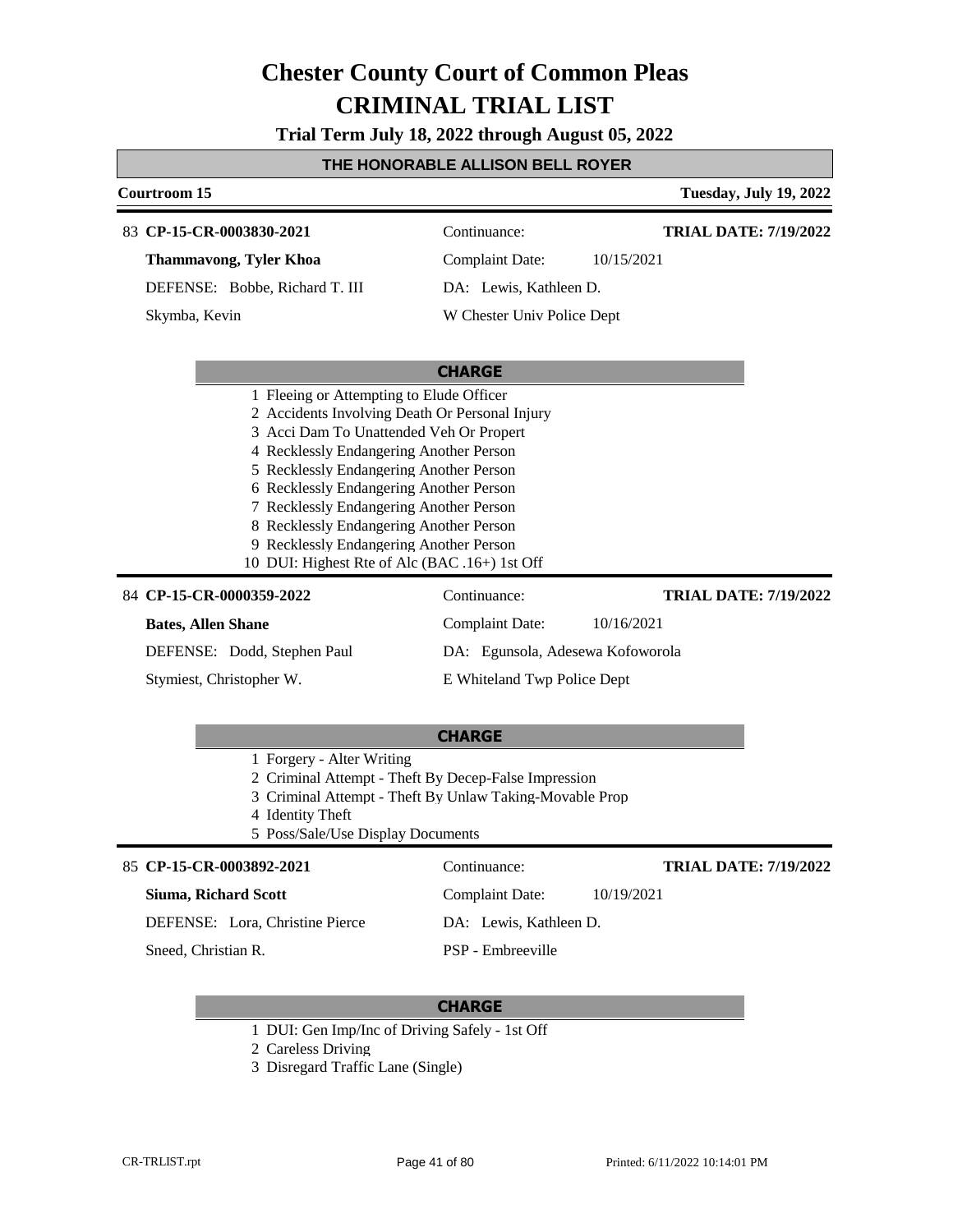**Trial Term July 18, 2022 through August 05, 2022**

### **THE HONORABLE ALLISON BELL ROYER**

| Courtroom 15                                                                                                                                                                                                                                                                                                                                                         |                                  | <b>Tuesday, July 19, 2022</b> |  |  |
|----------------------------------------------------------------------------------------------------------------------------------------------------------------------------------------------------------------------------------------------------------------------------------------------------------------------------------------------------------------------|----------------------------------|-------------------------------|--|--|
| 86 CP-15-CR-0003339-2021                                                                                                                                                                                                                                                                                                                                             | Continuance:                     | <b>TRIAL DATE: 7/19/2022</b>  |  |  |
| Jimenez-Segura, Feliciano                                                                                                                                                                                                                                                                                                                                            | <b>Complaint Date:</b>           | 10/20/2021                    |  |  |
| DEFENSE: Arriaga, Amparito                                                                                                                                                                                                                                                                                                                                           | DA: O'Brien, Erin Patricia       |                               |  |  |
| O'Hare, John E.                                                                                                                                                                                                                                                                                                                                                      | W Chester Boro Police Dept       |                               |  |  |
|                                                                                                                                                                                                                                                                                                                                                                      | <b>CHARGE</b>                    |                               |  |  |
| 2 Unlawful Contact With Minor - Sexual Offenses<br>3 Corruption Of Minors - Defendant Age 18 or Above<br>4 Corruption Of Minors - Defendant Age 18 or Above<br>5 Indec Asslt-W/O Cons Of Other<br>6 Indec Asslt-W/O Cons Of Other<br>7 Ind Asslt Person Less 16 Yrs Age<br>8 Ind Asslt Person Less 16 Yrs Age<br>9 Indecent Assault Person Less than 13 Years of Age |                                  |                               |  |  |
| 87 CP-15-CR-0003409-2021                                                                                                                                                                                                                                                                                                                                             | Continuance:                     | <b>TRIAL DATE: 7/19/2022</b>  |  |  |
| <b>Shirvinsky, Lauren Beth</b>                                                                                                                                                                                                                                                                                                                                       | <b>Complaint Date:</b>           | 10/20/2021                    |  |  |
| DEFENSE: Muth, Dawson R.                                                                                                                                                                                                                                                                                                                                             | DA: Egunsola, Adesewa Kofoworola |                               |  |  |
| O'Brien, Michael J.                                                                                                                                                                                                                                                                                                                                                  | Westtown/East Goshen Police Dept |                               |  |  |
|                                                                                                                                                                                                                                                                                                                                                                      | <b>CHARGE</b>                    |                               |  |  |
| 1 Simple Assault<br>2 Harassment - Course of Conduct W/No Legitimate Purpose<br>3 Disorderly Conduct Engage In Fighting                                                                                                                                                                                                                                              |                                  |                               |  |  |
| 88 CP-15-CR-0000127-2022                                                                                                                                                                                                                                                                                                                                             | Continuance:                     | <b>TRIAL DATE: 7/19/2022</b>  |  |  |
| <b>Mitchell, Stephen Paul</b>                                                                                                                                                                                                                                                                                                                                        | <b>Complaint Date:</b>           | 10/20/2021                    |  |  |
| DEFENSE: Dodd, Stephen Paul                                                                                                                                                                                                                                                                                                                                          | DA: Lewis, Kathleen D.           |                               |  |  |

Ensor, James M.

### **CHARGE**

W Chester Boro Police Dept

1 DUI: Gen Imp/Inc of Driving Safely - 2nd Off

2 DUI: Highest Rte of Alc (BAC .16+) 2nd Off

- 3 Turning Movements And Required Signals
- 4 Reckless Driving
- 5 Careless Driving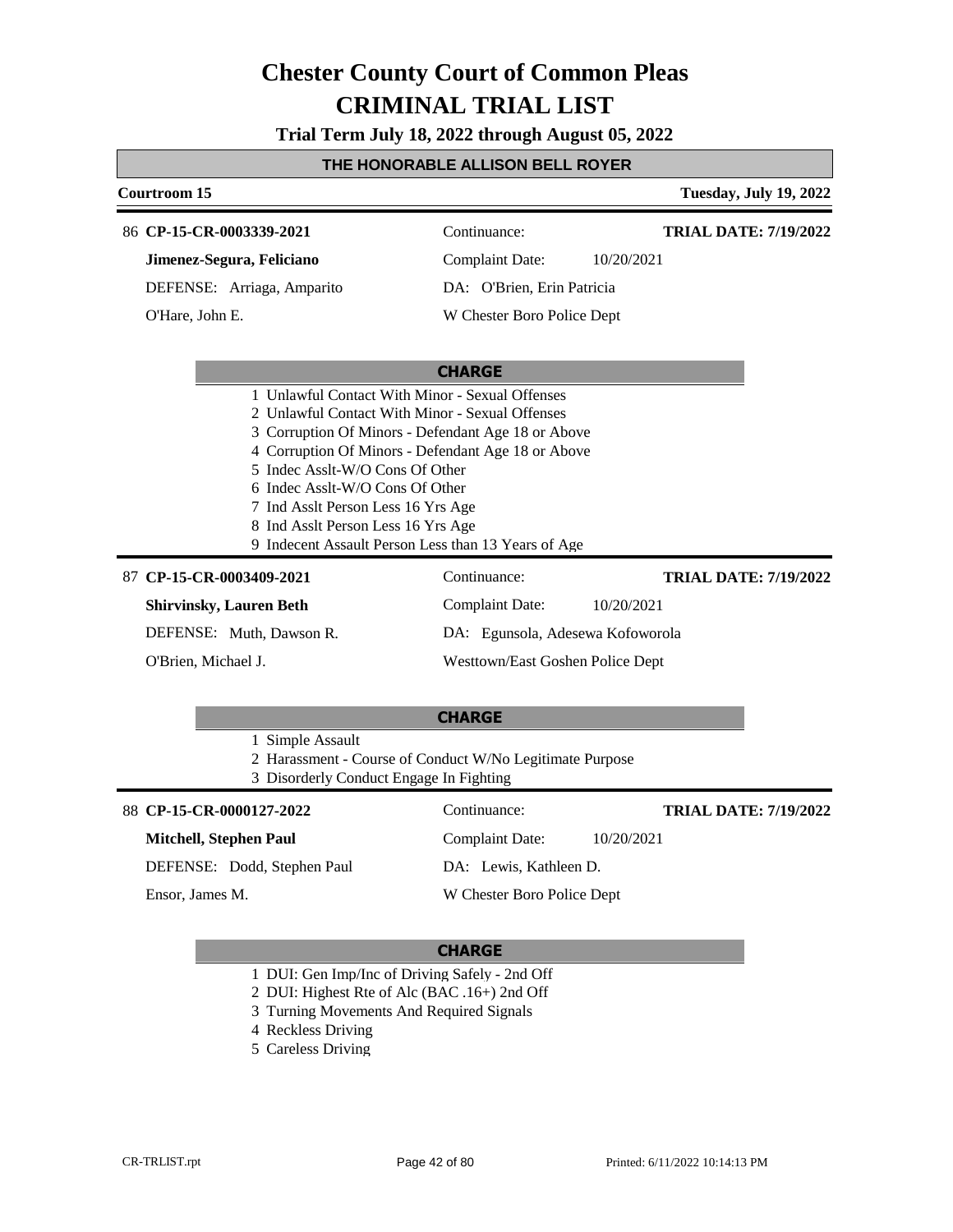**Trial Term July 18, 2022 through August 05, 2022**

#### **THE HONORABLE ALLISON BELL ROYER**

#### **Courtroom 15 Tuesday, July 19, 2022 CP-15-CR-0001057-2022** 89 Continuance: **Cooper, Gary** Complaint Date: 3/14/2022 **TRIAL DATE: 7/19/2022**

DEFENSE: Cohen, Michael Brandon Hale, David W.

DA: Judge, William J. Jr.

Westtown/East Goshen Police Dept

#### **CHARGE**

- 1 Receives Advance Payment For Services and Fails to Perfor
- 2 Theft By Unlaw Taking-Immovable Prop
- 3 Theft By Decep-False Impression
- 4 Receiving Stolen Property
- 5 Dec Bus Pract False Weight or Measure

#### **CP-15-CR-0000428-2022** 89 Continuance:

#### **Cooper, Gary Dean**

DEFENSE: Cohen, Michael Brandon

Maye, Kyle

DA: Judge, William J. Jr. W Goshen Twp Police Dept

Complaint Date: 1/18/2022

#### **CHARGE**

- 2 False Stmt to Induce Agreement for Home Improvement Ser
- 3 Receives Advance Payment For Services and Fails to Perfor
- 4 Receives Advance Payment For Services and Fails to Perfor
- 
- 
- 
- 
- 9 False Stmt to Induce Agreement for Home Improvement Ser
- 

#### **CP-15-CR-0000088-2022** 89 Continuance: **Cooper, Gary Dean** DEFENSE: Cohen, Michael Brandon Complaint Date: 11/24/2021 DA: Judge, William J. Jr. Phoenixville Boro Police Dept **TRIAL DATE: 7/19/2022** Karpovich, Peter J.

### **CHARGE**

- 1 Receives Advance Payment For Services and Fails to Perfor
- 2 Theft By Decep-False Impression
- 3 Theft By Fail To Make Req Disp Funds
- 4 Dec Bus Pract Sale Less Than Quant

**TRIAL DATE: 7/19/2022**

- 5 Receives Advance Payment For Services and Fails to Perfor
- 6 Dec Bus Pract Sale Less Than Quant
- 7 Dec Bus Pract Sale Less Than Quant
- 8 False Stmt to Induce Agreement for Home Improvement Ser
- 
- 10 Receives Advance Payment For Services and Fails to Perfor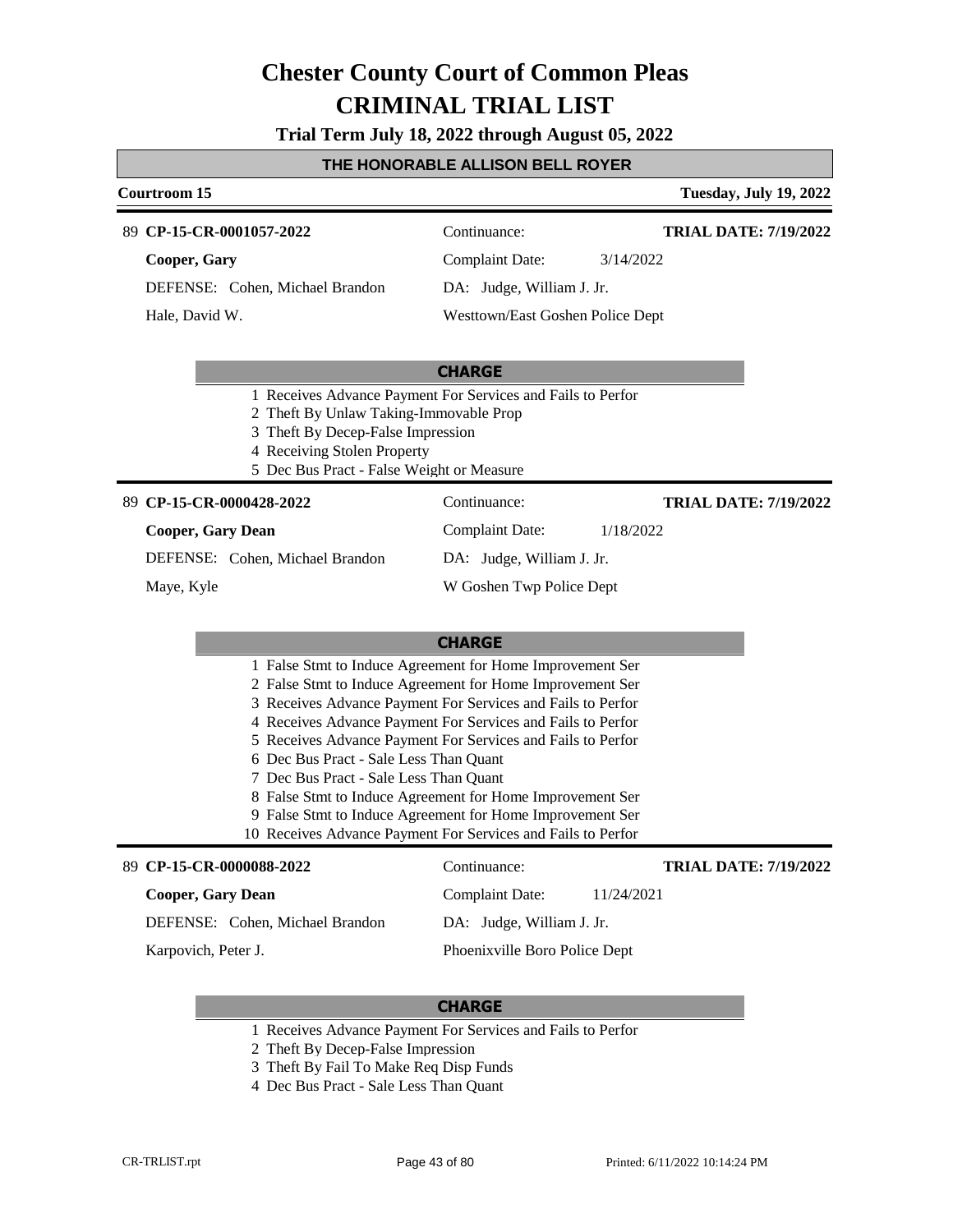**Trial Term July 18, 2022 through August 05, 2022**

#### **THE HONORABLE ALLISON BELL ROYER**

### **Courtroom 15 Tuesday, July 19, 2022**

#### **CP-15-CR-0000089-2022** 89 Continuance:

**Cooper, Gary Dean** DEFENSE: Cohen, Michael Brandon Karpovich, Peter J.

Complaint Date: 11/24/2021

DA: Judge, William J. Jr.

Phoenixville Boro Police Dept

#### **CHARGE**

- 1 Receives Advance Payment For Services and Fails to Perfor
- 2 Theft By Decep-False Impression
- 3 Theft By Fail To Make Req Disp Funds
- 4 Dec Bus Pract Sale Less Than Quant

**CP-15-CR-0003773-2021** 89 Continuance:

**Cooper, Gary Dean**

DEFENSE: Cohen, Michael Brandon

Walker, Stephan W. Jr.

DA: Judge, William J. Jr. Malvern Boro Police Dept

### **CHARGE**

- 1 Receives Advance Payment For Services and Fails to Perfor
- 2 Theft By Unlaw Taking-Movable Prop
- 3 Theft By Decep-False Impression
- 4 Receiving Stolen Property

#### **CP-15-CR-0000064-2022** 89 Continuance:

#### **Cooper, Gary Dean**

Complaint Date: 11/17/2021

**TRIAL DATE: 7/19/2022**

**TRIAL DATE: 7/19/2022**

**TRIAL DATE: 7/19/2022**

DEFENSE: Cohen, Michael Brandon

Doyle, Patricia

DA: Judge, William J. Jr.

E Whiteland Twp Police Dept

#### **CHARGE**

1 Receives Advance Payment For Services and Fails to Perfor

2 Theft By Decep-False Impression

3 Theft By Fail To Make Req Disp Funds

Complaint Date: 11/23/2021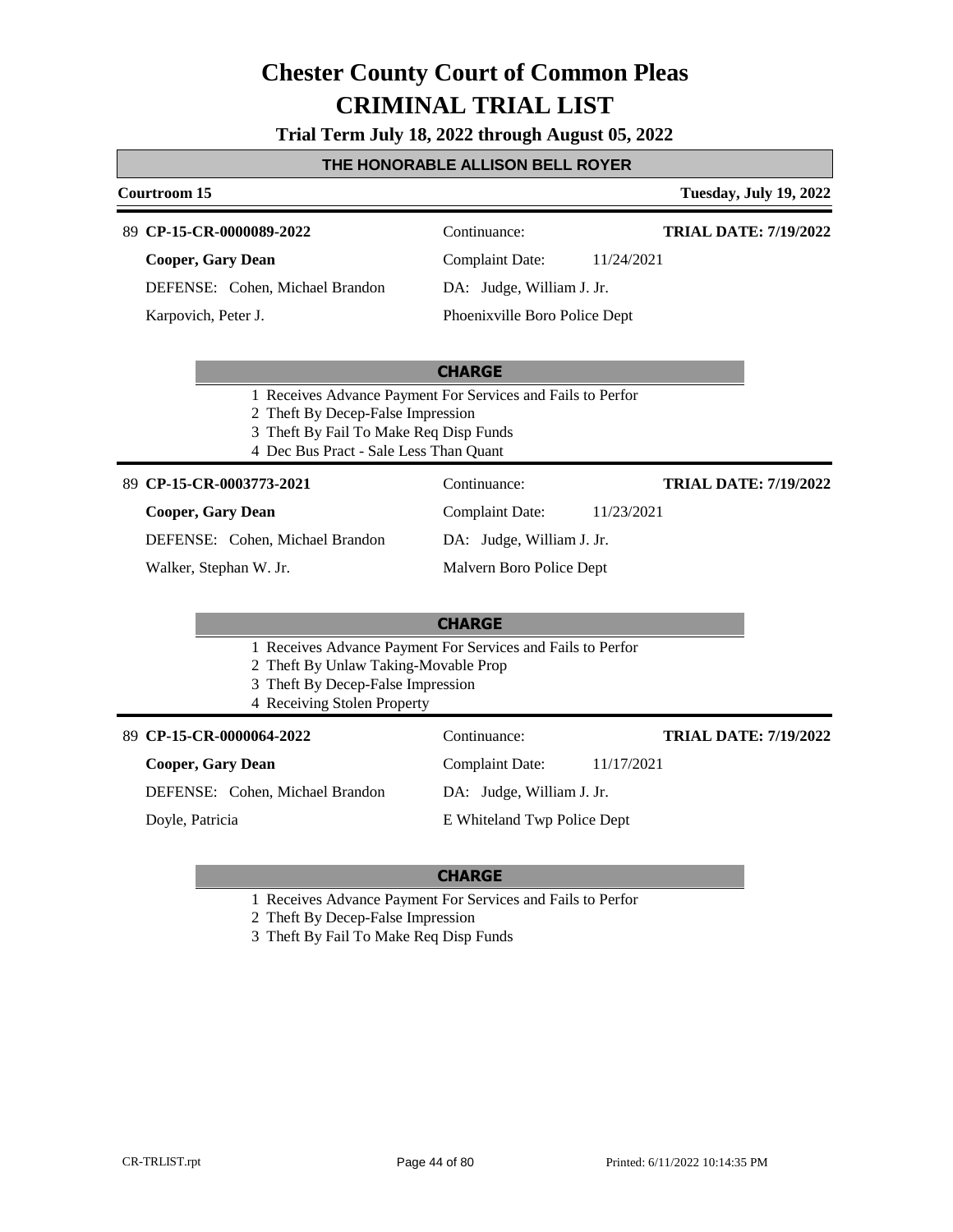**Trial Term July 18, 2022 through August 05, 2022**

#### **THE HONORABLE ALLISON BELL ROYER**

### **Courtroom 15 Tuesday, July 19, 2022 CHARGE CP-15-CR-0000063-2022** 89 Continuance: **Cooper, Gary Dean** DEFENSE: Cohen, Michael Brandon Complaint Date: 11/17/2021 DA: Judge, William J. Jr. E Whiteland Twp Police Dept **TRIAL DATE: 7/19/2022** Doyle, Patricia 1 Receives Advance Payment For Services and Fails to Perfor 2 Theft By Decep-False Impression 3 Theft By Fail To Make Req Disp Funds **CHARGE CP-15-CR-0000090-2022** 89 Continuance: **Cooper, Gary Dean** DEFENSE: Cohen, Michael Brandon Complaint Date: 11/10/2021 DA: Judge, William J. Jr. Schuylkill Twp Police Dept **TRIAL DATE: 7/19/2022** McCarthy, Brian P. 1 False Stmt to Induce Agreement for Home Improvement Ser 2 Theft By Decep-False Impression 3 Receiving Stolen Property **CP-15-CR-0000260-2022** 89 Continuance: **Cooper, Gary Dean** DEFENSE: Cohen, Michael Brandon Complaint Date: 11/8/2021 DA: Judge, William J. Jr. W Whiteland Twp Police Dept **TRIAL DATE: 7/19/2022** Pezick, Scott E.

- 1 Receives Advance Payment For Services and Fails to Perfor
- 2 Theft By Decep-False Impression
- 3 Theft By Fail To Make Req Disp Funds
- 4 Receiving Stolen Property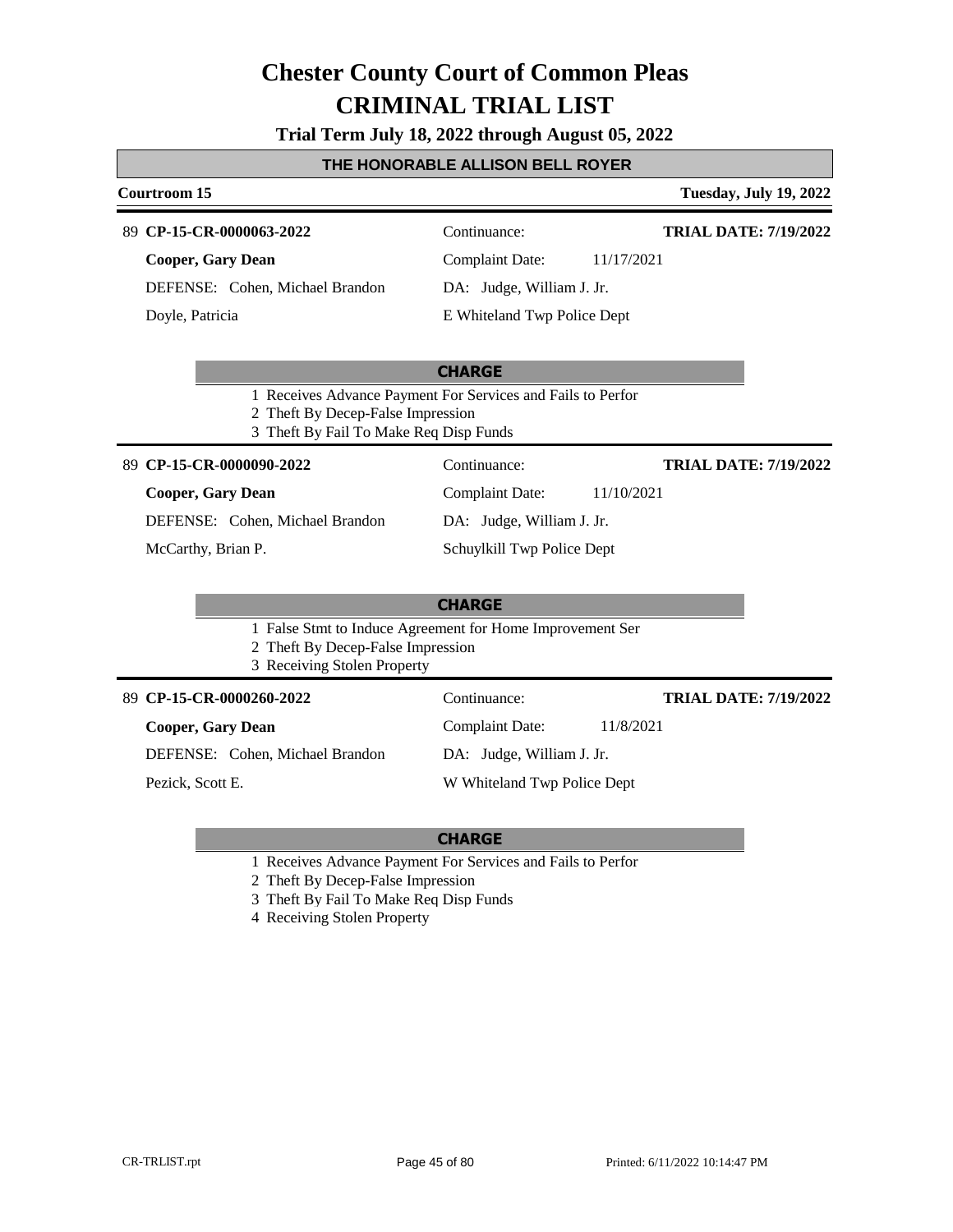**Trial Term July 18, 2022 through August 05, 2022**

#### **THE HONORABLE ALLISON BELL ROYER**

| <b>Courtroom 15</b>                                                                                                                                                                                                                 |                             | <b>Tuesday, July 19, 2022</b> |
|-------------------------------------------------------------------------------------------------------------------------------------------------------------------------------------------------------------------------------------|-----------------------------|-------------------------------|
| 89 CP-15-CR-0003644-2021                                                                                                                                                                                                            | Continuance:                | <b>TRIAL DATE: 7/19/2022</b>  |
| <b>Cooper, Gary Dean</b>                                                                                                                                                                                                            | <b>Complaint Date:</b>      | 11/5/2021                     |
| DEFENSE: Lora, Christine Pierce                                                                                                                                                                                                     | DA: O'Brien, Erin Patricia  |                               |
| Doyle, Patricia                                                                                                                                                                                                                     | E Whiteland Twp Police Dept |                               |
|                                                                                                                                                                                                                                     | <b>CHARGE</b>               |                               |
| 1 Child Pornography<br>2 Child Pornography<br>3 Child Pornography<br>4 Child Pornography<br>5 Child Pornography<br>6 Child Pornography<br>7 Child Pornography<br>8 Child Pornography<br>9 Child Pornography<br>10 Child Pornography |                             |                               |
| 89 CP-15-CR-0003707-2021                                                                                                                                                                                                            | Continuance:                | <b>TRIAL DATE: 7/19/2022</b>  |
| <b>Cooper, Gary Dean</b>                                                                                                                                                                                                            | <b>Complaint Date:</b>      | 10/21/2021                    |
| DEFENSE: Cohen, Michael Brandon                                                                                                                                                                                                     | DA: Judge, William J. Jr.   |                               |
| Ehmann, Patrick J.                                                                                                                                                                                                                  | E Pikeland Twp Police Dept  |                               |
|                                                                                                                                                                                                                                     | <b>CHARGE</b>               |                               |
| 1 Receives Advance Payment For Services and Fails to Perfor<br>2 Theft By Decep-False Impression<br>3 Theft By Fail To Make Req Disp Funds                                                                                          |                             |                               |

4 Receiving Stolen Property

#### **CP-15-CR-0001123-2022** 90 Continuance:

#### **Pugh, Maxwell Robert**

DEFENSE: Dodd, Stephen Paul

Turner, Jordan J.

Complaint Date: 10/23/2021

### DA: Lewis, Kathleen D.

W Chester Boro Police Dept

### **CHARGE**

- 1 Terroristic Threats W/ Int To Terrorize Another
- 2 Harassment Comm. Repeatedly and Inconvenient Hours

**TRIAL DATE: 7/19/2022**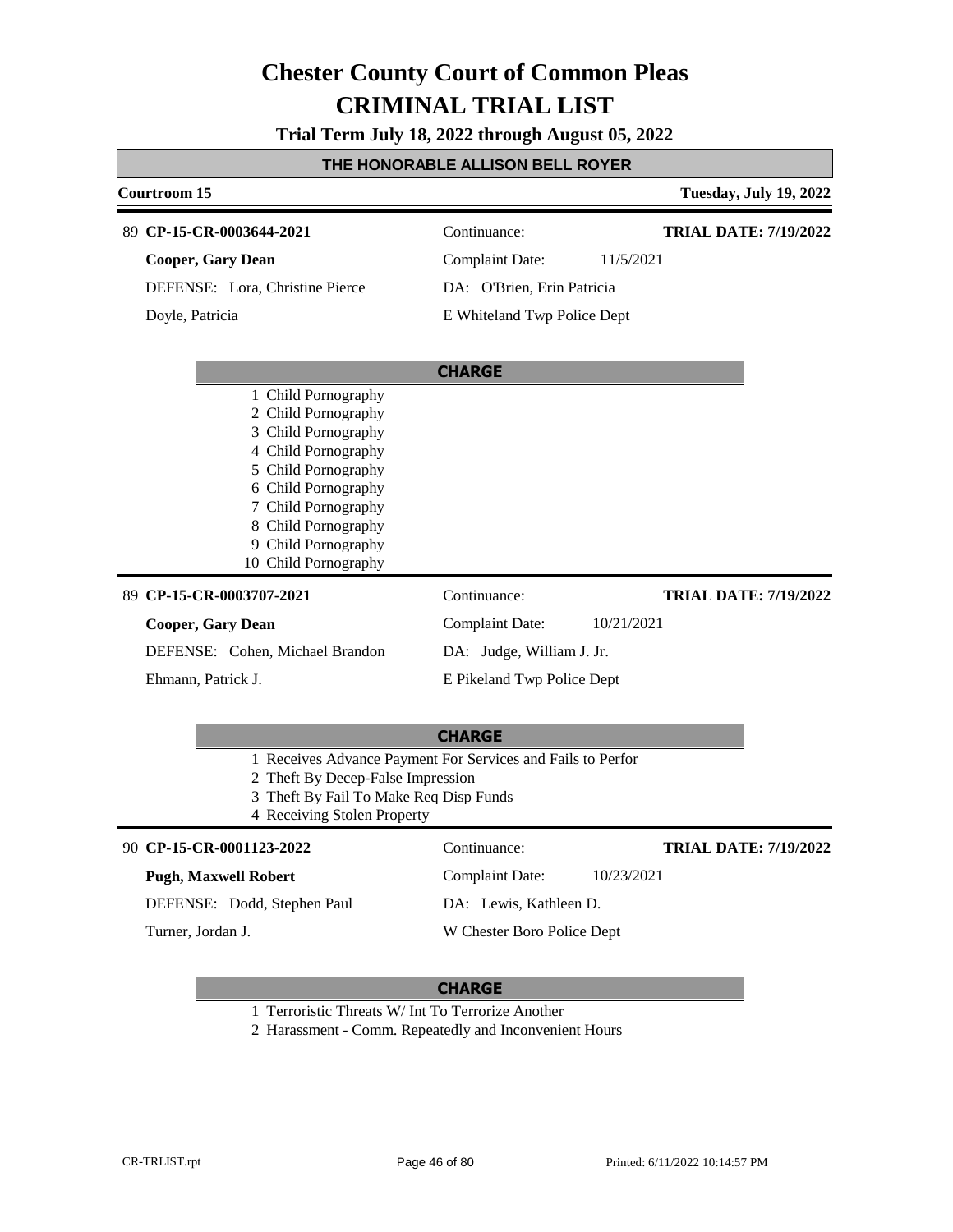**Trial Term July 18, 2022 through August 05, 2022**

#### **THE HONORABLE ALLISON BELL ROYER**

#### **Courtroom 15 Wednesday, July 20, 2022 CP-15-CR-0000368-2022** 91 Continuance: **Cruz Encarnacion, Hecjomar** DEFENSE: Pfursich, Edwin George IV Complaint Date: 10/25/2021 DA: Egunsola, Adesewa Kofoworola PSP - Avondale **TRIAL DATE: 7/20/2022** Rawley, Robert P.

#### **CHARGE**

- 1 DUI: Controlled Substance Impaired Ability 1st Offense
- 2 Disregard Traffic Lane (Single)
- 3 Exceed 55 MPH In Other Loc By 30 MPH
- 4 Careless Driving
- 5 Driving at Safe Speed
- 6 Fail To Carry Lic
- 7 Marijuana-Small Amt Personal Use
- 8 Use/Poss Of Drug Paraph
- 9 DUI: Controlled Substance Schedule 1 1st Offense
- 10 DUI: Controlled Substance Metabolite 1st Offense

#### **CP-15-CR-0003801-2021** 92 Continuance: **Pew, Jameson** DEFENSE: Oehrle, Albert C. Complaint Date: 10/27/2021 DA: Egunsola, Adesewa Kofoworola Tredyffrin Twp Police Dept **TRIAL DATE: 7/20/2022** Galletta, Stephen C.

#### **CHARGE**

- 1 DUI: Gen Imp/Inc of Driving Safely 1st Off
- 2 DUI: Highest Rte of Alc (BAC .16+) 1st Off
- 3 Fail To Keep Right

#### **CP-15-CR-0000399-2022** 93 Continuance:

#### **Butcher, Gregory W.**

DEFENSE: Redmond, P. J.

Simcox, Matthew W.

**TRIAL DATE: 7/20/2022**

W Chester Boro Police Dept

Complaint Date: 10/27/2021 DA: Egunsola, Adesewa Kofoworola

#### **CHARGE**

1 Terroristic Threats W/ Int To Terrorize Another

2 Harassment - Comm. Repeatedly in Another Manner

- 3 Disorderly Conduct Engage in Fighting
- 4 Stalking Repeatedly Comm. To Cause Fear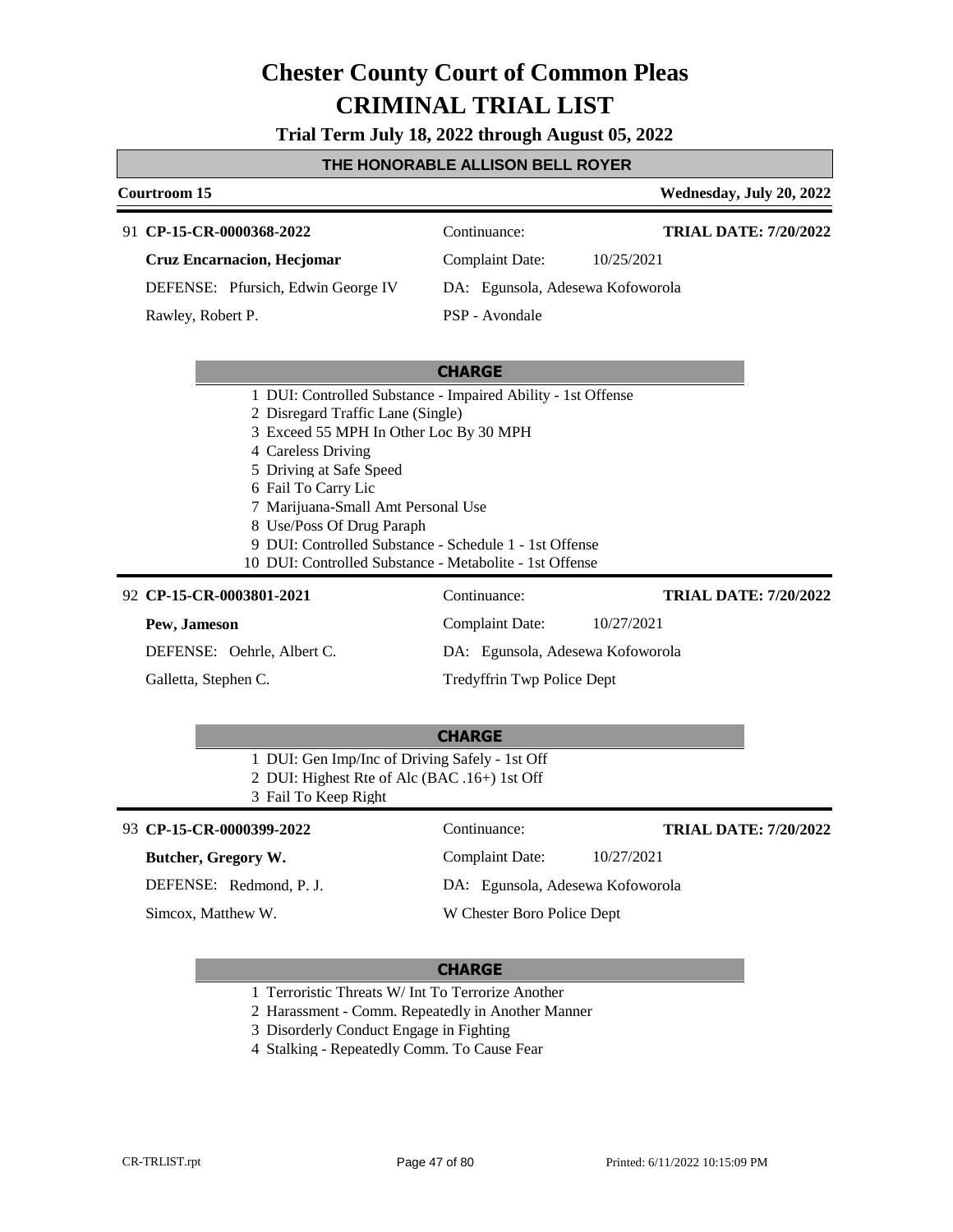**Trial Term July 18, 2022 through August 05, 2022**

#### **THE HONORABLE ALLISON BELL ROYER**

### **Courtroom 15 Wednesday, July 20, 2022 CP-15-CR-0000864-2022** 94 Continuance: **Bernek, John** DEFENSE: Skaarup, Theodore Andrew Complaint Date: 10/27/2021 DA: Egunsola, Adesewa Kofoworola PSP - King Of Prussia Turnpike **TRIAL DATE: 7/20/2022** Ladd, Rebecca I.

| <b>CHARGE</b>                                          |
|--------------------------------------------------------|
| 1 DUI: Gen Imp/Inc of Driving Safely - 1st Off         |
| 2 DUI: Controlled Substance - Schedule 1 - 1st Offense |
| 3 Reckless Driving                                     |
| 4 Disregard Traffic Lane (Single)                      |
| 5 Driving at Safe Speed                                |

- 6 Drg Lic Sus/Rev Purs to Sec 3802/1547B1
- 7 DUI: Controlled Substance Impaired Ability 1st Offense

#### **CP-15-CR-0000576-2022** 95 Continuance:

### DEFENSE: Sodomsky, Allan Leonard Complaint Date: 11/24/2021 DA: Egunsola, Adesewa Kofoworola **TRIAL DATE: 7/20/2022**

Gardner, Patrick J.

**McNeil, Etienne**

W Whiteland Twp Police Dept

#### **CHARGE**

- 1 DUI: Gen Imp/Inc of Driving Safely 1st Off
- 2 DUI: Gen Imp (BAC .08 .10) 1st Off
- 3 Poss Of Marijuana
- 4 Use/Poss Of Drug Paraph
- 5 Disregard Traffic Lane (Single)

## **CP-15-CR-0000994-2022** 95 Continuance:

| <b>McNeil, Etienne Charne</b>    | 10/28/2021<br>Complaint Date:    |
|----------------------------------|----------------------------------|
| DEFENSE: Sodomsky, Allan Leonard | DA: Egunsola, Adesewa Kofoworola |
| Hall, Michael J.                 | PSP - Embreeville                |

#### **CHARGE**

1 DUI: Gen Imp/Inc of Driving Safely - 1st Off

2 DUI: Highest Rte of Alc (BAC .16+) 1st Off

- 3 Disregard Traffic Lane (Single)
- 4 Disregard Traffic Lane (Single)
- 5 Disregard Traffic Lane (Single)
- 6 Disregard Traffic Lane (Single)
- 7 Disregard Traffic Lane (Single)
- 8 Reckless Driving
- 9 Careless Driving

**TRIAL DATE: 7/20/2022**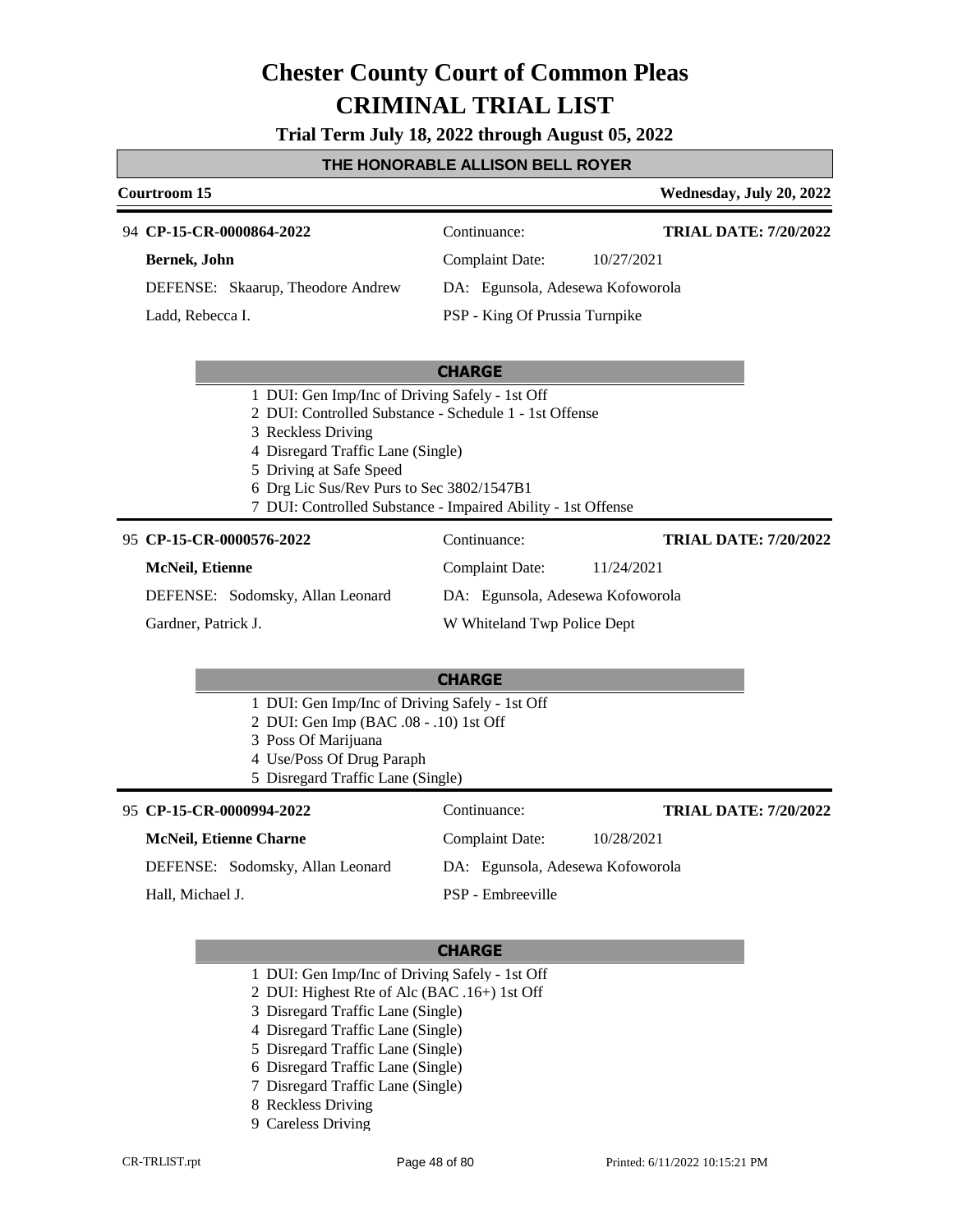#### **Trial Term July 18, 2022 through August 05, 2022**

#### **THE HONORABLE ALLISON BELL ROYER**

### **Courtroom 15 Wednesday, July 20, 2022 CHARGE CP-15-CR-0001263-2022** 96 Continuance: **Pina, Tania** DEFENSE: Complaint Date: 12/19/2021 DA: Lewis, Kathleen D. PSP - Avondale **TRIAL DATE: 7/20/2022** Ewing, Michael T. 1 DUI: Gen Imp/Inc of Driving Safely - 1st Off 2 DUI: Controlled Substance - Schedule 1 - 1st Offense 3 Driving W/O A License 4 Disregard Traffic Lane (Single) 5 Careless Driving **CHARGE CP-15-CR-0000562-2022** 96 Continuance: **Pina-Pina, Tania** DEFENSE: Dodd, Stephen Paul Complaint Date: 10/29/2021 DA: Egunsola, Adesewa Kofoworola Kennett Square Police Dept **TRIAL DATE: 7/20/2022** Toth, Francis E. 1 Accidents Involving Death or Injury While Not Licensed

- 
- 2 Driving W/O A License
- 3 Reckless Driving
- 4 Careless Driving
- 5 Duties At Stop Sign

### **CP-15-CR-0003620-2021** 97 Continuance:

#### **Hufford, Sean Dugan**

DEFENSE: Dodd, Stephen Paul

Carboni, Joseph V. II

DA: Lewis, Kathleen D.

**TRIAL DATE: 7/20/2022**

Complaint Date: 10/30/2021

W Caln Twp Police Dept

- 1 Aggravated Assault Attempts to cause or causes BI to desi
- 2 Loitering And Prowling At Night Time
- 3 Harassment Subject Other to Physical Contact
- 4 Resist Arrest/Other Law Enforce
- 5 Simple Assault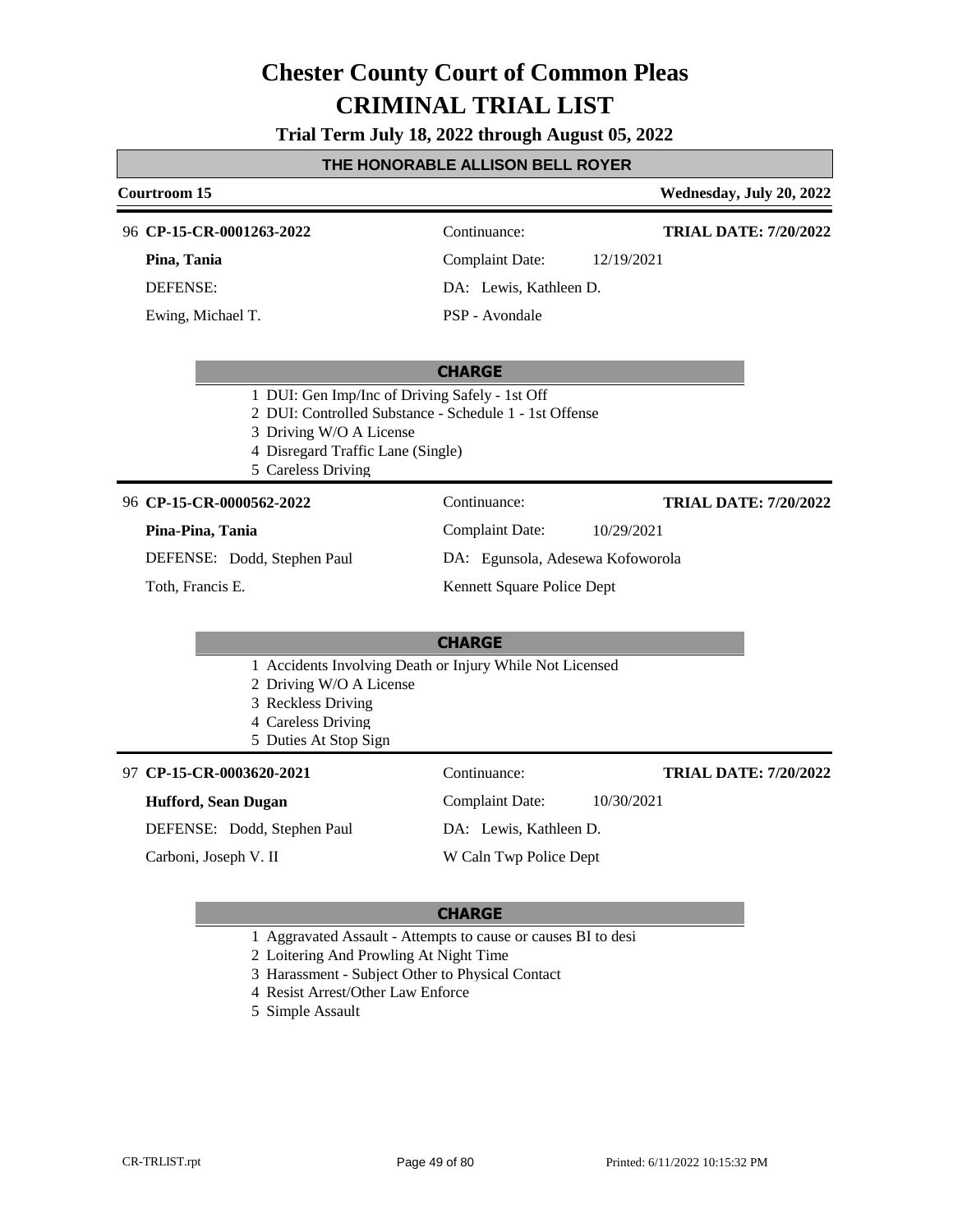|  |  | Trial Term July 18, 2022 through August 05, 2022 |  |
|--|--|--------------------------------------------------|--|
|--|--|--------------------------------------------------|--|

### **THE HONORABLE ALLISON BELL ROYER**

| Courtroom 15                                                                        | Wednesday, July 20, 2022                                  |
|-------------------------------------------------------------------------------------|-----------------------------------------------------------|
| 98 CP-15-CR-0000237-2022                                                            | Continuance:<br><b>TRIAL DATE: 7/20/2022</b>              |
| <b>Lacrosse, Heather Rusk</b>                                                       | <b>Complaint Date:</b><br>11/4/2021                       |
| DEFENSE: Sheridan, Hillary Ryan                                                     | DA: O'Brien, Erin Patricia                                |
| Gravina, Christopher W.                                                             | Kennett Square Police Dept                                |
|                                                                                     | <b>CHARGE</b>                                             |
| 2 Recklessly Endangering Another Person                                             | 1 Endangering Welfare of Children - Parent/Guardian/Other |
| 99 CP-15-CR-0000957-2022                                                            | Continuance:<br><b>TRIAL DATE: 7/20/2022</b>              |
| <b>Milbourne, Sheree Nicole</b>                                                     | <b>Complaint Date:</b><br>11/4/2021                       |
| DEFENSE: Borchik, Ryan Greg                                                         | DA: Kane, Brittany Ann                                    |
| Vanhart, Kyle T.                                                                    | PSP - Embreeville                                         |
|                                                                                     | <b>CHARGE</b>                                             |
| 1 Bad Checks<br>2 Theft By Unlaw Taking-Movable Prop<br>3 Receiving Stolen Property |                                                           |
| 100 CP-15-CR-0000587-2022                                                           | Continuance:<br><b>TRIAL DATE: 7/20/2022</b>              |
| <b>Kennedy, Curtee Dena</b>                                                         | 11/8/2021<br><b>Complaint Date:</b>                       |
| DEFENSE: Redmond, P. J.                                                             | DA: Bonsall, Samuel Kirk                                  |
| Corcoran, Ryan E.                                                                   | <b>Coatesville City Police Dept</b>                       |

### **CHARGE**

1 Endangering Welfare of Children - Parent/Guardian/Other

2 Aggravated Assault - Attempts to cause SBI or causes injury

3 Simple Assault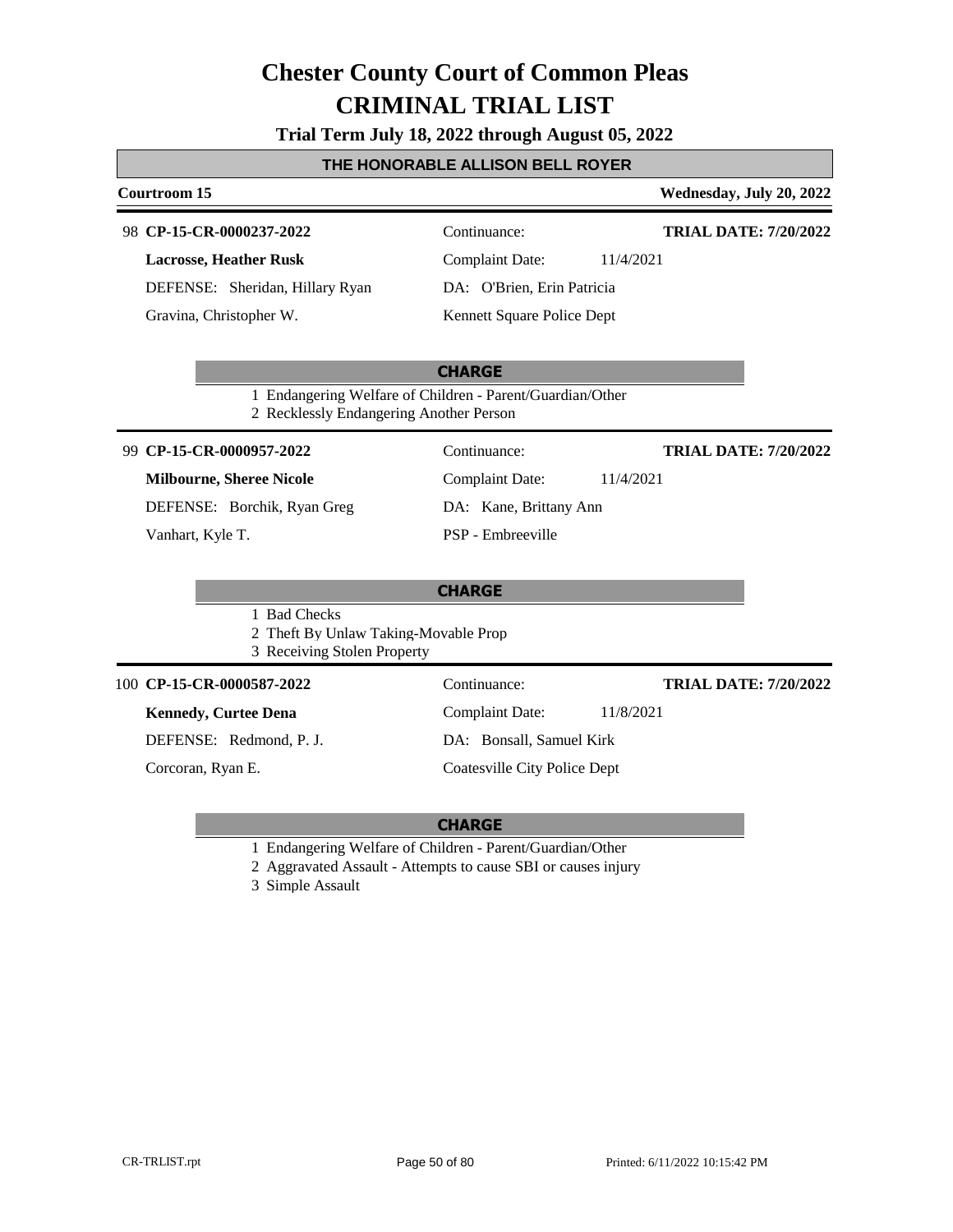**Trial Term July 18, 2022 through August 05, 2022**

### **THE HONORABLE ALLISON BELL ROYER**

| Courtroom 15                                                                                             |                                      | Wednesday, July 20, 2022     |  |                                                 |
|----------------------------------------------------------------------------------------------------------|--------------------------------------|------------------------------|--|-------------------------------------------------|
| 101 CP-15-CR-0003771-2021                                                                                | Continuance:                         | <b>TRIAL DATE: 7/20/2022</b> |  |                                                 |
| <b>Fox, Anthony Francis IV</b>                                                                           | <b>Complaint Date:</b>               | 11/10/2021                   |  |                                                 |
| DEFENSE: Kelly, Evan J.                                                                                  | DA: Lewis, Kathleen D.               |                              |  |                                                 |
| Ralph, Thomas J.                                                                                         | E Whiteland Twp Police Dept          |                              |  |                                                 |
|                                                                                                          |                                      |                              |  |                                                 |
|                                                                                                          | <b>CHARGE</b>                        |                              |  |                                                 |
|                                                                                                          | 1 Robbery-Inflict Threat Imm Bod Inj |                              |  |                                                 |
| 2 Aggravated Assault - Attempts to cause SBI or causes injury                                            |                                      |                              |  |                                                 |
| 3 Aggravated Assault - Attempts to cause or causes SBI to des<br>4 Recklessly Endangering Another Person |                                      |                              |  |                                                 |
|                                                                                                          |                                      |                              |  | Terroristic Threats W/ Int To Terrorize Another |
| 6 Simple Assault                                                                                         |                                      |                              |  |                                                 |
| 7 Resist Arrest/Other Law Enforce                                                                        |                                      |                              |  |                                                 |
| Theft By Unlaw Taking-Movable Prop                                                                       |                                      |                              |  |                                                 |
| 9 Theft By Unlaw Taking-Movable Prop                                                                     |                                      |                              |  |                                                 |
| 10 Receiving Stolen Property                                                                             |                                      |                              |  |                                                 |
| 102 CP-15-CR-0003969-2021                                                                                | Continuance:                         | <b>TRIAL DATE: 7/20/2022</b> |  |                                                 |
| <b>Hall, Michael Allen</b>                                                                               | <b>Complaint Date:</b>               | 11/17/2021                   |  |                                                 |
| DEFENSE: Redmond, P. J.                                                                                  | DA: Egunsola, Adesewa Kofoworola     |                              |  |                                                 |

Buchmann, Michael J.

W Whiteland Twp Police Dept

- 1 Burglary Overnight Accommodation, No Person Present
- 2 Crim Tres-Break Into Structure
- 3 Crim Tres-Enter Structure
- 4 Poss Instrument Of Crime W/Int
- 5 Theft By Unlaw Taking-Movable Prop
- 6 Receiving Stolen Property
- 7 Criminal Mischief Damage Property
- 8 Criminal Trespass/Simple Trespasser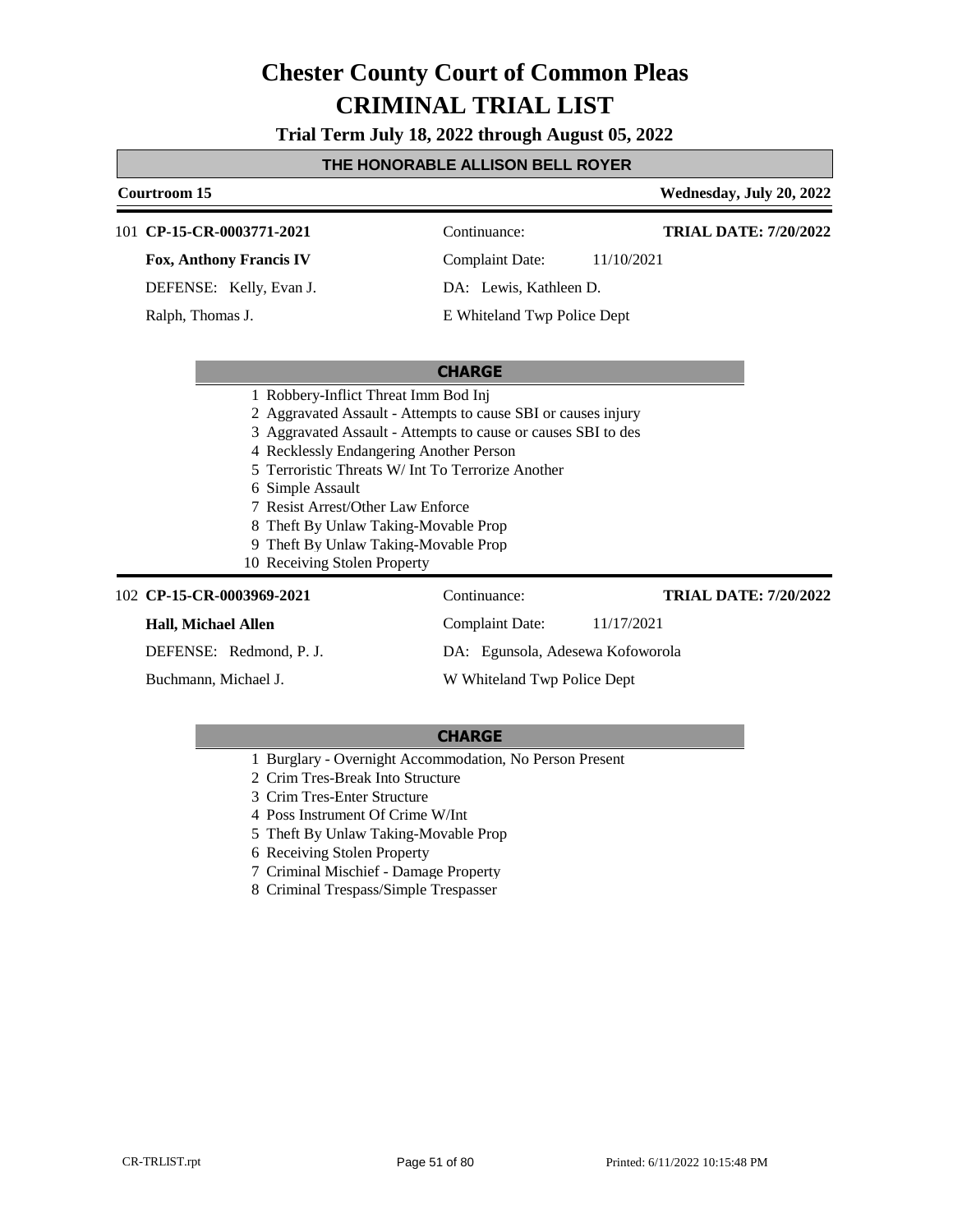**Trial Term July 18, 2022 through August 05, 2022**

## **THE HONORABLE ALLISON BELL ROYER**

| THE HONORABLE ALLISON BELL ROTER |                                                                                                                                                                                                                                                                                                                                 |                                  |                              |  |  |
|----------------------------------|---------------------------------------------------------------------------------------------------------------------------------------------------------------------------------------------------------------------------------------------------------------------------------------------------------------------------------|----------------------------------|------------------------------|--|--|
|                                  | <b>Courtroom 15</b>                                                                                                                                                                                                                                                                                                             |                                  | Wednesday, July 20, 2022     |  |  |
|                                  | 103 CP-15-CR-0003666-2021                                                                                                                                                                                                                                                                                                       | Continuance:                     | <b>TRIAL DATE: 7/20/2022</b> |  |  |
|                                  | <b>Price, Jason Daniel</b>                                                                                                                                                                                                                                                                                                      | <b>Complaint Date:</b>           | 11/20/2021                   |  |  |
|                                  | DEFENSE: Redmond, P. J.                                                                                                                                                                                                                                                                                                         | DA: Lewis, Kathleen D.           |                              |  |  |
|                                  | Thorburn, Nicholas P.                                                                                                                                                                                                                                                                                                           | Oxford Boro Police Dept          |                              |  |  |
|                                  |                                                                                                                                                                                                                                                                                                                                 | <b>CHARGE</b>                    |                              |  |  |
|                                  | 1 Endangering Welfare of Children - Parent/Guardian/Other<br>2 Simple Assault<br>3 Harassment - Subject Other to Physical Contact<br>4 Simple Assault<br>5 Aggravated Assault - Attempts to cause SBI or causes injury<br>6 Aggravated Assault - Victim Less Than 6 and Defendant 18<br>7 Recklessly Endangering Another Person |                                  |                              |  |  |
|                                  | 104 CP-15-CR-0001359-2022                                                                                                                                                                                                                                                                                                       | Continuance:                     | <b>TRIAL DATE: 7/20/2022</b> |  |  |
|                                  | Rosa, Samuel Edwardo                                                                                                                                                                                                                                                                                                            | <b>Complaint Date:</b>           | 11/23/2021                   |  |  |
| <b>DEFENSE:</b>                  |                                                                                                                                                                                                                                                                                                                                 | DA: Egunsola, Adesewa Kofoworola |                              |  |  |
| Gray, Anthony D. Sr.             |                                                                                                                                                                                                                                                                                                                                 | Phoenixville Boro Police Dept    |                              |  |  |
|                                  | <b>CHARGE</b><br>1 Simple Assault<br>2 Harassment - Subject Other to Physical Contact                                                                                                                                                                                                                                           |                                  |                              |  |  |
|                                  | 3 Disorderly Conduct Engage In Fighting<br>4 Public Drunkenness And Similar Misconduct                                                                                                                                                                                                                                          |                                  |                              |  |  |
|                                  | 105 CP-15-CR-0001459-2022                                                                                                                                                                                                                                                                                                       | Continuance:                     | <b>TRIAL DATE: 7/20/2022</b> |  |  |
|                                  | Oldenburg, Melissa Eugenia                                                                                                                                                                                                                                                                                                      | <b>Complaint Date:</b>           | 11/24/2021                   |  |  |
|                                  | DEFENSE: Dodd, Stephen Paul                                                                                                                                                                                                                                                                                                     | DA: Egunsola, Adesewa Kofoworola |                              |  |  |
|                                  | Rodriguez, Jorge L.                                                                                                                                                                                                                                                                                                             | Westtown/East Goshen Police Dept |                              |  |  |
|                                  |                                                                                                                                                                                                                                                                                                                                 |                                  |                              |  |  |

#### **CHARGE**

- 1 DUI: Controlled Substance Schedule 2 or 3 1st Offense
- 2 Careless Driving
- 3 Driv While Oper Priv Susp Or Revoked
- 4 DUI: Controlled Substance Impaired Ability 1st Offense
- 5 DUI: Controlled Substance Metabolite 1st Offense

Г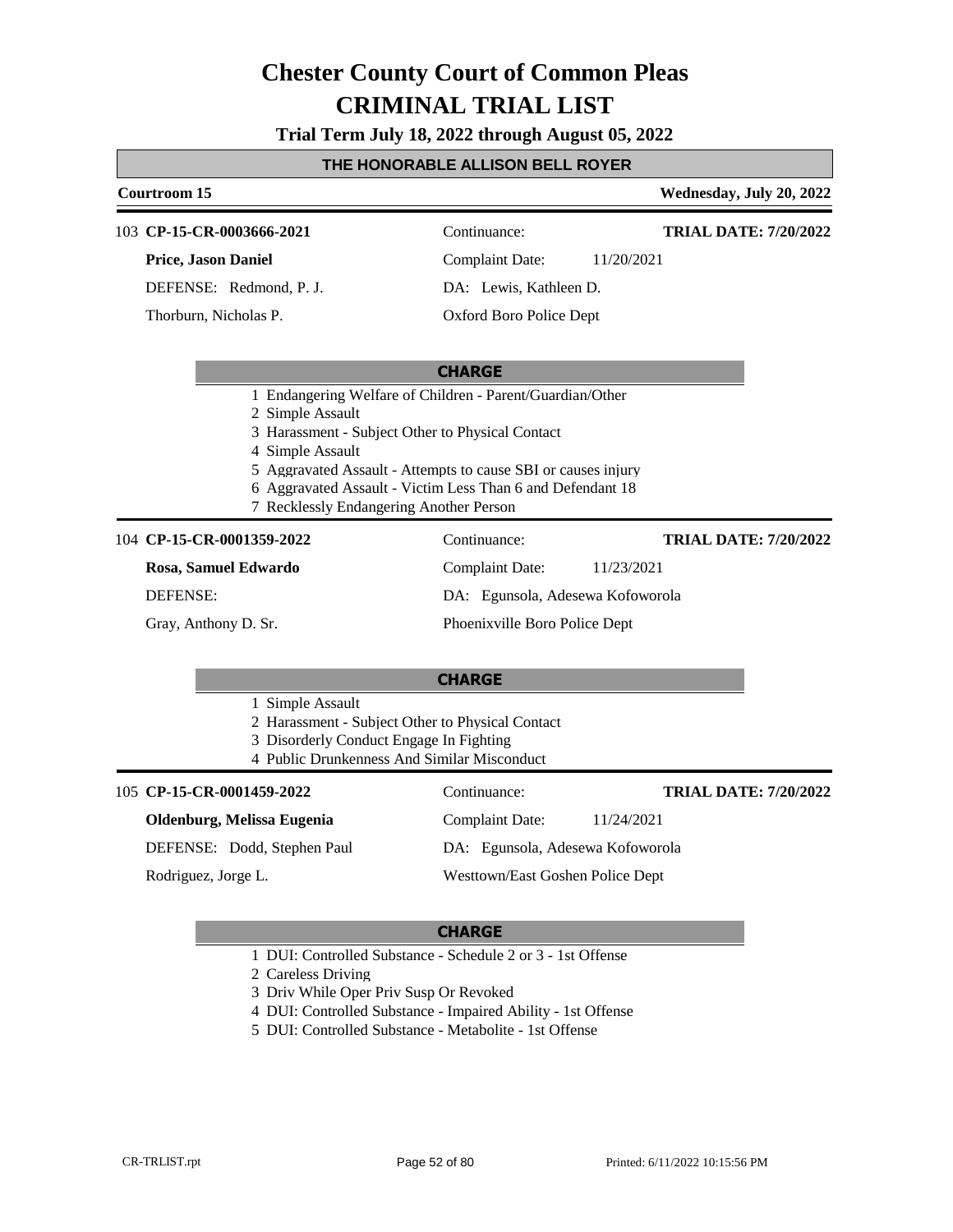#### **Trial Term July 18, 2022 through August 05, 2022**

#### **THE HONORABLE ALLISON BELL ROYER**

### **Courtroom 15 Wednesday, July 20, 2022 CHARGE** 106 **CP-15-CR-0001043-2022** Continuance: **Reeves, James Dennis** DEFENSE: Consadene, Jonathan D. Complaint Date: 11/30/2021 DA: Lewis, Kathleen D. PSP - Avondale **TRIAL DATE: 7/20/2022** Laufer, Emily V. 1 Materially false written statement - purchase, delivery, trans 2 Tamper With Public Record/information 3 Statement Under Penalty **CP-15-CR-0001788-2022** 107 Continuance: **Nalis, Mark Anthony** DEFENSE: Complaint Date: 11/30/2021 **TRIAL DATE: 7/20/2022**

White, Ryan S.

DA: Chester County District Attorney Spring City Boro Police Dept

Complaint Date: 12/2/2021

DA: Lewis, Kathleen D.

W Whiteland Twp Police Dept

**CHARGE**

1 Def Tres Actual Communication To

#### **CP-15-CR-0003960-2021** 108 Continuance:

#### **Brown, Albertus**

DEFENSE: Dodd, Stephen Paul

Pezick, Scott E.

#### **CHARGE**

- 1 Identity Theft
- 2 Forgery Unauthorized Act In Writing
- 3 Forgery Unauthorized Act In Writing
- 4 Use/Poss Of Drug Paraph
- 5 Access Device Is Counterfeit, Altered, Incomplete
- 6 Posses Access Device Knowing Counterfeit, Altered

**TRIAL DATE: 7/20/2022**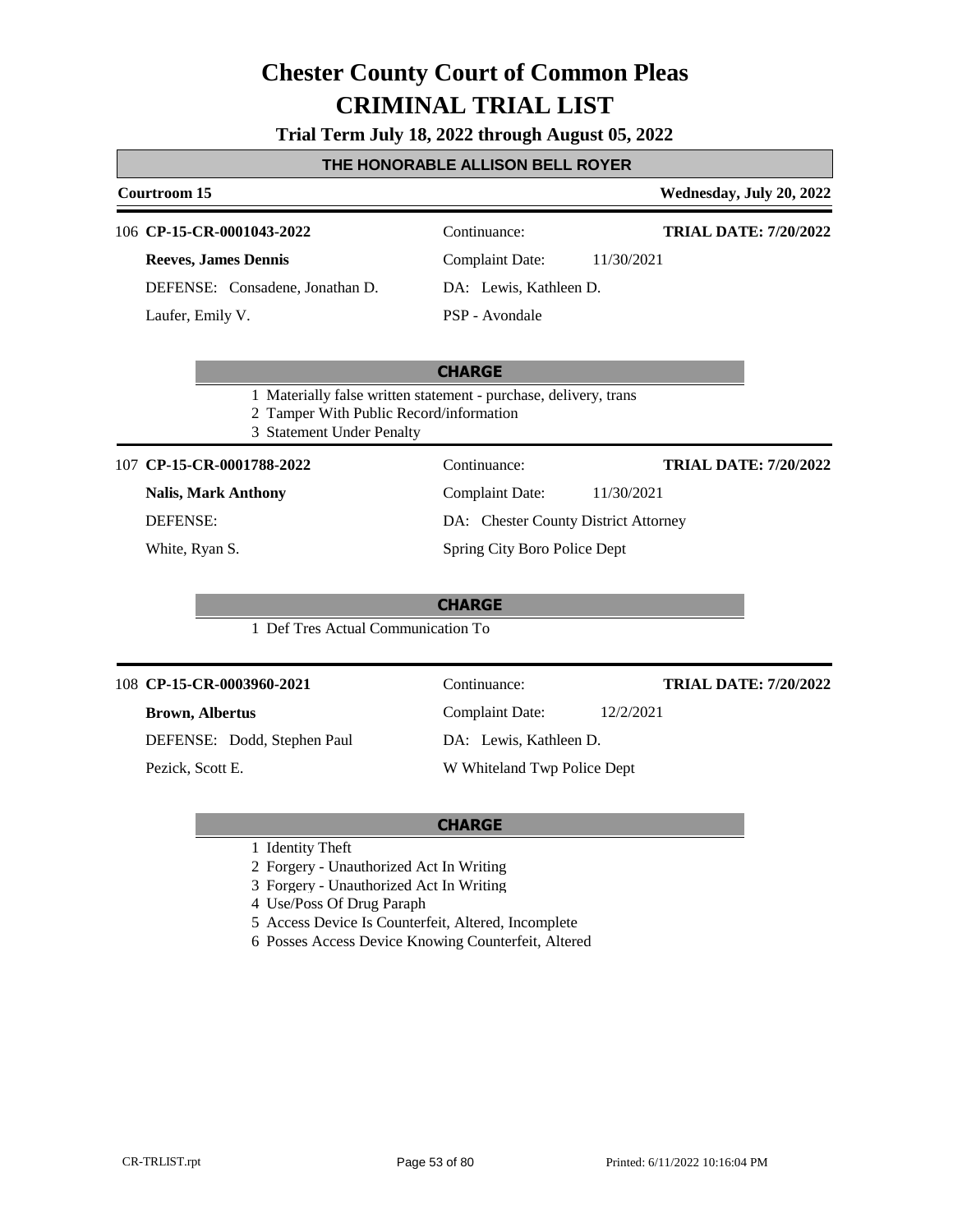**Trial Term July 18, 2022 through August 05, 2022**

### **THE HONORABLE ALLISON BELL ROYER**

| Courtroom 15                                                                                                                                                                                                                                                                                                                                                                                                                       |                            | Wednesday, July 20, 2022     |  |  |
|------------------------------------------------------------------------------------------------------------------------------------------------------------------------------------------------------------------------------------------------------------------------------------------------------------------------------------------------------------------------------------------------------------------------------------|----------------------------|------------------------------|--|--|
| 109 CP-15-CR-0003812-2021                                                                                                                                                                                                                                                                                                                                                                                                          | Continuance:               | <b>TRIAL DATE: 7/20/2022</b> |  |  |
| <b>Daniels</b> , Savion                                                                                                                                                                                                                                                                                                                                                                                                            | <b>Complaint Date:</b>     | 12/3/2021                    |  |  |
| DEFENSE: Dodd, Stephen Paul                                                                                                                                                                                                                                                                                                                                                                                                        | DA: Roberts, Justin Paul   |                              |  |  |
| Collins, Ryan T.                                                                                                                                                                                                                                                                                                                                                                                                                   | W Chester Boro Police Dept |                              |  |  |
|                                                                                                                                                                                                                                                                                                                                                                                                                                    | <b>CHARGE</b>              |                              |  |  |
| 1 Robbery-Threat Immed Ser Injury<br>2 Conspiracy - Robbery-Threat Immed Ser Injury<br>3 Conspiracy - Burglary - Overnight Accommodations; Perso<br>4 Crim Tres-Break Into Structure<br>5 Conspiracy - Crim Tres-Break Into Structure<br>6 Theft By Unlaw Taking-Movable Prop<br>7 Conspiracy - Theft By Unlaw Taking-Movable Prop<br>8 Receiving Stolen Property<br>9 Conspiracy - Receiving Stolen Property<br>10 Simple Assault |                            |                              |  |  |
| 110 CP-15-CR-0003852-2021                                                                                                                                                                                                                                                                                                                                                                                                          | Continuance:               | <b>TRIAL DATE: 7/20/2022</b> |  |  |
| Acevedo-Acosta, Diana                                                                                                                                                                                                                                                                                                                                                                                                              | <b>Complaint Date:</b>     | 12/3/2021                    |  |  |
| DEFENSE: Redmond, P. J.                                                                                                                                                                                                                                                                                                                                                                                                            | DA: O'Brien, Erin Patricia |                              |  |  |
| Traini, Christopher J.                                                                                                                                                                                                                                                                                                                                                                                                             | Caln Twp Police Dept       |                              |  |  |
|                                                                                                                                                                                                                                                                                                                                                                                                                                    | <b>CHARGE</b>              |                              |  |  |
| 1 Simple Assault<br>2 Harassment - Subject Other to Physical Contact                                                                                                                                                                                                                                                                                                                                                               |                            |                              |  |  |
| 111 CP-15-CR-0000638-2022                                                                                                                                                                                                                                                                                                                                                                                                          | Continuance:               | <b>TRIAL DATE: 7/20/2022</b> |  |  |
| Luckett, Victoria Ann                                                                                                                                                                                                                                                                                                                                                                                                              | <b>Complaint Date:</b>     | 12/3/2021                    |  |  |
| DEFENSE: Finnegan, Lorraine M. B.                                                                                                                                                                                                                                                                                                                                                                                                  | DA: Lewis, Kathleen D.     |                              |  |  |
| Wardle, David K.                                                                                                                                                                                                                                                                                                                                                                                                                   | Caln Twp Police Dept       |                              |  |  |

#### **CHARGE**

1 Simple Assault

2 Harassment - Subject Other to Physical Contact

3 Recklessly Endangering Another Person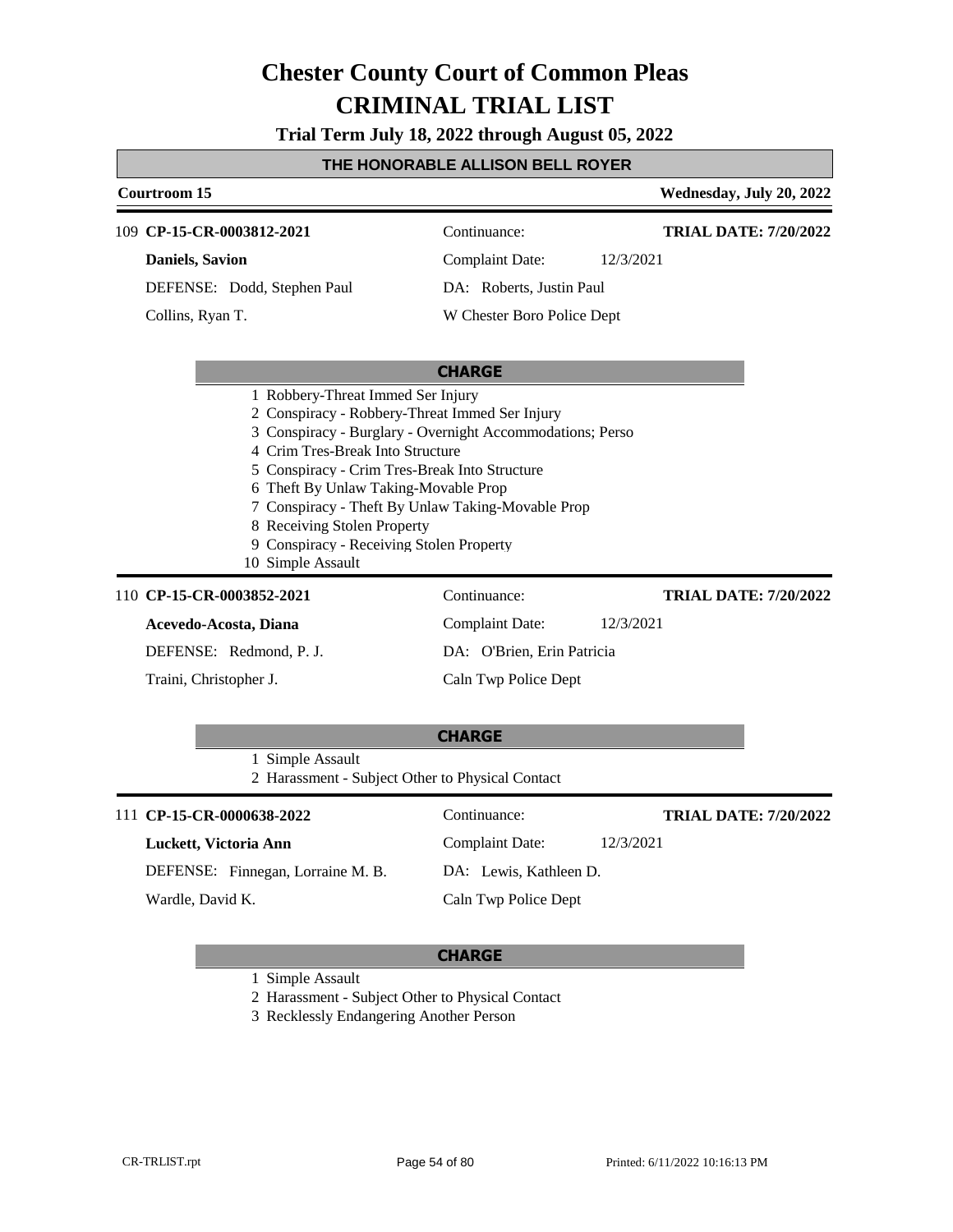**Trial Term July 18, 2022 through August 05, 2022**

### **THE HONORABLE ALLISON BELL ROYER**

| Courtroom 15                                                                                                                                                                                         |                                                                                                                                                                                                                                  | Wednesday, July 20, 2022     |
|------------------------------------------------------------------------------------------------------------------------------------------------------------------------------------------------------|----------------------------------------------------------------------------------------------------------------------------------------------------------------------------------------------------------------------------------|------------------------------|
| 112 CP-15-CR-0000044-2022                                                                                                                                                                            | Continuance:                                                                                                                                                                                                                     | <b>TRIAL DATE: 7/20/2022</b> |
| Simons, Phillip John                                                                                                                                                                                 | 12/17/2021<br><b>Complaint Date:</b>                                                                                                                                                                                             |                              |
| DEFENSE: Redmond, P. J.                                                                                                                                                                              | DA: Wright, Kathleen Connell                                                                                                                                                                                                     |                              |
| Faddis, Melanie J.                                                                                                                                                                                   | W Vincent Twp Police Dept                                                                                                                                                                                                        |                              |
|                                                                                                                                                                                                      | <b>CHARGE</b>                                                                                                                                                                                                                    |                              |
| 1 Criminal Attempt - Criminal Homicide<br>3 Agg. Ind. Assault W/O Consent<br>4 Simple Assault<br>5 Poss Instrument Of Crime W/Int<br>6 Recklessly Endangering Another Person<br>8 False Imprisonment | 2 Aggravated Assault - Attempts to cause SBI or causes injury<br>7 Terroristic Threats W/ Int To Terrorize Another<br>9 Harassment - Subject Other to Physical Contact<br>10 Strangulation - Applying Pressure to Throat or Neck |                              |
| 112 CP-15-CR-0000045-2022                                                                                                                                                                            | Continuance:                                                                                                                                                                                                                     | <b>TRIAL DATE: 7/20/2022</b> |
| Simons, Phillip John                                                                                                                                                                                 | <b>Complaint Date:</b><br>12/17/2021                                                                                                                                                                                             |                              |
| DEFENSE: Redmond, P. J.                                                                                                                                                                              | DA: Wright, Kathleen Connell                                                                                                                                                                                                     |                              |

Faddis, Melanie J.

**CHARGE**

W Vincent Twp Police Dept

- 1 Simple Assault
- 2 Poss Instrument Of Crime W/Int
- 3 False Imprisonment
- 4 Recklessly Endangering Another Person
- 5 Harassment Subject Other to Physical Contact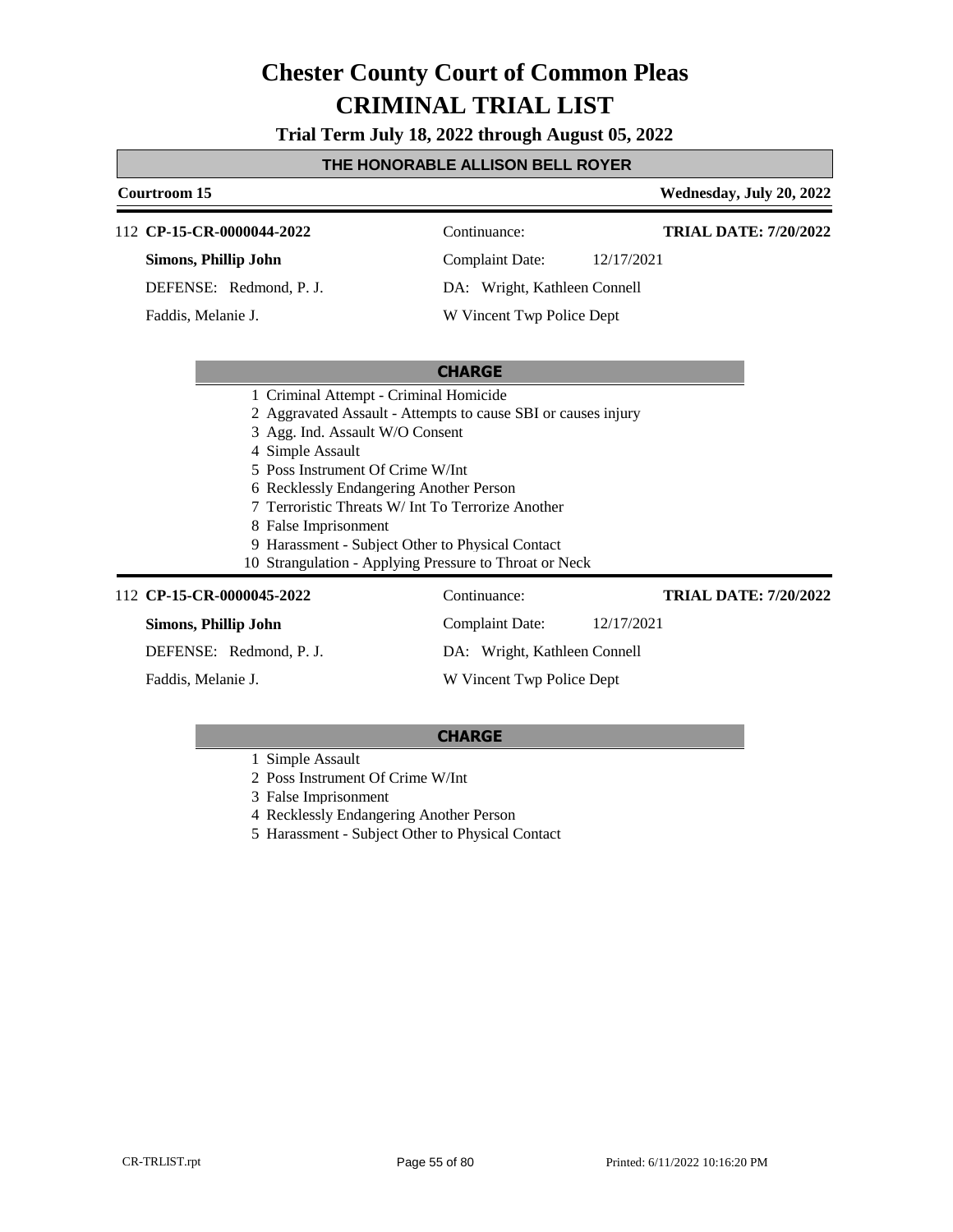**Trial Term July 18, 2022 through August 05, 2022**

#### **THE HONORABLE ALLISON BELL ROYER**

### **Courtroom 15 Wednesday, July 20, 2022 CHARGE** 112 **CP-15-CR-0003872-2021** Continuance: **Simons, Phillip John** DEFENSE: Redmond, P. J. Complaint Date: 12/4/2021 DA: Wright, Kathleen Connell W Vincent Twp Police Dept **TRIAL DATE: 7/20/2022** Faddis, Melanie J. 1 Aggravated Assault - Attempts to cause SBI or causes injury 2 Recklessly Endangering Another Person 3 Unlawful Restraint/ Serious Bodily Injury 4 False Imprisonment 5 Simple Assault 6 Disorderly Conduct Engage In Fighting 7 Strangulation - Applying Pressure to Throat or Neck 8 Simple Assault 9 Harassment - Subject Other to Physical Contact 10 Poss Instrument Of Crime W/Int 113 **CP-15-CR-0001818-2022** Continuance: **Henley, Patrick James** DEFENSE: Complaint Date: 3/2/2022 DA: Chester County District Attorney **TRIAL DATE: 7/20/2022**

Toll, Jared V.

PSP - Avondale

- 1 Aggravated Assault By Vehicle While Dui
- 2 Aggravated assault by vehicle
- 3 DUI: Gen Imp/Inc of Driving Safely 1st Off
- 4 Recklessly Endangering Another Person
- 5 Simple Assault
- 6 Careless Driving Serious Bodily Injury
- 7 Reckless Driving
- 8 Drg Lic Sus/Rev Purs to Sec 3802/1547B1
- 9 Disregard Traffic Lane (Single)
- 10 Driving at Safe Speed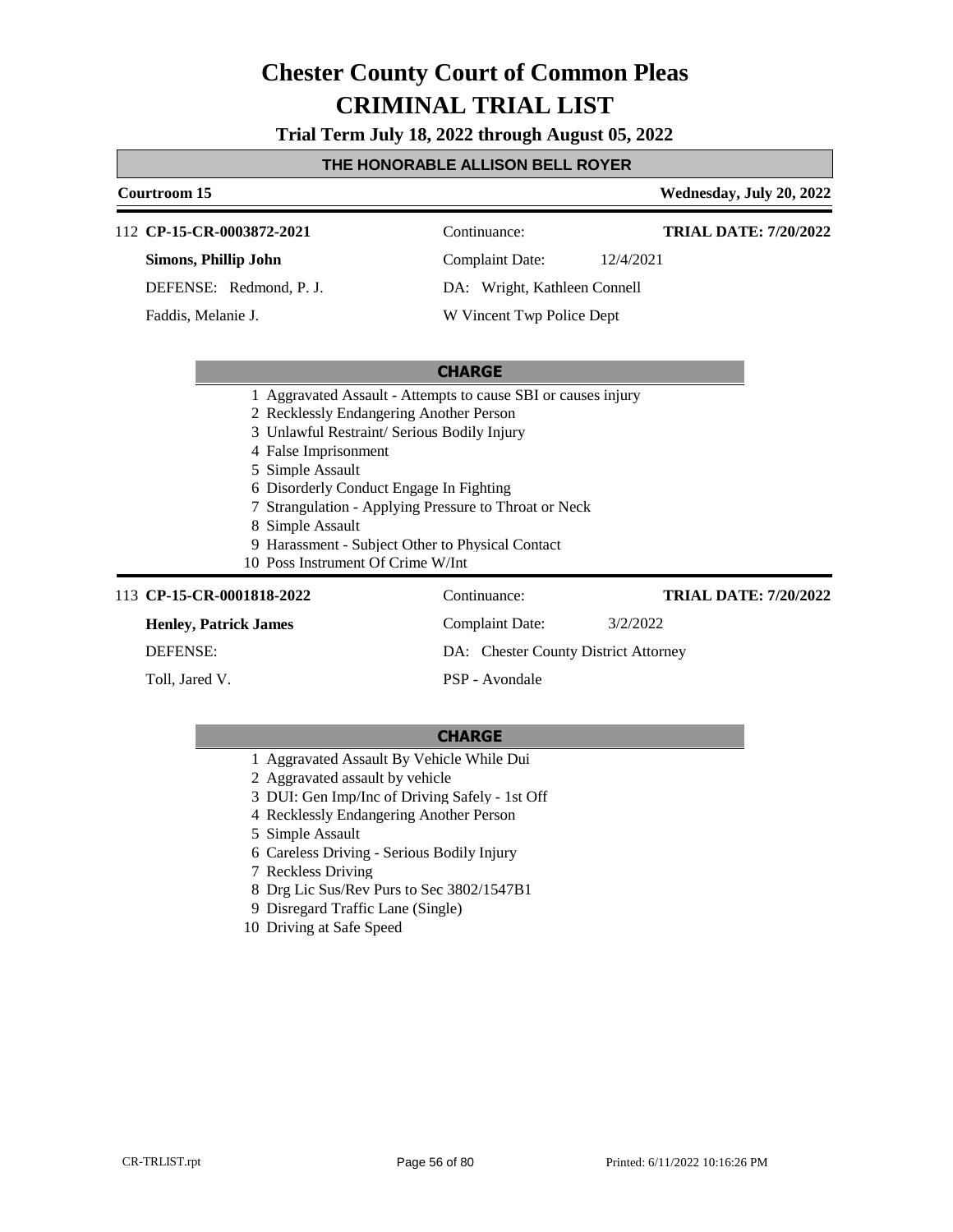**Trial Term July 18, 2022 through August 05, 2022**

### **THE HONORABLE ALLISON BELL ROYER Courtroom 15 Wednesday, July 20, 2022**

#### **CHARGE** 113 **CP-15-CR-0001435-2022** Continuance: **Henley, Patrick James** DEFENSE: Strand, Eric D. Complaint Date: 12/6/2021 DA: Egunsola, Adesewa Kofoworola PSP - Avondale **TRIAL DATE: 7/20/2022** Ruth, Bryce E. 1 DUI: Controlled Substance - Impaired Ability - 1st Offense 2 Int Poss Contr Subst By Per Not Reg 3 Marijuana-Small Amt Personal Use 4 Use/Poss Of Drug Paraph 5 Restrictions on Alcoholic Beverages 114 **CP-15-CR-0000181-2022** Continuance: **Oates, Thomas Anthony Jr.** DEFENSE: Ben-Ari, Arik Tzvi Complaint Date: 12/7/2021 DA: Lewis, Kathleen D. W Pikeland Twp Police Dept **TRIAL DATE: 7/20/2022** Kalavik, James R.

**CHARGE**

1 Simple Assault

2 Harassment - Subject Other to Physical Contact

3 Disorderly Conduct Engage In Fighting

#### 115 **CP-15-CR-0001224-2022** Continuance:

#### **Hinkle, Jennifer Janet**

DEFENSE: Dodd, Stephen Paul

Sardella, Andrew J.

DA: Egunsola, Adesewa Kofoworola Westtown/East Goshen Police Dept

Complaint Date: 12/10/2021

#### **CHARGE**

1 Retail Theft-Take Mdse

2 Receiving Stolen Property

3 Conspiracy - Retail Theft-Take Mdse

4 Conspiracy - Receiving Stolen Property

**TRIAL DATE: 7/20/2022**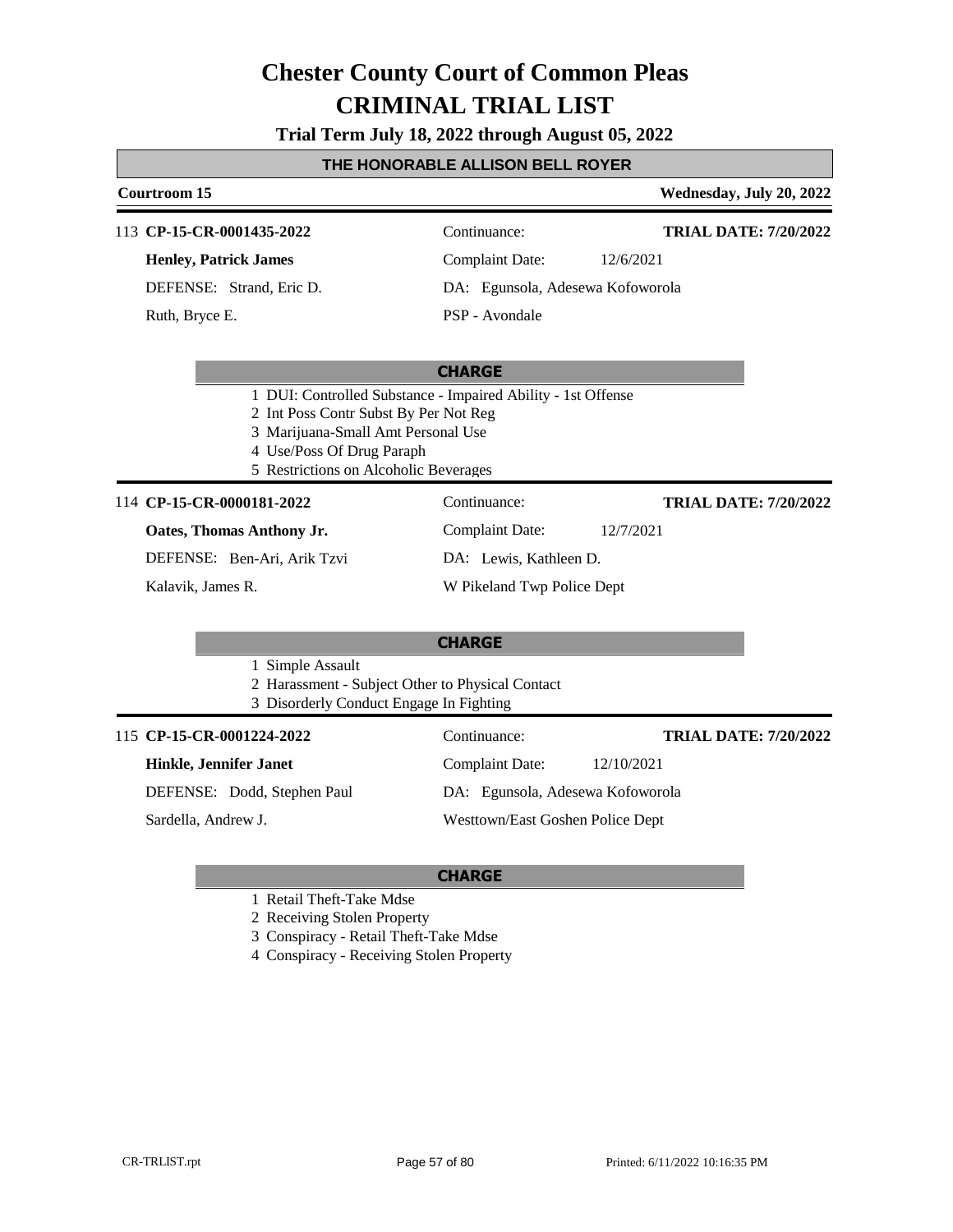**Trial Term July 18, 2022 through August 05, 2022**

### **THE HONORABLE ALLISON BELL ROYER**

| Courtroom 15                                                                                                                                              |                                      | Wednesday, July 20, 2022     |
|-----------------------------------------------------------------------------------------------------------------------------------------------------------|--------------------------------------|------------------------------|
| 115 CP-15-CR-0001237-2022                                                                                                                                 | Continuance:                         | <b>TRIAL DATE: 7/20/2022</b> |
| Walsh, Michael                                                                                                                                            | <b>Complaint Date:</b>               | 12/10/2021                   |
| <b>DEFENSE:</b>                                                                                                                                           | DA: Egunsola, Adesewa Kofoworola     |                              |
| Sardella, Andrew J.                                                                                                                                       | Westtown/East Goshen Police Dept     |                              |
|                                                                                                                                                           | <b>CHARGE</b>                        |                              |
| 1 Retail Theft-Take Mdse<br>2 Receiving Stolen Property<br>3 Conspiracy - Retail Theft-Take Mdse<br>4 Conspiracy - Receiving Stolen Property              |                                      |                              |
| 116 CP-15-CR-0000853-2022                                                                                                                                 | Continuance:                         | <b>TRIAL DATE: 7/20/2022</b> |
| <b>Renzulli, Michael Anthony</b>                                                                                                                          | <b>Complaint Date:</b>               | 12/15/2021                   |
| DEFENSE: Kelly, Evan J.                                                                                                                                   | DA: Lewis, Kathleen D.               |                              |
| Carsello, Michael D.                                                                                                                                      | Tredyffrin Twp Police Dept           |                              |
|                                                                                                                                                           | <b>CHARGE</b>                        |                              |
| 1 Theft By Unlaw Taking-Movable Prop<br>2 Tamper With/Fabricate Physical Evidence<br>3 Criminal Mischief - Damage Property<br>4 Receiving Stolen Property |                                      |                              |
| 117 CP-15-CR-0001780-2022                                                                                                                                 | Continuance:                         | <b>TRIAL DATE: 7/20/2022</b> |
| Sparano, Anthony                                                                                                                                          | <b>Complaint Date:</b>               | 3/4/2022                     |
| DEFENSE: Difabio, Vincent P.                                                                                                                              | DA: Chester County District Attorney |                              |

Dibattista, John T. III

### **CHARGE**

Chester County County Detective

1 Recklessly Endangering Another Person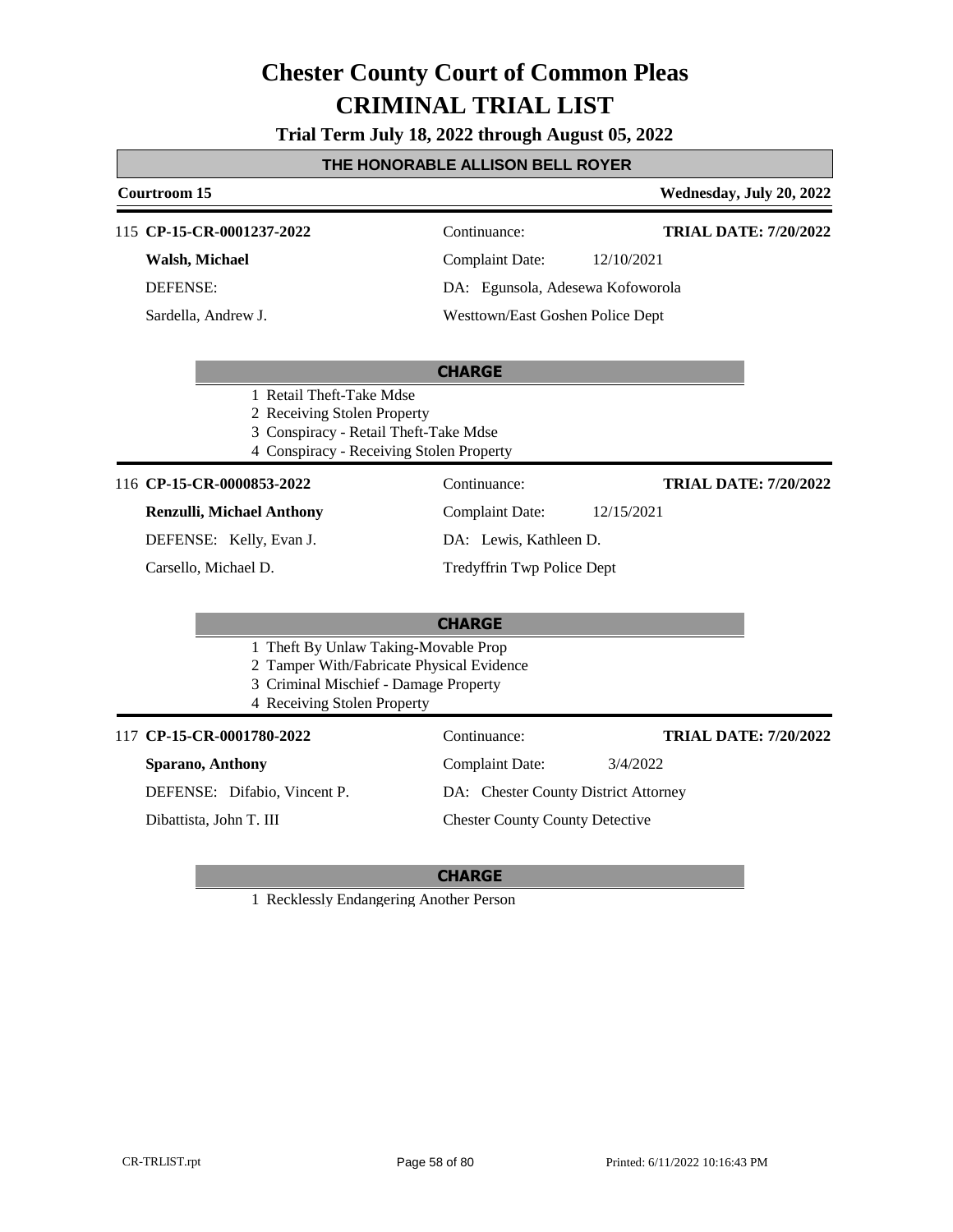#### **Trial Term July 18, 2022 through August 05, 2022**

#### **THE HONORABLE ALLISON BELL ROYER**

### **Courtroom 15 Wednesday, July 20, 2022**

#### 117 **CP-15-CR-0000377-2022** Continuance:

**Sparano, Anthony** DEFENSE: Difabio, Vincent P. Dibattista, John T. III

Complaint Date: 12/16/2021

DA: Lewis, Kathleen D.

Chester County County Detective

### **CHARGE**

1 Recklessly Endangering Another Person

2 Simple Assault

3 Propel Missile Into Occ Vehicles

#### 118 **CP-15-CR-0001683-2022** Continuance:

#### **Greer, Darrick Jerome Guy**

DEFENSE: Redmond, P. J.

Schiltz, Kyle G.

**TRIAL DATE: 7/20/2022**

**TRIAL DATE: 7/20/2022**

### Complaint Date: 12/18/2021 DA: Chester County District Attorney

PSP - Avondale

#### **CHARGE**

- 1 Use/Poss Of Drug Paraph
- 2 Exceed 55 MPH In Other Loc By 30 MPH
- 3 DUI: Controlled Substance Schedule 1 1st Offense
- 4 DUI: Controlled Substance Metabolite 1st Offense
- 5 DUI: Controlled Substance Impaired Ability 1st Offense
- 6 Marijuana-Small Amt Personal Use
- 7 Disregard Traffic Lane (Single)
- 8 Driving In Right Lane
- 9 Reckless Driving
- 10 Careless Driving

#### 119 **CP-15-CR-0000059-2022** Continuance:

#### **Keenan, Ryan Merle**

DEFENSE: Dodd, Stephen Paul

Logan, William S.

DA: Egunsola, Adesewa Kofoworola E Whiteland Twp Police Dept

#### **CHARGE**

- 1 Crim Tres-Enter Structure
- 2 Retail Theft-Take Mdse
- 3 Receiving Stolen Property
- 4 Disorderly Conduct Engage In Fighting

Complaint Date: 12/22/2021

**TRIAL DATE: 7/20/2022**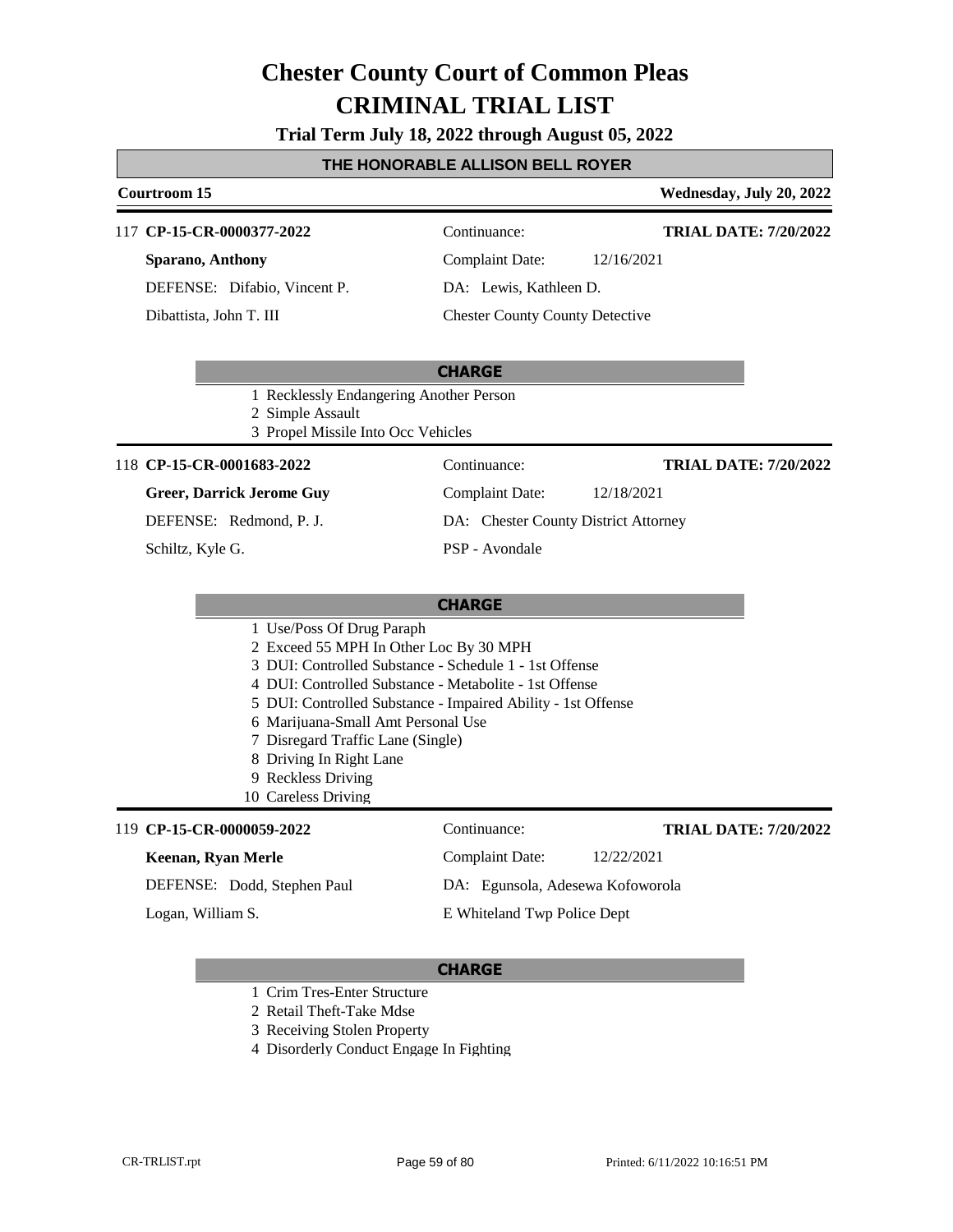**Trial Term July 18, 2022 through August 05, 2022**

### **THE HONORABLE ALLISON BELL ROYER**

#### **Courtroom 15 Wednesday, July 20, 2022 CP-15-CR-0000278-2022** 120 Continuance: **Arnold, Steven** DEFENSE: Daubenberger, Richard Carl Complaint Date: 12/23/2021 DA: Lewis, Kathleen D. Southern Chester Co Regional Police Dept **TRIAL DATE: 7/20/2022** Huver, Patrick B. Jr.

#### **CHARGE**

1 Simple Assault

2 Harassment - Subject Other to Physical Contact

3 Disorderly Conduct Engage In Fighting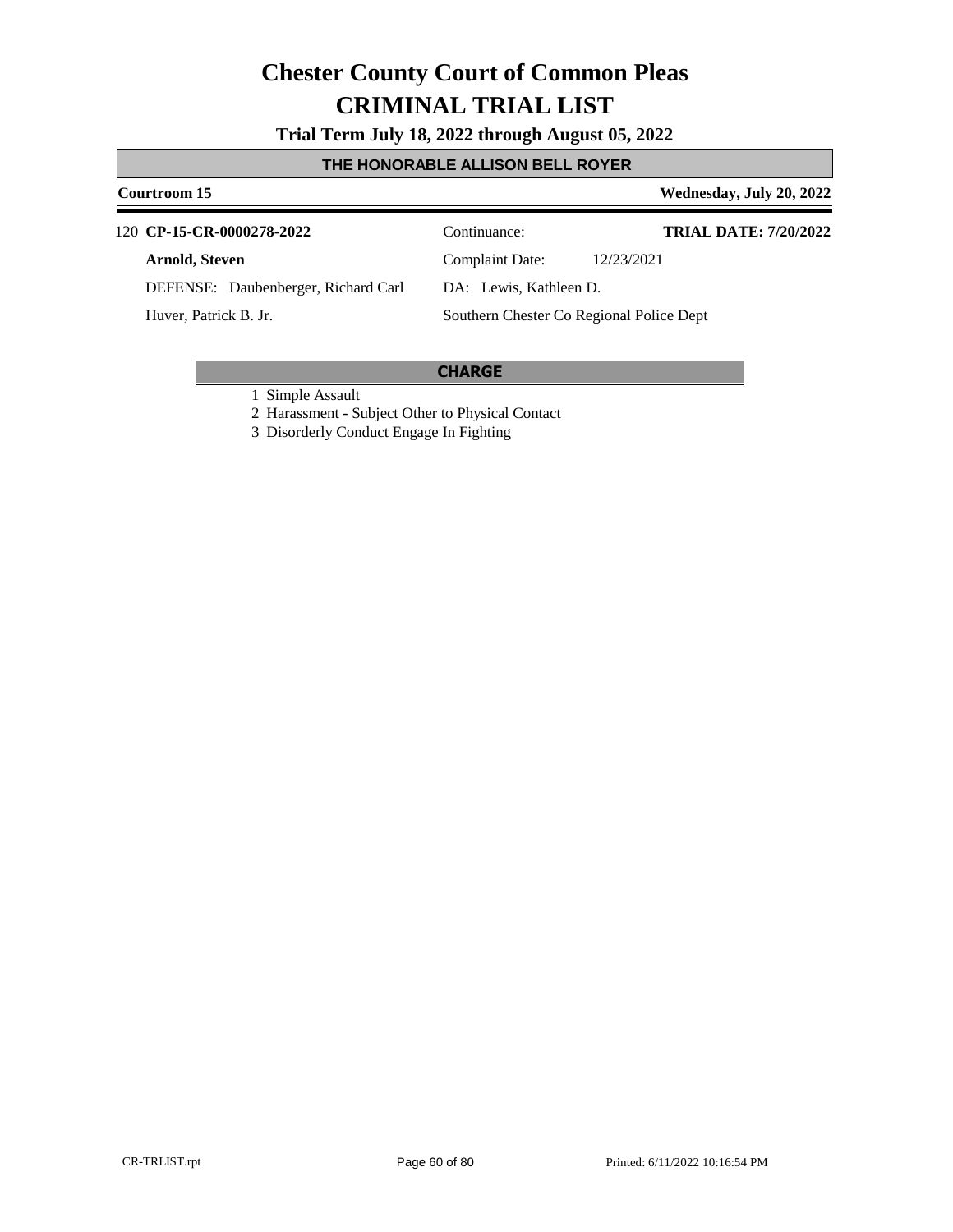**Trial Term July 18, 2022 through August 05, 2022**

#### **THE HONORABLE ALLISON BELL ROYER**

### **Courtroom 15 Monday, August 1, 2022 CHARGE** 121 **CP-15-CR-0001498-2022** Continuance: **Adamo, Joshua Philip** DEFENSE: Redmond, P. J. Complaint Date: 12/24/2021 DA: Lewis, Kathleen D. PSP - Embreeville **TRIAL DATE: 8/1/2022** McLaughlin, Adam L. 1 Stalking - Repeatedly Comm. To Cause Fear 2 Harassment - Comm. Repeatedly and Inconvenient Hours **CHARGE** 122 **CP-15-CR-0000873-2022** Continuance: **Hawks, Joseph Ryan** DEFENSE: Strand, Eric D. Complaint Date: 12/29/2021 DA: Egunsola, Adesewa Kofoworola W Chester Boro Police Dept **TRIAL DATE: 8/1/2022** Turner, Jordan J. 1 DUI: Gen Imp/Inc of Driving Safely - 1st Off 2 Drive Wrong Way 3 Restrictions on Alcoholic Beverages **CHARGE CP-15-CR-0000138-2022** 123 Continuance: **Oblitey, Llewellyn** DEFENSE: Bush, Daniel Richard Complaint Date: 12/30/2021 DA: Lewis, Kathleen D. Westtown/East Goshen Police Dept **TRIAL DATE: 8/1/2022** Hembree, Tyler W. 1 Strangulation - Blocking the Nose and Mouth of the Person 2 Simple Assault 3 Harassment - Subject Other to Physical Contact 4 Simple Assault 124 **CP-15-CR-0001180-2022** Continuance: **Delphais, Elizabeth A.**

DEFENSE: Redmond, P. J.

Gardner, Patrick J.

**TRIAL DATE: 8/1/2022**

Complaint Date: 12/30/2021

DA: Lewis, Kathleen D.

W Whiteland Twp Police Dept

- 1 DUI: Controlled Substance Schedule 1 1st Offense
- 2 DUI: Controlled Substance Impaired Ability 1st Offense
- 3 DUI: Controlled Substance Metabolite 1st Offense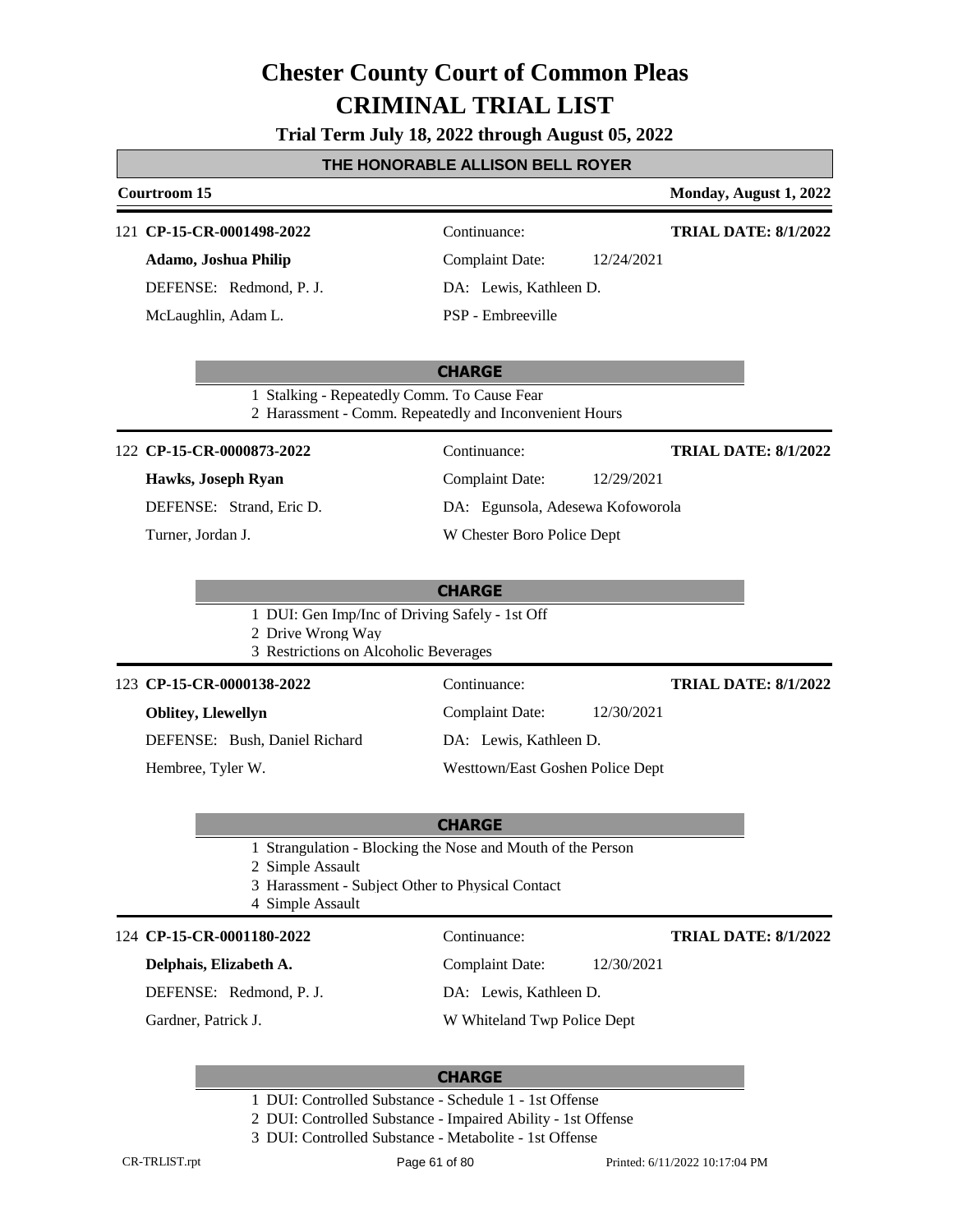**Trial Term July 18, 2022 through August 05, 2022**

### **THE HONORABLE ALLISON BELL ROYER**

|                                                                                                                                                                                                                                           | Courtroom 15                                                       |                                      |            | Monday, August 1, 2022      |
|-------------------------------------------------------------------------------------------------------------------------------------------------------------------------------------------------------------------------------------------|--------------------------------------------------------------------|--------------------------------------|------------|-----------------------------|
|                                                                                                                                                                                                                                           | 125 CP-15-CR-0001648-2022                                          | Continuance:                         |            | <b>TRIAL DATE: 8/1/2022</b> |
|                                                                                                                                                                                                                                           | <b>Keithly, Catherine Isabe</b>                                    | <b>Complaint Date:</b>               | 12/30/2021 |                             |
|                                                                                                                                                                                                                                           | DEFENSE: Dodd, Stephen Paul                                        | DA: Chester County District Attorney |            |                             |
|                                                                                                                                                                                                                                           | Newhart, Callista A.                                               | PSP - Embreeville                    |            |                             |
|                                                                                                                                                                                                                                           |                                                                    | <b>CHARGE</b>                        |            |                             |
|                                                                                                                                                                                                                                           | 1 Int Poss Contr Subst By Per Not Reg<br>2 Use/Poss Of Drug Paraph |                                      |            |                             |
|                                                                                                                                                                                                                                           | 126 CP-15-CR-0000755-2022                                          | Continuance:                         |            | <b>TRIAL DATE: 8/1/2022</b> |
|                                                                                                                                                                                                                                           | Gibbs-Wilson, Javon N.                                             | <b>Complaint Date:</b>               | 1/4/2022   |                             |
|                                                                                                                                                                                                                                           | DEFENSE: Redmond, P. J.                                            | DA: Acito, Jessica                   |            |                             |
|                                                                                                                                                                                                                                           | Madormo, Jason F.                                                  | W Whiteland Twp Police Dept          |            |                             |
|                                                                                                                                                                                                                                           |                                                                    | <b>CHARGE</b>                        |            |                             |
| 1 Rape Forcible Compulsion<br>2 Sexual Assault<br>3 Agg. Ind. Assault W/O Consent<br>4 Agg. Ind. Assault - Forcible Compulsion<br>5 Indec Asslt-W/O Cons Of Other<br>6 Indecent Assault Forcible Compulsion<br>7 IDSI Forcible Compulsion |                                                                    |                                      |            |                             |
|                                                                                                                                                                                                                                           | 127 CP-15-CR-0000410-2022                                          | Continuance:                         |            | <b>TRIAL DATE: 8/1/2022</b> |
|                                                                                                                                                                                                                                           | Smith, Jessica                                                     | <b>Complaint Date:</b>               | 1/9/2022   |                             |
|                                                                                                                                                                                                                                           | DEFENSE: Redmond, P. J.                                            | DA: Egunsola, Adesewa Kofoworola     |            |                             |
|                                                                                                                                                                                                                                           | Thorburn, Nicholas P.                                              | Coatesville City Police Dept         |            |                             |

- 1 Drg Lic Sus/Rev Purs to Sec 3802/1547B1
- 2 Int Poss Contr Subst By Per Not Reg
- 3 Use/Poss Of Drug Paraph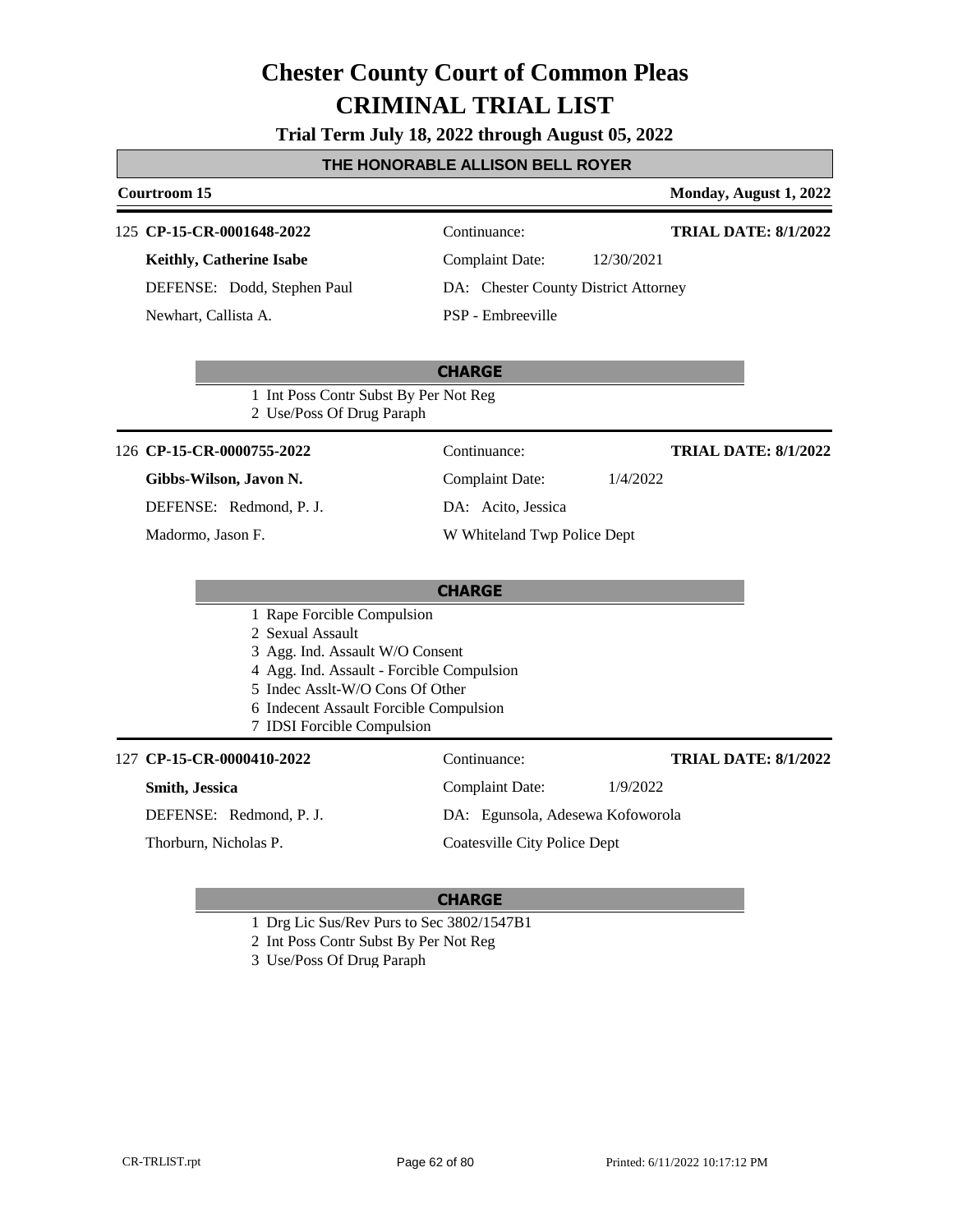**Trial Term July 18, 2022 through August 05, 2022**

#### **THE HONORABLE ALLISON BELL ROYER**

## **Courtroom 15 Monday, August 1, 2022 CP-15-CR-0001624-2022** 128 Continuance: **TRIAL DATE: 8/1/2022**

**Morris, Muhammad Muti**

DEFENSE: Redmond, P. J.

Kenna, Ryan S.

Complaint Date: 1/11/2022

DA: Lewis, Kathleen D.

W Goshen Twp Police Dept

#### **CHARGE**

1 Aggravated Assault - Attempts to cause SBI or causes injury

2 Simple Assault

- 3 Harassment Subject Other to Physical Contact
- 4 Disorderly Conduct Engage In Fighting

#### **CP-15-CR-0000620-2022** 129 Continuance:

### **Finkbiner, Brent Lynn**

DEFENSE: Dodd, Stephen Paul

Rosado, Oscar J.

DA: Lewis, Kathleen D. Chester County County Detective

Complaint Date: 1/12/2022

### **CHARGE**

- 1 Terroristic Threats W/ Int To Terrorize Another
- 2 Terroristic Threats W/ Int To Terrorize Another

#### **CP-15-CR-0000903-2022** 130 Continuance:

**Young, Thomas P.**

DEFENSE:

Ensor, James M.

DA: Chester County District Attorney

W Chester Boro Police Dept

#### **CHARGE**

- 1 DUI: Gen Imp/Inc of Driving Safely 1st Off
- 2 Period For Requiring Lighted Lamps
- 3 Careless Driving
- 4 Reckless Driving
- 5 DUI: Highest Rte of Alc (BAC .16+) 1st Off

Complaint Date: 1/13/2022 **TRIAL DATE: 8/1/2022**

**TRIAL DATE: 8/1/2022**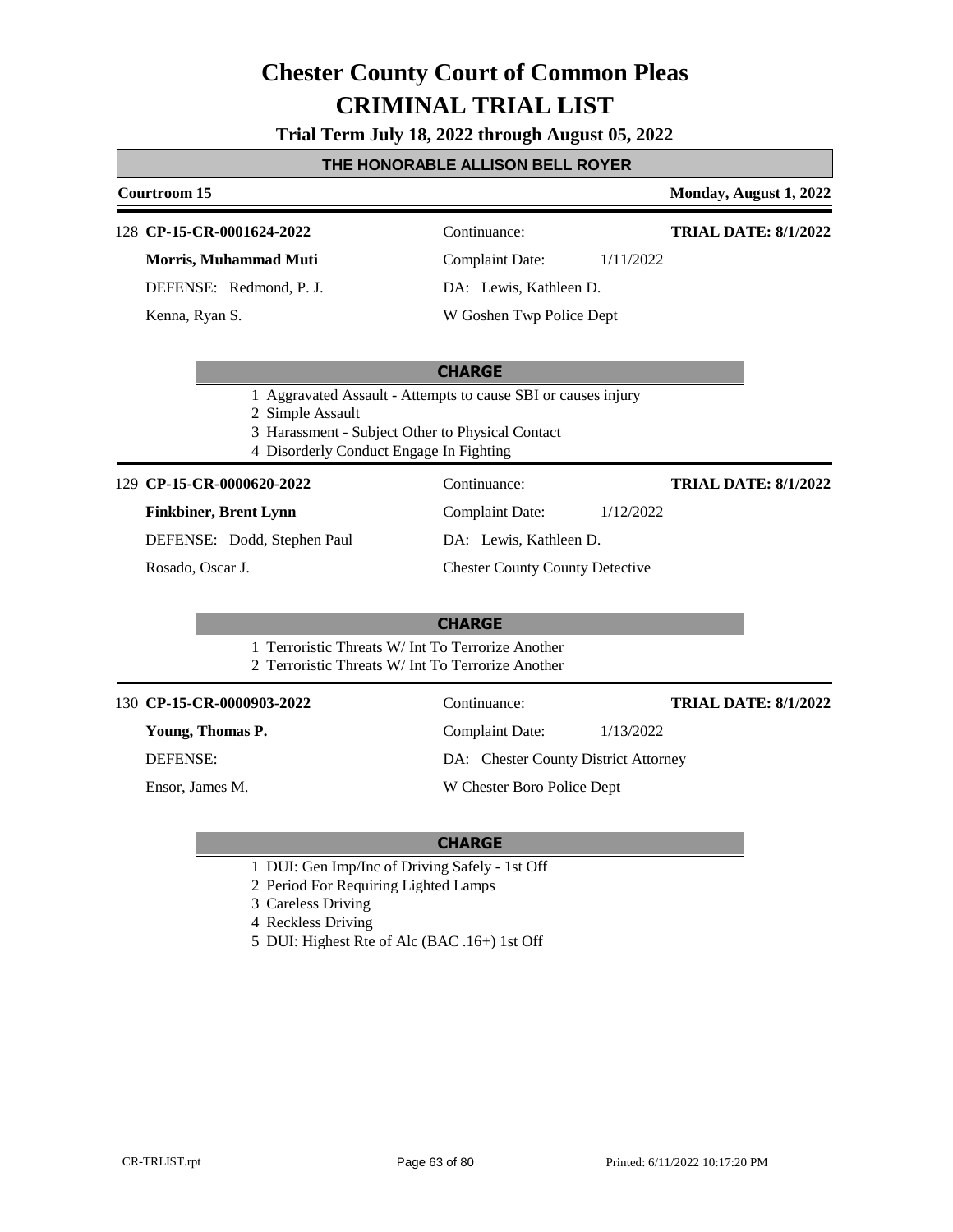**Trial Term July 18, 2022 through August 05, 2022**

#### **THE HONORABLE ALLISON BELL ROYER**

#### **Courtroom 15 Monday, August 1, 2022**

**TRIAL DATE: 8/1/2022**

#### 131 **CP-15-CR-0001075-2022** Continuance:

**Castro-Ocampo, Angela Maria**

DEFENSE: Saadzoi, Wana

Ensor, James M.

Complaint Date: 1/13/2022

DA: Chester County District Attorney

Complaint Date: 1/19/2022

DA: Chaverri, Judy Gabrielle W Chester Boro Police Dept

W Chester Boro Police Dept

#### **CHARGE**

- 1 DUI: Gen Imp/Inc of Driving Safely 1st Off
- 2 Careless Driving
- 3 Reckless Driving
- 4 Period For Requiring Lighted Lamps
- 5 DUI: Highest Rte of Alc (BAC .16+) 1st Off

#### **CP-15-CR-0000480-2022** 132 Continuance:

#### **Moyer, Matthew A.**

DEFENSE: Miller, Francis Connor

Cugino, Gregory M.

#### **CHARGE**

- 1 Criminal Attempt Aggravated Assault Attempts to cause
- 2 Recklessly Endangering Another Person
- 3 Strangulation Applying Pressure to Throat or Neck
- 4 Simple Assault
- 5 Simple Assault

#### 133 **CP-15-CR-0001528-2022** Continuance:

**Illarionov, Vadim**

DEFENSE:

Marvill, Kevin E.

**TRIAL DATE: 8/1/2022**

**TRIAL DATE: 8/1/2022**

Coatesville City Police Dept

Complaint Date: 1/19/2022 DA: Egunsola, Adesewa Kofoworola

- 1 Int Poss Contr Subst By Per Not Reg
- 2 Use/Poss Of Drug Paraph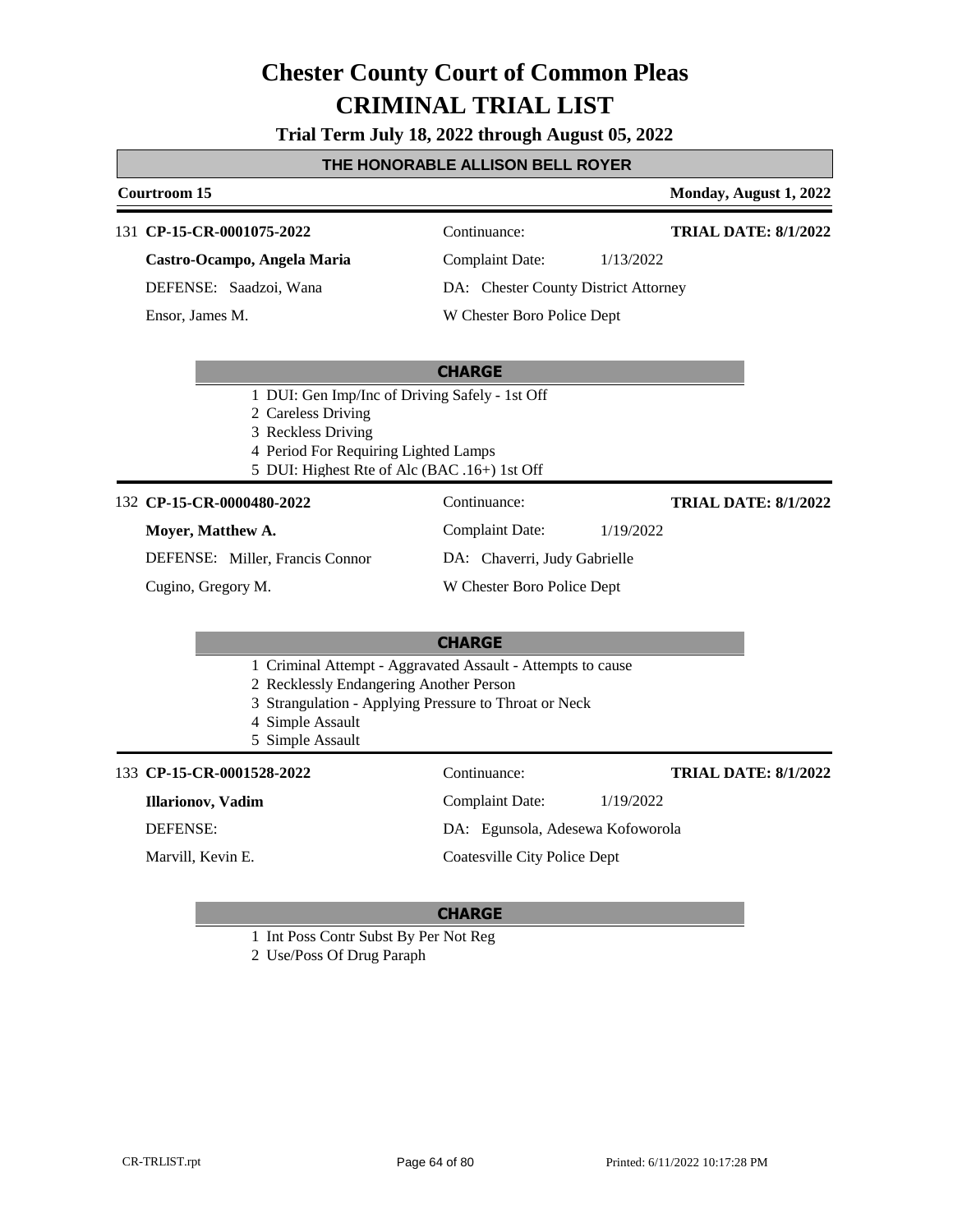**Trial Term July 18, 2022 through August 05, 2022**

#### **THE HONORABLE ALLISON BELL ROYER**

### **Courtroom 15 Monday, August 1, 2022 CHARGE** 134 **CP-15-CR-0000787-2022** Continuance: **Mayberry, Armani Kristoff** DEFENSE: Dodd, Stephen Paul Complaint Date: 1/22/2022 DA: Lewis, Kathleen D. Easttown Twp Police Dept **TRIAL DATE: 8/1/2022** Stabilo, Anthony J. 1 Firearm Not To Be Carried W/O License-No Crim Viol 2 Exceed Max Speed Lim Estb By 5 MPH 3 Operat Veh W/O Valid Inspect 4 Dr Unregist Veh 5 Driv While Oper Priv Susp Or Revoked 6 Required Financial Responsibility **CHARGE** 135 **CP-15-CR-0001028-2022** Continuance: **Parnell, Alison Courtney** DEFENSE: Complaint Date: 1/25/2022 DA: Daniels, Innessa PSP - Embreeville **TRIAL DATE: 8/1/2022** McLaughlin, Adam L. 1 DUI: Controlled Substance - Schedule 1 - 1st Offense 2 DUI: Controlled Substance - Metabolite - 1st Offense 3 DUI: Controlled Substance - Impaired Ability - 1st Offense 4 Marijuana-Small Amt Personal Use 5 Use/Poss Of Drug Paraph 6 Driving at Safe Speed 7 Disregard Traffic Lane (Single) 136 **CP-15-CR-0001259-2022** Continuance: **Farrell, Frank Richard** DEFENSE: Complaint Date: 1/25/2022 DA: Chester County District Attorney Southern Chester Co Regional Police Dept **TRIAL DATE: 8/1/2022** Sullivan, Raymond Jr.

- 1 DUI: Gen Imp/Inc of Driving Safely 1st Off
- 2 DUI: Highest Rte of Alc (BAC .16+) 1st Off
- 3 Driving at Safe Speed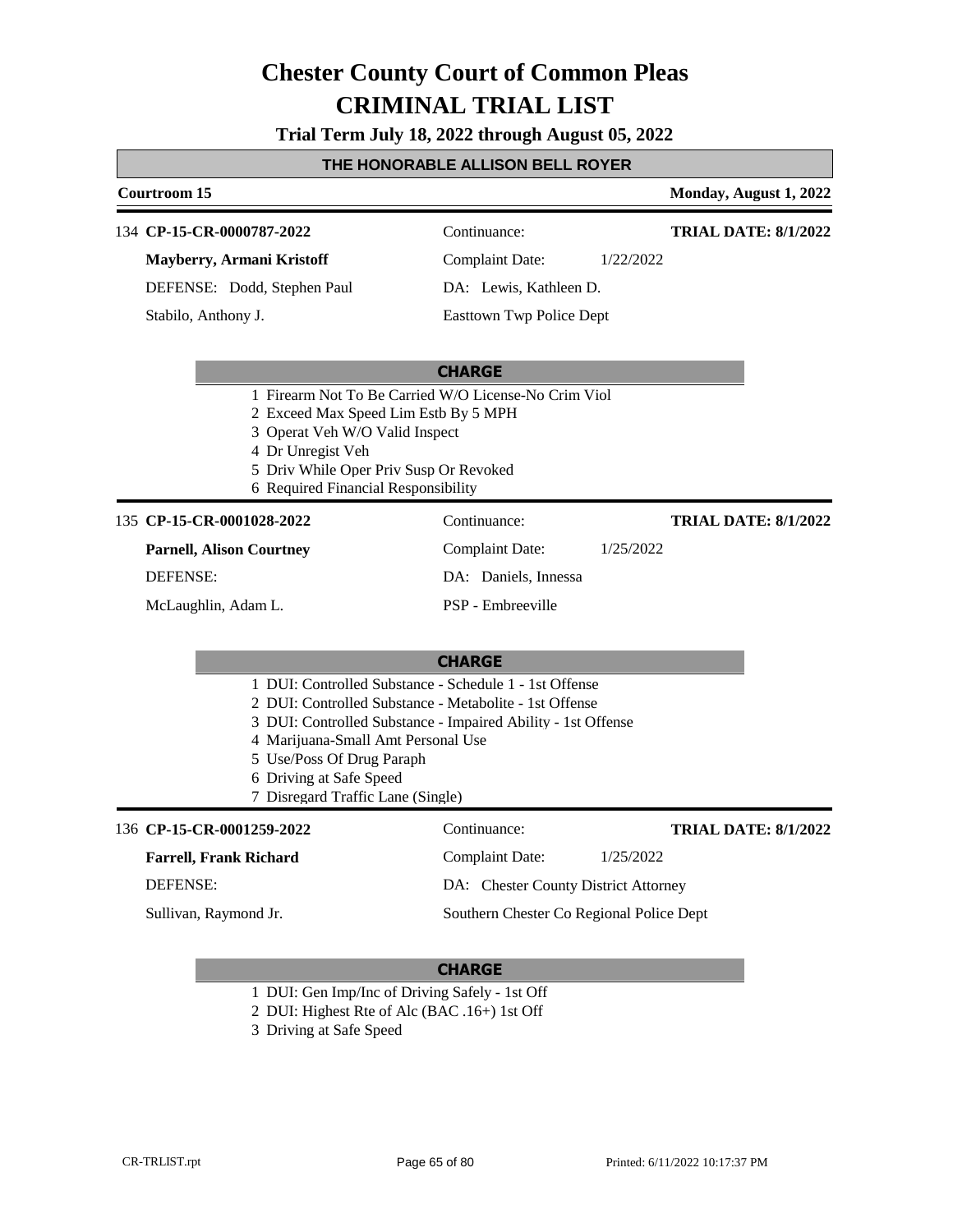#### **Trial Term July 18, 2022 through August 05, 2022**

#### **THE HONORABLE ALLISON BELL ROYER**

#### **Courtroom 15 Monday, August 1, 2022**

**TRIAL DATE: 8/1/2022**

**TRIAL DATE: 8/1/2022**

137 **CP-15-CR-0001468-2022** Continuance:

**Hrybenko, Christopher Michael** DEFENSE: Meanix, Richard E.

Hiro, Stephen M.

Complaint Date: 1/26/2022

DA: Lewis, Kathleen D.

W Goshen Twp Police Dept

#### **CHARGE**

1 Terroristic Threats W/ Int To Terrorize Another

2 Simple Assault

- 3 Recklessly Endangering Another Person
- 4 Harassment Course of Conduct W/No Legitimate Purpose
- 5 Disorderly Conduct Engage In Fighting

#### 138 **CP-15-CR-0001001-2022** Continuance:

#### **Coutant, Rory Maitland**

DEFENSE: Donato, Caroline G.

Walsh, Braden M.

#### **CHARGE**

- 1 Aggravated Assault Attempts to cause or causes BI to desi
- 2 Aggravated Assault Attempts to cause or causes BI to desi
- 3 Aggravated Assault Attempts to cause or causes BI to desi
- 4 Aggravated Assault Attempts to cause or causes BI to desi
- 5 Simple Assault
- 6 Simple Assault
- 7 Simple Assault
- 8 Simple Assault
- 9 Harassment Subject Other to Physical Contact
- 10 Harassment Subject Other to Physical Contact

#### **CP-15-CR-0001212-2022** 139 Continuance:

#### **Brignac, Ryan James**

DEFENSE: Dodd, Stephen Paul

Walker, Stephan W. Jr.

#### **CHARGE**

- 1 Burglary Not Adapted for Overnight Accommodation, No
- 2 Crim Tres-Break Into Structure
- 3 Theft By Unlaw Taking-Movable Prop
- 4 Receiving Stolen Property

DA: Lewis, Kathleen D. W Goshen Twp Police Dept

Complaint Date: 1/27/2022

**TRIAL DATE: 8/1/2022**

Complaint Date: 1/27/2022

DA: Lewis, Kathleen D.

Malvern Boro Police Dept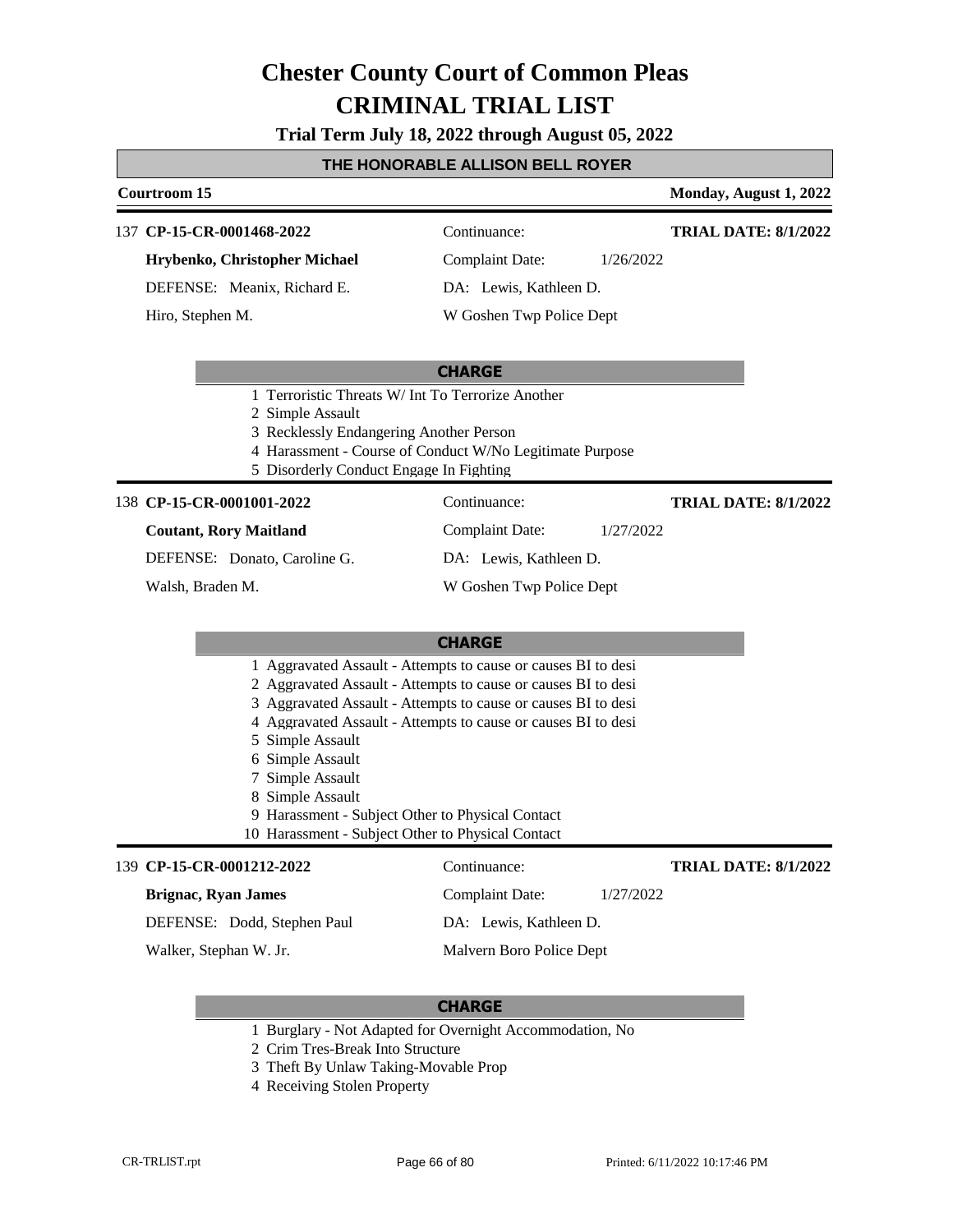### **Trial Term July 18, 2022 through August 05, 2022**

### **THE HONORABLE ALLISON BELL ROYER**

#### **Courtroom 15 Monday, August 1, 2022**

### **CP-15-CR-0001423-2022** 140 Continuance:

**Jenkins, Donta A.** DEFENSE: Dodd, Stephen Paul Spurlock, Thomas G. Jr.

### **TRIAL DATE: 8/1/2022**

Complaint Date: 1/28/2022 DA: Lewis, Kathleen D. Tredyffrin Twp Police Dept

#### **CHARGE**

1 Conspiracy - Identity Theft

### 141 **CP-15-CR-0001112-2022** Continuance:

### **Beacher, Joseph L.**

DEFENSE: Miller, Francis Connor

Waters, Ryan N.

# Complaint Date: 1/30/2022

**TRIAL DATE: 8/1/2022**

**TRIAL DATE: 8/1/2022**

DA: Chester County District Attorney

PSP - Avondale

### **CHARGE**

- 1 DUI: Gen Imp/Inc of Driving Safely 1st Off
- 2 DUI: Highest Rte of Alc (BAC .16+) 1st Off
- 3 Disregard Traffic Lane (Single)
- 4 Not Use Flashing Signal

### 142 **CP-15-CR-0000551-2022** Continuance:

### **Wilson, Joshua**

DEFENSE: Redmond, P. J.

Thorburn, Nicholas P.

Complaint Date: 1/31/2022

DA: Egunsola, Adesewa Kofoworola

Coatesville City Police Dept

- 1 Strangulation Applying Pressure to Throat or Neck
- 2 Simple Assault
- 3 Terroristic Threats W/ Int To Terrorize Another
- 4 Harassment Subject Other to Physical Contact
- 5 Resist Arrest/Other Law Enforce
- 6 Aggravated Assault Attempts to cause or causes BI to desi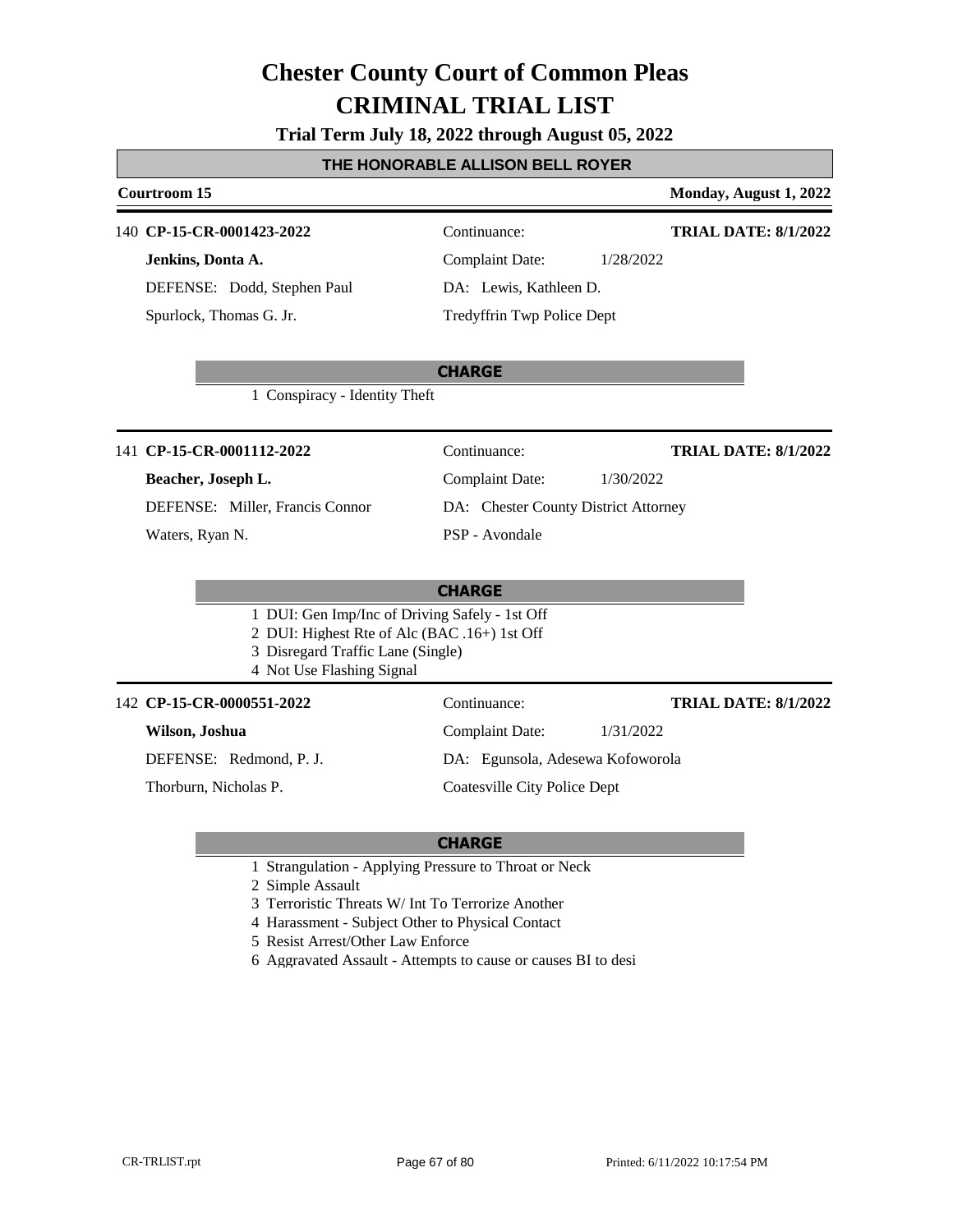### **Trial Term July 18, 2022 through August 05, 2022**

### **THE HONORABLE ALLISON BELL ROYER**

### **Courtroom 15 Monday, August 1, 2022**

### 143 **CP-15-CR-0000708-2022** Continuance:

**Kirkland, Robert Alan Jr.** DEFENSE: Cipparone, Rocco C. Jr. Maugle, Greg F.

# Complaint Date: 2/1/2022

**TRIAL DATE: 8/1/2022**

DA: Egunsola, Adesewa Kofoworola

Tredyffrin Twp Police Dept

|                                                  | <b>CHARGE</b>                                    |                      |
|--------------------------------------------------|--------------------------------------------------|----------------------|
|                                                  | 1 Terroristic Threats W/Int To Terrorize Another |                      |
| 2 Simple Assault                                 |                                                  |                      |
| 3 Harassment - Subject Other to Physical Contact |                                                  |                      |
| 144 CP-15-CR-0000831-2022                        | Continuance:                                     | TRIAL DATE: 8/1/2022 |
| Fidanza, Andrea                                  | Complaint Date:                                  | 2/2/2022             |
| DEFENSE: Dodd, Stephen Paul                      | DA: Egunsola, Adesewa Kofoworola                 |                      |
| Ruscio, Francis E.                               | West Sadsbury Police Dept                        |                      |

|                                                                                                                                                                                                                                                                     | <b>CHARGE</b>              |          |                             |
|---------------------------------------------------------------------------------------------------------------------------------------------------------------------------------------------------------------------------------------------------------------------|----------------------------|----------|-----------------------------|
| 1 False Report - Falsely Incriminate Another<br>2 Ill Operate Vehicle W/Out Ignition Interlock<br>3 Accident Involv Damage Attended Vehicle/Prop<br>4 Duties At Stop Sign<br>5 Driving at Safe Speed<br>6 Fail Stop And Give Infor Render Aid<br>7 Reckless Driving |                            |          |                             |
| 145 CP-15-CR-0001338-2022                                                                                                                                                                                                                                           | Continuance:               |          | <b>TRIAL DATE: 8/1/2022</b> |
| <b>Lease, Brooke Salome</b>                                                                                                                                                                                                                                         | Complaint Date:            | 2/3/2022 |                             |
| DEFENSE: Silow, Alexander Louis                                                                                                                                                                                                                                     | DA: O'Brien, Erin Patricia |          |                             |
| Botts, Aaron T.                                                                                                                                                                                                                                                     | <b>PSP</b> - Embreeville   |          |                             |

### **CHARGE**

1 Endangering Welfare of Children - Parent/Guardian/Other

2 Recklessly Endangering Another Person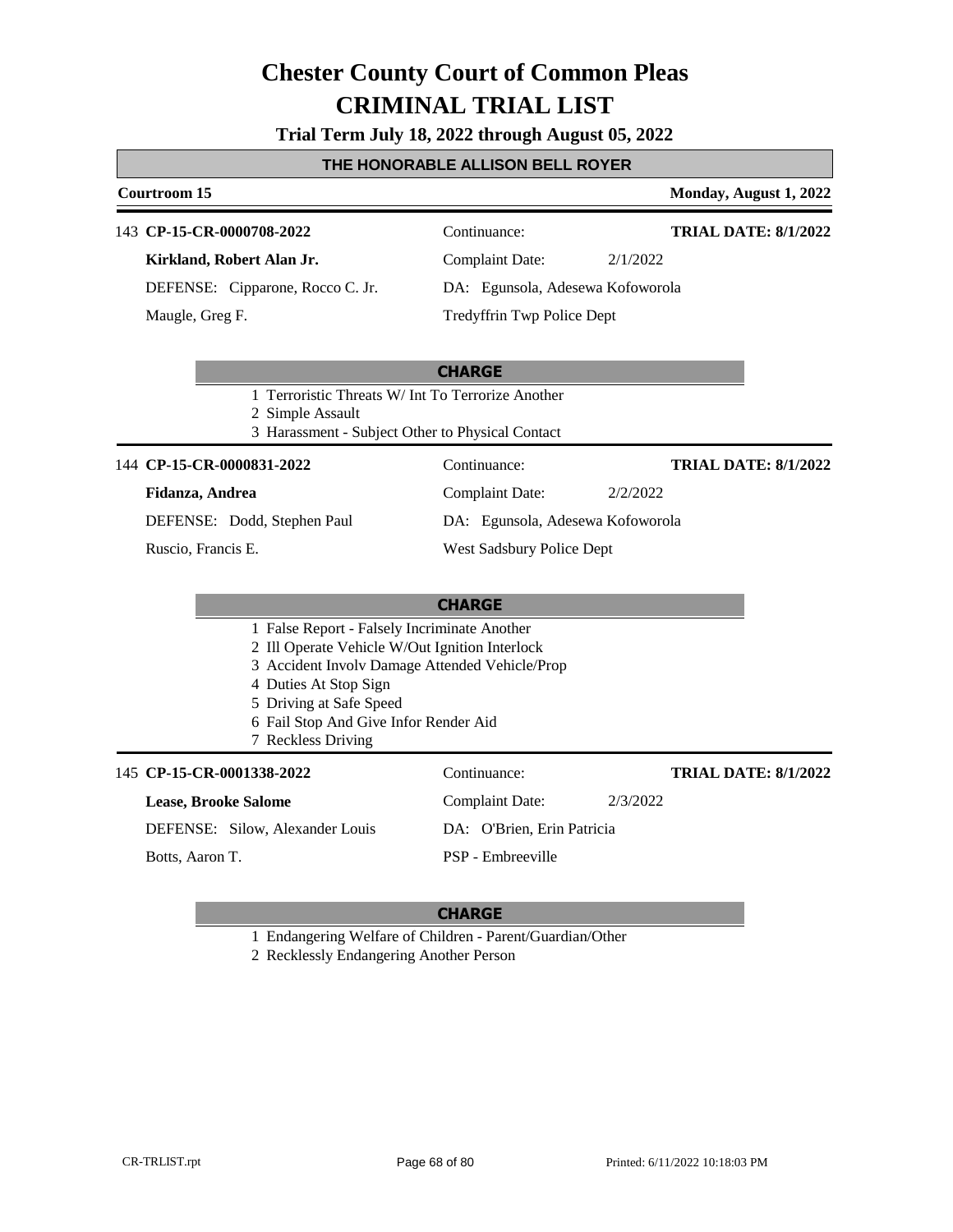**Trial Term July 18, 2022 through August 05, 2022**

### **THE HONORABLE ALLISON BELL ROYER**

### **Courtroom 15 Monday, August 1, 2022**

### 145 **CP-15-CR-0000934-2022** Continuance:

**Jordan, Jeremy Ryan**

DEFENSE: Dodd, Stephen Paul

Botts, Aaron T.

Complaint Date: 2/3/2022

**TRIAL DATE: 8/1/2022**

PSP - Embreeville

DA: O'Brien, Erin Patricia

### **CHARGE**

1 Endangering Welfare of Children - Parent/Guardian/Other

2 Recklessly Endangering Another Person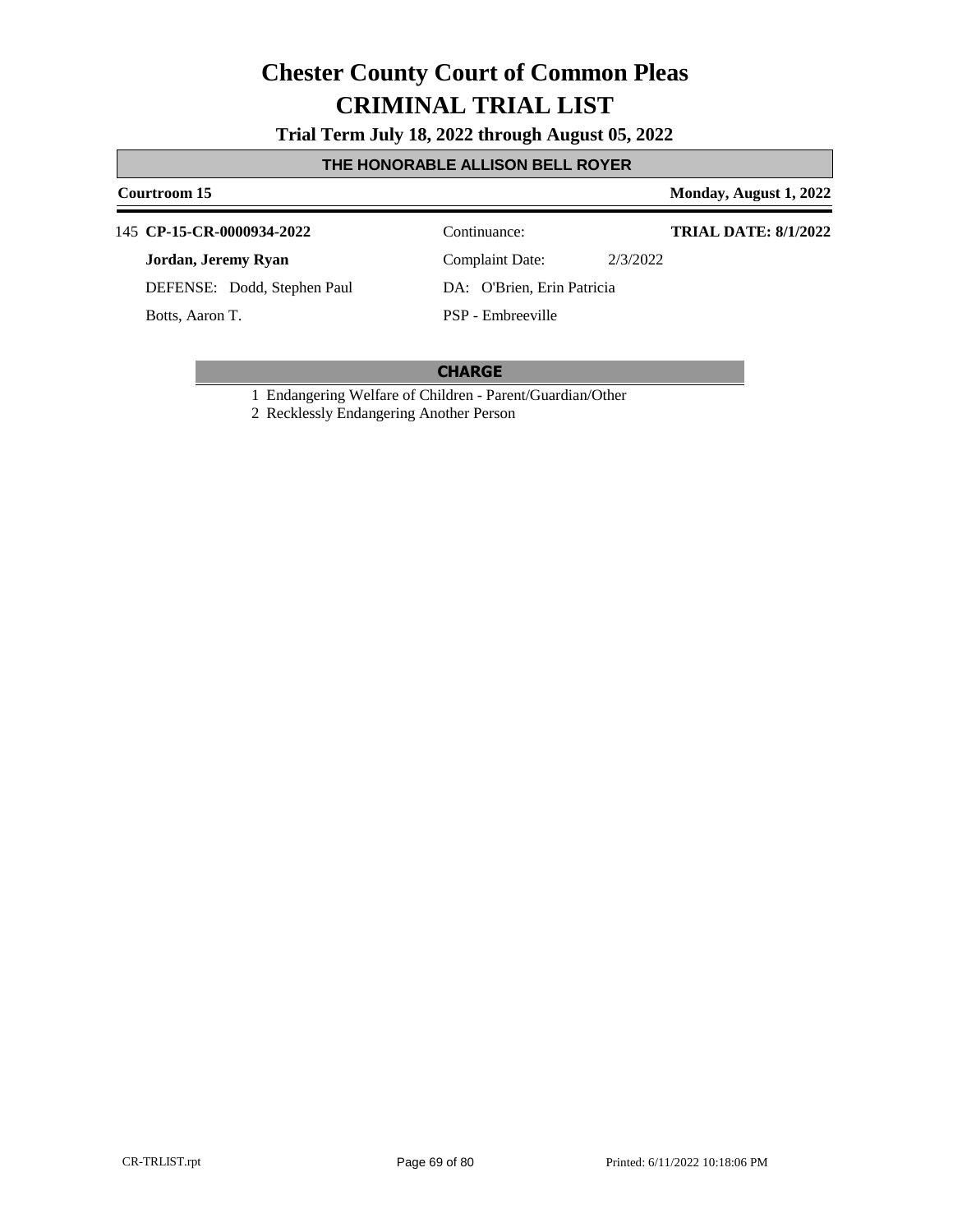**Trial Term July 18, 2022 through August 05, 2022**

### **THE HONORABLE ALLISON BELL ROYER**

### **Courtroom 15 Tuesday, August 2, 2022 CHARGE** 146 **CP-15-CR-0000651-2022** Continuance: **Palumbo, Gregory Mark** DEFENSE: Hickey, John Neumann Complaint Date: 2/5/2022 DA: Lewis, Kathleen D. W Goshen Twp Police Dept **TRIAL DATE: 8/2/2022** Gilbert, Robert A. II 1 Robbery - demand money from financial institution 2 Robbery-Threat Immed Ser Injury 3 Receiving Stolen Property 4 Theft By Unlaw Taking-Movable Prop 5 Terroristic Threats W/ Int To Terrorize Another 6 Firearms Not To Be Carried W/O License 7 Possession Of Weapon 8 Make Repairs/Sell/Etc Offens Weap **CHARGE** 147 **CP-15-CR-0000610-2022** Continuance: **Hunt, Vickshawn** DEFENSE: Complaint Date: 2/6/2022 DA: Roberts, Justin Paul Valley Twp Police Dept **TRIAL DATE: 8/2/2022** Pomroy, David E. III 1 Possession Of Firearm Prohibited 2 DUI: Highest Rte of Alc (BAC .16+) 1st Off 3 Disregard Traffic Lane (Single) 4 Careless Driving 5 Driv While Oper Priv Susp Or Revoked

- 6 DUI: Gen Imp/Inc of Driving Safely 1st Off
- 7 Firearms Not To Be Carried W/O License

#### 148 **CP-15-CR-0000810-2022** Continuance: **Luchon, Paul Michael** DEFENSE: Complaint Date: 2/7/2022 DA: Egunsola, Adesewa Kofoworola Phoenixville Boro Police Dept **TRIAL DATE: 8/2/2022** Karpovich, Peter J.

- 1 DUI: Gen Imp/Inc of Driving Safely 1st Off
- 2 Marijuana-Small Amt Personal Use
- 3 Period For Requiring Lighted Lamps
- 4 Acci Dam To Unattended Veh Or Propert
- 5 Careless Driving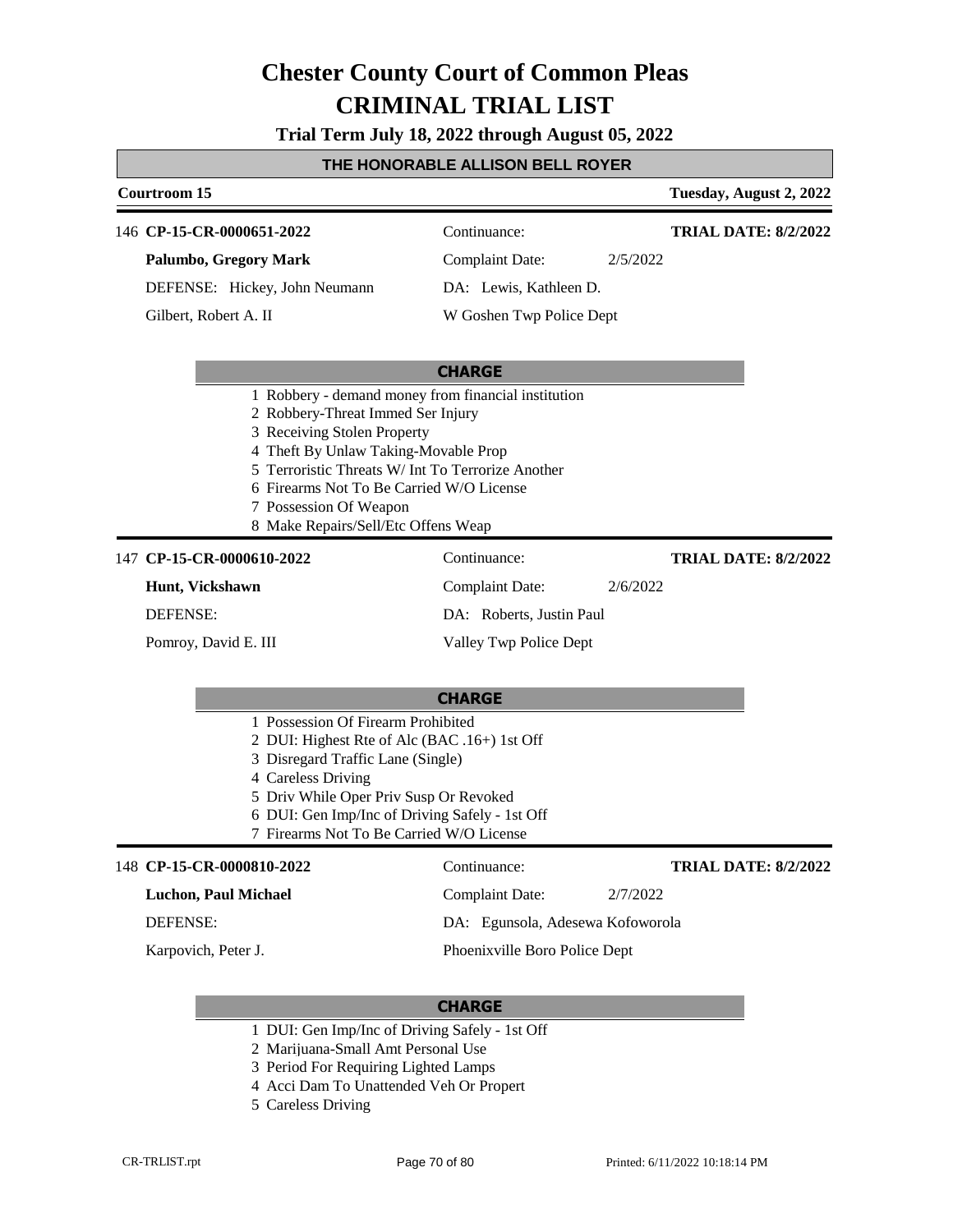**Trial Term July 18, 2022 through August 05, 2022**

### **THE HONORABLE ALLISON BELL ROYER**

| Courtroom 15              |                                  | Tuesday, August 2, 2022     |
|---------------------------|----------------------------------|-----------------------------|
| 149 CP-15-CR-0001298-2022 | Continuance:                     | <b>TRIAL DATE: 8/2/2022</b> |
| Hallman, Tracy            | Complaint Date:                  | 2/7/2022                    |
| DEFENSE: Redmond, P. J.   | DA: Egunsola, Adesewa Kofoworola |                             |
| Davis, Jared T.           | Coatesville City Police Dept     |                             |
|                           |                                  |                             |

|                             |                                        | <b>CHARGE</b>                        |           |                             |
|-----------------------------|----------------------------------------|--------------------------------------|-----------|-----------------------------|
|                             | 1 Def Tres Actual Communication To     |                                      |           |                             |
| 2 Receiving Stolen Property |                                        |                                      |           |                             |
|                             | 3 Theft By Unlaw Taking-Movable Prop   |                                      |           |                             |
|                             | 150 CP-15-CR-0000765-2022              | Continuance:                         |           | <b>TRIAL DATE: 8/2/2022</b> |
|                             | <b>Jackson, Bashir Hakeem</b>          | Complaint Date:                      | 2/10/2022 |                             |
|                             | <b>DEFENSE:</b> Silow, Alexander Louis | DA: Thurstlic O'Neill, Michelle Lynn |           |                             |

W Chester Boro Police Dept

Francart, Jason B.

#### **CHARGE**

- 1 Manufacture, Delivery, or Possession With Intent to Manufa
- 2 Conspiracy Manufacture, Delivery, or Possession With Int
- 3 Int Poss Contr Subst By Per Not Reg
- 4 Int Poss Contr Subst By Per Not Reg
- 5 Use/Poss Of Drug Paraph
- 6 Use/Poss Of Drug Paraph
- 7 Manufacture, Delivery, or Possession With Intent to Manufa
- 8 Manufacture, Delivery, or Possession With Intent to Manufa
- 9 Manufacture, Delivery, or Possession With Intent to Manufa
- 10 Int Poss Contr Subst By Per Not Reg

### 151 **CP-15-CR-0000733-2022** Continuance:

### **Davis, Laquan Gregory**

DEFENSE: Redmond, P. J.

Himmel, Eric D.

## Complaint Date: 2/13/2022

**TRIAL DATE: 8/2/2022**

Coatesville City Police Dept

DA: Lewis, Kathleen D.

- 1 Simple Assault
- 2 Recklessly Endangering Another Person
- 3 Harassment Subject Other to Physical Contact
- 4 Int Poss Contr Subst By Per Not Reg
- 5 Use/Poss Of Drug Paraph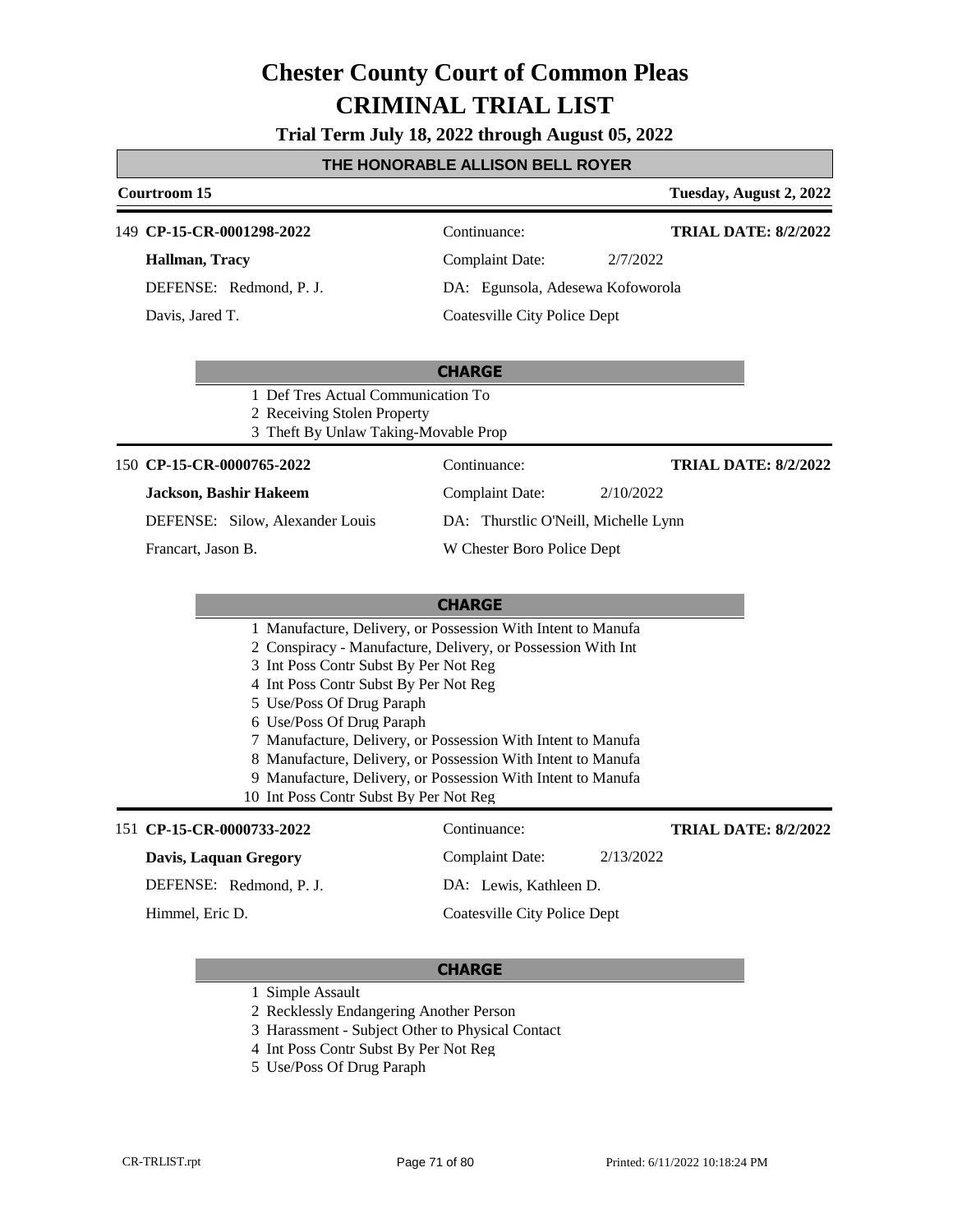**Trial Term July 18, 2022 through August 05, 2022**

### **THE HONORABLE ALLISON BELL ROYER**

### **Courtroom 15 Tuesday, August 2, 2022 CHARGE CP-15-CR-0000979-2022** 152 Continuance: **Dennison, Zachary Tyler** DEFENSE: Noone, Michael G. Complaint Date: 2/16/2022 DA: Lewis, Kathleen D. W Chester Univ Police Dept **TRIAL DATE: 8/2/2022** Crow, Colin 1 Aggravated Assault - Fear of Imminent SBI designated indi 2 Terroristic Threats W/ Int To Terrorize Another 3 Resist Arrest/Other Law Enforce 4 Disorderly Conduct Engage In Fighting 5 Public Drunkenness And Similar Misconduct 6 Purch Etc Alcoh Bev By A Minor **CHARGE** 153 **CP-15-CR-0001479-2022** Continuance: **Johnson, Chelsy Marie** DEFENSE: Redmond, P. J. Complaint Date: 2/16/2022 DA: Egunsola, Adesewa Kofoworola W Whiteland Twp Police Dept **TRIAL DATE: 8/2/2022** Pezick, Scott E. 1 Retail Theft-Take Mdse 2 Retail Theft-Take Mdse 3 Receiving Stolen Property 4 Conspiracy - Retail Theft-Take Mdse 5 Receiving Stolen Property 6 False Report - Falsely Incriminate Another **CP-15-CR-0001599-2022** 154 Continuance: **Carter, Kimberly Nycole** DEFENSE: Dodd, Stephen Paul Complaint Date: 2/16/2022 DA: Lewis, Kathleen D. PSP - Avondale **TRIAL DATE: 8/2/2022** Finnegan, Daniel P.

- 1 DUI: Gen Imp/Inc of Driving Safely 1st Off
- 2 DUI: High Rte of Alc (Bac.10 <.16) 1st Off
- 3 Duties At Stop Sign
- 4 Duties At Stop Sign
- 5 Duties At Stop Sign
- 6 Turning Movements And Required Signals
- 7 Careless Driving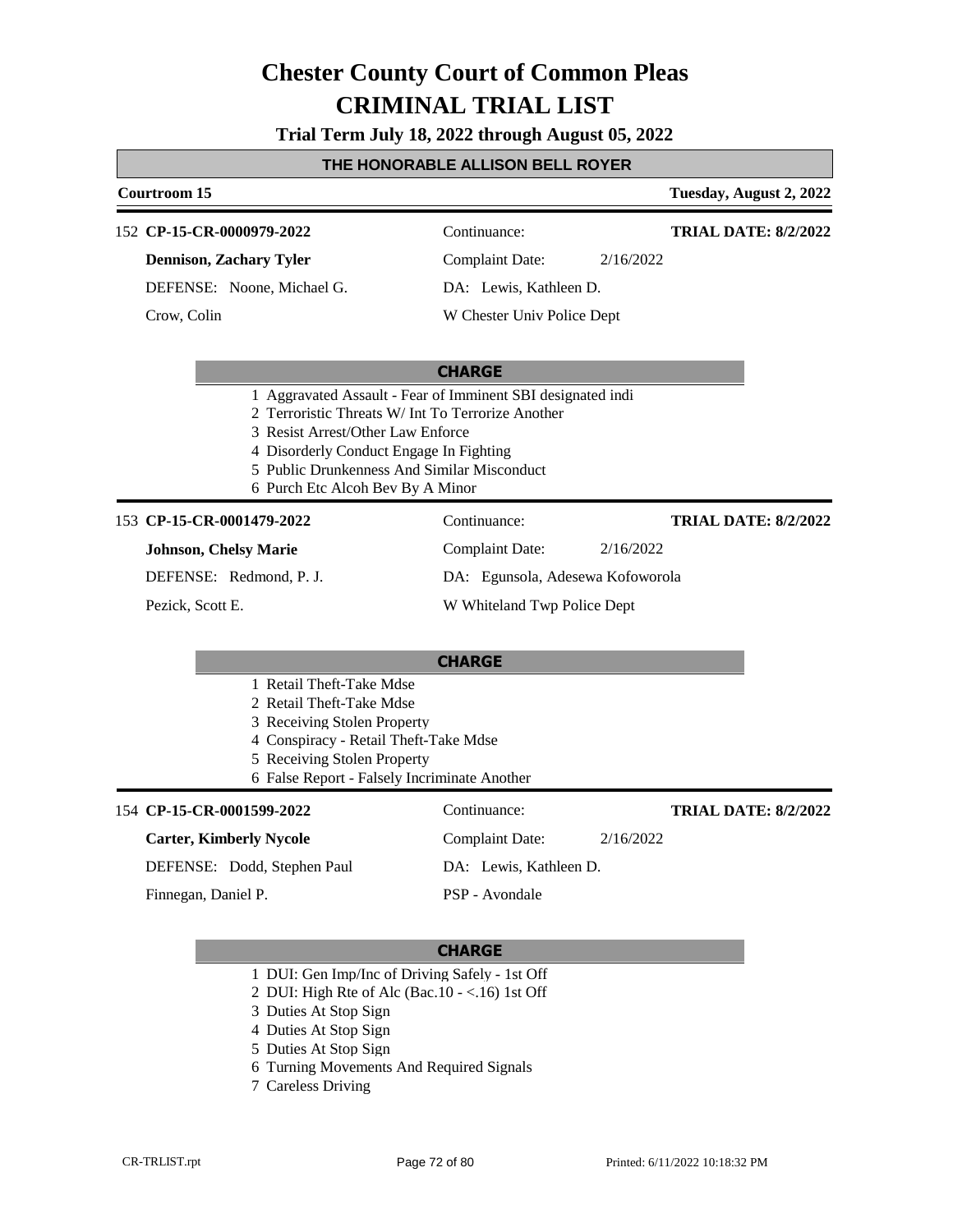**Trial Term July 18, 2022 through August 05, 2022**

### **THE HONORABLE ALLISON BELL ROYER**

### **Courtroom 15 Tuesday, August 2, 2022 CHARGE** 155 **CP-15-CR-0001236-2022** Continuance: **Pulizzi, Giuseppe Anthony** DEFENSE: Complaint Date: 2/18/2022 DA: Chester County District Attorney PSP - Embreeville **TRIAL DATE: 8/2/2022** Provence, John J. 1 DUI: Highest Rte of Alc (BAC .16+) 1st Off 2 DUI: Gen Imp/Inc of Driving Safely - 1st Off 3 Illegal Park Limited Access Highway 4 Obstructed Window 5 Fail To Carry Lic 6 Careless Driving 156 **CP-15-CR-0001373-2022** Continuance: **Brown, Lisa Vivian** DEFENSE: Eves, Brian Christopher Complaint Date: 2/21/2022 DA: Egunsola, Adesewa Kofoworola PSP - Avondale **TRIAL DATE: 8/2/2022** Bernard, Oscar E.

- 1 DUI: High Rte of Alc (Bac.10 <.16) 1st Off
- 2 Disregard Traffic Lane (Single)
- 3 Disregard Traffic Lane (Single)
- 4 Disregard Traffic Lane (Single)
- 5 Disregard Traffic Lane (Single)
- 6 Careless Driving
- 7 Violate Hazard Regulation
- 8 DUI: Gen Imp/Inc of Driving Safely 1st Off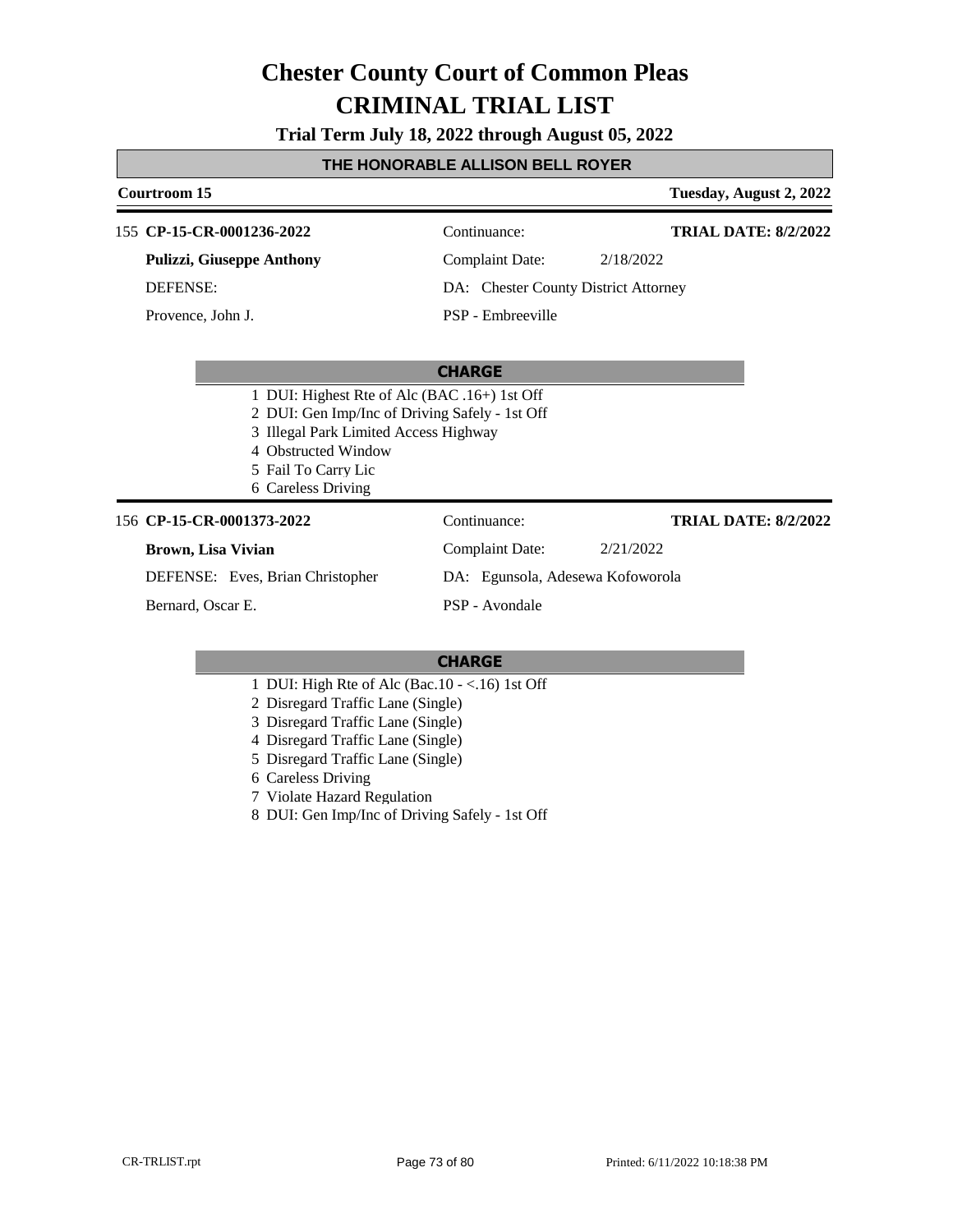**Trial Term July 18, 2022 through August 05, 2022**

### **THE HONORABLE ALLISON BELL ROYER**

### **Courtroom 15 Tuesday, August 2, 2022** 157 **CP-15-CR-0000943-2022** Continuance: **McLeod, Cornell E.** DEFENSE: Difabio, Vincent P. Complaint Date: 2/22/2022 DA: Yurick, Zachary Tredyffrin Twp Police Dept **TRIAL DATE: 8/2/2022** Carsello, Michael D.

#### **CHARGE**

- 1 Endangering Welfare of Children Parent/Guardian/Other
- 2 Unlawful Contact With Minor Sexual Offenses
- 3 Ind Asslt Person Less 16 Yrs Age
- 4 Corruption Of Minors
- 5 Indecent Exposure
- 6 Indecent Assault Person Less than 13 Years of Age
- 7 False Imprisonment of Minor/Parent
- 8 Strangulation Blocking the Nose and Mouth of the Person

#### 158 **CP-15-CR-0001191-2022** Continuance:

**Nunez, Freddie Nytiph**

DEFENSE:

Gardner, Peter

Complaint Date: 2/22/2022 DA: Chester County District Attorney

W Chester Univ Police Dept

#### **CHARGE**

- 1 Kidnap To Inflict Inj/Terror
- 2 Robbery-Take Property Fr Other/Force
- 3 Aggravated Assault Attempts to cause SBI or causes injury
- 4 Fleeing or Attempting to Elude Officer
- 5 Accident Involv Damage Attended Vehicle/Prop
- 6 Simple Assault
- 7 Harassment Subject Other to Physical Contact
- 8 Reckless Driving
- 9 Duties At Stop Sign
- 10 Disorderly Conduct Engage In Fighting

#### **CP-15-CR-0001489-2022** 159 Continuance: **McClatchy, Bridget** DEFENSE: Barkawi, Sameer Mohammed Complaint Date: 2/22/2022 DA: Egunsola, Adesewa Kofoworola W Chester Univ Police Dept Raith, Michael

#### **CHARGE**

- 1 Recklessly Endangering Another Person
- 2 Recklessly Endangering Another Person
- 3 Injure/Tamper Fire Apparatus, Property
- - **TRIAL DATE: 8/2/2022**

**TRIAL DATE: 8/2/2022**

- 
-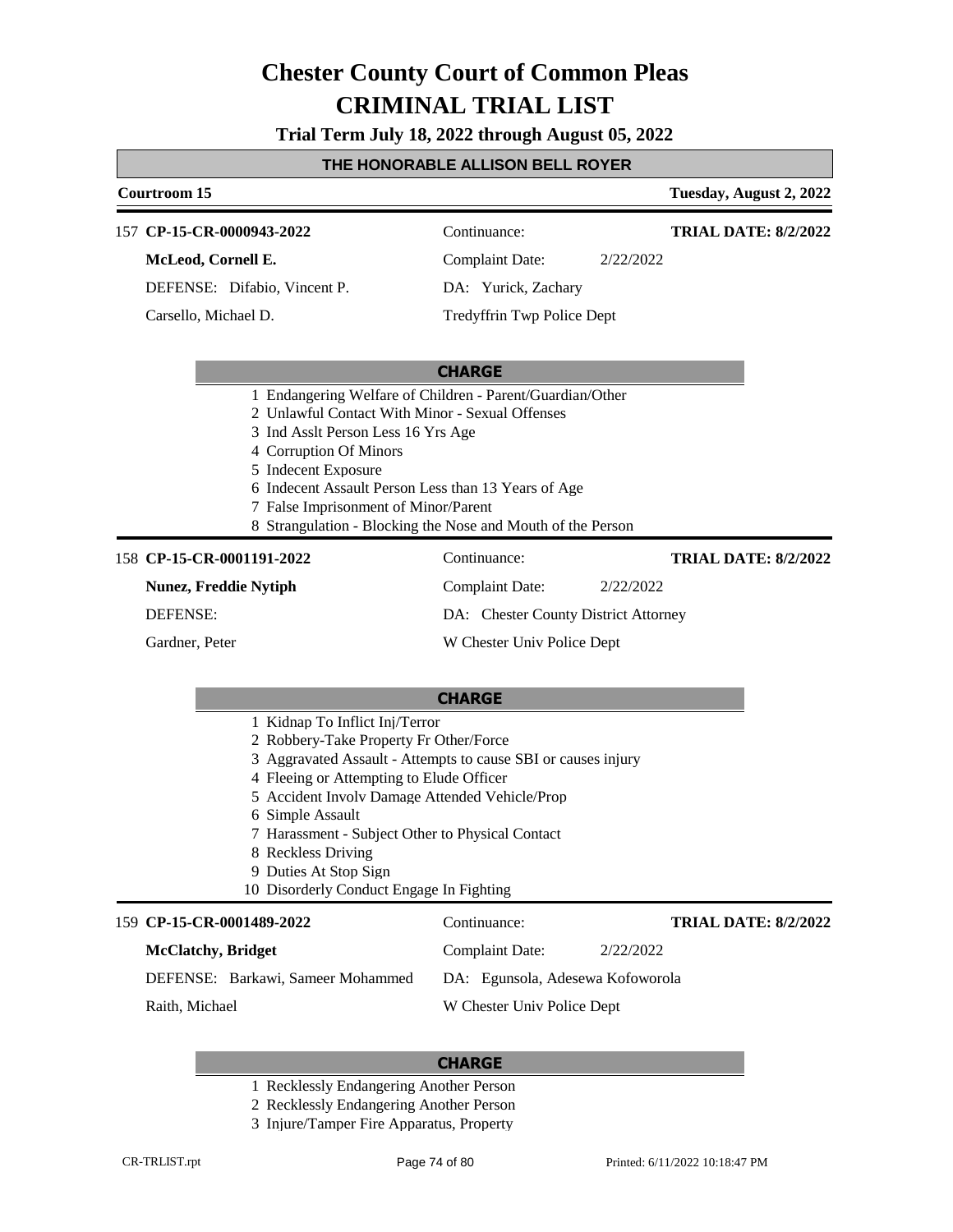### **Trial Term July 18, 2022 through August 05, 2022**

### **THE HONORABLE ALLISON BELL ROYER**

### **Courtroom 15 Tuesday, August 2, 2022 CHARGE** 160 **CP-15-CR-0001761-2022** Continuance: **Davis, Brendan Maguire** DEFENSE: Dodd, Stephen Paul Complaint Date: 2/23/2022 DA: Chester County District Attorney W Goshen Twp Police Dept **TRIAL DATE: 8/2/2022** Maye, Kyle 1 Retail Theft-Take Mdse 2 Conspiracy - Retail Theft-Take Mdse 3 Receiving Stolen Property 4 Conspiracy - Receiving Stolen Property **CHARGE** 161 **CP-15-CR-0001100-2022** Continuance: **Grogan, John Robert** DEFENSE: Kelly, Evan J. Complaint Date: 3/18/2022 DA: Lewis, Kathleen D. E Brandywine Twp Police Dept **TRIAL DATE: 8/2/2022** Orris, Daniel R. 1 Simple Assault 2 Harassment - Comm. Lewd, Threatening, Etc. Language 3 Harassment - Subject Other to Physical Contact

| 161 CP-15-CR-0001104-2022           | Continuance:                 | <b>TRIAL DATE: 8/2/2022</b> |
|-------------------------------------|------------------------------|-----------------------------|
| <b>Pledger, Logan Dennis</b>        | 3/1/2022<br>Complaint Date:  |                             |
| DEFENSE: McCafferty, Melissa Berlot | DA: Lewis, Kathleen D.       |                             |
| Orris, Daniel R.                    | E Brandywine Twp Police Dept |                             |
|                                     |                              |                             |

### **CHARGE**

- 1 Aggravated Assault Attempts to cause SBI or causes injury
- 2 Terroristic Threats W/ Int To Terrorize Another

3 Simple Assault

- 4 Harassment Comm. Lewd, Threatening, Etc. Language
- 5 Harassment Subject Other to Physical Contact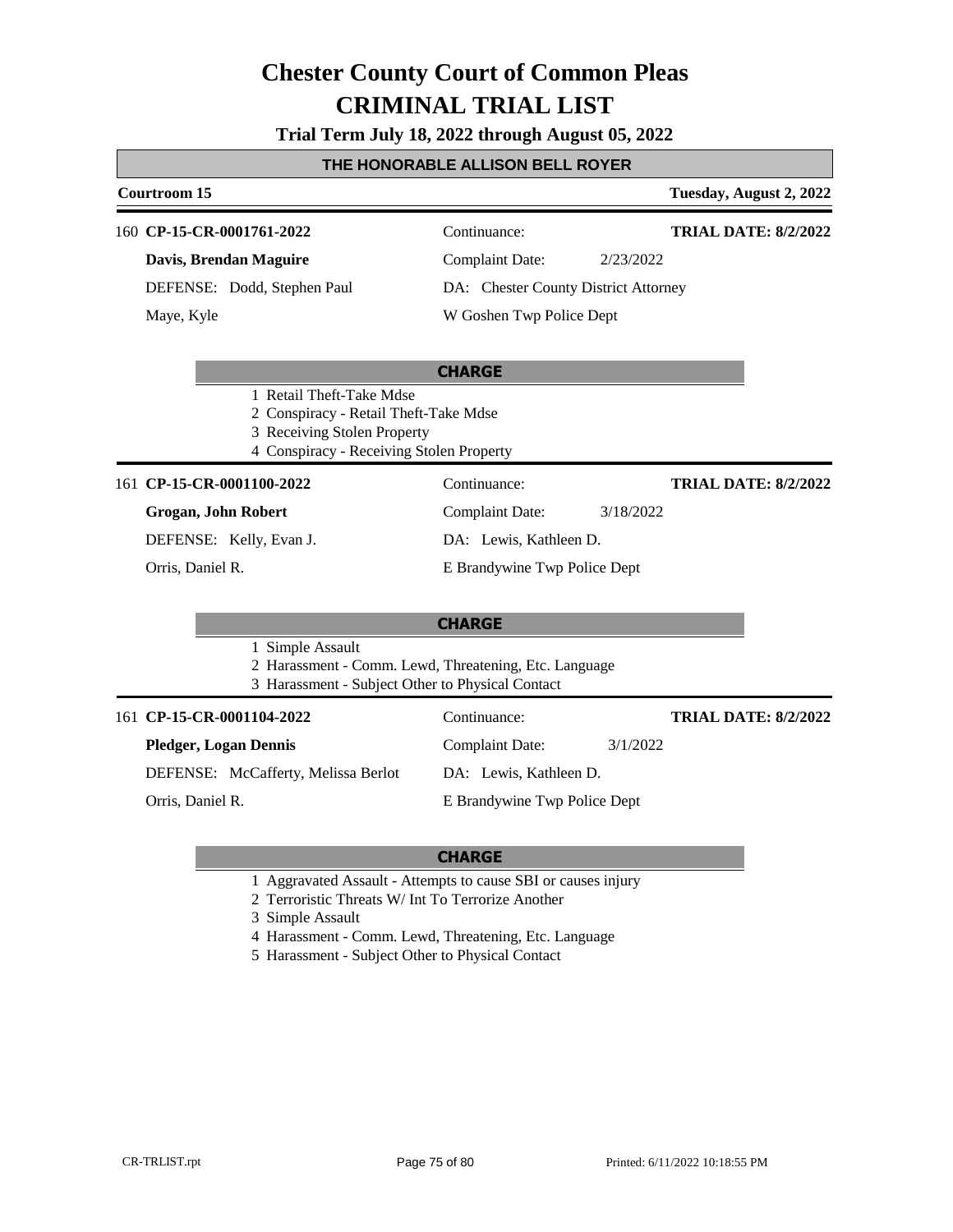### **Trial Term July 18, 2022 through August 05, 2022**

### **THE HONORABLE ALLISON BELL ROYER**

| Courtroom 15                                                                       |                                                                    | Tuesday, August 2, 2022     |
|------------------------------------------------------------------------------------|--------------------------------------------------------------------|-----------------------------|
| 162 CP-15-CR-0001148-2022                                                          | Continuance:                                                       | <b>TRIAL DATE: 8/2/2022</b> |
| Clark, Stephen                                                                     | Complaint Date:                                                    | 3/1/2022                    |
| DEFENSE: Redmond, P. J.                                                            | DA: Lewis, Kathleen D.                                             |                             |
| Quinn, Daniel                                                                      | W Chester Boro Police Dept                                         |                             |
| 2 Fleeing or Attempting to Elude Officer<br>3 Driv While Oper Priv Susp Or Revoked | <b>CHARGE</b><br>1 Terroristic Threats W/ Int To Terrorize Another |                             |
| 163 CP-15-CR-0000844-2022                                                          | Continuance:                                                       | <b>TRIAL DATE: 8/2/2022</b> |
| <b>Flores, Anthony</b>                                                             | <b>Complaint Date:</b>                                             | 3/3/2022                    |
| DEFENSE: Redmond, P. J.                                                            | DA: Egunsola, Adesewa Kofoworola                                   |                             |
| Kane, John R.                                                                      | W Vincent Twp Police Dept                                          |                             |
|                                                                                    |                                                                    |                             |

|                                       |                                       | <b>CHARGE</b>                    |          |                             |
|---------------------------------------|---------------------------------------|----------------------------------|----------|-----------------------------|
| 1 Int Poss Contr Subst By Per Not Reg |                                       |                                  |          |                             |
| 2 Int Poss Contr Subst By Per Not Reg |                                       |                                  |          |                             |
| 3 Int Poss Contr Subst By Per Not Reg |                                       |                                  |          |                             |
|                                       | 4 Use/Poss Of Drug Paraph             |                                  |          |                             |
|                                       | 5 Acq Or Obt Poss Of Contr Subs Misre |                                  |          |                             |
|                                       |                                       |                                  |          |                             |
|                                       | 164 CP-15-CR-0001414-2022             | Continuance:                     |          | <b>TRIAL DATE: 8/2/2022</b> |
|                                       | <b>Schmidt, Michael Scott</b>         | Complaint Date:                  | 3/6/2022 |                             |
|                                       | DEFENSE: Dodd, Stephen Paul           | DA: Egunsola, Adesewa Kofoworola |          |                             |

### **CHARGE**

1 DUI: Controlled Substance - Impaired Ability - 1st Offense

2 Careless Driving

3 Disregard Traffic Lane (Single)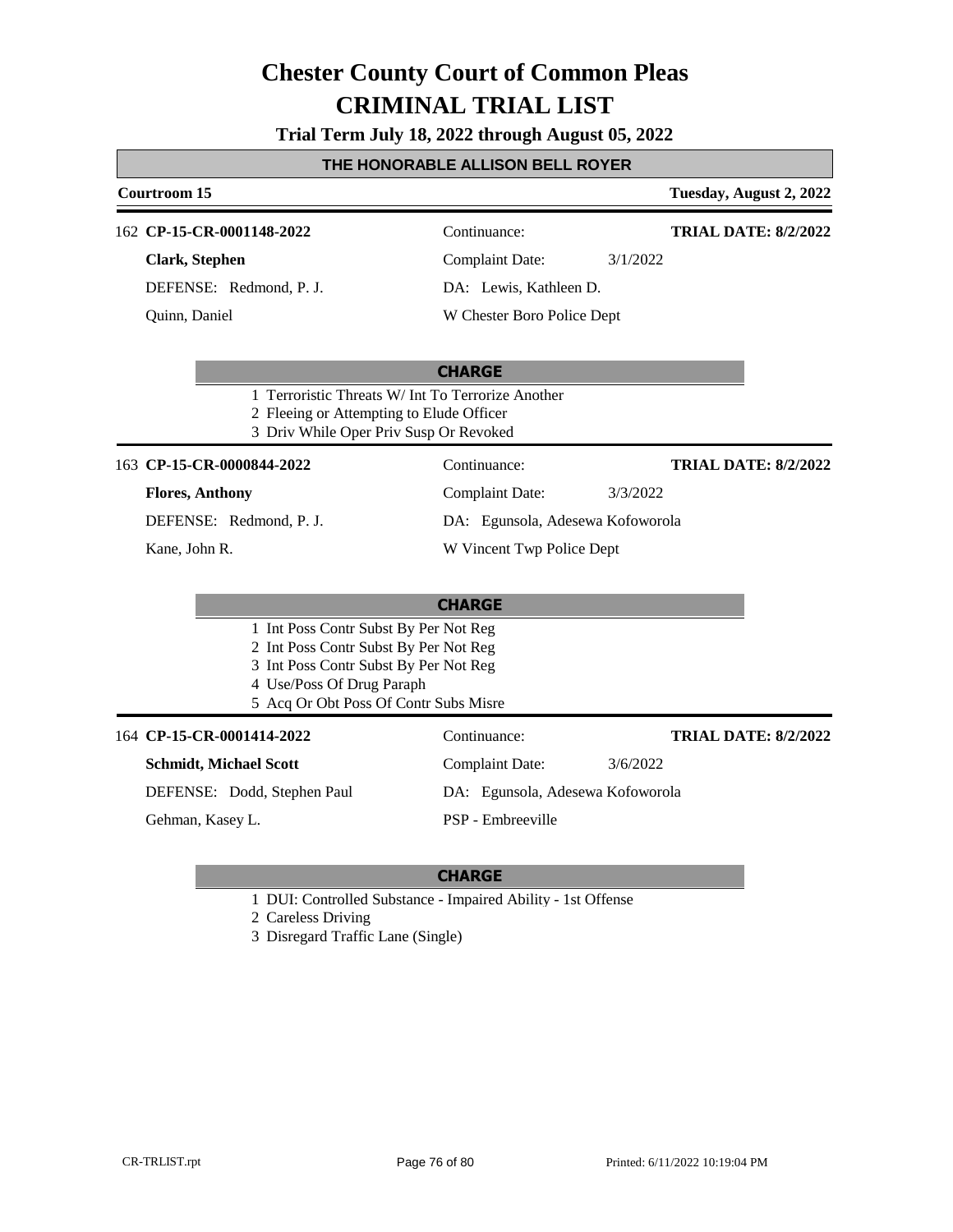**Trial Term July 18, 2022 through August 05, 2022**

| THE HONORABLE ALLISON BELL ROYER                                                                                                                                                                  |                                                                                                                                                                                                                                                                                                                                                                                      |                             |  |
|---------------------------------------------------------------------------------------------------------------------------------------------------------------------------------------------------|--------------------------------------------------------------------------------------------------------------------------------------------------------------------------------------------------------------------------------------------------------------------------------------------------------------------------------------------------------------------------------------|-----------------------------|--|
| Courtroom 15                                                                                                                                                                                      |                                                                                                                                                                                                                                                                                                                                                                                      | Tuesday, August 2, 2022     |  |
| 165 CP-15-CR-0001200-2022                                                                                                                                                                         | Continuance:                                                                                                                                                                                                                                                                                                                                                                         | <b>TRIAL DATE: 8/2/2022</b> |  |
| <b>Reeder, Colby Arnold</b><br><b>DEFENSE:</b>                                                                                                                                                    | <b>Complaint Date:</b><br>3/7/2022<br>DA: Chester County District Attorney                                                                                                                                                                                                                                                                                                           |                             |  |
| Long, Samantha E.                                                                                                                                                                                 | W Chester Boro Police Dept                                                                                                                                                                                                                                                                                                                                                           |                             |  |
|                                                                                                                                                                                                   |                                                                                                                                                                                                                                                                                                                                                                                      |                             |  |
| 1 DUI: Gen Imp/Inc of Driving Safely - 1st Off<br>2 Drive Wrong Way<br>3 DUI: High Rte of Alc (Bac.10 - <.16) 1st Off                                                                             | <b>CHARGE</b>                                                                                                                                                                                                                                                                                                                                                                        |                             |  |
| 166 CP-15-CR-0001344-2022                                                                                                                                                                         | Continuance:                                                                                                                                                                                                                                                                                                                                                                         | <b>TRIAL DATE: 8/2/2022</b> |  |
| Hertzler, David A.                                                                                                                                                                                | <b>Complaint Date:</b><br>3/14/2022                                                                                                                                                                                                                                                                                                                                                  |                             |  |
| <b>DEFENSE:</b>                                                                                                                                                                                   | DA: Egunsola, Adesewa Kofoworola                                                                                                                                                                                                                                                                                                                                                     |                             |  |
| Greenert, Kaytlynn A.                                                                                                                                                                             | PSP - Embreeville                                                                                                                                                                                                                                                                                                                                                                    |                             |  |
|                                                                                                                                                                                                   |                                                                                                                                                                                                                                                                                                                                                                                      |                             |  |
|                                                                                                                                                                                                   | <b>CHARGE</b>                                                                                                                                                                                                                                                                                                                                                                        |                             |  |
| 2 DUI: Controlled Substance - Metabolite - 1st Offense<br>3 DUI: Controlled Substance - Metabolite - 1st Offense<br>4 DUI: Controlled Substance - Metabolite - 1st Offense<br>10 Reckless Driving | 1 DUI: Controlled Substance - Schedule 1 - 1st Offense<br>5 DUI: Controlled Substance - Schedule 2 or 3 - 1st Offense<br>6 DUI: Controlled Substance - Schedule 2 or 3 - 1st Offense<br>7 DUI: Controlled Substance - Impaired Ability - 1st Offense<br>8 DUI: Controlled Substance - Impaired Ability - 1st Offense<br>9 DUI: Controlled Substance - Impaired Ability - 1st Offense |                             |  |
| 167 CP-15-CR-0001310-2022                                                                                                                                                                         | Continuance:                                                                                                                                                                                                                                                                                                                                                                         | <b>TRIAL DATE: 8/2/2022</b> |  |
| Stein, Michal                                                                                                                                                                                     | <b>Complaint Date:</b><br>3/15/2022                                                                                                                                                                                                                                                                                                                                                  |                             |  |
| DEFENSE: Skinner, Michael John                                                                                                                                                                    | DA: Egunsola, Adesewa Kofoworola                                                                                                                                                                                                                                                                                                                                                     |                             |  |
| Taylor, Christopher S.                                                                                                                                                                            | Downingtown Boro Police Dept                                                                                                                                                                                                                                                                                                                                                         |                             |  |
|                                                                                                                                                                                                   | <b>CHARGE</b>                                                                                                                                                                                                                                                                                                                                                                        |                             |  |

- 1 Retail Theft-Take Mdse
- 2 Receiving Stolen Property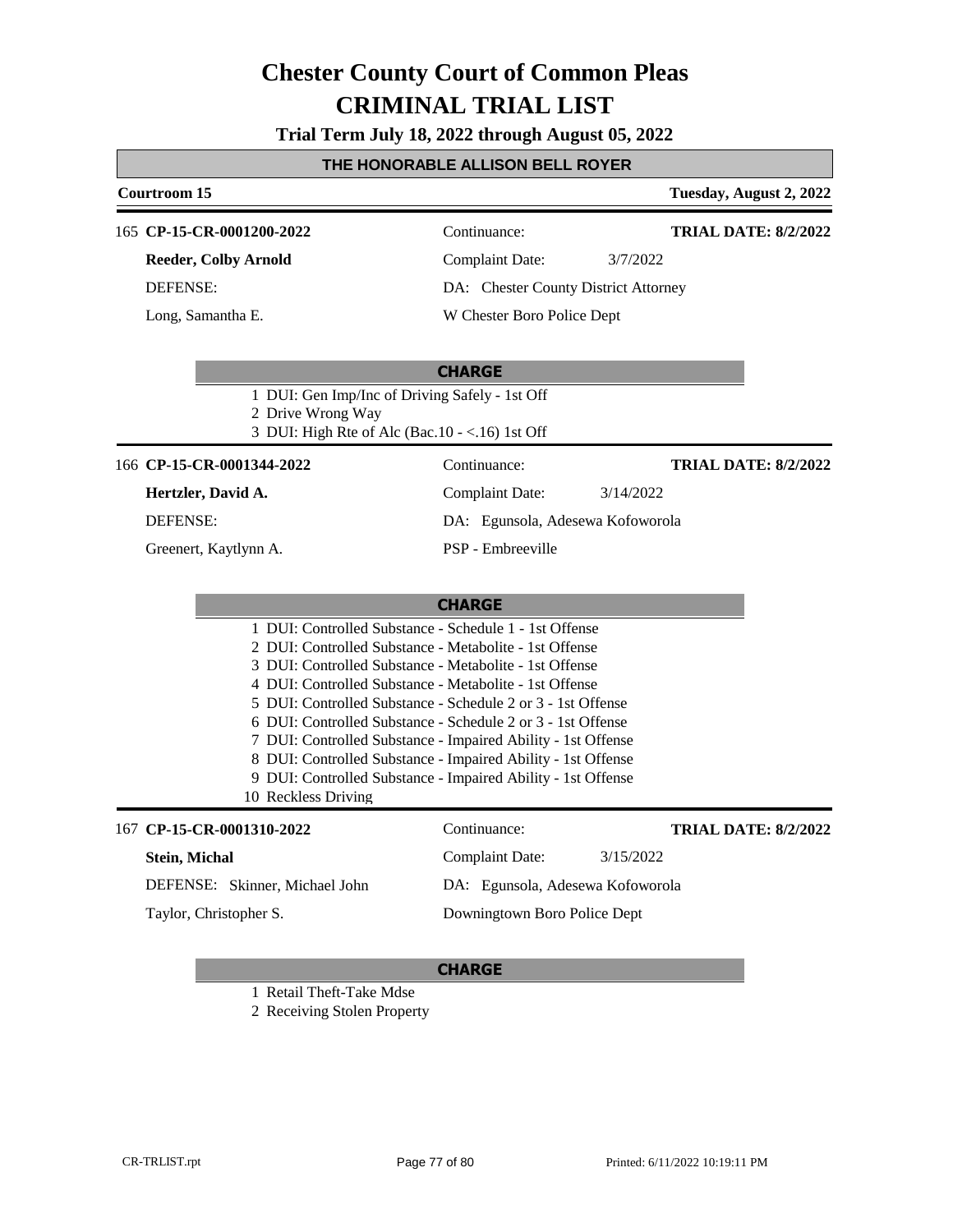**Trial Term July 18, 2022 through August 05, 2022**

### **THE HONORABLE ALLISON BELL ROYER**

| Courtroom 15                                                                                                                                                                                                                                                                                      |                               |           | Tuesday, August 2, 2022     |
|---------------------------------------------------------------------------------------------------------------------------------------------------------------------------------------------------------------------------------------------------------------------------------------------------|-------------------------------|-----------|-----------------------------|
| 168 CP-15-CR-0001752-2022                                                                                                                                                                                                                                                                         | Continuance:                  |           | <b>TRIAL DATE: 8/2/2022</b> |
| Allen, Isiah                                                                                                                                                                                                                                                                                      | <b>Complaint Date:</b>        | 3/17/2022 |                             |
| <b>DEFENSE:</b>                                                                                                                                                                                                                                                                                   | DA: Cardamone, Andrea M.      |           |                             |
| Rappold, John F. Jr.                                                                                                                                                                                                                                                                              | E Fallowfield Twp Police Dept |           |                             |
|                                                                                                                                                                                                                                                                                                   |                               |           |                             |
|                                                                                                                                                                                                                                                                                                   | <b>CHARGE</b>                 |           |                             |
| 2 Conspiracy - Aggravated Assault - Attempts to cause SBI or<br>Aggravated Assault - Attempts to cause or causes BI with d<br>Simple Assault<br>4<br>Simple Assault<br>Simple Assault<br>Simple Assault<br>Simple Assault<br>Simple Assault<br>10 Terroristic Threats W/ Int To Terrorize Another |                               |           |                             |
| 169 CP-15-CR-0001274-2022                                                                                                                                                                                                                                                                         | Continuance:                  |           | <b>TRIAL DATE: 8/2/2022</b> |
| <b>Russell, Sammy Lee</b>                                                                                                                                                                                                                                                                         | <b>Complaint Date:</b>        | 3/28/2022 |                             |
| DEFENSE: McCafferty, Melissa Berlot                                                                                                                                                                                                                                                               | DA: Lewis, Kathleen D.        |           |                             |
| Eller, Karlianna                                                                                                                                                                                                                                                                                  | Oxford Boro Police Dept       |           |                             |

- 1 Aggravated Assault Attempts to cause SBI or causes injury
- 2 Harassment Subject Other to Physical Contact
- 3 Recklessly Endangering Another Person
- 4 Simple Assault
- 5 Disorderly Conduct Engage in Fighting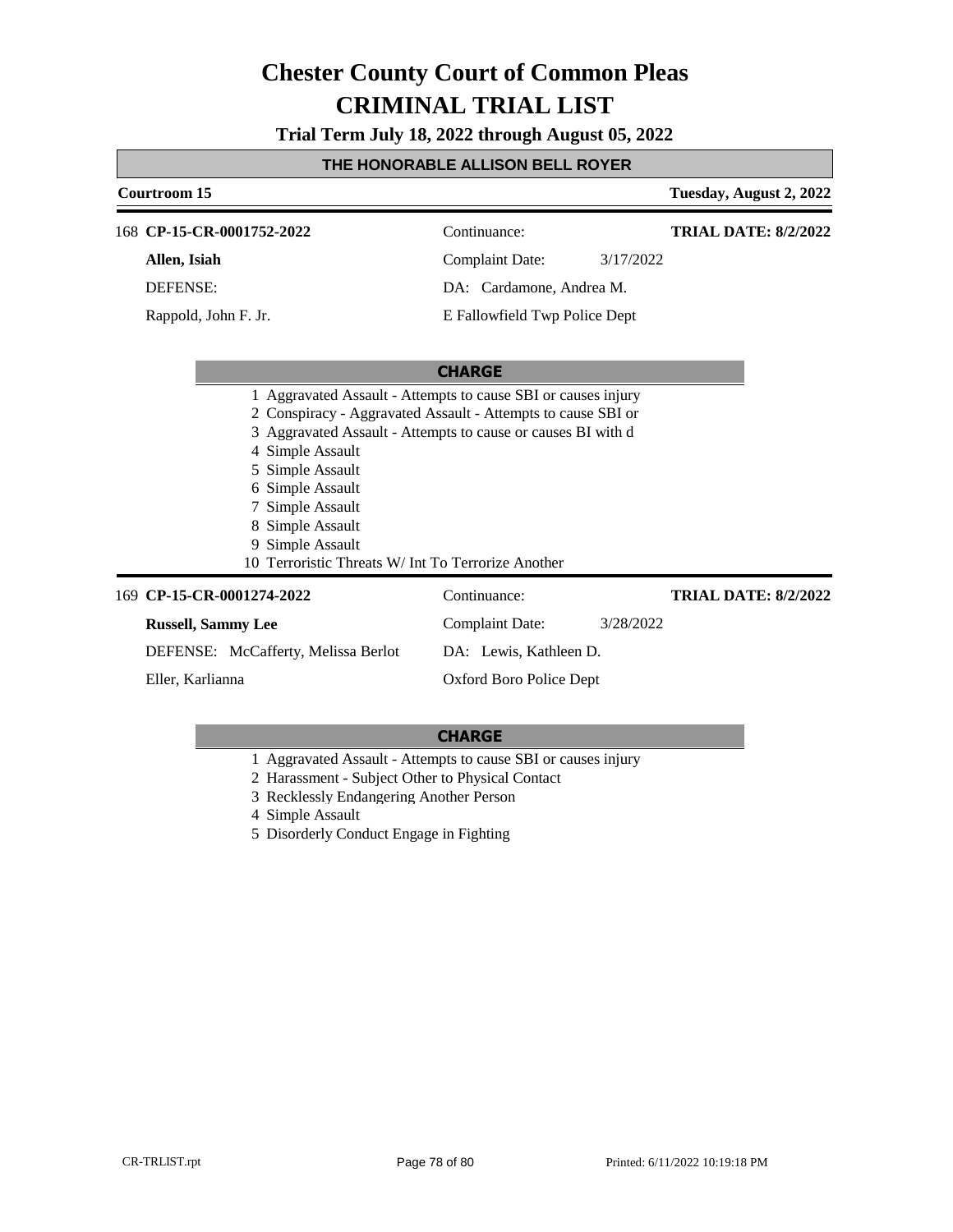**Trial Term July 18, 2022 through August 05, 2022**

### **THE HONORABLE ALLISON BELL ROYER**

| Courtroom 15        |                                                                                                                                                                                                                                                                                                                                                                                                                 |                                      |           | Tuesday, August 2, 2022     |
|---------------------|-----------------------------------------------------------------------------------------------------------------------------------------------------------------------------------------------------------------------------------------------------------------------------------------------------------------------------------------------------------------------------------------------------------------|--------------------------------------|-----------|-----------------------------|
|                     | 169 CP-15-CR-0001273-2022                                                                                                                                                                                                                                                                                                                                                                                       | Continuance:                         |           | <b>TRIAL DATE: 8/2/2022</b> |
| Russell, Brandon J. |                                                                                                                                                                                                                                                                                                                                                                                                                 | <b>Complaint Date:</b>               | 3/28/2022 |                             |
|                     | DEFENSE: Redmond, P. J.                                                                                                                                                                                                                                                                                                                                                                                         | DA: Lewis, Kathleen D.               |           |                             |
| Eller, Karlianna    |                                                                                                                                                                                                                                                                                                                                                                                                                 | Oxford Boro Police Dept              |           |                             |
|                     |                                                                                                                                                                                                                                                                                                                                                                                                                 | <b>CHARGE</b>                        |           |                             |
|                     | 1 Aggravated Assault - Attempts to cause SBI or causes injury<br>2 Aggravated Assault - Attempts to cause SBI or causes injury<br>3 Harassment - Subject Other to Physical Contact<br>4 Harassment - Subject Other to Physical Contact<br>5 Recklessly Endangering Another Person<br>6 Recklessly Endangering Another Person<br>7 Simple Assault<br>8 Simple Assault<br>9 Disorderly Conduct Engage in Fighting |                                      |           |                             |
|                     | 170 CP-15-CR-0001634-2022                                                                                                                                                                                                                                                                                                                                                                                       | Continuance:                         |           | <b>TRIAL DATE: 8/2/2022</b> |
| Jackson, Aaron R.   |                                                                                                                                                                                                                                                                                                                                                                                                                 | Complaint Date:                      | 3/28/2022 |                             |
|                     | DEFENSE: Miller, Francis Connor                                                                                                                                                                                                                                                                                                                                                                                 | DA: Chester County District Attorney |           |                             |
| Dvorak, Edward T.   |                                                                                                                                                                                                                                                                                                                                                                                                                 | W Whiteland Twp Police Dept          |           |                             |

### **CHARGE**

1 Harassment - Course of Conduct W/No Legitimate Purpose

2 Stalking - Repeatedly Commit Acts To Cause Fear

3 Stalking - Repeatedly Comm. To Cause Fear